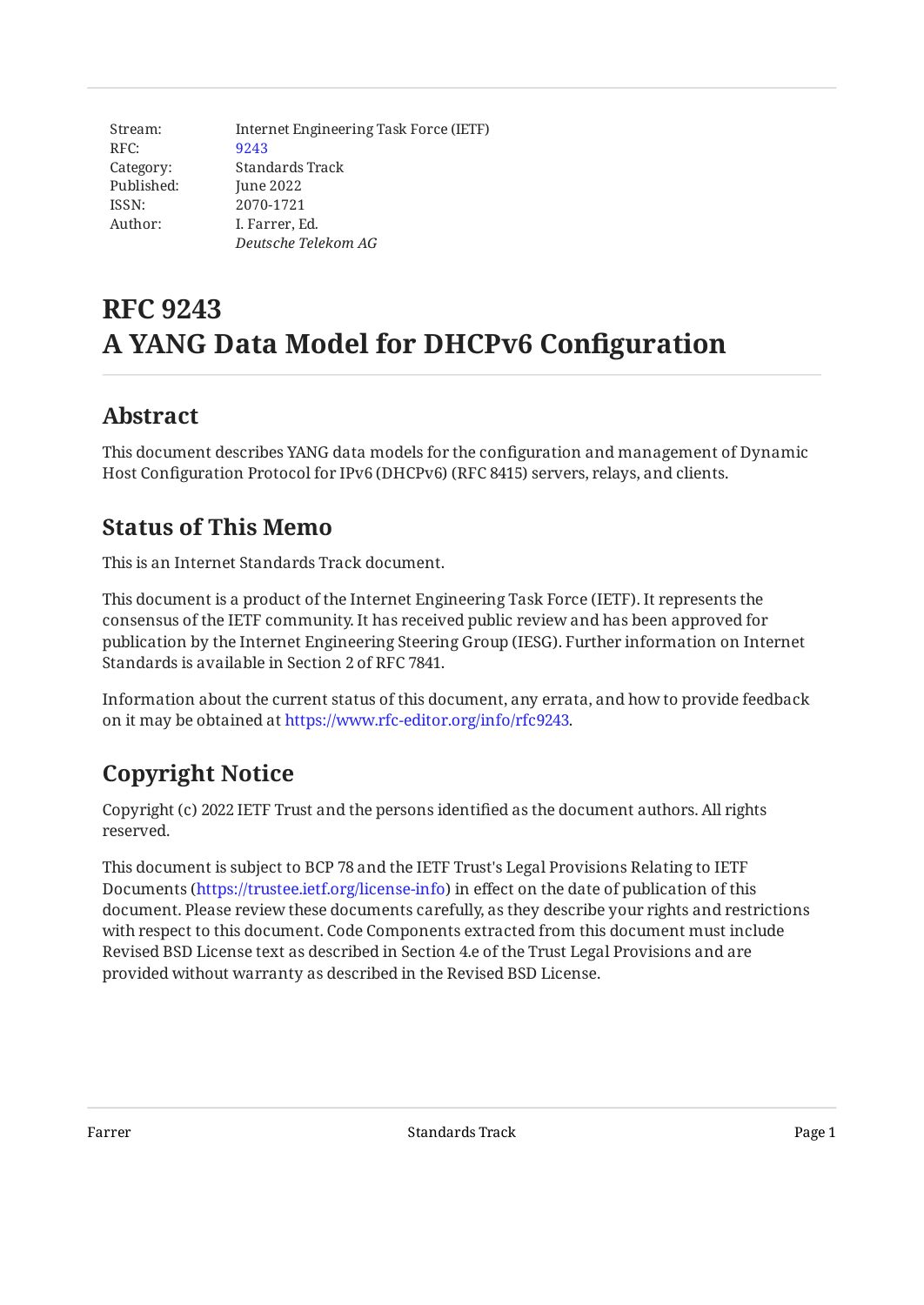### <span id="page-1-0"></span>**[Table of Contents](#page-1-0)**

- [1](#page-2-0). [Introduction](#page-2-0)
	- [1.1.](#page-2-1) [Scope](#page-2-1)
	- [1.2.](#page-3-0) [Extensibility of the DHCPv6 Server YANG Module](#page-3-0)
		- [1.2.1](#page-3-1). [DHCPv6 Option De](#page-3-1)finitions
- [2](#page-5-0). [Terminology](#page-5-0)
	- [2.1.](#page-5-1) [Requirements Language](#page-5-1)
- [3](#page-5-2). [DHCPv6 Tree Diagrams](#page-5-2)
	- [3.1.](#page-5-3) [DHCPv6 Server Tree Diagram](#page-5-3)
	- [3.2.](#page-11-0) [DHCPv6 Relay Tree Diagram](#page-11-0)
	- [3.3.](#page-14-0) [DHCPv6 Client Tree Diagram](#page-14-0)
- [4](#page-18-0). [DHCPv6 YANG Modules](#page-18-0)
	- [4.1.](#page-18-1) [DHCPv6 Common YANG Module](#page-18-1)
	- [4.2.](#page-25-0) [DHCPv6 Server YANG Module](#page-25-0)
	- [4.3.](#page-43-0) [DHCPv6 Relay YANG Module](#page-43-0)
	- [4.4.](#page-51-0) [DHCPv6 Client YANG Module](#page-51-0)
- [5](#page-64-0). [Security Considerations](#page-64-0)
- [6](#page-66-0). [IANA Considerations](#page-66-0)
	- [6.1.](#page-66-1) [URI Registration](#page-66-1)
	- [6.2.](#page-67-0) [YANG Module Name Registration](#page-67-0)
- [7](#page-67-1). [References](#page-67-1)
	- [7.1.](#page-67-2) [Normative References](#page-67-2)
	- [7.2.](#page-69-0) [Informative References](#page-69-0)

[Appendix A.](#page-70-0) [Data Tree Examples](#page-70-0)

- [A.1](#page-70-1). [DHCPv6 Server Con](#page-70-1)figuration Examples
- [A.2](#page-73-0). [DHCPv6 Relay Con](#page-73-0)figuration Example
- [A.3](#page-74-0). [DHCPv6 Client Con](#page-74-0)figuration Example
- [Appendix B.](#page-76-0) [Example of Augmenting Additional DHCPv6 Option De](#page-76-0)finitions

Farrer Farrer Page 2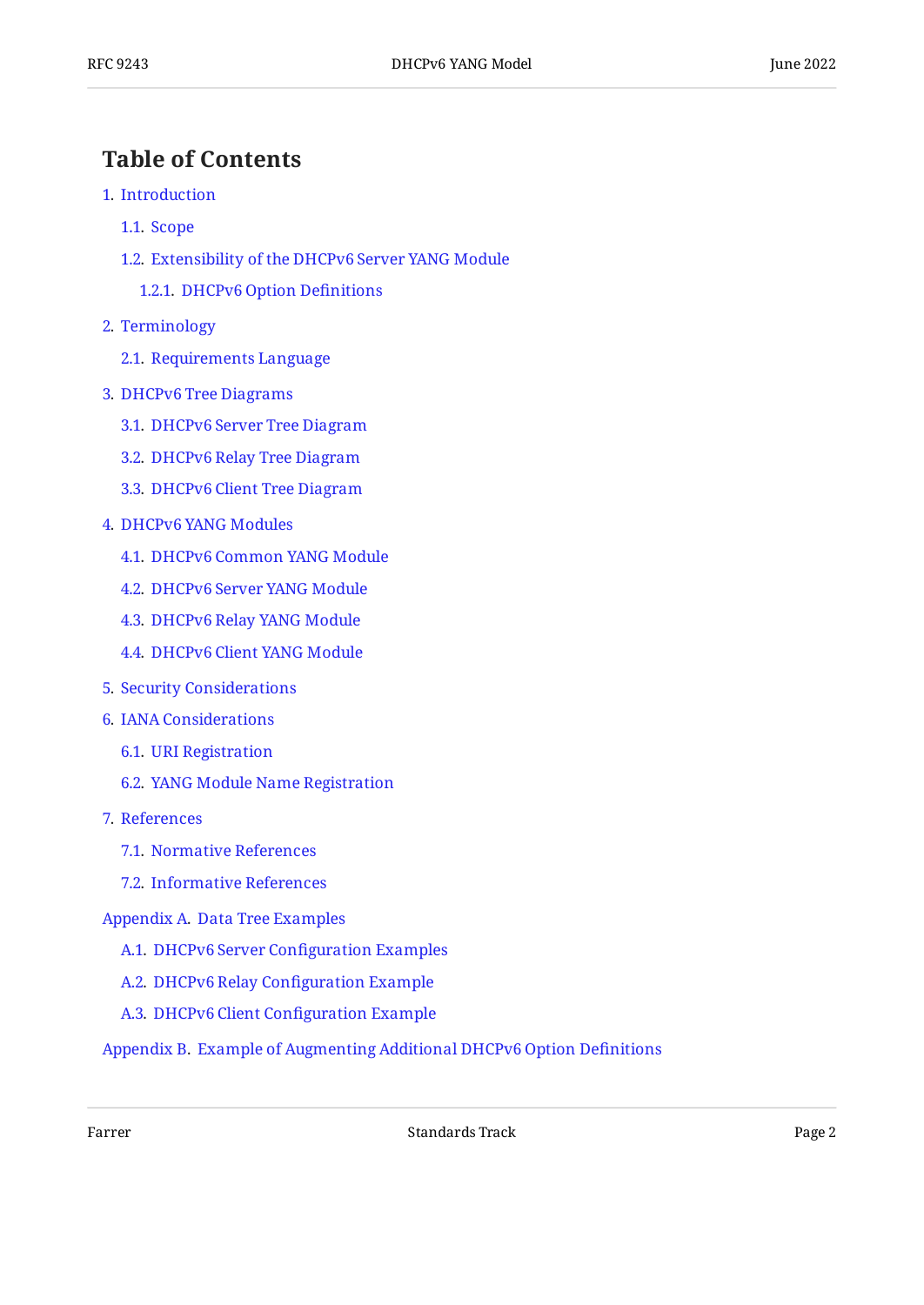[Appendix C.](#page-80-0) [Example Vendor-Speci](#page-80-0)fic Server Configuration Module [Appendix D.](#page-84-0) Example Defi[nition of Class-Selector Con](#page-84-0)figuration [Acknowledgments](#page-90-0) **[Contributors](#page-90-1)** [Author's Address](#page-91-0)

### <span id="page-2-0"></span>**[1. Introduction](#page-2-0)**

DHCPv6 [[RFC8415\]](#page-69-1) is used for supplying configuration and other relevant parameters to clients in IPv6 networks. This document defines YANG [RFC7950] modules for the configuration and management of DHCPv6 'elements' (servers, relays, and clients), using the Network Configuration Protocol (NETCONF) [RFC6241] or RESTCONF [RFC8040].

Separate modules are defined for each element. Additionally, a 'common' module contains typedefs and groupings used by all of the element modules. [Appendix A](#page-70-0) provides XML examples for each of the element modules and shows their interaction.

The relay and client modules provide configuration that is applicable to devices' interfaces. This is done by importing the 'ietf-interfaces' YANG module [RFC8343] and using interface-refs to the relevant interface(s).

It is worth noting that as DHCPv6 is itself a client configuration protocol, it is not the intention of this document to provide a replacement for the allocation of DHCPv6-assigned addressing and parameters by using NETCONF/YANG. The DHCPv6 client module is intended for the configuration and monitoring of the DHCPv6 client function and does not replace DHCPv6 address and parameter configuration.

The YANG modules in this document adopt the Network Management Datastore Architecture (NMDA) [RFC8342].

#### <span id="page-2-1"></span>**[1.1. Scope](#page-2-1)**

[[RFC8415\]](#page-69-1) describes the current version of the DHCPv6 base protocol specification. A large number of additional specifications have also been published, extending DHCPv6 element functionality and adding new options. The YANG modules contained in this document do not attempt to capture all of these extensions and additions; rather, they model the DHCPv6 functions and options covered in [\[RFC8415](#page-69-1)]. A focus has also been given on the extensibility of the modules so that they are easy to augment to add additional functionality as required by a particular implementation or deployment scenario.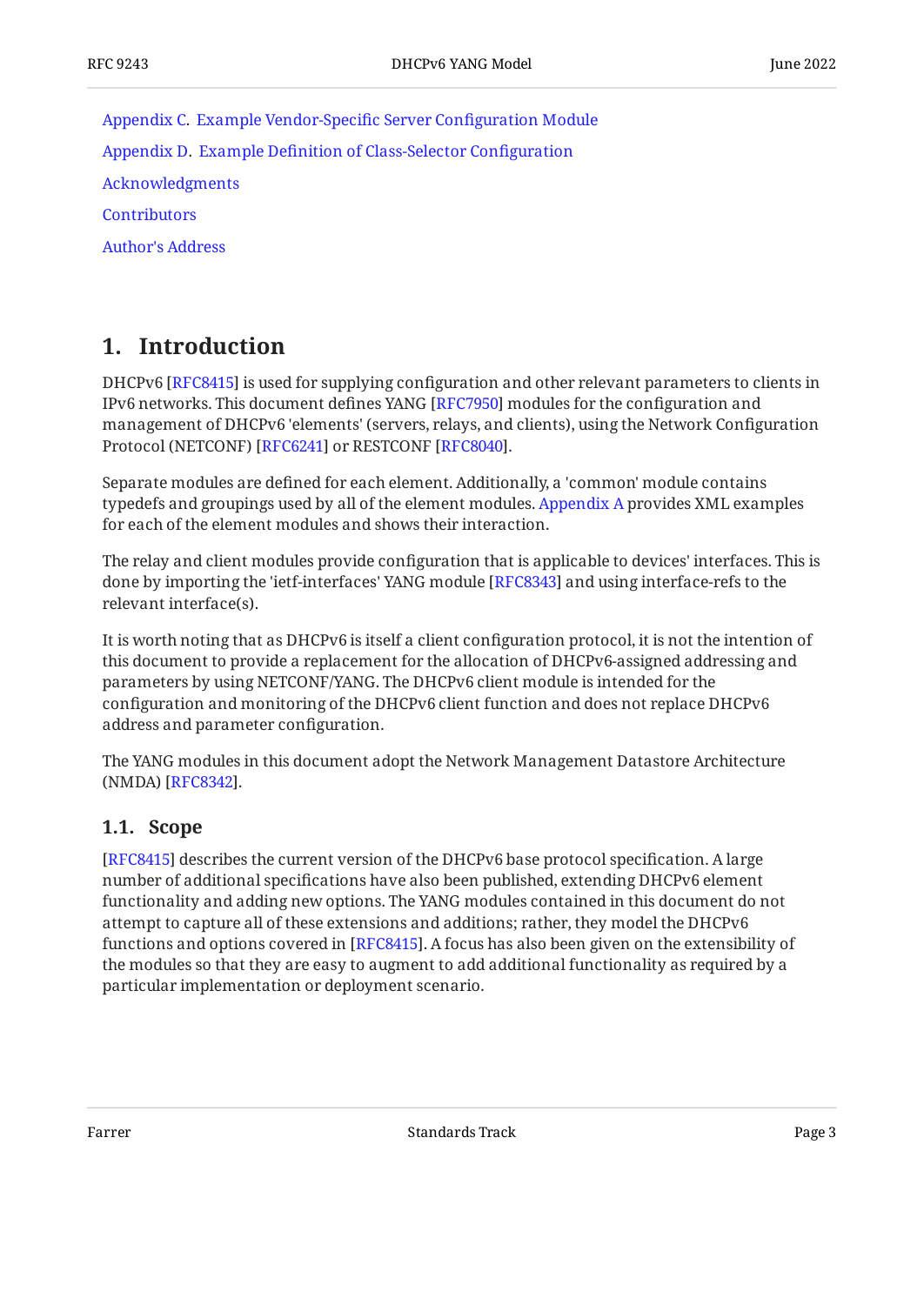### <span id="page-3-0"></span>**[1.2. Extensibility of the DHCPv6 Server YANG Module](#page-3-0)**

The modules in this document only attempt to model DHCPv6-specific behavior and do not cover the configuration and management of functionality relevant for specific server implementations. The level of variance between implementations is too great to attempt to standardize them in a way that is useful without being restrictive.

However, it is recognized that implementation-specific configuration and management is also an essential part of DHCP deployment and operations. To resolve this, [Appendix C](#page-80-0) contains an example YANG module for the configuration of implementation-specific functions, illustrating how this functionality can be augmented into the main 'ietf-dhcpv6-server.yang' module.

In DHCPv6, the concept of 'class selection' for messages received by the server is common. This is the identification and classification of messages based on a number of parameters so that the correct provisioning information can be supplied, for example, by allocating a prefix from the correct pool or supplying a set of options relevant for a specific vendor's client implementation. During the development of this document, implementations were researched and the findings were that while this function is common to all, the method for configuring and implementing this function differs greatly. Therefore, configuration of the class selection function has been omitted from the DHCPv6 server module to allow implementors to define their own suitable YANG modules. [Appendix D](#page-84-0) provides an example of this, which demonstrates how this can be integrated with the main 'ietf-dhcpv6-server.yang' module.

#### <span id="page-3-1"></span>**[1.2.1. DHCPv6 Option De](#page-3-1)finitions**

A large number of DHCPv6 options have been created in addition to those defined in [RFC8415]. As implementations differ widely as to which DHCPv6 options they support, the following approach has been taken to defining options: only the DHCPv6 options defined in [RFC8415] are included in this document.

Of these, only the options that require operator configuration are modeled. For example, OPTION\_IA\_NA (3) is created by the DHCP server when requested by the client. The contents of the fields in the option are based on a number of input configuration parameters that the server will apply when it receives the request (e.g., the T1/T2 timers that are relevant for the pool of addresses). As a result, there are no fields that are directly configurable for the option, so it is not modeled.

The following table shows the DHCPv6 options that are modeled, the element(s) they are modeled for, and the relevant YANG module names:

<span id="page-3-2"></span>

| <b>Name</b>                          | Server | Relav | Client Module Name          |
|--------------------------------------|--------|-------|-----------------------------|
| OPTION_ORO (6) Option Request Option |        |       | ietf-dhcpv6-<br>client.yang |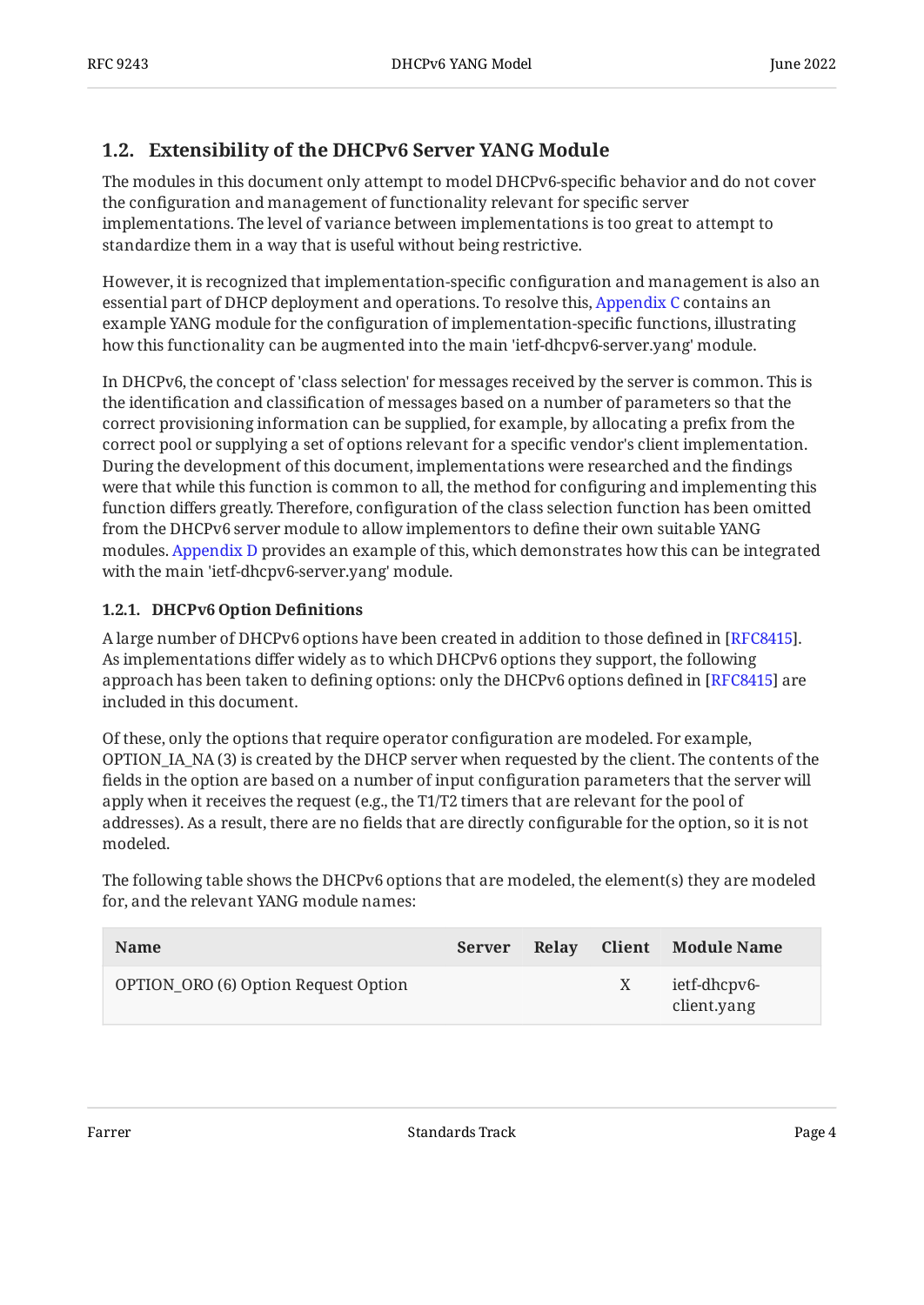| <b>Name</b>                                                             | <b>Server</b> | Relay | Client      | <b>Module Name</b>          |
|-------------------------------------------------------------------------|---------------|-------|-------------|-----------------------------|
| OPTION_PREFERENCE (7) Preference<br>Option                              | X             |       |             | ietf-dhcpv6-<br>server.yang |
| OPTION_AUTH (11) Authentication Option                                  | X             | X     |             | ietf-dhcpv6-<br>common.yang |
| OPTION_UNICAST (12) Server Unicast<br>Option                            | $\mathbf X$   |       |             | ietf-dhcpv6-<br>server.yang |
| OPTION_RAPID_COMMIT (14) Rapid<br>Commit Option                         | X             |       | X           | ietf-dhcpv6-<br>common.yang |
| OPTION_USER_CLASS (15) User Class<br>Option                             |               |       | X           | ietf-dhcpv6-<br>client.yang |
| OPTION_VENDOR_CLASS (16) Vendor Class<br>Option                         |               |       | $\mathbf X$ | ietf-dhcpv6-<br>client.yang |
| OPTION_VENDOR_OPTS (17) Vendor-<br>specific Information Option          | X             |       | $\mathbf X$ | ietf-dhcpv6-<br>common.yang |
| OPTION_INTERFACE_ID (18) Interface-Id<br>Option                         |               | X     |             | ietf-dhcpv6-<br>relay.yang  |
| OPTION_RECONF_MSG (19) Reconfigure<br>Message Option                    | X             |       |             | ietf-dhcpv6-<br>server.yang |
| OPTION_RECONF_ACCEPT (20) Reconfigure<br><b>Accept Option</b>           | X             |       | $\mathbf X$ | ietf-dhcpv6-<br>client.yang |
| OPTION_INFORMATION_REFRESH_TIME<br>(32) Information Refresh Time Option | X             |       |             | ietf-dhcpv6-<br>server.yang |
| OPTION_SOL_MAX_RT (82) sol max rt<br>Option                             | $\mathbf X$   |       |             | ietf-dhcpv6-<br>server.yang |
| OPTION_INF_MAX_RT (83) inf max rt<br>Option                             | X             |       |             | ietf-dhcpv6-<br>server.yang |

*[Table 1: Modeled DHCPv6 Options](#page-3-2)* 

Further option definitions can be added using additional YANG modules via augmentation of the relevant element modules from this document. [Appendix B](#page-76-0) contains an example module showing how the DHCPv6 option definitions can be extended in this manner. Some guidance on how to write YANG modules for additional DHCPv6 options is also provided.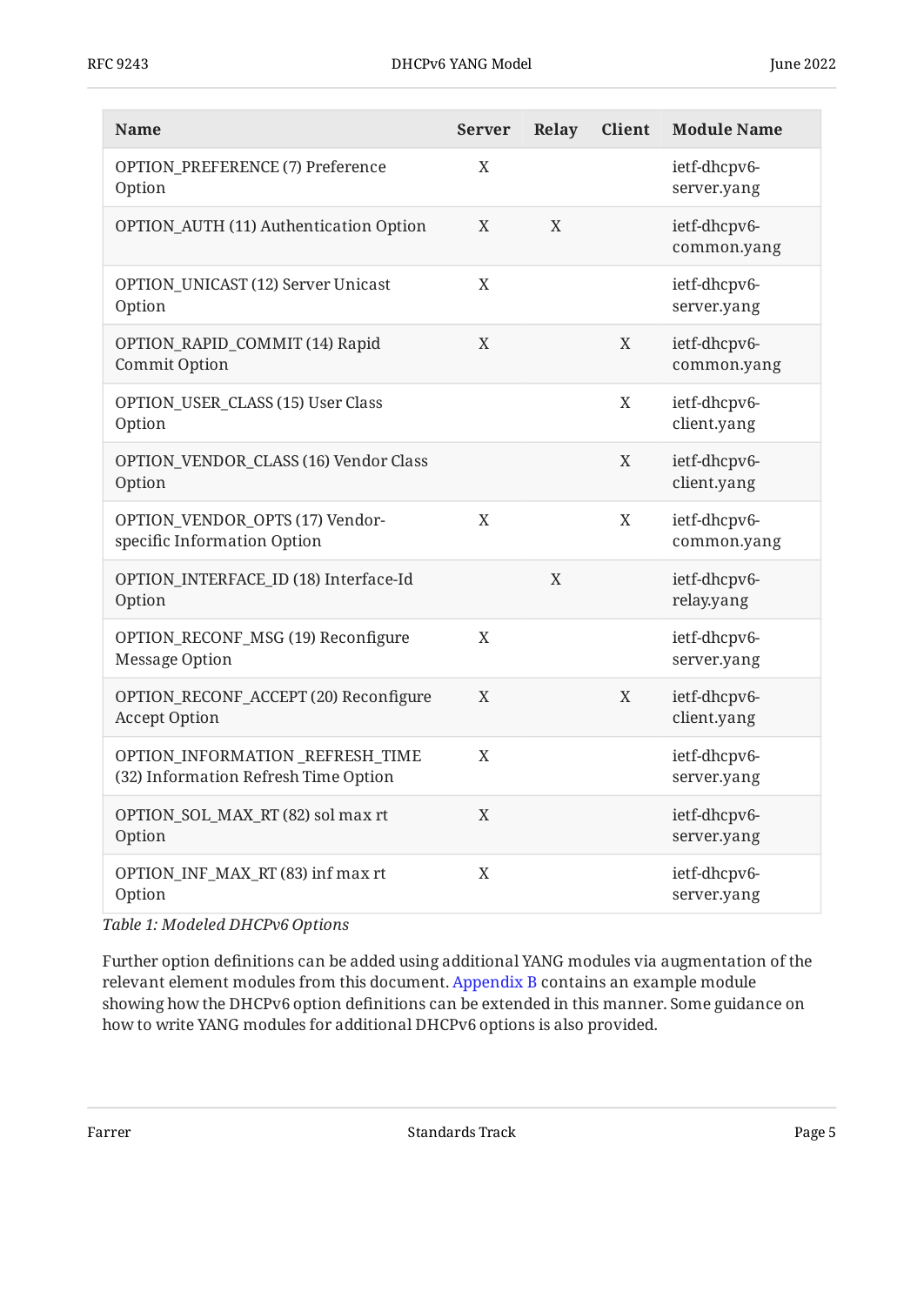### <span id="page-5-0"></span>**[2. Terminology](#page-5-0)**

The reader should be familiar with the YANG data modeling language defined in [RFC7950].

The YANG modules in this document adopt NMDA [RFC8342]. The meanings of the symbols used in tree diagrams are defined in [RFC8340].

The reader should be familiar with DHCPv6-relevant terminology defined in [RFC8415] and other relevant documents.

#### <span id="page-5-1"></span>**[2.1. Requirements Language](#page-5-1)**

The key words "MUST", "MUST NOT", "REQUIRED", "SHALL", "SHALL NOT", "SHOULD", "SHOULD NOT", "**RECOMMENDED", "NOT RECOMMENDED", "MAY",** and "OPTIONAL" in this document are to be interpreted as described in BCP 14 [RFC2119] [RFC8174] when, and only when, they appear in all capitals, as shown here.

### <span id="page-5-3"></span><span id="page-5-2"></span>**[3. DHCPv6 Tree Diagrams](#page-5-2)**

### **[3.1. DHCPv6 Server Tree Diagram](#page-5-3)**

<span id="page-5-4"></span>The tree diagram in [Figure 1](#page-6-0) provides an overview of the DHCPv6 server module. The tree also includes the common functions module defined in [Section 4.1](#page-18-1).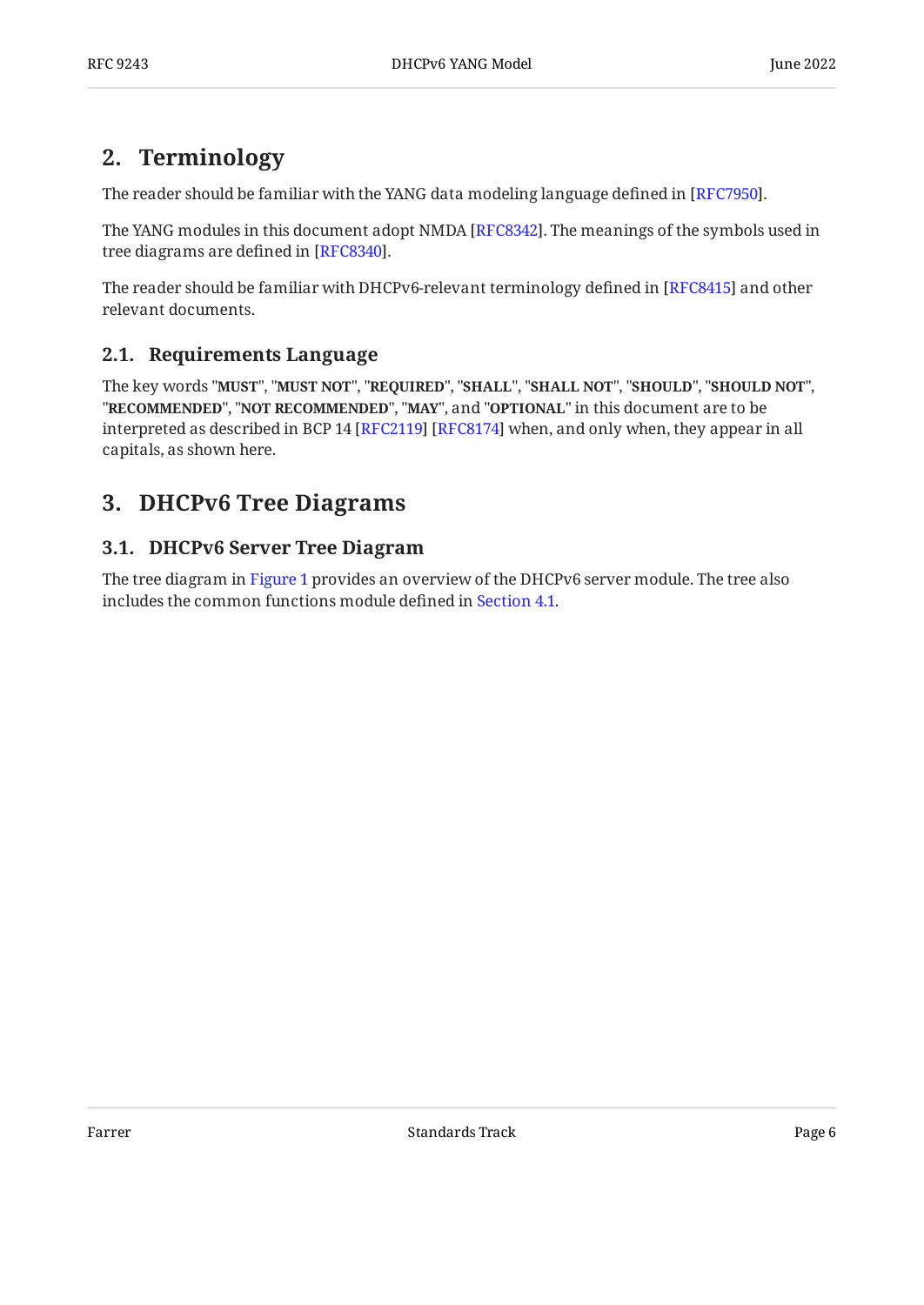<span id="page-6-0"></span>

| module: ietf-dhcpv6-server                         |                        |
|----------------------------------------------------|------------------------|
| +--rw dhcpv6-server                                |                        |
| +--rw enabled?<br>boolean                          |                        |
| dhc6:duid<br>+--rw server-duid?                    |                        |
| +--rw vendor-config                                |                        |
| +--rw option-sets                                  |                        |
| +--rw option-set* [option-set-id]                  |                        |
| +--rw option-set-id                                | string                 |
| +--rw description?                                 | string                 |
| +--rw preference-option<br>+--rw pref-value?       |                        |
| uint8<br>+--rw auth-option                         |                        |
| +--rw algorithm?                                   | uint8                  |
| $+--rw$ rdm?                                       | uint8                  |
| +--rw replay-detection?                            | uint64                 |
| +--rw (protocol)?                                  |                        |
| +--:(conf-token)                                   |                        |
| +--rw token-auth-information?                      | binary                 |
| $+--$ : ( $rkap$ )                                 |                        |
| +--rw datatype?                                    | uint8                  |
| +--rw auth-info-value?                             | binary                 |
| +--rw server-unicast-option                        |                        |
| +--rw server-address?                              | inet:ipv6-address      |
| +--rw rapid-commit-option!                         |                        |
| +--rw vendor-specific-information-options          |                        |
| +--rw vendor-specific-information-option*          |                        |
| [enterprise-number]<br>+--rw enterprise-number     | uint32                 |
| +--rw vendor-option-data* [sub-option-code]        |                        |
| +--rw sub-option-code                              | uint16                 |
| +--rw sub-option-data?                             | binary                 |
| +--rw reconfigure-message-option                   |                        |
| +--rw msg-type? uint8                              |                        |
| +--rw reconfigure-accept-option!                   |                        |
| +--rw info-refresh-time-option                     |                        |
| +--rw info-refresh-time? dhc6:timer-seconds32      |                        |
| +--rw sol-max-rt-option                            | dhc6:timer-seconds32   |
| +--rw sol-max-rt-value?<br>+--rw inf-max-rt-option |                        |
| +--rw inf-max-rt-value?                            | $dhcb:timer-seconds32$ |
| +--rw class-selector                               |                        |
| +--rw allocation-ranges                            |                        |
| +--rw option-set-id*                               | leafref                |
| +--rw valid-lifetime?                              | dhc6:timer-seconds32   |
| +--rw renew-time?                                  | dhc6:timer-seconds32   |
| +--rw rebind-time?                                 | dhc6:timer-seconds32   |
| +--rw preferred-lifetime?                          | dhc6:timer-seconds32   |
| +--rw rapid-commit?                                | boolean                |
| +--rw allocation-range* [id]<br>+--rw id           |                        |
| +--rw description?                                 | string<br>string       |
| +--rw network-prefix                               | inet:ipv6-prefix       |
| +--rw option-set-id*                               | leafref                |
| +--rw valid-lifetime?                              | dhc6:timer-seconds32   |
| +--rw renew-time?                                  | dhc6:timer-seconds32   |
| +--rw rebind-time?                                 | dhc6:timer-seconds32   |
| +--rw preferred-lifetime?                          | dhc6:timer-seconds32   |

Farrer **Example 2** Standards Track Page 7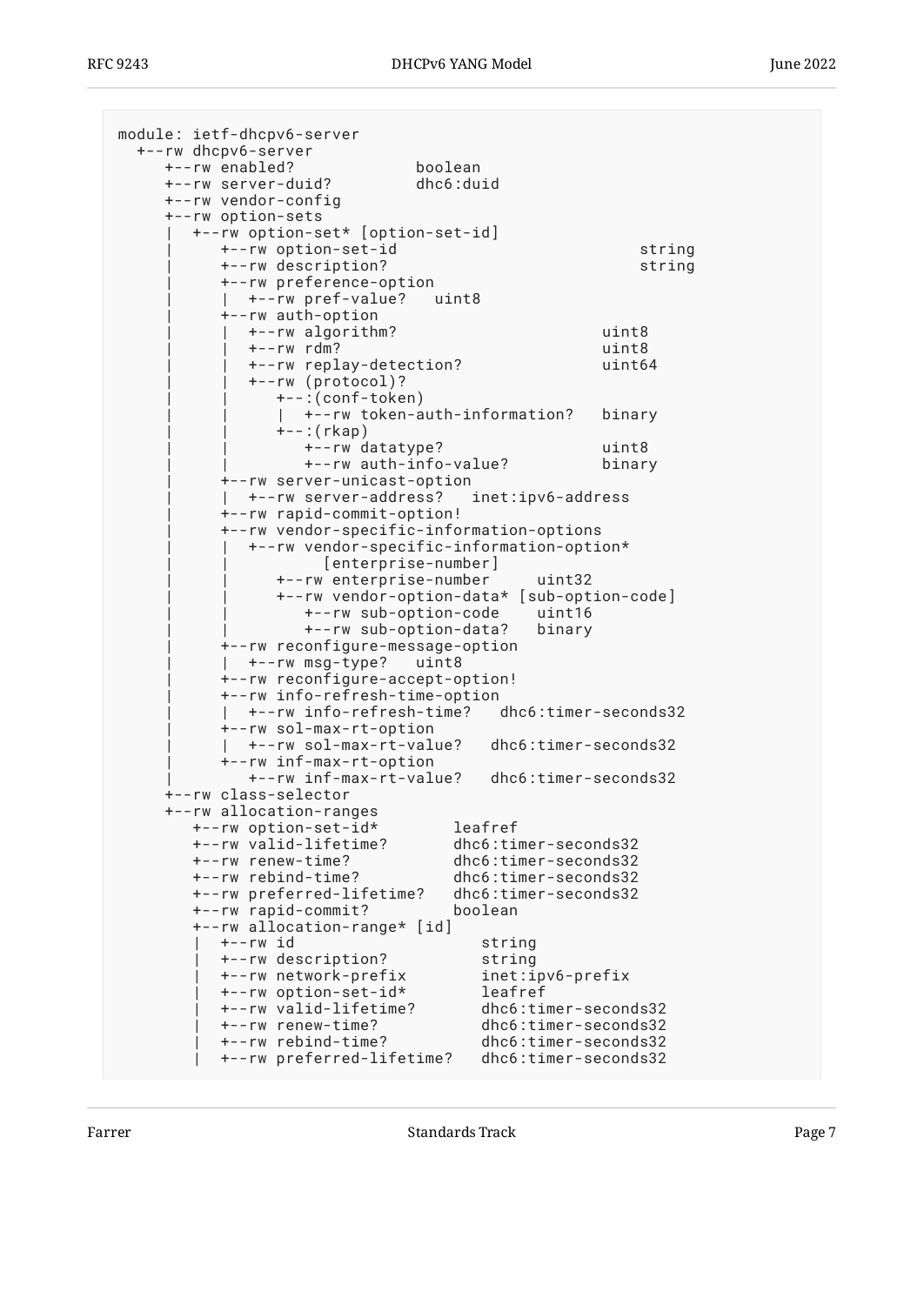| +--rw rapid-commit? boolean | +--rw address-pools {na-assignment}? | | +--rw address-pool\* [pool-id] | | +--rw pool-id string | | +--rw pool-prefix inet:ipv6-prefix | | +--rw start-address | | | inet:ipv6-address-no-zone | | +--rw end-address inet:ipv6-address-no-zone | | +--rw max-address-utilization? dhc6:threshold | | +--rw option-set-id\* leafref | | +--rw valid-lifetime? dhc6:timer-seconds32 | | +--rw renew-time? | | | dhc6:timer-seconds32 | | +--rw rebind-time? dhc6:timer-seconds32 | | +--rw preferred-lifetime? dhc6:timer-seconds32 | | +--rw rapid-commit? boolean | | +--rw host-reservations | | | +--rw host-reservation\* [reserved-addr] | | | +--rw client-duid? dhc6:duid | | | +--rw reserved-addr | | | | inet:ipv6-address | | | +--rw option-set-id\* leafref | | | +--rw valid-lifetime? dhc6:timer-seconds32  $+--rw$  renew-time? | | | | dhc6:timer-seconds32 | | | +--rw rebind-time? dhc6:timer-seconds32 | | | +--rw preferred-lifetime? dhc6:timer-seconds32 | | | +--rw rapid-commit? boolean | | +--ro active-leases | | +--ro total-count uint64 | | +--ro allocated-count uint64 | | +--ro active-lease\* [leased-address] | | +--ro leased-address inet:ipv6-address | | +--ro client-duid? dhc6:duid  $+--ro$  ia-id | | +--ro allocation-time? | | | yang:date-and-time | | +--ro last-renew-rebind? | | | yang:date-and-time | | +--ro preferred-lifetime? dhc6:timer-seconds32 | | +--ro valid-lifetime? dhc6:timer-seconds32 | | +--ro lease-t1? dhc6:timer-seconds32 | | +--ro lease-t2? dhc6:timer-seconds32 | | +--ro status | | +--ro code? uint16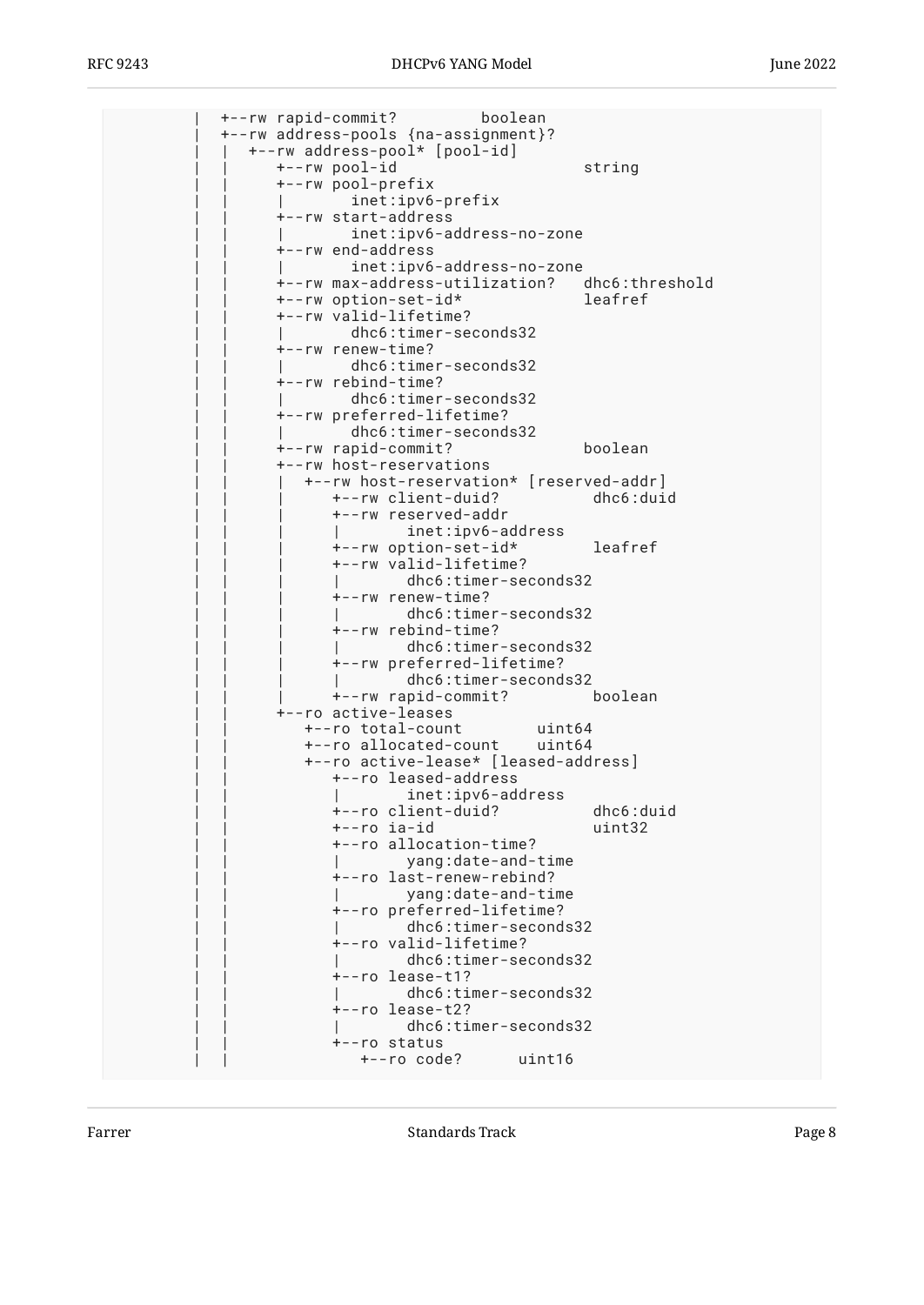| +--ro message? string<br>+--rw prefix-pools {prefix-delegation}? |                |
|------------------------------------------------------------------|----------------|
| +--rw prefix-pool* [pool-id]                                     |                |
| +--rw pool-id                                                    | string         |
| +--rw pool-prefix                                                |                |
| inet:ipv6-prefix                                                 |                |
| +--rw client-prefix-length                                       | uint8          |
| +--rw max-pd-space-utilization?                                  | dhc6:threshold |
| +--rw option-set-id*                                             | leafref        |
| +--rw valid-lifetime?                                            |                |
| dhc6:timer-seconds32                                             |                |
| +--rw renew-time?                                                |                |
| dhc6:timer-seconds32<br>+--rw rebind-time?                       |                |
| dhc6:timer-seconds32                                             |                |
| +--rw preferred-lifetime?                                        |                |
| dhc6:timer-seconds32                                             |                |
| +--rw rapid-commit?                                              | boolean        |
| +--rw host-reservations                                          |                |
| +--rw prefix-reservation* [reserved-prefix]                      |                |
| +--rw client-duid?                                               | dhc6:duid      |
| +--rw reserved-prefix                                            |                |
| $in$ et: $ip$ v $6$ -prefix                                      |                |
| +--rw reserved-prefix-len? uint8                                 |                |
| +--rw option-set-id*                                             | leafref        |
| +--rw valid-lifetime?                                            |                |
| dhc6:timer-seconds32                                             |                |
| +--rw renew-time?                                                |                |
| dhc6:timer-seconds32<br>+--rw rebind-time?                       |                |
| dhc6:timer-seconds32                                             |                |
| +--rw preferred-lifetime?                                        |                |
| dhc6:timer-seconds32                                             |                |
| +--rw rapid-commit?                                              | boolean        |
| +--ro active-leases                                              |                |
| +--ro total-count<br>uint64                                      |                |
| +--ro allocated-count uint64                                     |                |
| +--ro active-lease* [leased-prefix]                              |                |
| +--ro leased-prefix                                              |                |
| inet:ipv6-prefix                                                 |                |
| +--ro client-duid?                                               | dhc6:duid      |
| +--ro ia-id<br>+--ro allocation-time?                            | uint32         |
| yang:date-and-time                                               |                |
| +--ro last-renew-rebind?                                         |                |
| yang:date-and-time                                               |                |
| +--ro preferred-lifetime?                                        |                |
| dhc6:timer-seconds32                                             |                |
| +--ro valid-lifetime?                                            |                |
| dhc6:timer-seconds32                                             |                |
| +--ro lease-t1?                                                  |                |
| dhc6:timer-seconds32                                             |                |
| +--ro lease-t2?                                                  |                |
| dhc6:timer-seconds32                                             |                |
| +--ro status<br>+--ro code?<br>uint16                            |                |
| +--ro message?<br>string                                         |                |
| +--rw statistics                                                 |                |
|                                                                  |                |

Farrer **Example 2** Standards Track Page 9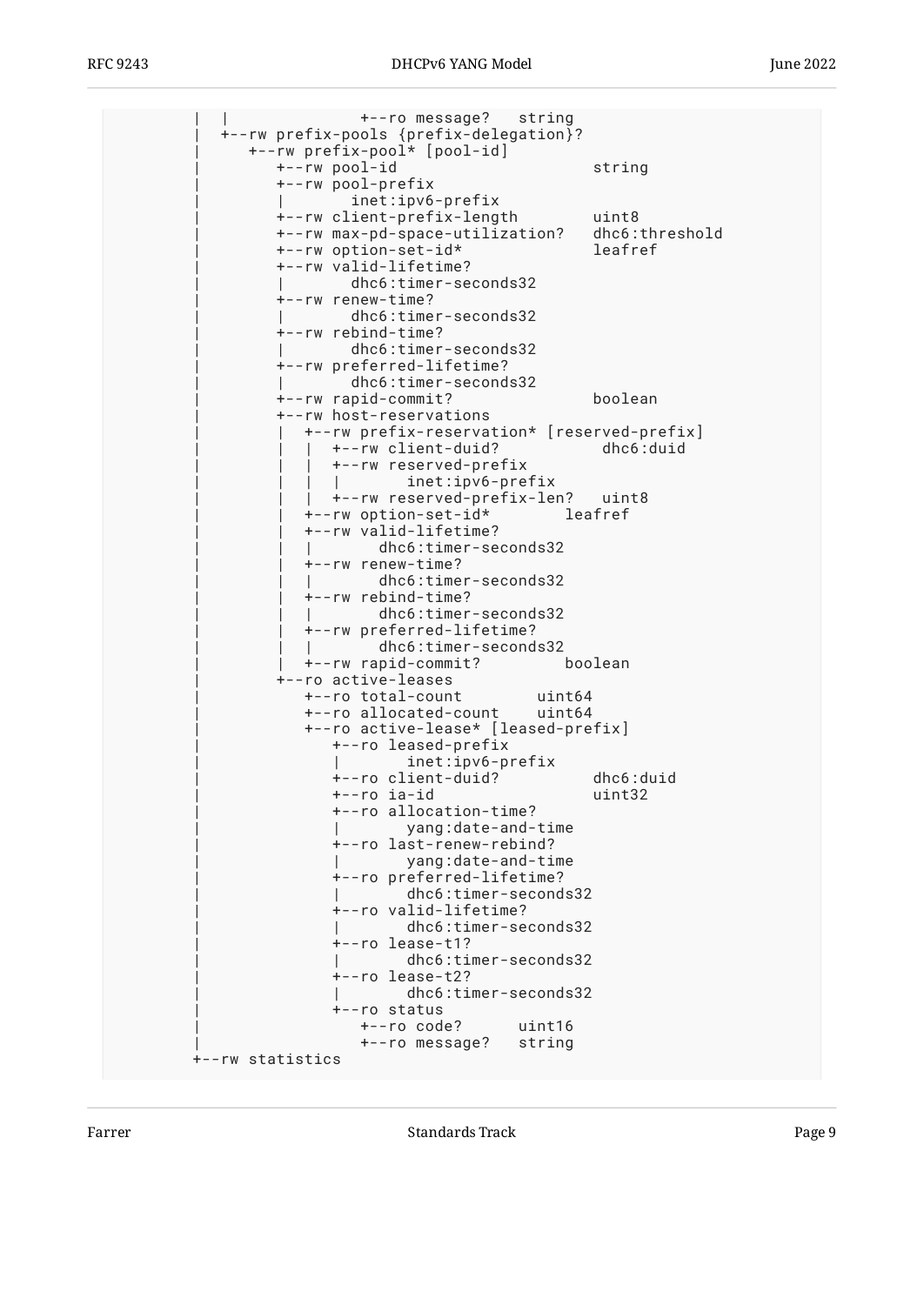+--rw discontinuity-time? yang:date-and-time +--ro solicit-count? yang:counter32 +--ro advertise-count? yang:counter32 +--ro request-count? yang:counter32 +--ro confirm-count? yang:counter32 +--ro renew-count? +--ro rebind-count? yang:counter32 +--ro reply-count? yang:counter32 +--ro release-count? yang:counter32 +--ro decline-count? yang:counter32 +--ro reconfigure-count? +--ro information-request-count? yang:counter32 +--ro discarded-message-count? yang:counter32 rpcs: +---x delete-address-lease {na-assignment}? | +---w input | | +---w lease-address-to-delete leafref | +--ro output | +--ro return-message? string +---x delete-prefix-lease {prefix-delegation}? +---w input | +---w lease-prefix-to-delete leafref +--ro output +--ro return-message? string notifications: +---n address-pool-utilization-threshold-exceeded | {na-assignment}? | +--ro pool-id leafref | +--ro total-pool-addresses uint64 | +--ro max-allocated-addresses uint64 | +--ro allocated-address-count uint64 +---n prefix-pool-utilization-threshold-exceeded | {prefix-delegation}? | +--ro pool-id leafref | +--ro total-pool-prefixes uint64 +--ro max-allocated-prefixes | +--ro allocated-prefixes-count uint64 +---n invalid-client-detected | +--ro message-type? enumeration | +--ro duid? dhc6:duid +--ro description? +---n decline-received {na-assignment}? +--ro duid? | +--ro declined-resources\* [] | +--ro (resource-type)? | +--:(declined-address) | +--ro address? inet:ipv6-address | +--:(declined-prefix) | +--ro prefix? inet:ipv6-prefix +---n non-success-code-sent +--ro duid? dhc6:duid +--ro status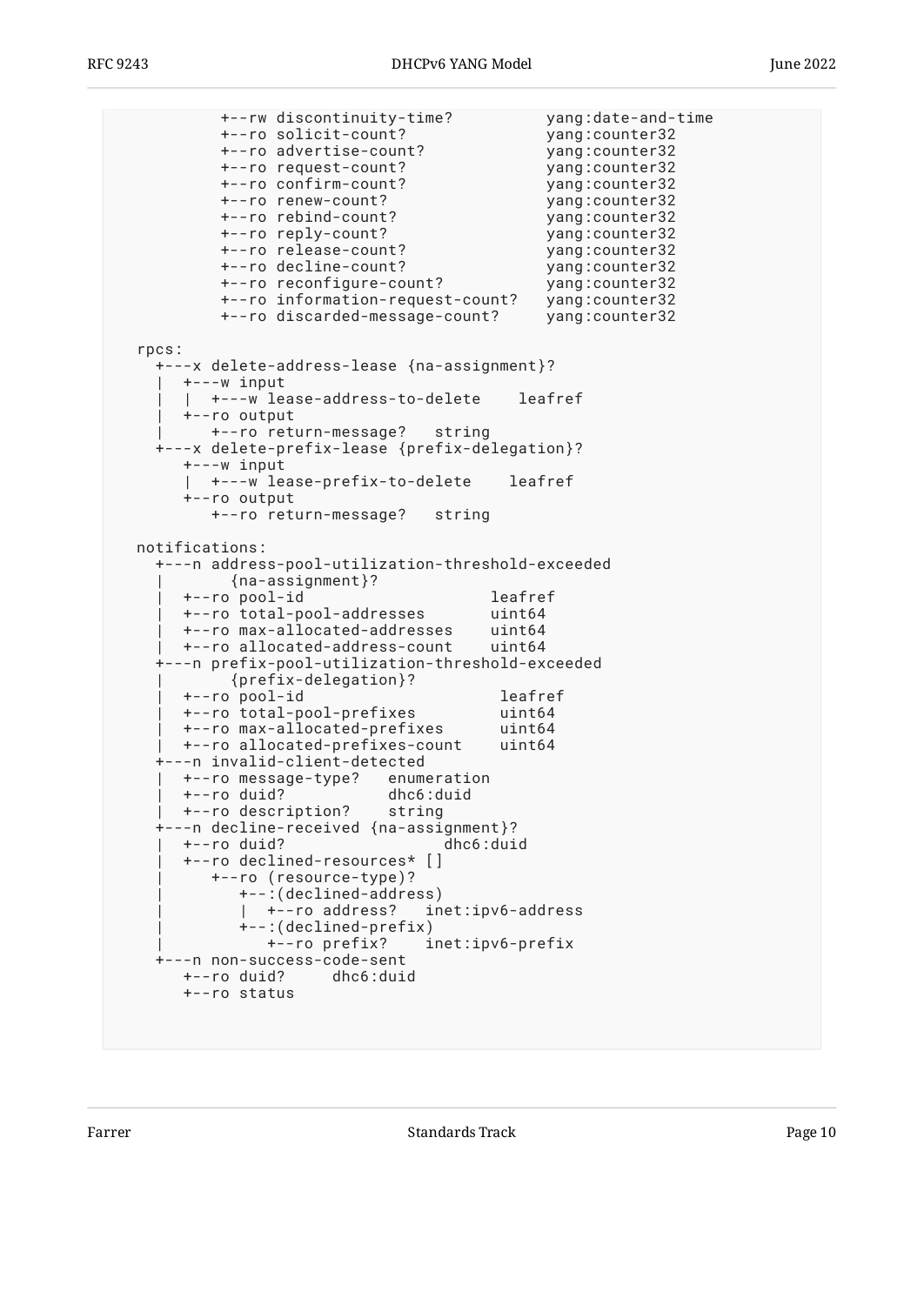```
 +--ro code? uint16
 +--ro message? string
```
*[Figure 1:](#page-6-0) [DHCPv6 Server Data Module Structure](#page-5-4)* 

Descriptions of important nodes:

enabled: This enables/disables the function of the DHCPv6 server.

dhcpv6-server: This container holds the server's DHCPv6-specific configuration.

- server-duid: Each server must have a DHCP Unique Identifier (DUID) to identify itself to clients. A DUID consists of a 2-octet type field and an arbitrary length (of no more than 128 octets) content field. Currently, there are four DUID types defined in [RFC8415] and [[RFC6355\]](#page-68-3). The DUID may be configured using the format for one of these types or using the 'unstructured' format. The DUID type definitions are imported from the 'ietf-dhcpv6 common.yang' module. [IANA-HARDWARE-TYPES] and [IANA-PEN] are referenced for the relevant DUID types.
- vendor-config: This container is provided as a location for additional implementationspecific YANG nodes for the configuration of the device to be augmented. See [Appendix C](#page-80-0) for an example of such a module.
- option-sets: The server can be configured with multiple option-sets. These are groups of DHCPv6 options with common parameters that may be supplied to clients on request. The 'option-set-id' field is used to reference an option-set elsewhere in the server's configuration.
- option-set: This holds configuration parameters for DHCPv6 options. The initial set of applicable option definitions are defined here, and additional options that are also relevant to the relay and/or client are imported from the 'ietf-dhcpv6-common' module. Where needed, other DHCPv6 option modules can be augmented as they are defined. The complete list of DHCPV6 options is located at [\[IANA-DHCPV6-OPTION-CODES](#page-68-6)].
- class-selector: This is provided as a location for additional implementation-specific YANG nodes for vendor-specific class selector nodes to be augmented. See [Appendix D](#page-84-0) for an example of this.
- allocation-ranges: A hierarchical model is used for the allocation of addresses and prefixes. The top-level 'allocation-ranges' container holds global configuration parameters. Under this, the 'allocation-range' list is used for specifying IPv6 prefixes and additional prefixspecific parameters.
- address-pools: This is used for Identity Association for Non-temporary Addresses (IA\_NA) and Identity Association for Temporary Addresses (IA\_TA) pool allocations with a container for defining host reservations. State information about active leases from each pool is also located here.

Farrer The Communication of the Standards Track Communication of the Page 11 and 2011 and 2012 and 2012 and 201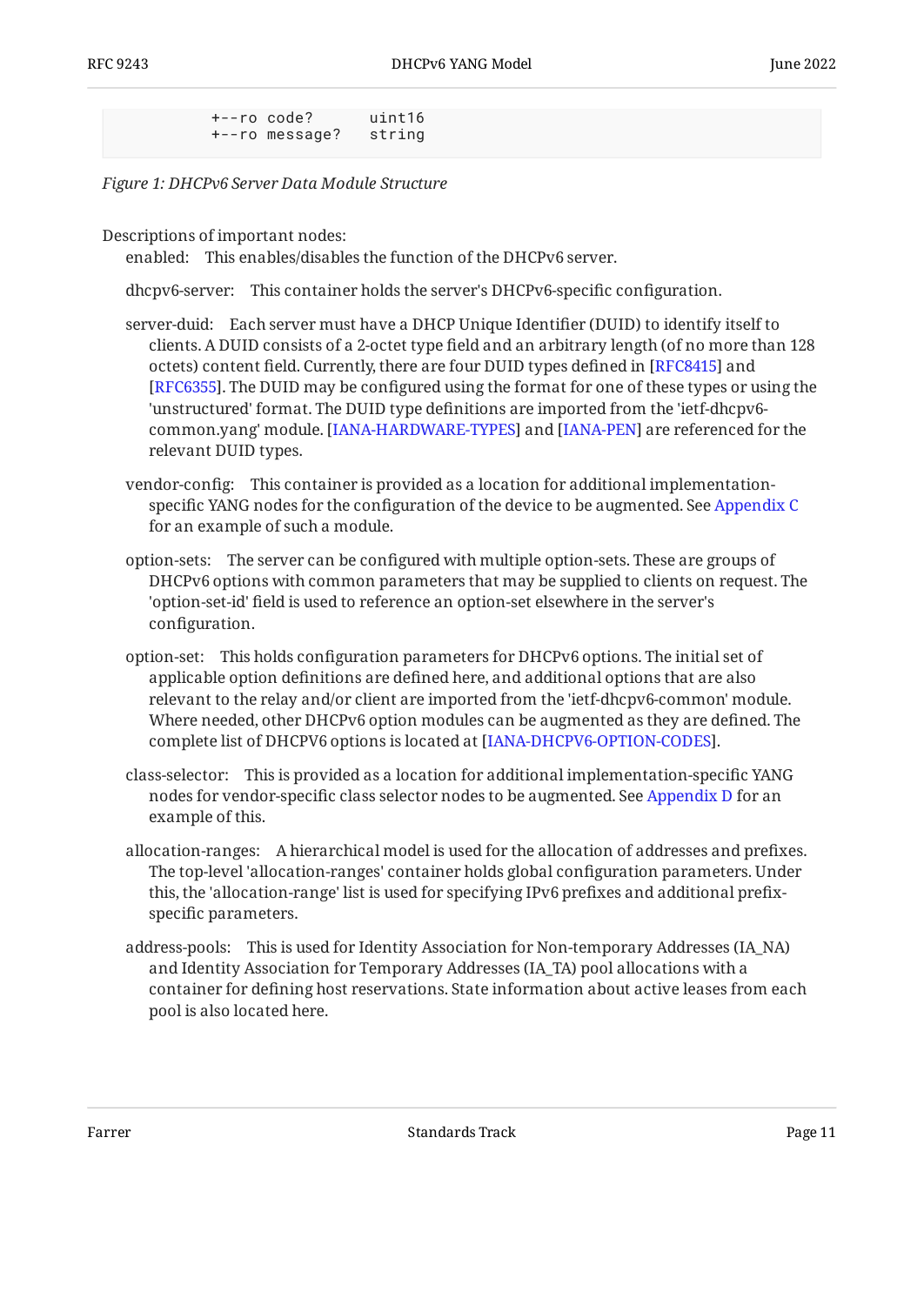prefix-pools: This defines pools to be used for prefix delegation to clients. Static host reservations can also be configured. As prefix delegation is not supported by all DHCPv6 server implementations, it is enabled by a feature statement.

Information about RPCs:

- delete-address-lease: This allows the deletion of a lease for an individual IPv6 address from the server's lease database. Per [BCP18], if available, a language identifier should be included in the output message.
- delete-prefix-lease: This allows the deletion of a lease for an individual IPv6 prefix from the server's lease database. Per [BCP18], if available, a language identifier should be included in the output message.

Information about notifications:

- address/prefix-pool-utilization-threshold-exceeded: This is raised when the number of leased addresses or prefixes in a pool exceeds the configured usage threshold.
- invalid-client-detected: This is raised when the server detects an invalid client. A description of the error and message type that has generated the notification can be included.

decline-received: This is raised when a DHCPv6 Decline message is received from a client.

non-success-code-sent: This is raised when there is a status message for a failure. Status codes are drawn from [[IANA-DHCPV6-STATUS-CODES\]](#page-68-7).

#### <span id="page-11-0"></span>**[3.2. DHCPv6 Relay Tree Diagram](#page-11-0)**

The tree diagram in [Figure 2](#page-12-0) provides an overview of the DHCPv6 relay module. The tree also includes the common functions module defined in [Section 4.1](#page-18-1).

<span id="page-11-1"></span>The RPCs in the module are taken from requirements defined in [\[RFC8987](#page-69-7)].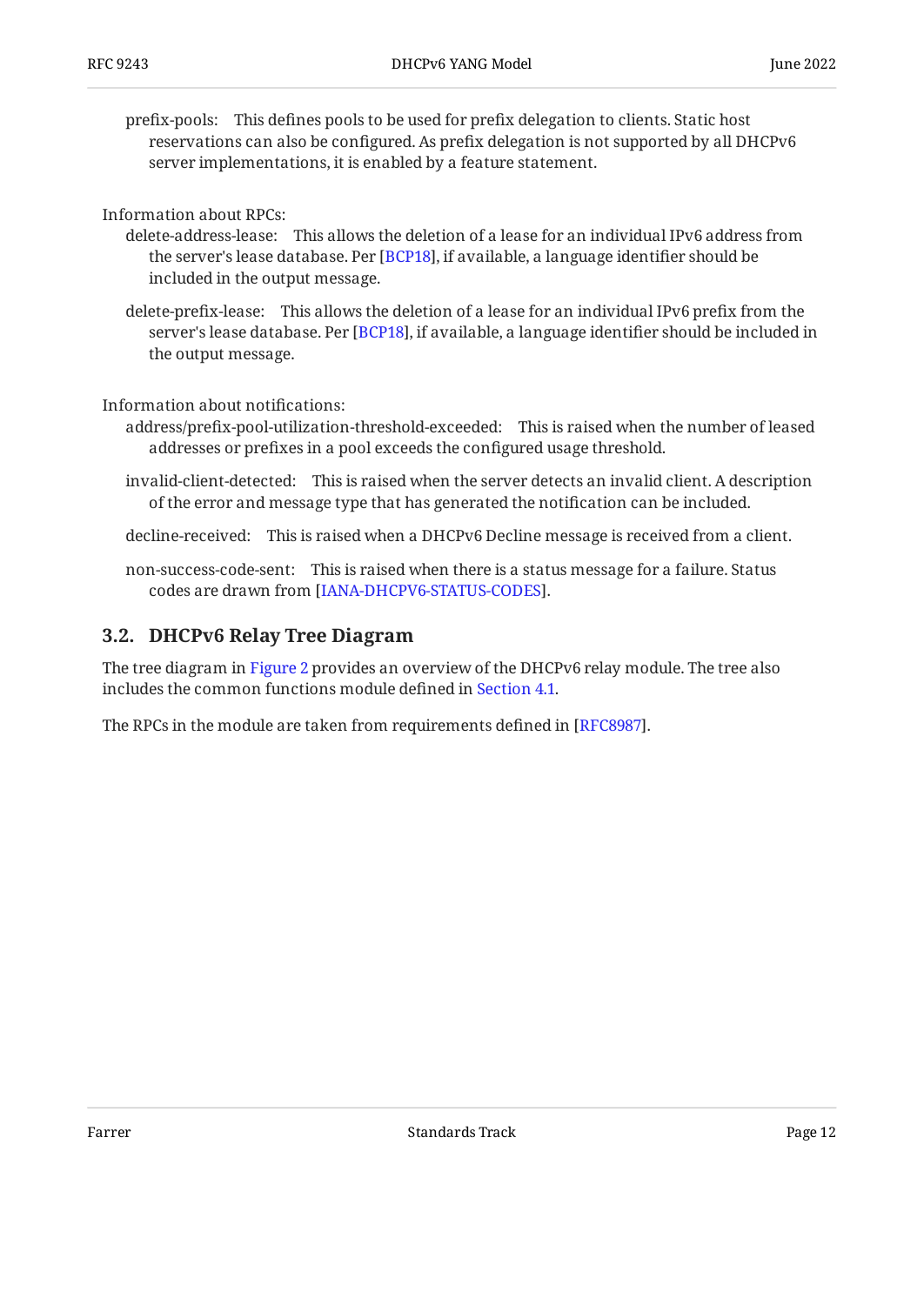<span id="page-12-0"></span>

| module: ietf-dhcpv6-relay                     |                                                      |                  |                    |
|-----------------------------------------------|------------------------------------------------------|------------------|--------------------|
| +--rw dhcpv6-relay                            |                                                      |                  |                    |
| +--rw enabled?                                | boolean                                              |                  |                    |
| +--rw relay-if* [if-name]<br>+--rw if-name    |                                                      | if:interface-ref |                    |
| +--rw enabled?                                |                                                      | boolean          |                    |
| +--rw destination-address*                    |                                                      |                  | inet:ipv6-address  |
| +--rw link-address?                           |                                                      |                  | inet:ipv6-address  |
| +--rw relay-options                           |                                                      |                  |                    |
| +--rw auth-option                             |                                                      |                  |                    |
| +--rw algorithm?                              |                                                      |                  | uint8              |
| $+--rw$ rdm?                                  |                                                      |                  | uint8              |
|                                               | +--rw replay-detection?                              |                  | uint64             |
| +--rw (protocol)?                             |                                                      |                  |                    |
|                                               | +--:(conf-token)                                     |                  |                    |
|                                               | +--rw token-auth-information?                        |                  | binary             |
| $+-$ : (rkap)                                 | +--rw datatype?                                      |                  | uint8              |
|                                               | +--rw auth-info-value?                               |                  | binary             |
| +--rw interface-id-option                     |                                                      |                  |                    |
|                                               | +--rw interface-id? binary                           |                  |                    |
| --rw statistics                               |                                                      |                  |                    |
| +--rw discontinuity-time?                     |                                                      |                  |                    |
|                                               | yang:date-and-time                                   |                  |                    |
|                                               | +--ro solicit-received-count?                        |                  |                    |
|                                               | yang: counter32                                      |                  |                    |
|                                               | +--ro advertise-sent-count?                          |                  |                    |
|                                               | yang:counter32<br>+--ro request-received-count?      |                  |                    |
|                                               | yang:counter32                                       |                  |                    |
|                                               | +--ro confirm-received-count?                        |                  |                    |
|                                               | yang:counter32                                       |                  |                    |
|                                               | +--ro renew-received-count?                          |                  |                    |
|                                               | yang: counter32                                      |                  |                    |
|                                               | +--ro rebind-received-count?                         |                  |                    |
|                                               | yang:counter32                                       |                  |                    |
| +--ro reply-sent-count?                       |                                                      |                  |                    |
|                                               | yang:counter32                                       |                  |                    |
|                                               | +--ro release-received-count?<br>yang: counter32     |                  |                    |
|                                               | +--ro decline-received-count?                        |                  |                    |
| yang:counter32                                |                                                      |                  |                    |
|                                               | +--ro reconfigure-sent-count?                        |                  |                    |
|                                               | yang:counter32                                       |                  |                    |
|                                               | +--ro information-request-received-count?            |                  |                    |
|                                               | yang: counter32                                      |                  |                    |
|                                               | +--ro unknown-message-received-count?                |                  |                    |
|                                               | yang: counter32                                      |                  |                    |
|                                               | +--ro unknown-message-sent-count?<br>yang: counter32 |                  |                    |
|                                               | +--ro discarded-message-count?                       |                  |                    |
|                                               | yang:counter32                                       |                  |                    |
| +--rw prefix-delegation! {prefix-delegation}? |                                                      |                  |                    |
|                                               | +--ro pd-leases* [ia-pd-prefix]                      |                  |                    |
| +--ro ia-pd-prefix                            |                                                      |                  | inet:ipv6-prefix   |
| +--ro last-renew?                             |                                                      |                  | yang:date-and-time |
|                                               | +--ro client-peer-address?                           |                  | inet:ipv6-address  |

Farrer **Example 2018** Standards Track **Page 13**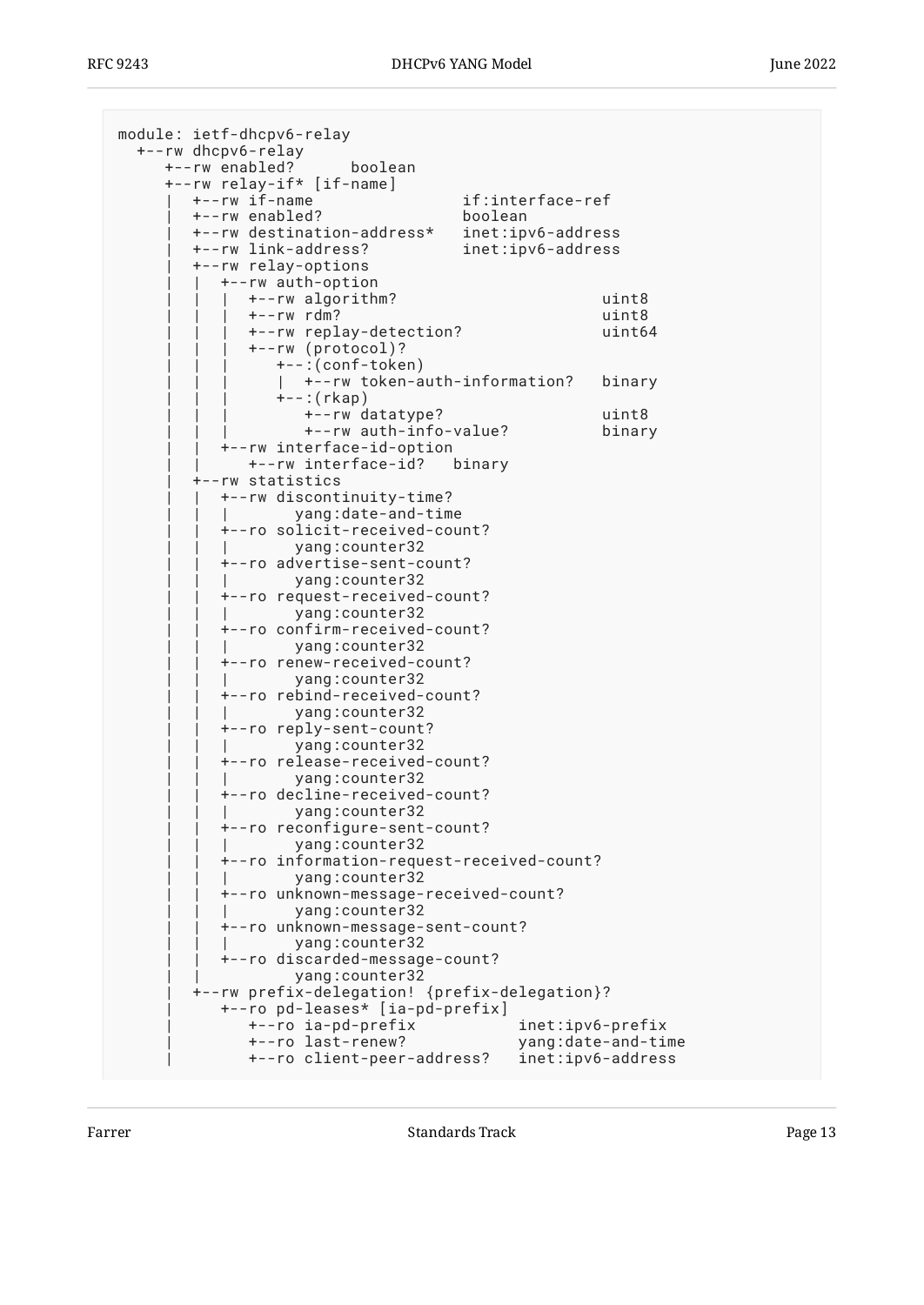```
 | +--ro client-duid? dhc6:duid
             | +--ro server-duid? dhc6:duid
    +--rw statistics
       +--ro relay-forward-sent-count?
               | yang:counter32
       +--ro relay-forward-received-count?
               | yang:counter32
       +--ro relay-reply-received-count?
               | yang:counter32
       +--ro relay-forward-unknown-sent-count?
               | yang:counter32
       +--ro relay-forward-unknown-received-count?
               | yang:counter32
       +--ro discarded-message-count?
               yang:counter32
 rpcs:
   +---x clear-prefix-entry {prefix-delegation}?
     | +---w input
      | | +---w lease-prefix leafref
     | +--ro output
        | +--ro return-message? string
   +---x clear-client-prefixes {prefix-delegation}?
     | +---w input
     | | +---w client-duid dhc6:duid
      | +--ro output
        | +--ro return-message? string
   +---x clear-interface-prefixes {prefix-delegation}?
      +---w input
      | +---w interface -> /dhcpv6-relay/relay-if/if-name
      +--ro output
         +--ro return-message? string
 notifications:
   +---n relay-event
      +--ro topology-change
         +--ro relay-if-name?
                 | -> /dhcpv6-relay/relay-if/if-name
         +--ro last-ipv6-addr? inet:ipv6-address
```
*[Figure 2:](#page-12-0) [DHCPv6 Relay Data Module Structure](#page-11-1)* 

Descriptions of important nodes:

enabled: This globally enables/disables all DHCPv6 relay functions.

dhcpv6-relay: This container holds the relay's DHCPv6-specific configuration.

relay-if: As a relay may have multiple client-facing interfaces, they are configured in a list. The 'if-name' leaf is the key and is an interface-ref to the applicable interface defined by the 'ietf-interfaces' YANG module.

enabled: This enables/disables all DHCPv6 relay functions for the specific interface.

destination-addresses: This defines a list of IPv6 addresses that client messages will be relayed to, which may include unicast or multicast addresses.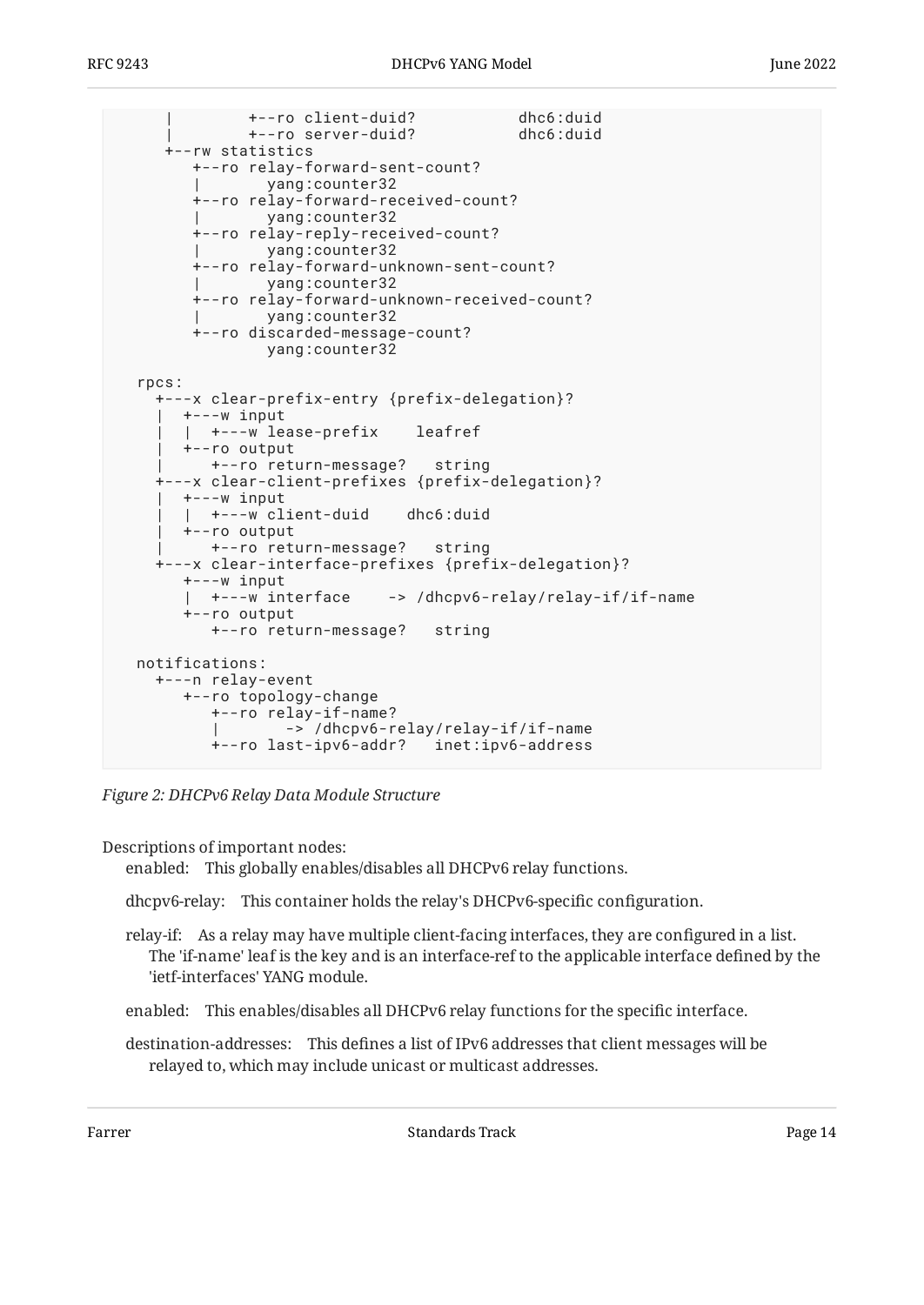- link-address: This configures the value that the relay will put into the link-address field of Relay-Forward messages.
- prefix-delegation: As prefix delegation is not supported by all DHCPv6 relay implementations, it is enabled by this feature statement where required.
- pd-leases: This contains read-only nodes for holding information about active delegated prefix leases.
- relay-options: This holds configuration parameters for DHCPv6 options that can be sent by the relay. The initial set of applicable option definitions are defined here, and additional options that are also relevant to the server and/or client are imported from the 'ietfdhcpv6-common' module. Information for the Authentication Option (OPTION\_AUTH (11)) is drawn from [\[IANA-DHCPV6-AUTH-NAMESPACES](#page-68-8)] and [[RFC3118\]](#page-68-9). Where needed, other DHCPv6 option modules can be augmented as they are defined. The complete list of DHCPV6 options is located at [IANA-DHCPV6-OPTION-CODES].
- Information about RPCs:
	- clear-prefix-entry: This allows the removal of a delegated lease entry from the relay. Per [[BCP18\]](#page-67-3), if available, a language identifier should be included in the output message.
	- clear-client-prefixes: This allows the removal of all of the delegated lease entries for a single client (referenced by client DUID) from the relay. Per [BCP18], if available, a language identifier should be included in the output message.
	- clear-interface-prefixes: This allows the removal of all of the delegated lease entries from an interface on the relay. Per [BCP18], if available, a language identifier should be included in the output message.

Information about notifications:

topology-change: This is raised when the topology of the relay agent is changed, e.g., a clientfacing interface is reconfigured.

#### <span id="page-14-0"></span>**[3.3. DHCPv6 Client Tree Diagram](#page-14-0)**

<span id="page-14-1"></span>The tree diagram in [Figure 3](#page-15-0) provides an overview of the DHCPv6 client module. The tree also includes the common functions module defined in [Section 4.1](#page-18-1).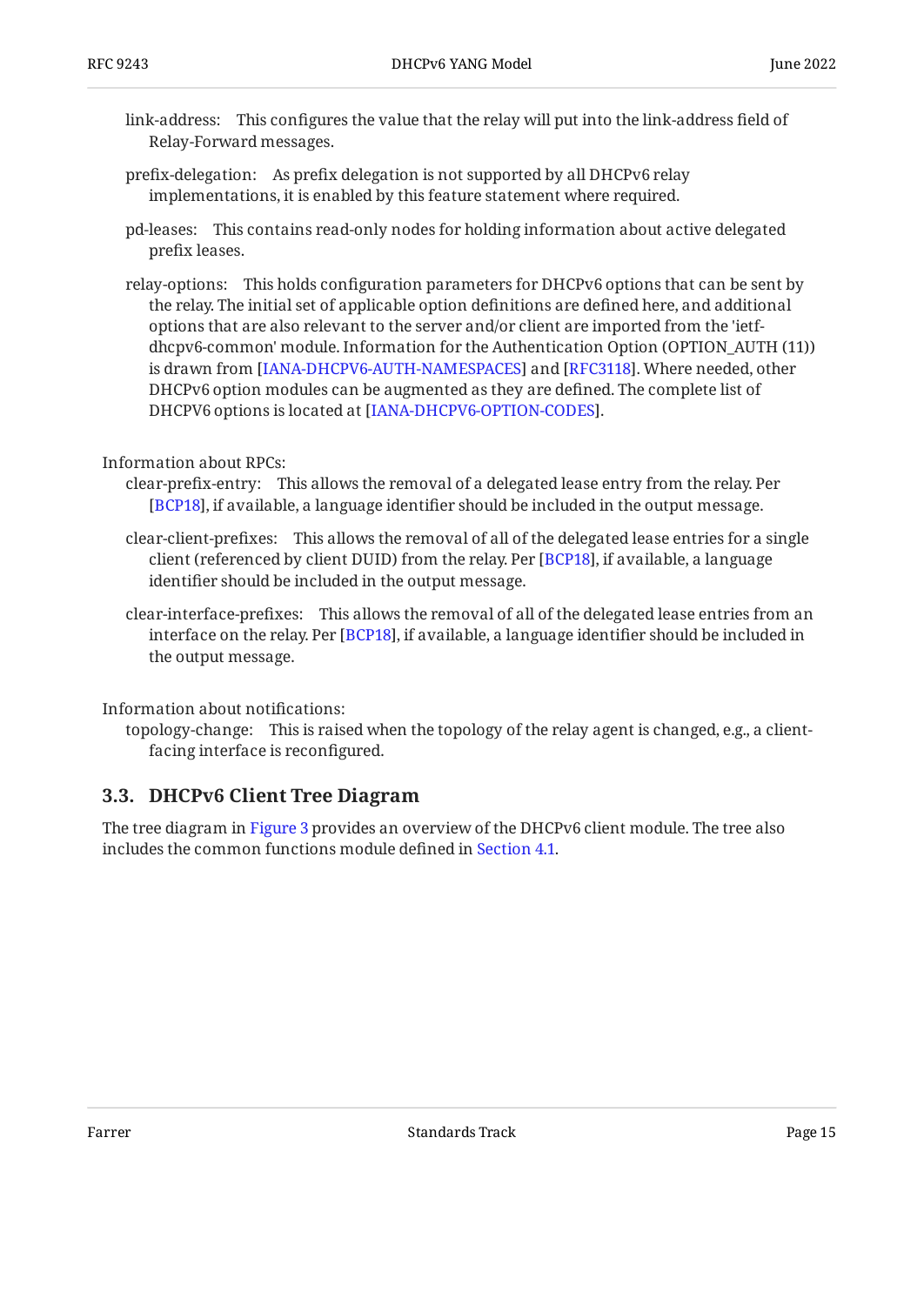<span id="page-15-0"></span>

| module: ietf-dhcpv6-client<br>+--rw dhcpv6-client<br>+--rw enabled?<br>boolean |                                              |
|--------------------------------------------------------------------------------|----------------------------------------------|
| +--rw client-if* [if-name]                                                     |                                              |
| +--rw if-name                                                                  | if:interface-ref                             |
| +--rw enabled?                                                                 | boolean                                      |
| +--rw interface-duid?                                                          | dhc6:duid                                    |
| {(non-temp-addr or prefix-delegation or temp-addr)                             |                                              |
| and anon-profile}?                                                             |                                              |
| +--rw client-configured-options                                                |                                              |
| +--rw option-request-option                                                    |                                              |
| +--rw oro-option*<br>uint16                                                    |                                              |
| +--rw rapid-commit-option!<br>+--rw user-class-option!                         |                                              |
| +--rw user-class-data-instance*                                                |                                              |
| [user-class-data-id]                                                           |                                              |
| +--rw user-class-data-id                                                       | uint8                                        |
| +--rw user-class-data?                                                         | binary                                       |
| +--rw vendor-class-option                                                      |                                              |
| +--rw vendor-class-option-instances*                                           |                                              |
| [enterprise-number]                                                            |                                              |
| +--rw enterprise-number                                                        | uint32                                       |
| +--rw vendor-class-data-element*<br>[vendor-class-data-id]                     |                                              |
| +--rw vendor-class-data-id uint8                                               |                                              |
| +--rw vendor-class-data?                                                       | binary                                       |
| +--rw vendor-specific-information-options                                      |                                              |
| +--rw vendor-specific-information-option*                                      |                                              |
| [enterprise-number]                                                            |                                              |
| +--rw enterprise-number                                                        | uint32                                       |
| +--rw vendor-option-data* [sub-option-code]                                    |                                              |
| +--rw sub-option-code<br>+--rw sub-option-data?                                | uint16<br>binary                             |
| +--rw reconfigure-accept-option!                                               |                                              |
| +--rw ia-na* [ia-id] {non-temp-addr}?                                          |                                              |
| +--rw ia-id<br>uint32                                                          |                                              |
| +--rw ia-na-options                                                            |                                              |
| +--ro lease-state                                                              |                                              |
| +--ro ia-na-address?                                                           | inet:ipv6-address                            |
| +--ro lease-t1?<br>+--ro lease-t2?                                             | dhc6:timer-seconds32<br>dhc6:timer-seconds32 |
| +--ro preferred-lifetime?                                                      | dhc6:timer-seconds32                         |
| +--ro valid-lifetime?                                                          | dhc6:timer-seconds32                         |
| +--ro allocation-time?                                                         | yang:date-and-time                           |
| +--ro last-renew-rebind?                                                       | yang:date-and-time                           |
| +--ro server-duid?                                                             | dhc6:duid                                    |
| +--ro status                                                                   |                                              |
| $+--ro code?$<br>uint16                                                        |                                              |
| +--ro message?<br>string                                                       |                                              |
| +--rw ia-ta* [ia-id] {temp-addr}?<br>+--rw ia-id<br>uint32                     |                                              |
| +--rw ia-ta-options                                                            |                                              |
| +--ro lease-state                                                              |                                              |
| +--ro ia-ta-address?                                                           | inet:ipv6-address                            |
| +--ro preferred-lifetime?                                                      | dhc6:timer-seconds32                         |
| +--ro valid-lifetime?                                                          | dhc6:timer-seconds32                         |
| +--ro allocation-time?                                                         | yang:date-and-time                           |
|                                                                                |                                              |

Farrer Farrer Estandards Track Estandards Track Page 16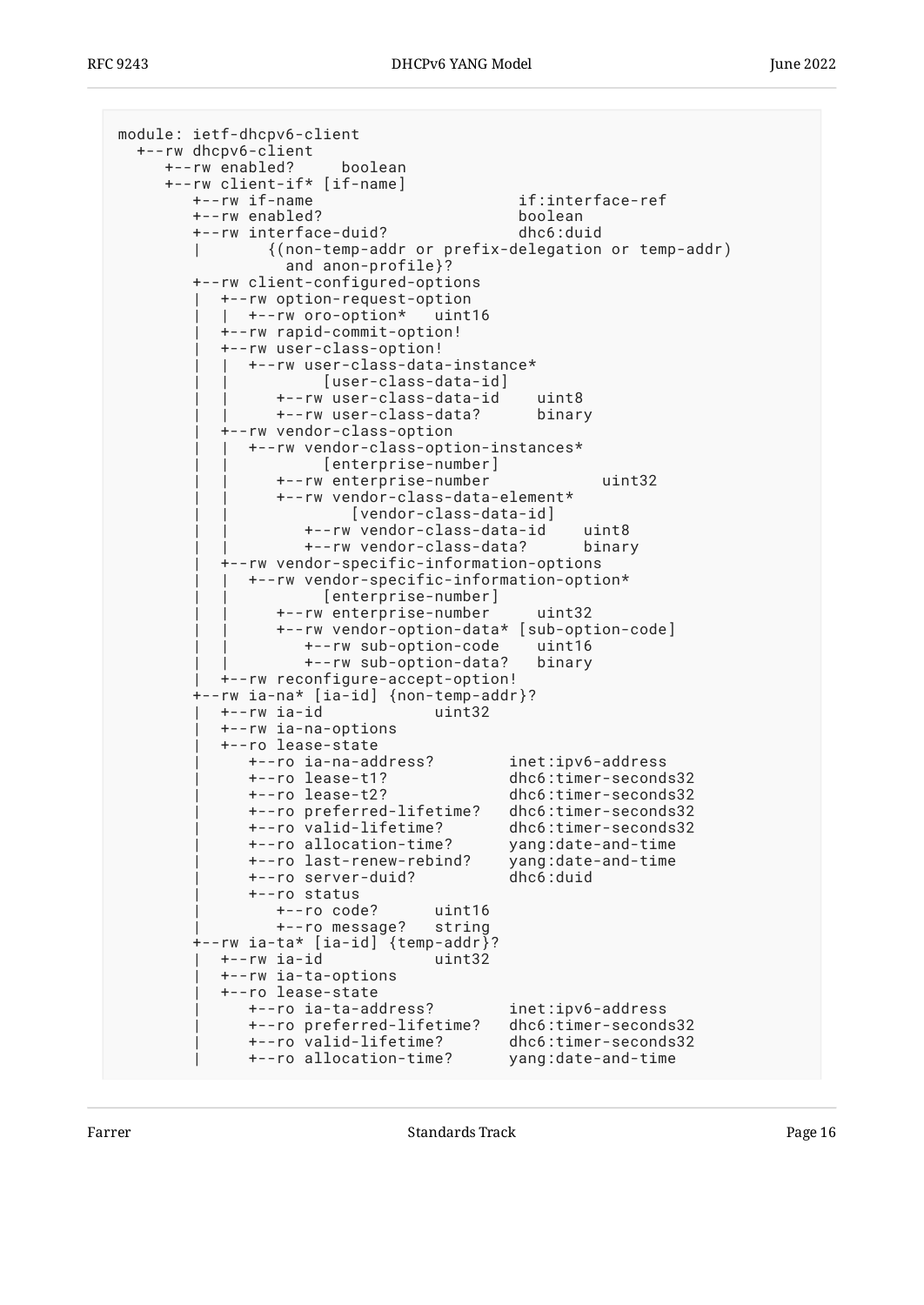| +--ro last-renew-rebind? yang:date-and-time | +--ro server-duid? dhc6:duid | +--ro status | +--ro code? uint16 | +--ro message? string +--rw ia-pd\* [ia-id] {prefix-delegation}? | +--rw ia-id uint32 | +--rw prefix-length-hint? uint8 | +--rw ia-pd-options | +--ro lease-state | +--ro ia-pd-prefix? inet:ipv6-prefix | +--ro lease-t1? dhc6:timer-seconds32 | +--ro lease-t2? dhc6:timer-seconds32 | +--ro preferred-lifetime? dhc6:timer-seconds32 +--ro valid-lifetime?<br>+--ro allocation-time? yang:date-and-time | +--ro last-renew-rebind? yang:date-and-time +--ro server-duid? | +--ro status | +--ro code? uint16 | +--ro message? string +--rw statistics +--rw discontinuity-time? yang:date-and-time +--ro solicit-count? yang:counter32 +--ro advertise-count? yang:counter32 +--ro request-count? +--ro confirm-count? +--ro confirm-count?<br>
+--ro renew-count?<br>
yang:counter32<br>
yang:counter32 +--ro rebind-count? yang:counter32<br>+--ro reply-count? yang:counter32 +--ro reply-count? yang:counter32  $+--ro$  release-count? +--ro decline-count? yang:counter32 +--ro reconfigure-count? yang:counter32 +--ro information-request-count? yang:counter32 +--ro discarded-message-count? yang:counter32 notifications: +---n invalid-ia-address-detected | {non-temp-addr or temp-addr}?  $+--ro$  ia-id | +--ro ia-na-t1-timer? uint32 | +--ro ia-na-t2-timer? uint32 | +--ro invalid-address? inet:ipv6-address | +--ro preferred-lifetime? uint32 +--ro valid-lifetime? | +--ro ia-options? binary | +--ro description? string +---n transmission-failed | +--ro failure-type enumeration | +--ro description? string +---n unsuccessful-status-code | +--ro server-duid dhc6:duid | +--ro status | +--ro code? uint16 | +--ro message? string +---n server-duid-changed {non-temp-addr or prefix-delegation or temp-addr}? +--ro new-server-duid dhc6:duid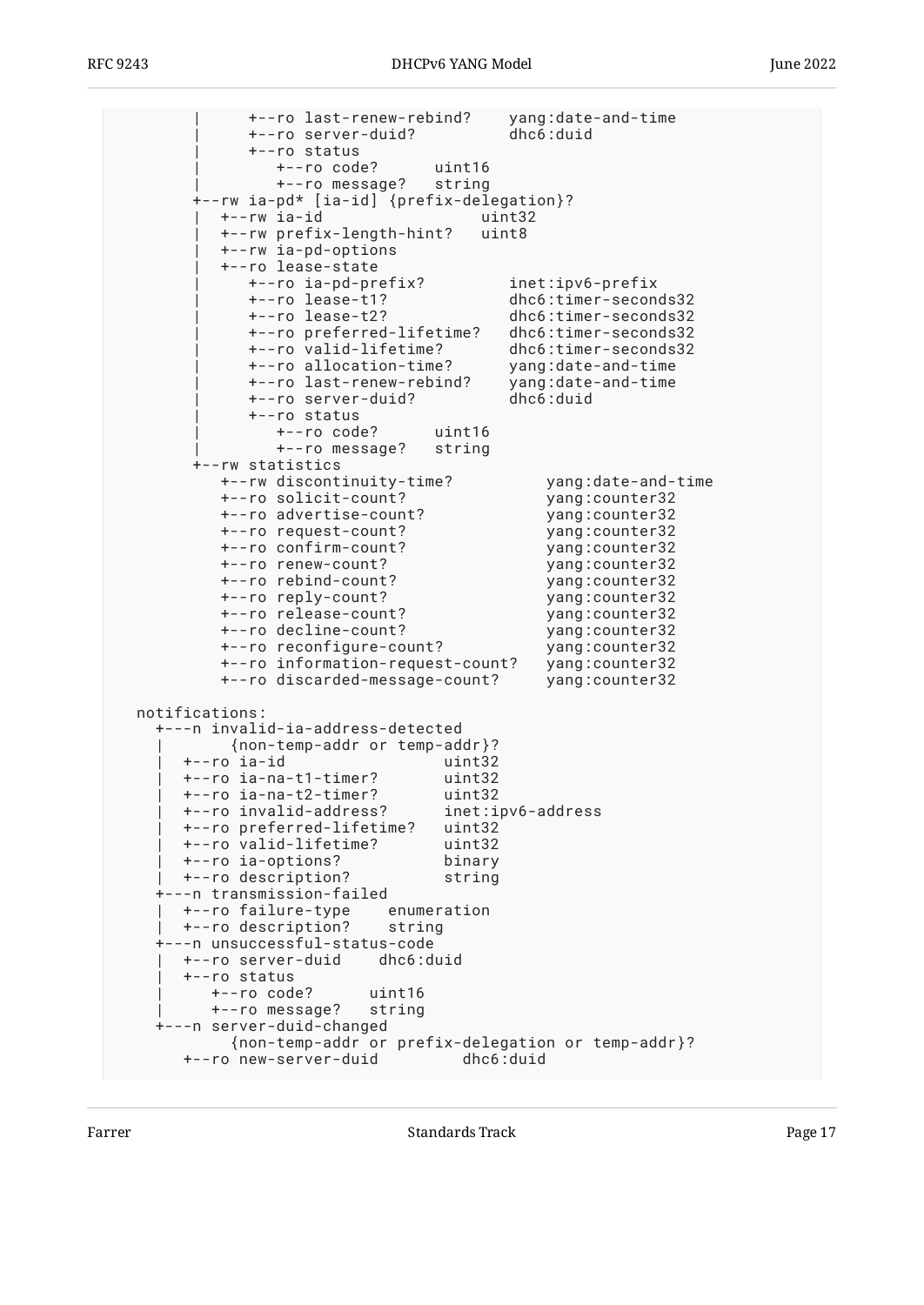```
 +--ro previous-server-duid dhc6:duid
 +--ro lease-ia-na?
         | -> /dhcpv6-client/client-if/ia-na/ia-id
         | {non-temp-addr}?
 +--ro lease-ia-ta?
         | -> /dhcpv6-client/client-if/ia-ta/ia-id
         | {temp-addr}?
 +--ro lease-ia-pd?
         -> /dhcpv6-client/client-if/ia-pd/ia-id
         {prefix-delegation}?
```
*[Figure 3:](#page-15-0) [DHCPv6 Client Data Module Structure](#page-14-1)* 

Descriptions of important nodes:

enabled: This globally enables/disables all DHCPv6 client functions.

dhcpv6-client: This container holds the client's DHCPv6-specific configuration.

client-if: As a client may have multiple interfaces requesting configuration over DHCP, they are configured in a list. The 'if-name' leaf is the key and is an interface-ref to the applicable interface defined by the 'ietf-interfaces' YANG module.

enabled: This enables/disables all DHCPv6 client function for the specific interface.

- client-duid/interface-duid: The DUID is used to identify the client to servers and relays. A DUID consists of a 2-octet type field and an arbitrary length (1-128 octets) content field. Currently, there are four DUID types defined in [RFC8415] and [RFC6355]. The DUID may be configured using the format for one of these types or using the 'unstructured' format. The DUID type definitions are imported from the 'ietf-dhcpv6-common.yang' module. [[IANA-](#page-68-4)[HARDWARE-TYPES\]](#page-68-4) and [[IANA-PEN\]](#page-68-5) are referenced for the relevant DUID types. A DUID only needs to be configured if the client is requesting addresses and/or prefixes from the server. Presence of the 'client-duid' or 'interface-duid' leaves is conditional on at least one of the 'non-temp-addr', 'temp-addr', or 'prefix-delegation' features being enabled. Additionally, if the 'anon-profile' [[RFC7844\]](#page-68-10) feature is enabled, a unique DUID can be configured per a DHCP-enabled interface using the 'interface-duid' leaf; otherwise, there is a global 'client-duid' leaf.
- client-configured-options: This holds configuration parameters for DHCPv6 options that can be sent by the client. The initial set of applicable option definitions are defined here, and additional options that are also relevant to the relay and/or server are imported from the 'ietf-dhcpv6-common' module. Where needed, other DHCPv6 option modules can be augmented as they are defined. The complete list of DHCPV6 options is located at [\[IANA-](#page-68-6). [DHCPV6-OPTION-CODES](#page-68-6)]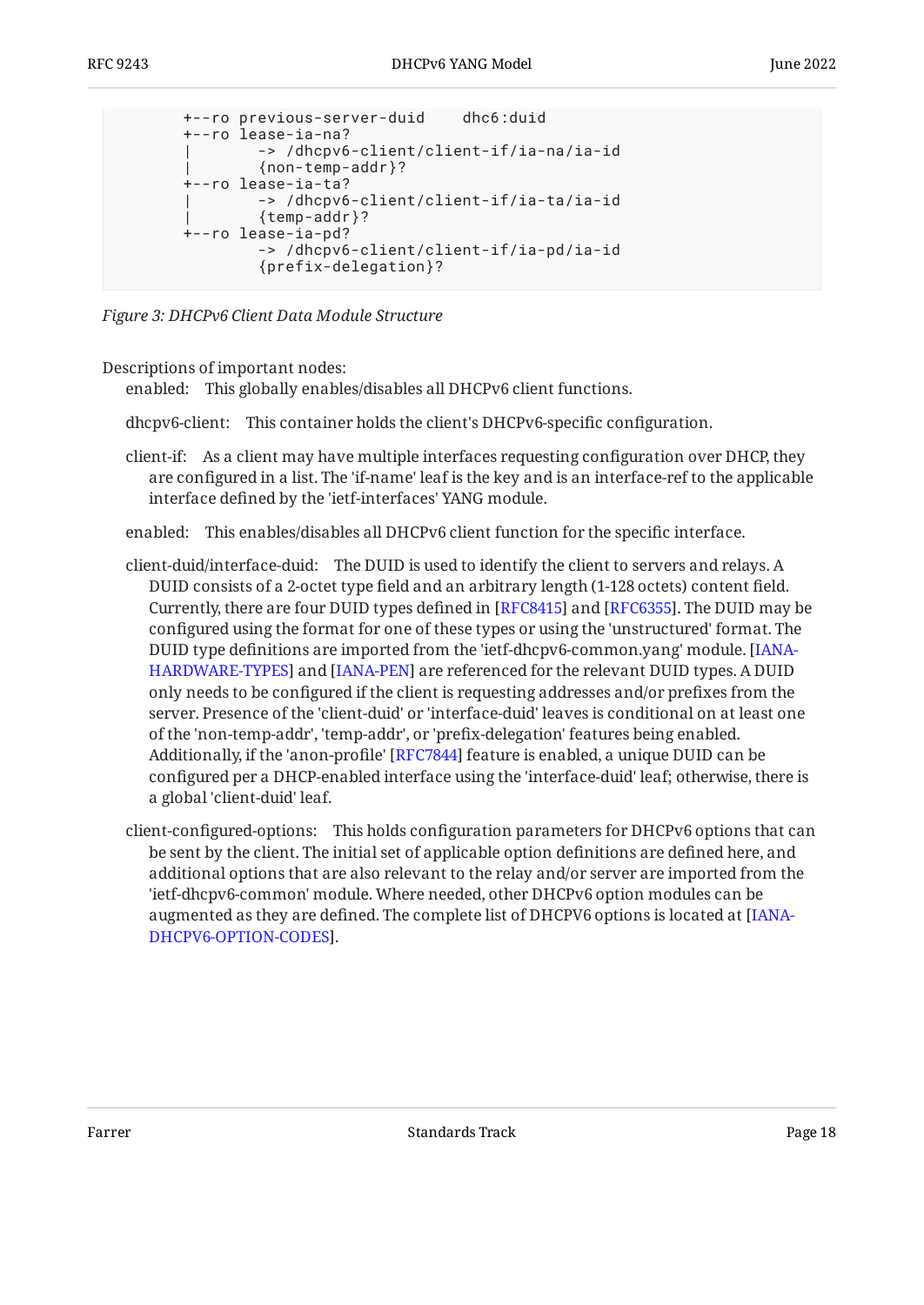ia-na, ia-ta, ia-pd: These contain configuration nodes relevant for requesting one or more of each of the lease types. Read-only nodes related to the active leases for each type are also located here, drawing the status codes from [IANA-DHCPV6-STATUS-CODES]. As these lease types may not be supported by all DHCPv6 client implementations, they are enabled via individual feature statements. Stateless DHCP ([Section 6.1](https://www.rfc-editor.org/rfc/rfc8415#section-6.1) of [[RFC8415\]](#page-69-1)) is configured when all address and prefix features are disabled.

Information about notifications:

invalid-ia-detected: This is raised when the identity association of the client can be proved to be invalid. Possible conditions include duplicated address, illegal address, etc.

retransmission-failed: This is raised when the retransmission mechanism defined in [[RFC8415\]](#page-69-1) has failed.

### <span id="page-18-1"></span><span id="page-18-0"></span>**[4. DHCPv6 YANG Modules](#page-18-0)**

#### **[4.1. DHCPv6 Common YANG Module](#page-18-1)**

```
<CODE BEGINS> file "ietf-dhcpv6-common@2022-06-20.yang"
module ietf-dhcpv6-common {
   yang-version 1.1;
   namespace "urn:ietf:params:xml:ns:yang:ietf-dhcpv6-common";
   prefix dhc6;
   organization
      "IETF Dynamic Host Configuration (DHC) Working Group";
   contact
     "WG Web: <https://datatracker.ietf.org/wg/dhc/>
     WG List: <mailto:dhcwq@ietf.org>
      Author: Yong Cui <yong@csnet1.cs.tsinghua.edu.cn>
     Author: Linhui Sun <lh.sunlinh@gmail.com>
     Editor: Ian Farrer <ian.farrer@telekom.de><br>Author: Sladjana Zeichlin <sladjana.zechli
               Sladjana Zeichlin <sladjana.zechlin@telekom.de>
      Author: Zihao He <hezihao9512@gmail.com>
      Author: Michal Nowikowski <godfryd@isc.org>";
   description
     "This YANG module defines common components used for the
      configuration and management of DHCPv6.
 The key words 'MUST', 'MUST NOT', 'REQUIRED', 'SHALL',
 'SHALL NOT', 'SHOULD', 'SHOULD NOT', 'RECOMMENDED',
 'NOT RECOMMENDED', 'MAY', and 'OPTIONAL' in this document
 are to be interpreted as described in BCP 14 (RFC 2119)
      (RFC 8174) when, and only when, they appear in all
      capitals, as shown here.
      Copyright (c) 2022 IETF Trust and the persons identified as
      authors of the code. All rights reserved.
      Redistribution and use in source and binary forms, with or
      without modification, is permitted pursuant to, and subject to
```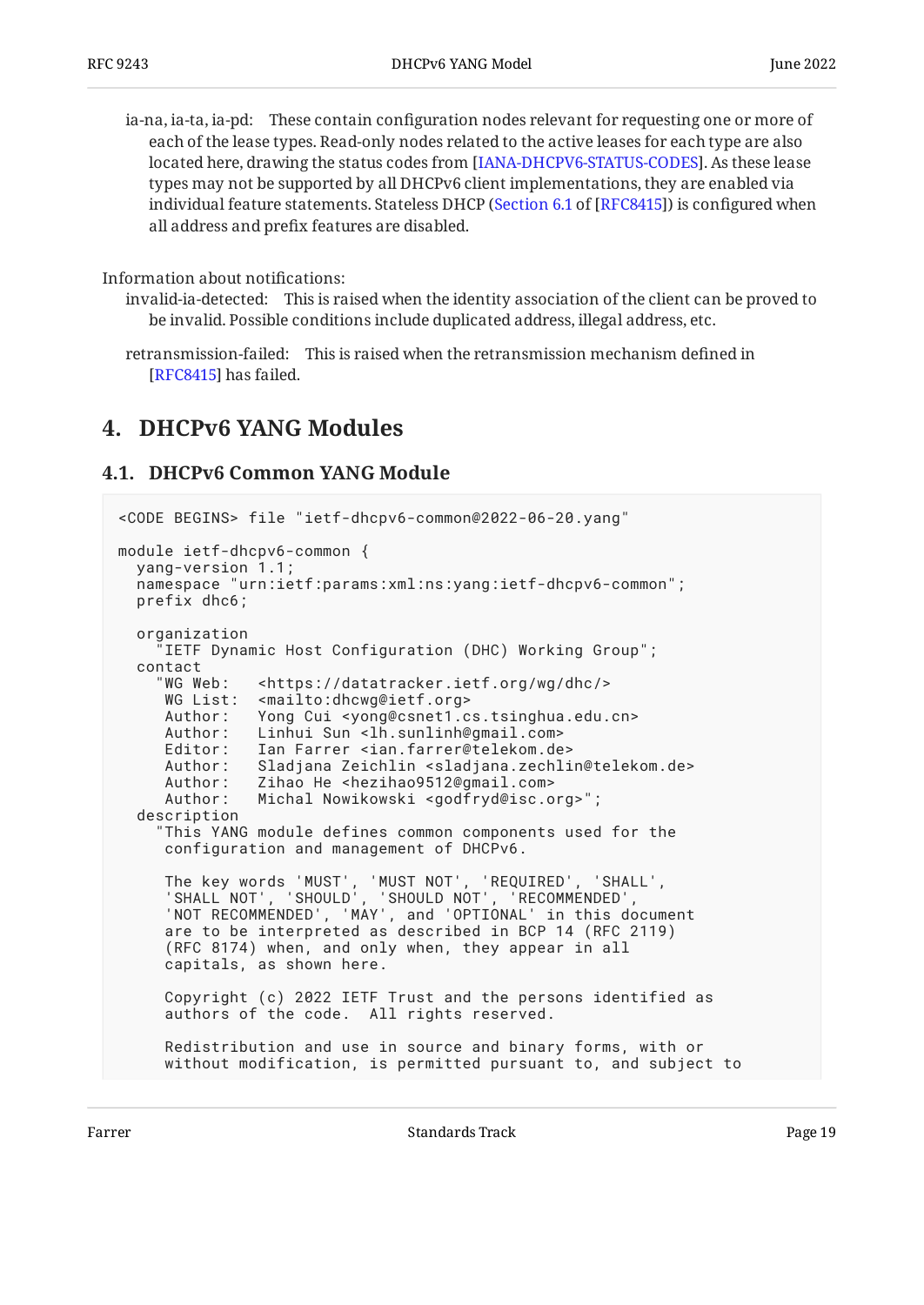```
 the license terms contained in, the Revised BSD License set
      forth in Section 4.c of the IETF Trust's Legal Provisions
     Relating to IETF Documents
      (https://trustee.ietf.org/license-info).
     This version of this YANG module is part of RFC 9243
 (https://www.rfc-editor.org/info/rfc9243); see the RFC itself
 for full legal notices.";
  revision 2022-06-20 {
    description
       "Initial revision.";
    reference
       "RFC 9243: A YANG Data Model for DHCPv6 Configuration";
  }
  typedef threshold {
    type uint8 {
      range "1..100";
 }
    description
       "Threshold value in percent.";
  }
  typedef timer-seconds32 {
    type uint32;
    units "seconds";
    description
       "Timer value type in seconds (32-bit range).";
  }
  typedef duid-base {
    type string {
      pattern '([0-9a-fA-F]{2}){3,130}';
 }
    description
       "Each DHCP server and client has a DHCP Unique Identifier
        (DUID). The DUID consists of a 2-octet type field
       and an arbitrary length (1-128 octets) content field.
       The duid-base type is used by other duid types with
       additional pattern constraints.
       Currently, there are four defined types of DUIDs
        in RFCs 8415 and 6355 -- DUID-LLT, DUID-EN, DUID-LL, and
       DUID-UUID. DUID-unstructured represents DUIDs that do not
       follow any of the defined formats.
       Type 'string' is used to represent the hexadecimal DUID value
      so that pattern constraints can be applied.";
     reference
       "RFC 8415: Dynamic Host Configuration Protocol for
       IPv6 (DHCPv6), Section 11
       RFC 6355: Definition of the UUID-Based DHCPv6 Unique
       Identifier (DUID-UUID), Section 4";
  }
  typedef duid-llt {
    type duid-base {
```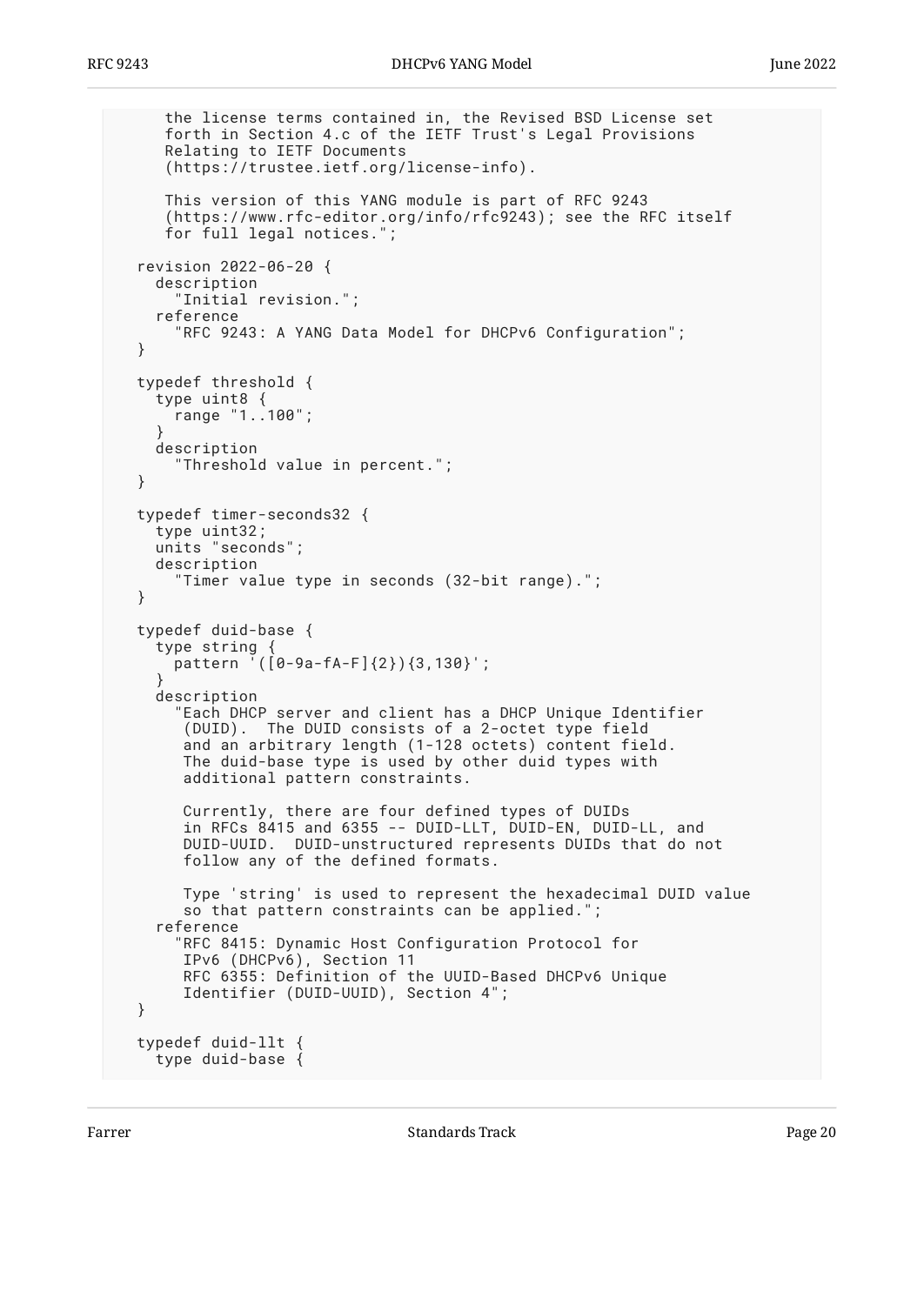```
 pattern '0001'
            + '[0-9a-fA-F]{12,}';
    }
    description
       "DUID type 1, based on Link-Layer Address Plus Time
 (DUID-LLT). Constructed with a 2-octet hardware type assigned
 by IANA, 4 octets containing the time the DUID is generated
 (represented in seconds since midnight (UTC), January 1, 2000,
       modulo 2^32), and a link-layer address. The address is encoded
       without separator characters. For example:
       +------+------+----------+--------------+
       | 0001 | 0006 | 28490058 | 00005E005300 |
       +------+------+----------+--------------+
 This example includes the 2-octet DUID type of 1 (0x01); the
 hardware type is 0x06 (IEEE Hardware Types), and the creation
       time is 0x28490058 (constructed as described above). Finally,
       the link-layer address is 0x5E005300 (EUI-48 address
       00-00-5E-00-53-00).";
    reference
       "RFC 8415: Dynamic Host Configuration Protocol for
       IPv6 (DHCPv6), Section 11.2
       IANA 'Hardware Types' registry
       <https://www.iana.org/assignments/arp-parameters>";
  }
  typedef duid-en {
 type duid-base {
 pattern '0002'
 + '[0-9a-fA-F]{8,}';
 }
    description
      "DUID type 2, assigned by vendor based on Enterprise
       Number (DUID-EN). This DUID consists of the 4-octet vendor's
       registered Private Enterprise Number, as maintained by IANA,
       followed by a unique identifier assigned by the vendor. For
       example:
       +------+----------+------------------+
       | 0002 | 00007ED9 | 0CC084D303000912 |
       +------+----------+------------------+
       This example includes the 2-octet DUID type of 2 (0x02),
       4 octets for the Enterprise Number (0x7ED9), followed by
       8 octets of identifier data (0x0CC084D303000912).";
    reference
       "RFC 8415: Dynamic Host Configuration Protocol for
       IPv6 (DHCPv6), Section 11.3
       IANA 'Private Enterprise Numbers' registry
       <https://www.iana.org/assignments/enterprise-numbers>";
  }
  typedef duid-ll {
 type duid-base {
 pattern '0003'
 + '([0-9a-fA-F]){4,}';
    }
```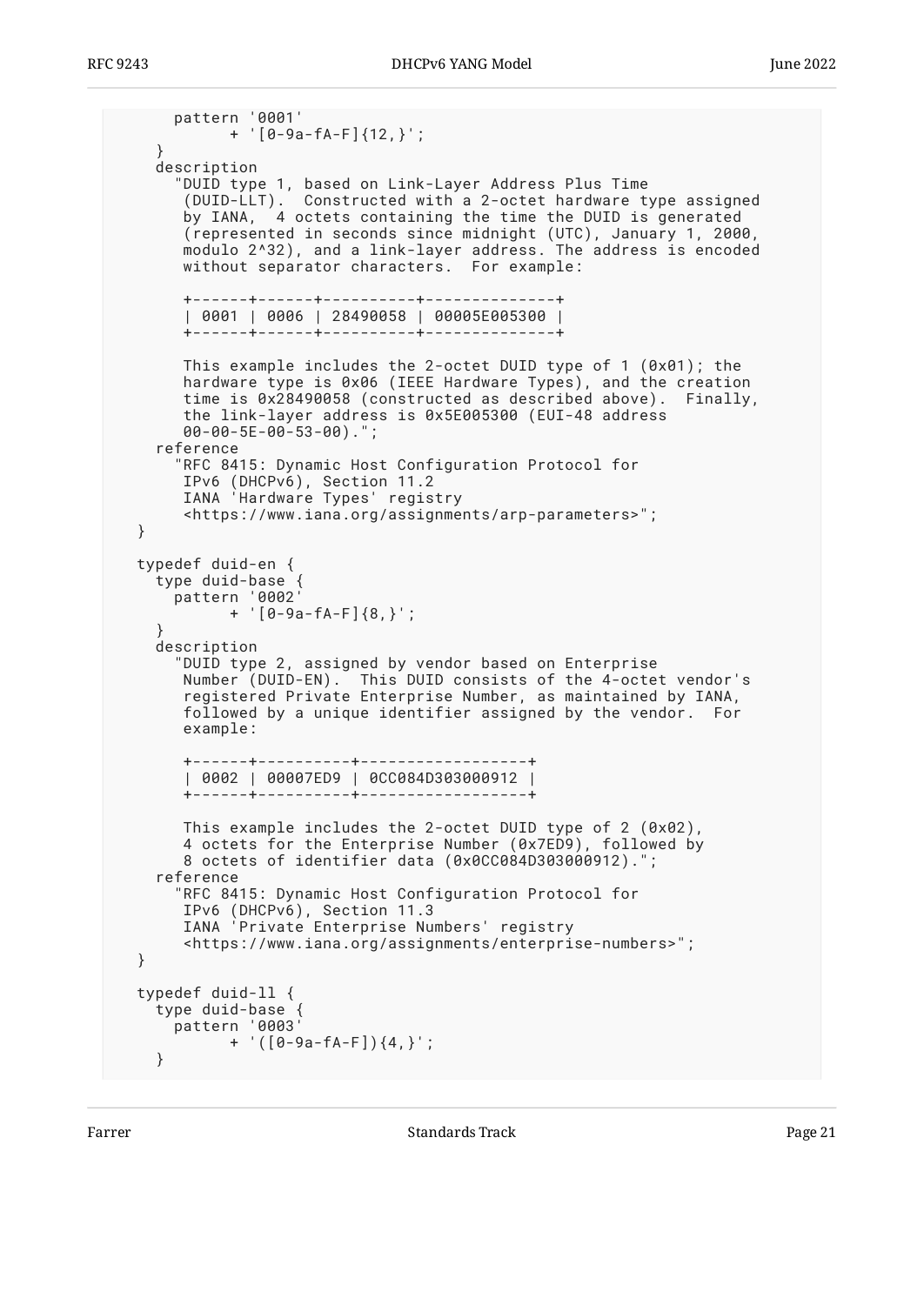```
 description
       "DUID type 3, based on Link-Layer Address (DUID-LL).
       Constructed with a 2-octet hardware type assigned
       by IANA and a link-layer address. The address is encoded
       without separator characters. For example:
       +------+------+--------------+
        | 0003 | 0006 | 00005E005300 |
       +------+------+--------------+
       This example includes the 2-octet DUID type of 3 (0x03); the
       hardware type is 0x06 (IEEE Hardware Types), and the
       link-layer address is 0x5E005300 (EUI-48 address
       00-00-5E-00-53-00).";
    reference
      RFC 8415: Dynamic Host Configuration Protocol for
 IPv6 (DHCPv6), Section 11.4
 IANA 'Hardware Types' registry
       <https://www.iana.org/assignments/arp-parameters>";
  }
  typedef duid-uuid {
    type duid-base {
      pattern '0004'
            + '[0-9a-fA-F]{32}';
 }
    description
       "DUID type 4, based on Universally Unique Identifier
 (DUID-UUID). This type of DUID consists of 16 octets
 containing a 128-bit UUID. For example:
       +------+----------------------------------+
       | 0004 | 9f03b182705747e38a1e422910078642 |
       +------+----------------------------------+
       This example includes the 2-octet DUID type of 4 (0x04) and
       the UUID 9f03b182-7057-47e3-8a1e-422910078642.";
    reference
       "RFC 8415: Dynamic Host Configuration Protocol for
       IPv6 (DHCPv6), Section 11.5
       RFC 6355: Definition of the UUID-Based DHCPv6 Unique
       Identifier (DUID-UUID)";
  }
  typedef duid-unstructured {
 type duid-base {
 pattern '(000[1-4].*)' {
        modifier "invert-match";
      }
 }
    description
       "Used for DUIDs following any formats other than DUID
       types 1-4. For example:
       +----------------------------------+
       | 7b6a164d325946539dc540fb539bc430 |
       +----------------------------------+
```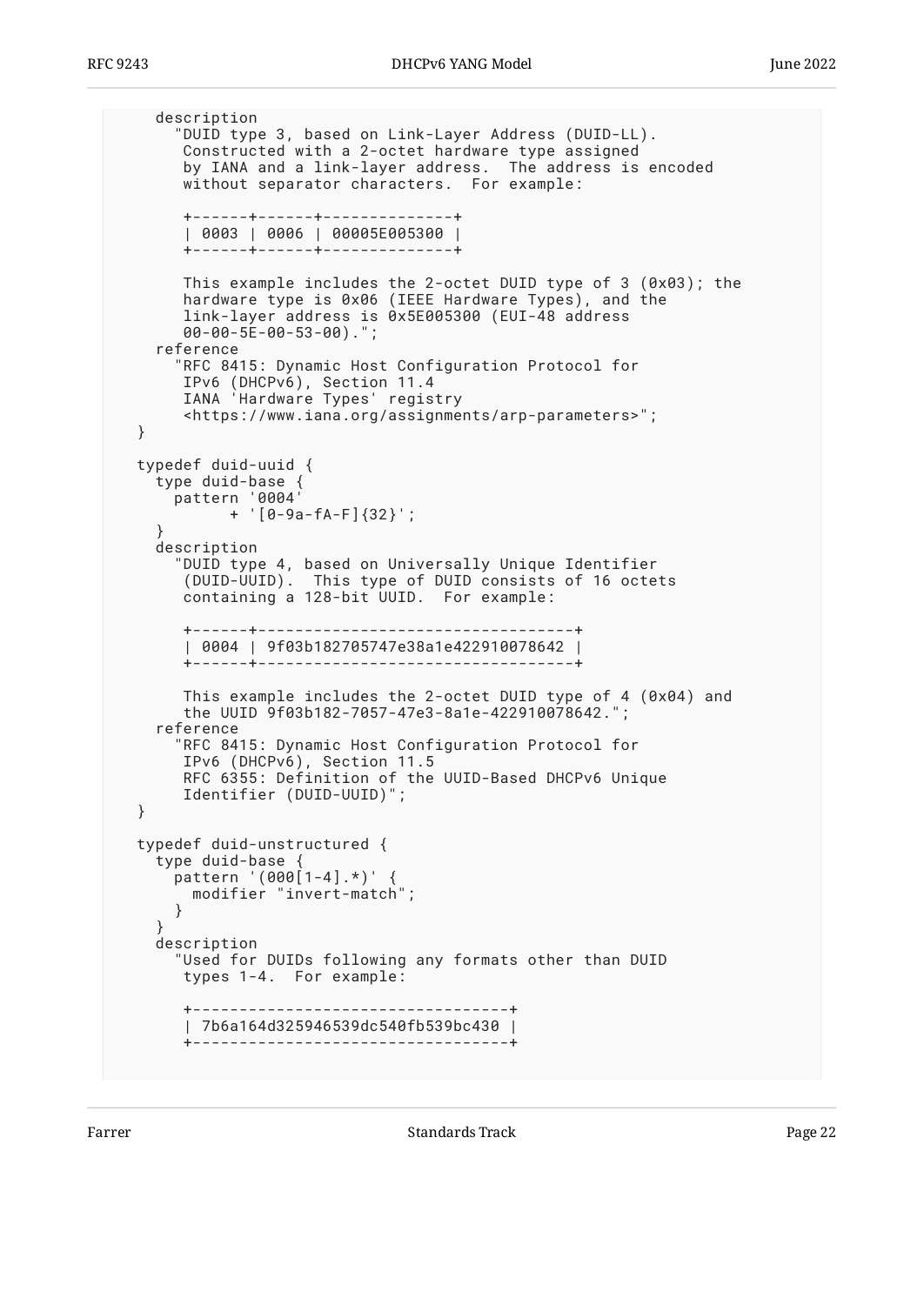```
 Here, an arbitrary 16-octet value is used. The only
        constraint placed on this is that the first 2 octets
        are not 0x01-0x04 to avoid collision with the other
        defined DUID types (duid-llt, duid-en, duid-ll,
       or duid-uuid).
     reference
       "RFC 8415: Dynamic Host Configuration Protocol for
        IPv6 (DHCPv6), Section 11";
  }
  typedef duid {
     type union {
       type duid-llt;
       type duid-en;
       type duid-ll;
       type duid-uuid;
       type duid-unstructured;
 }
    description
       "Represents the DUID and is neutral to the DUID's construction
       format.";
     reference
       "RFC 8415: Dynamic Host Configuration Protocol for
        IPv6 (DHCPv6), Section 11";
  }
   /*
   * Groupings
   */
  grouping status {
    description
       "Holds information about the most recent status code that
        has been sent by the server or received by the client.";
     reference
      RFC 8415: Dynamic Host Configuration Protocol
        for IPv6 (DHCPv6), Section 7.5.";
    container status {
       description
         "Status code information, relating to the success or failure
          of operations requested in messages.";
       leaf code {
         type uint16;
         description
            "The numeric code for the status encoded in this option.
            See the 'Status Codes' registry at
            <https://www.iana.org/assignments/dhcpv6-parameters>
           for the current list of status codes.
 }
       leaf message {
         type string;
         description
           "A UTF-8-encoded text string suitable for display to an
            end user. It MUST NOT be null terminated.";
       }
    }
  }
```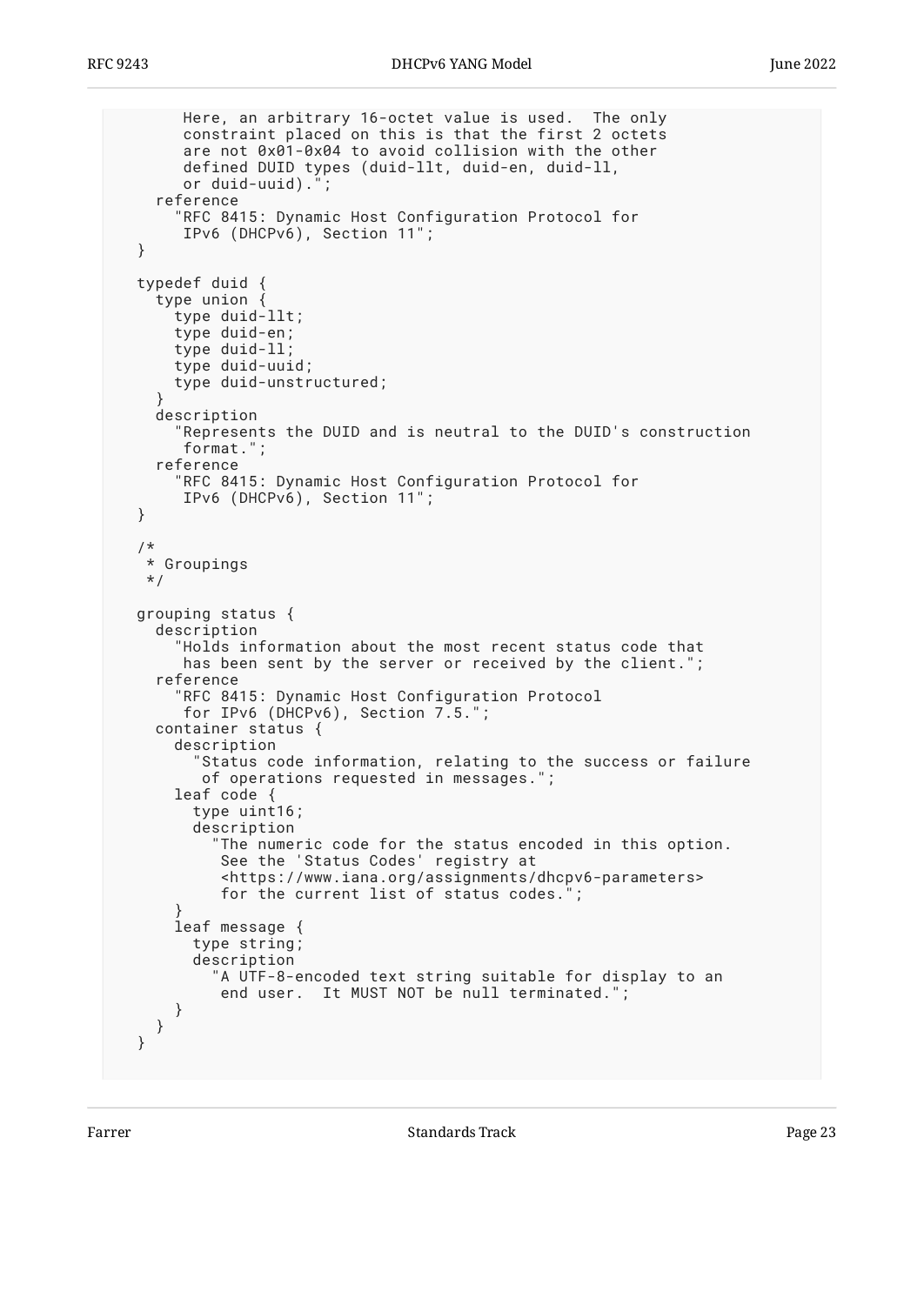```
 grouping auth-option-group {
    description
       "OPTION_AUTH (11) Authentication Option.";
    reference
       "RFC 8415: Dynamic Host Configuration Protocol
 for IPv6 (DHCPv6), Section 21.11
 RFC 3118: Authentication for DHCP Messages
       IANA 'Dynamic Host Configuration Protocol (DHCP)
       Authentication Option Name Spaces' registry
       <https://www.iana.org/assignments/auth-namespaces>";
    container auth-option {
      description
         "OPTION_AUTH (11) Authentication Option.";
      leaf algorithm {
        type uint8;
        description
           "The algorithm used in the authentication protocol.";
 }
      leaf rdm {
        type uint8;
        description
           "The Replay Detection Method (RDM) used in this
           Authentication option.";
 }
      leaf replay-detection {
        type uint64;
        description
           "The replay detection information for the RDM.";
 }
      choice protocol {
        description
           "The authentication protocol used in the option. Protocol
           Namespace Values 1 (delayed authentication) and 2 (Delayed
           Authentication (Obsolete)) are not applicable and so are
          not modeled."
        case conf-token {
           leaf token-auth-information {
             type binary;
             description
               "Protocol Namespace Value 0. The authentication
               information, as specified by the protocol and
                algorithm used in this Authentication option.";
 }
 }
        case rkap {
          description
             "Protocol Namespace Value 3. The Reconfigure Key
              Authentication Protocol (RKAP) provides protection
              against misconfiguration of a client caused by a
             Reconfigure message sent by a malicious DHCP
             server.";
           leaf datatype {
             type uint8 {
               range "1 .. 2";
 }
             description
               "Type of data in the Value field carried in this
                option.
```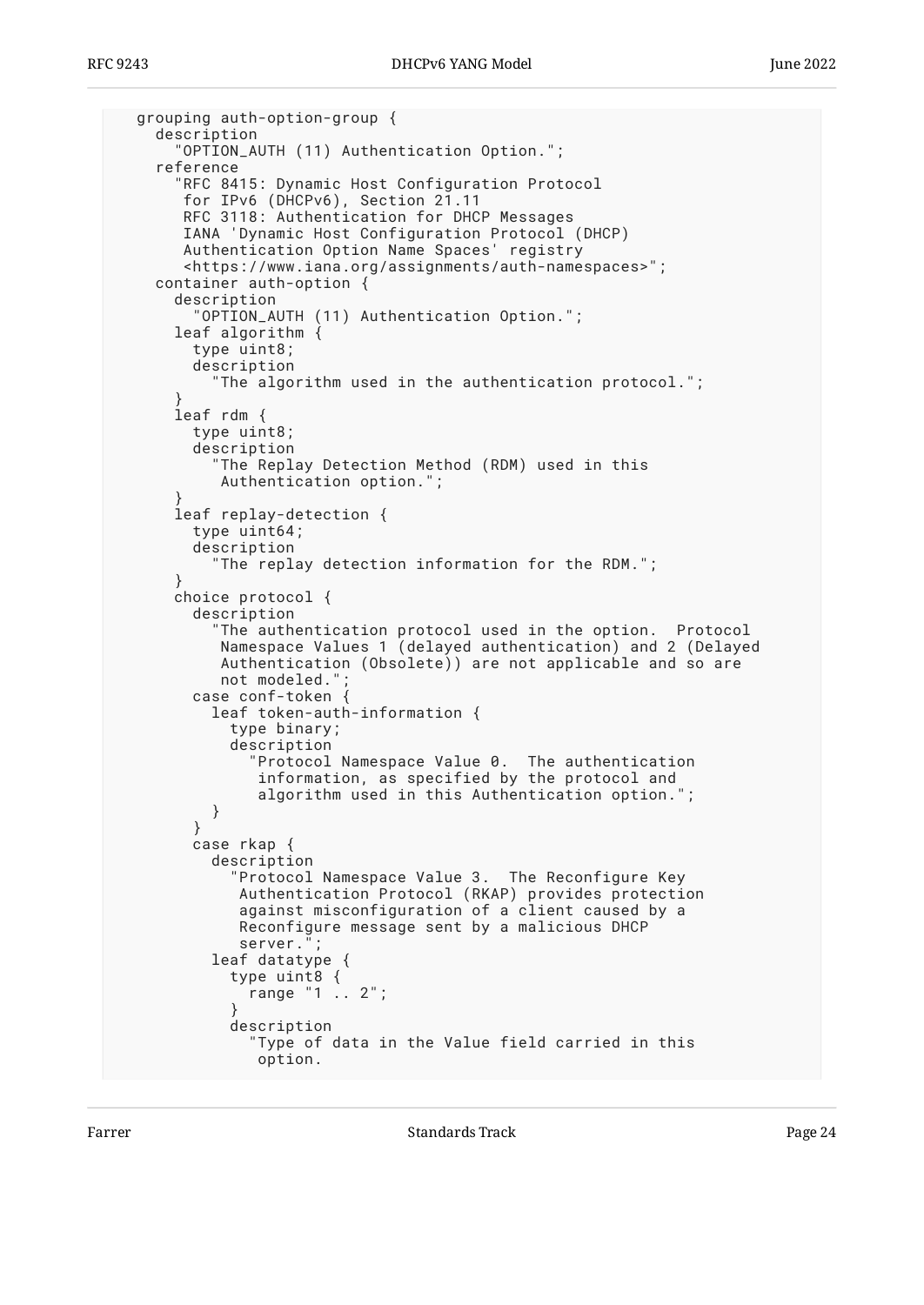```
 1 Reconfigure key value (used in the Reply
                message).<br>HMAC-MD5
                   HMAC-MD5 digest of the message (used in
                    the Reconfigure message).";
 }
           leaf auth-info-value {
 type binary {
 length "16";
 }
             description
               "Data, as defined by the Type field. A 16-octet
                field.";
          }
        }
      }
    }
  }
  grouping rapid-commit-option-group {
    description
       "OPTION_RAPID_COMMIT (14) Rapid Commit Option.";
    reference
       "RFC 8415: Dynamic Host Configuration Protocol for
       IPv6 (DHCPv6), Section 21.14";
    container rapid-commit-option {
      presence "Enable sending of this option";
      description
         "OPTION_RAPID_COMMIT (14) Rapid Commit Option.";
    }
  }
  grouping vendor-specific-information-option-group {
    description
       "OPTION_VENDOR_OPTS (17) Vendor-specific Information
       Option.";
    reference
       "RFC 8415: Dynamic Host Configuration Protocol
      for IPv6 (DHCPv6), Section 21.17";
    container vendor-specific-information-options {
      description
         "OPTION_VENDOR_OPTS (17) Vendor-specific Information
         Option.";
      list vendor-specific-information-option {
         key "enterprise-number";
         description
          The Vendor-specific Information option allows for
           multiple instances in a single message. Each list entry
          defines the contents of an instance of the option.
         leaf enterprise-number {
           type uint32;
           description
             "The vendor's registered Enterprise Number, as
              maintained by IANA.";
           reference
             "IANA 'Private Enterprise Numbers' registry
              <https://www.iana.org/assignments/enterprise-numbers>";
 }
         list vendor-option-data {
```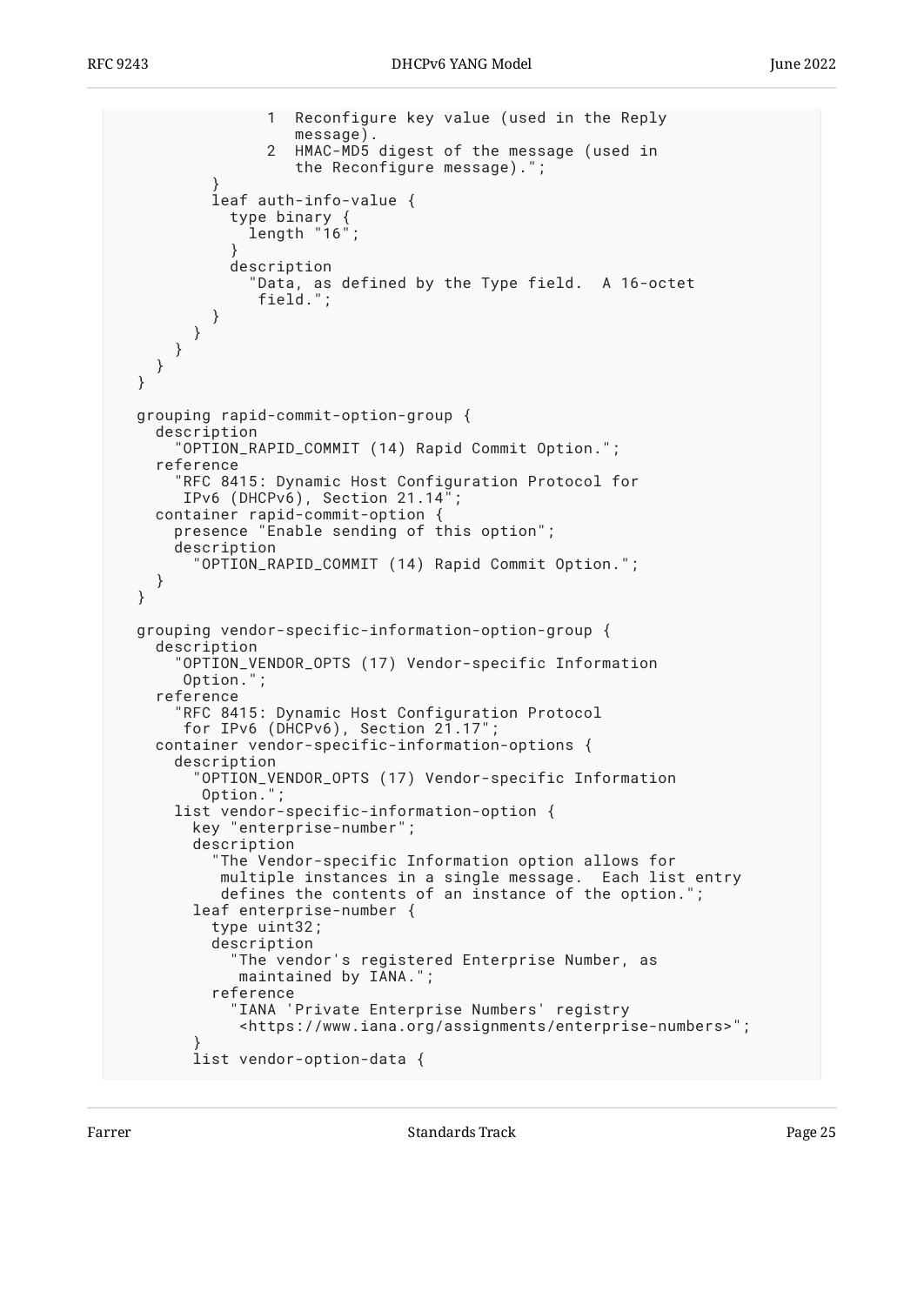```
 key "sub-option-code";
           description
              "Vendor options, interpreted by vendor-specific
              client/server functions.";
           leaf sub-option-code {
             type uint16;
             description
               "The code for the sub-option.";
 }
           leaf sub-option-data {
             type binary;
             description
               "The data area for the sub-option.";
 }
        }
      }
     }
   }
   grouping reconfigure-accept-option-group {
     description
       "OPTION_RECONF_ACCEPT (20) Reconfigure Accept Option.
        A client uses the Reconfigure Accept option to announce to
        the server whether or not the client is willing to accept
        Reconfigure messages, and a server uses this option to tell
        the client whether or not to accept Reconfigure messages. In
        the absence of this option, the default behavior is that the
        client is unwilling to accept Reconfigure messages. The
        presence node is used to enable the option.";
     reference
       "RFC 8415: Dynamic Host Configuration Protocol
        for IPv6 (DHCPv6), Section 21.20";
     container reconfigure-accept-option {
       presence "Enable sending of this option";
       description
         "OPTION_RECONF_ACCEPT (20) Reconfigure Accept Option.";
     }
   }
}
<CODE ENDS>
```
#### <span id="page-25-0"></span>**[4.2. DHCPv6 Server YANG Module](#page-25-0)**

This module imports typedefs from [RFC6991] and the module defined in  $[REC8343]$ .

```
<CODE BEGINS> file "ietf-dhcpv6-server@2022-06-20.yang"
module ietf-dhcpv6-server {
   yang-version 1.1;
   namespace "urn:ietf:params:xml:ns:yang:ietf-dhcpv6-server";
   prefix dhc6-srv;
   import ietf-inet-types {
     prefix inet;
     reference
```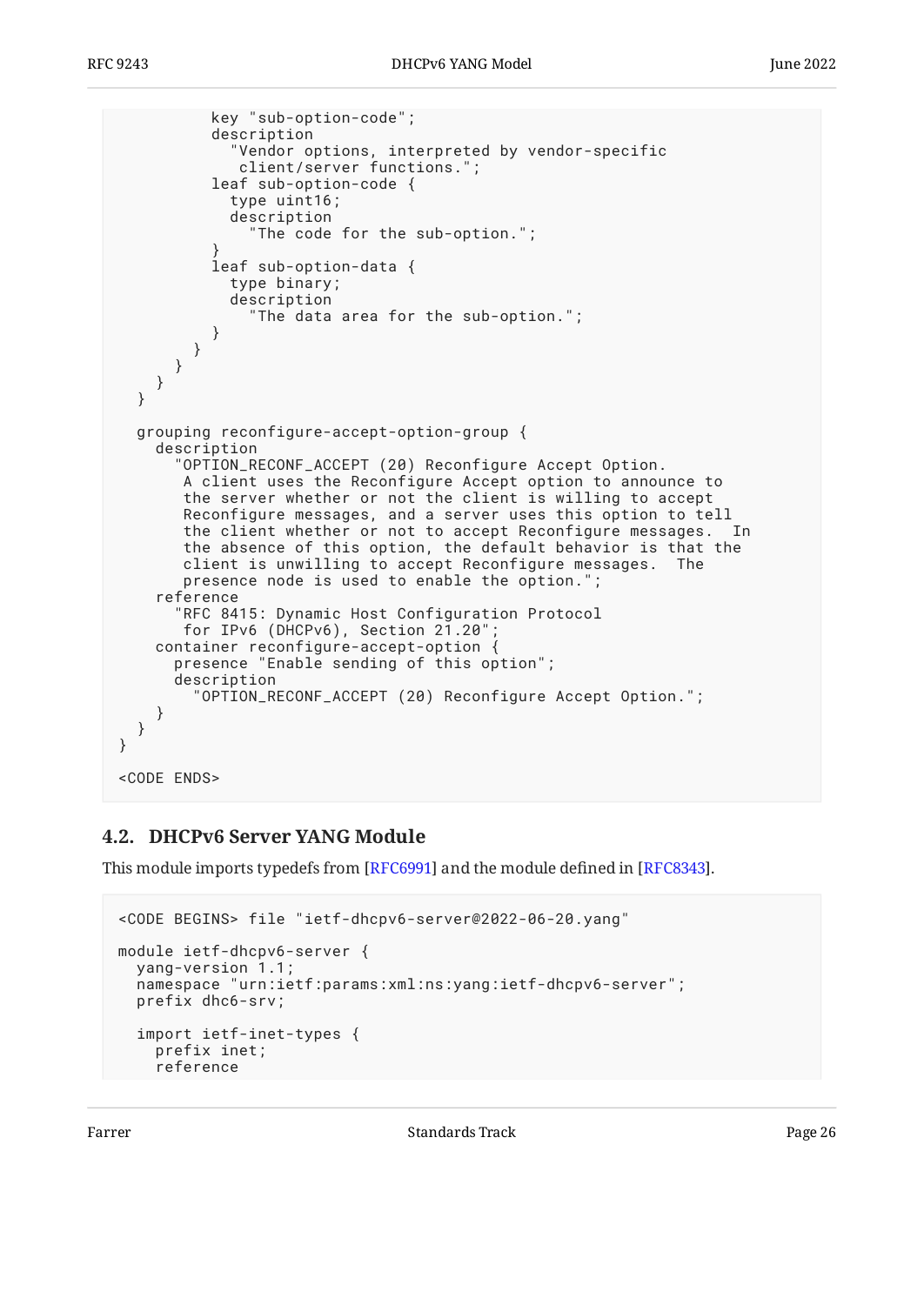```
 "RFC 6991: Common YANG Data Types";
  }
  import ietf-yang-types {
    prefix yang;
    reference
       "RFC 6991: Common YANG Data Types";
 }
  import ietf-dhcpv6-common {
    prefix dhc6;
    reference
       "RFC 9243: A YANG Data Model for DHCPv6 Configuration";
 }
  import ietf-netconf-acm {
    prefix nacm;
    reference
       "RFC 8341: Network Configuration Access Control Model";
  }
  organization
     "IETF Dynamic Host Configuration (DHC) Working Group";
  contact
     "WG Web: <https://datatracker.ietf.org/wg/dhc/>
    WG List: <mailto:dhcwg@ietf.org>
     Author: Yong Cui <yong@csnet1.cs.tsinghua.edu.cn>
    Author: Linhui Sun <lh.sunlinh@gmail.com>
     Editor: Ian Farrer <ian.farrer@telekom.de>
     Author: Sladjana Zeichlin <sladjana.zechlin@telekom.de>
     Author: Zihao He <hezihao9512@gmail.com>
     Author: Michal Nowikowski <godfryd@isc.org>";
  description
     "This YANG module defines components for the configuration
     and management of DHCPv6 servers.
     Copyright (c) 2022 IETF Trust and the persons identified as
     authors of the code. All rights reserved.
 Redistribution and use in source and binary forms, with or
 without modification, is permitted pursuant to, and subject to
     the license terms contained in, the Revised BSD License set
     forth in Section 4.c of the IETF Trust's Legal Provisions
     Relating to IETF Documents
     (https://trustee.ietf.org/license-info).
     This version of this YANG module is part of RFC 9243
      (https://www.rfc-editor.org/info/rfc9243); see the RFC itself
     for full legal notices.";
  revision 2022-06-20 {
    description
       "Initial revision.";
    reference
       "RFC 9243: A YANG Data Model for DHCPv6 Configuration";
  }
   /*
   * Features
   */
```
Farrer The Communication of the Standards Track Communication of the Page 27 (1992) and 27 (1992) Fage 27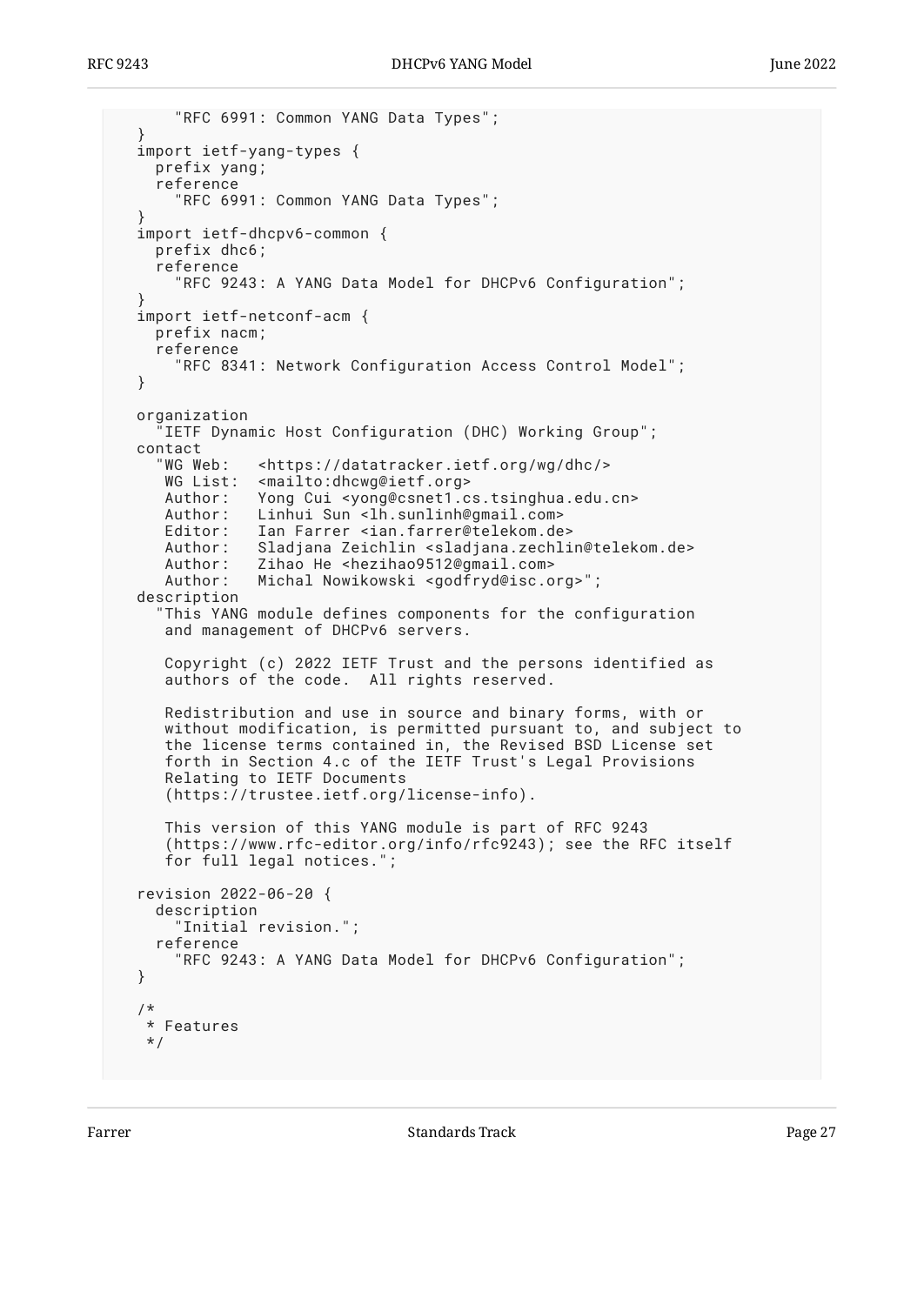```
 feature na-assignment {
     description
       "Denotes that the server implements DHCPv6 non-temporary
        address assignment.";
     reference
      RFC 8415: Dynamic Host Configuration Protocol for
        IPv6 (DHCPv6), Section 6.2";
  }
  feature prefix-delegation {
    description
       "Denotes that the server implements DHCPv6 prefix
        delegation.";
     reference
       "RFC 8415: Dynamic Host Configuration Protocol for
        IPv6 (DHCPv6), Section 6.3";
  }
  /*
   * Groupings
   */
  grouping resource-config {
    description
       "Nodes that are reused at multiple levels in the DHCPv6
        server's addressing hierarchy.";
     leaf-list option-set-id {
       type leafref {
         path "/dhcpv6-server/option-sets/option-set/option-set-id";
 }
       description
         "The ID field of the relevant set of DHCPv6 options
          (option-set) to be provisioned to clients using the
          allocation-range.";
 }
     leaf valid-lifetime {
       type dhc6:timer-seconds32;
       description
         "Valid lifetime for the Identity Association (IA).";
       reference
         "RFC 8415: Dynamic Host Configuration Protocol for
          IPv6 (DHCPv6), Section 12.1";
 }
     leaf renew-time {
       type dhc6:timer-seconds32;
       description
         "Renew (T1) time.";
       reference
         "RFC 8415: Dynamic Host Configuration Protocol for
          IPv6 (DHCPv6), Section 4.2";
 }
     leaf rebind-time {
       type dhc6:timer-seconds32;
       description
         "Rebind (T2) time.";
       reference
         "RFC 8415: Dynamic Host Configuration Protocol for
          IPv6 (DHCPv6), Section 4.2";
```
Farrer The Communication of the Standards Track Communication of the Page 28 and 20 minutes of the Page 28 and 20 minutes of the Page 28 and 20 minutes of the Page 28 and 20 minutes of the Page 28 and 20 minutes of the Pag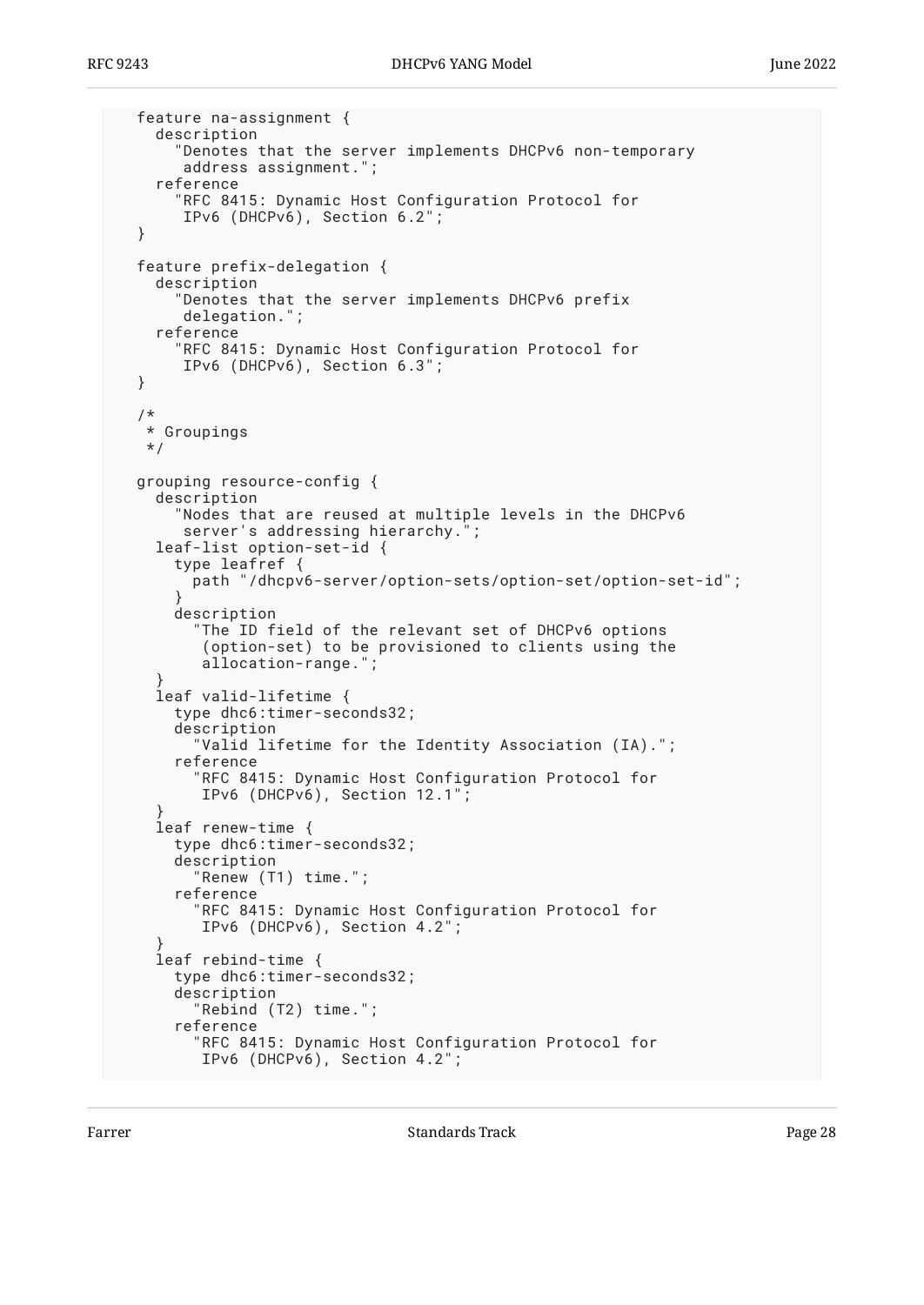```
 }
     leaf preferred-lifetime {
       type dhc6:timer-seconds32;
       description
         "Preferred lifetime for the IA.";
       reference
         "RFC 8415: Dynamic Host Configuration Protocol for
          IPv6 (DHCPv6), Section 12.1";
 }
     leaf rapid-commit {
       type boolean;
       description
         "When set to 'true', specifies that client-server exchanges
          involving two messages is supported.";
       reference
         "RFC 8415: Dynamic Host Configuration Protocol for
          IPv6 (DHCPv6), Section 5.1";
     }
  }
  grouping lease-information {
     description
       "Binding information for each client that has been allocated
        an IPv6 address or prefix.";
    leaf client-duid {
       type dhc6:duid;
       description
         "Client DUID.";
       reference
         "RFC 8415: Dynamic Host Configuration Protocol for
          IPv6 (DHCPv6), Section 11";
 }
     leaf ia-id {
       type uint32;
       mandatory true;
       description
         "Client's Identity Association IDentifier (IAID).";
       reference
         "RFC 8415: Dynamic Host Configuration Protocol for
          IPv6 (DHCPv6), Section 12";
 }
     leaf allocation-time {
       type yang:date-and-time;
       description
         "Time and date that the lease was made.";
       reference
         "RFC 8415: Dynamic Host Configuration Protocol for
          IPv6 (DHCPv6), Section 18";
 }
     leaf last-renew-rebind {
       type yang:date-and-time;
       description
         "Time of the last successful renew or rebind.";
       reference
         "RFC 8415: Dynamic Host Configuration Protocol for
          IPv6 (DHCPv6), Section 18";
 }
     leaf preferred-lifetime {
```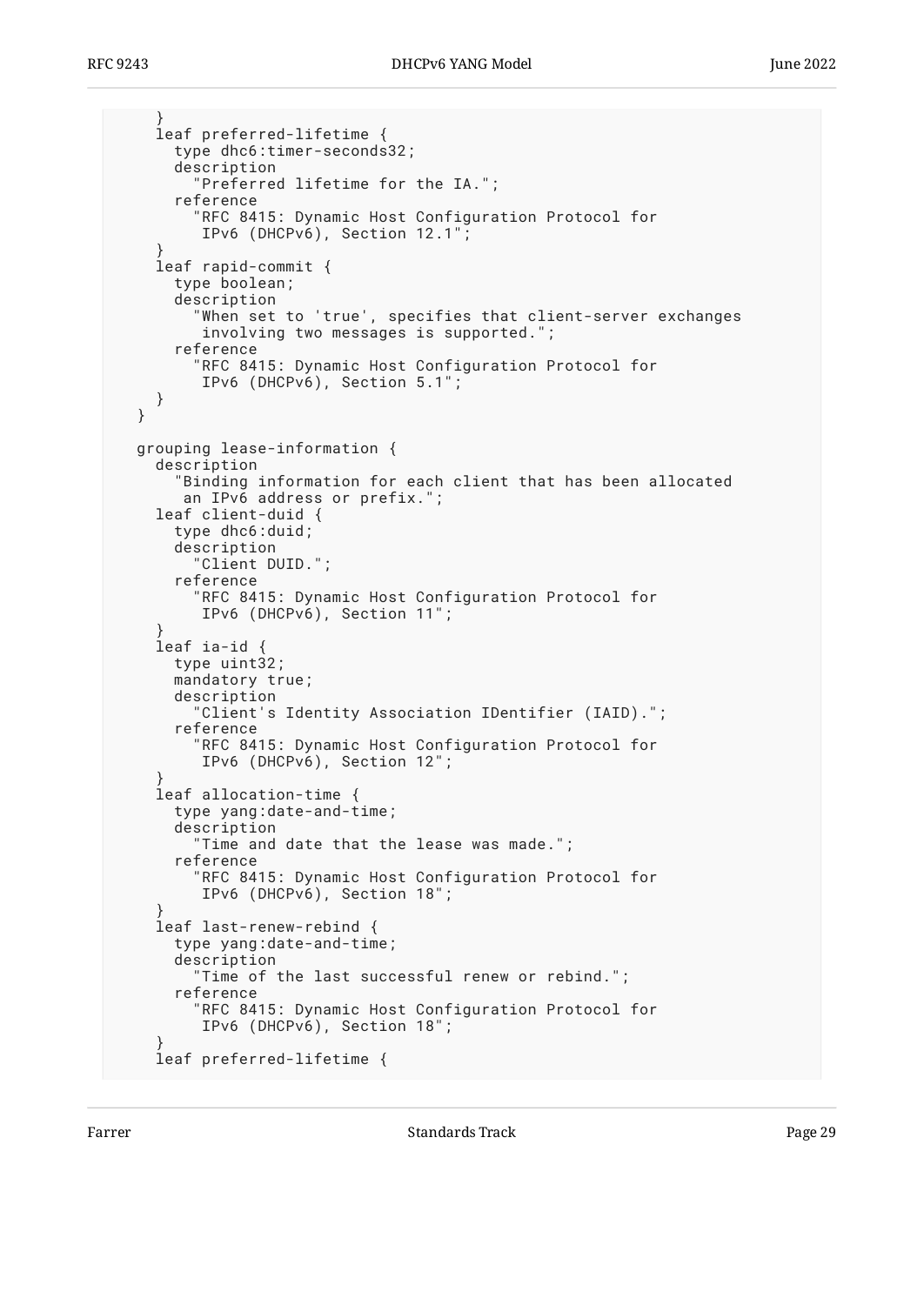```
 type dhc6:timer-seconds32;
       description
         "The preferred lifetime expressed in seconds.";
       reference
         "RFC 8415: Dynamic Host Configuration Protocol for
          IPv6 (DHCPv6), Section 6";
 }
    leaf valid-lifetime {
       type dhc6:timer-seconds32;
      description
         "The valid lifetime for the lease expressed in seconds.";
       reference
         "RFC 8415: Dynamic Host Configuration Protocol for
          IPv6 (DHCPv6), Section 6";
 }
    leaf lease-t1 {
       type dhc6:timer-seconds32;
       description
         "The time interval after which the client should contact
          the server from which the addresses in the IA_NA were
          obtained to extend the lifetimes of the addresses assigned
          to the Identity Association for Prefix Delegation (IA_PD).";
       reference
         "RFC 8415: Dynamic Host Configuration Protocol for
          IPv6 (DHCPv6), Section 4.2";
 }
    leaf lease-t2 {
       type dhc6:timer-seconds32;
      description
         "The time interval after which the client should contact
          any available server to extend the lifetimes of the
          addresses assigned to the IA_PD.";
       reference
         "RFC 8415: Dynamic Host Configuration Protocol for
          IPv6 (DHCPv6), Section 4.2";
 }
    uses dhc6:status;
  }
  grouping message-statistics {
    description
       "Counters for DHCPv6 messages.";
    leaf discontinuity-time {
      type yang:date-and-time;
      description
         "The time on the most recent occasion at which any one or
          more of DHCPv6 server's counters suffered a discontinuity.
          If no such discontinuities have occurred since the last
         re-initialization of the local management subsystem, then
          this node contains the time the local management subsystem
          re-initialized itself.";
 }
    leaf solicit-count {
      type yang:counter32;
      config false;
      description
         "Number of Solicit (1) messages received.";
     }
```
Farrer The Communication of the Standards Track Communication of the Page 30 and 20 minutes and 20 minutes of the Page 30 minutes of the Page 30 minutes of the Page 30 minutes of the Page 30 minutes of the Page 30 minutes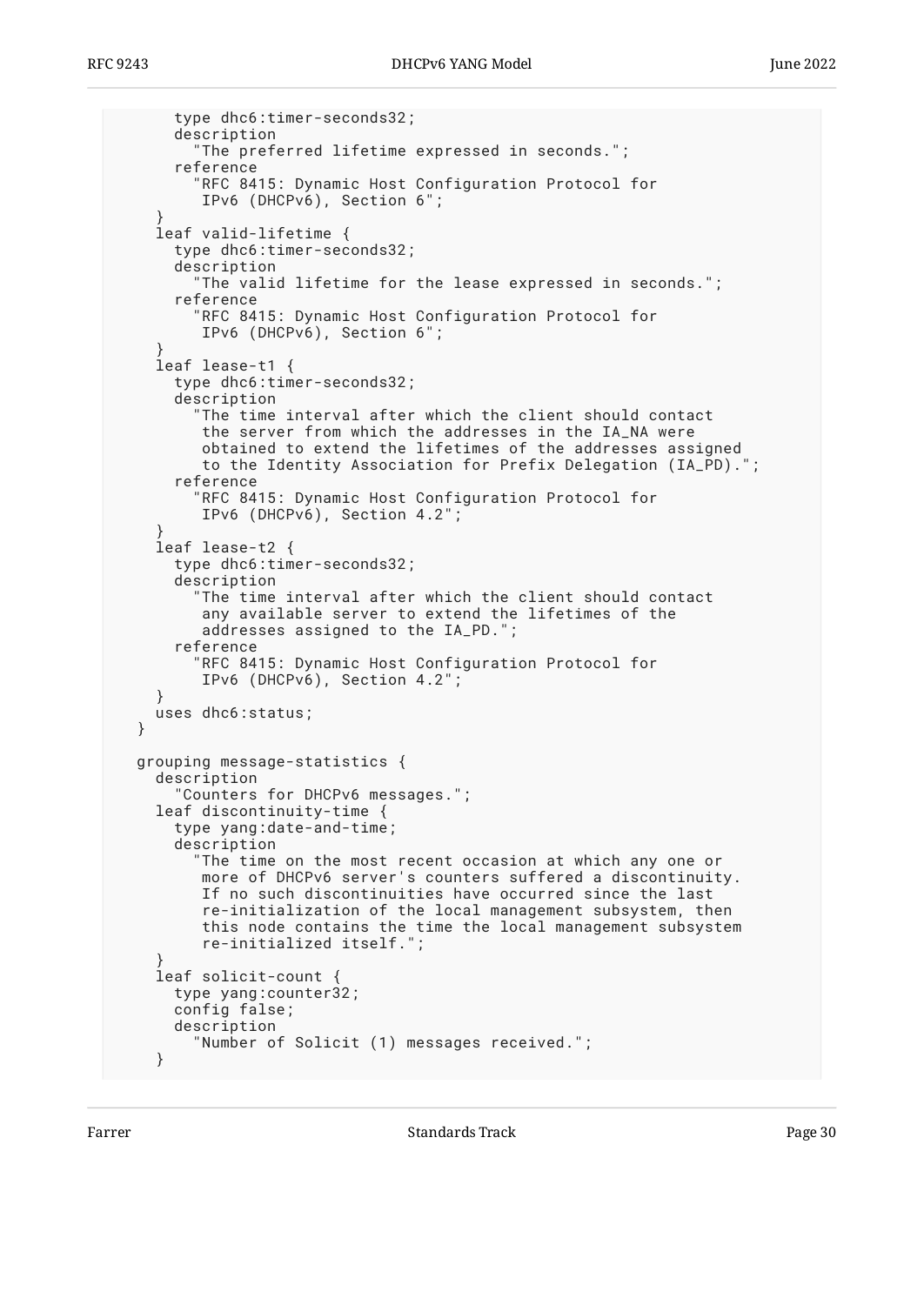```
 leaf advertise-count {
       type yang:counter32;
       config false;
       description
         "Number of Advertise (2) messages sent.";
 }
     leaf request-count {
       type yang:counter32;
       config false;
       description
         "Number of Request (3) messages received.";
 }
     leaf confirm-count {
       type yang:counter32;
       config false;
       description
         "Number of Confirm (4) messages received.";
 }
    leaf renew-count {
       type yang:counter32;
       config false;
       description
         "Number of Renew (5) messages received.";
 }
     leaf rebind-count {
       type yang:counter32;
       config false;
       description
         "Number of Rebind (6) messages received.";
 }
     leaf reply-count {
       type yang:counter32;
       config false;
       description
         "Number of Reply (7) messages sent.";
 }
     leaf release-count {
      type yang:counter32;
       config false;
       description
         "Number of Release (8) messages received.";
 }
     leaf decline-count {
       type yang:counter32;
       config false;
       description
         "Number of Decline (9) messages received.";
 }
     leaf reconfigure-count {
       type yang:counter32;
       config false;
       description
         "Number of Reconfigure (10) messages sent.";
 }
     leaf information-request-count {
       type yang:counter32;
       config false;
       description
```
Farrer The Communication of the Standards Track Communication of the Page 31 and 2011 11:00:00 Fage 31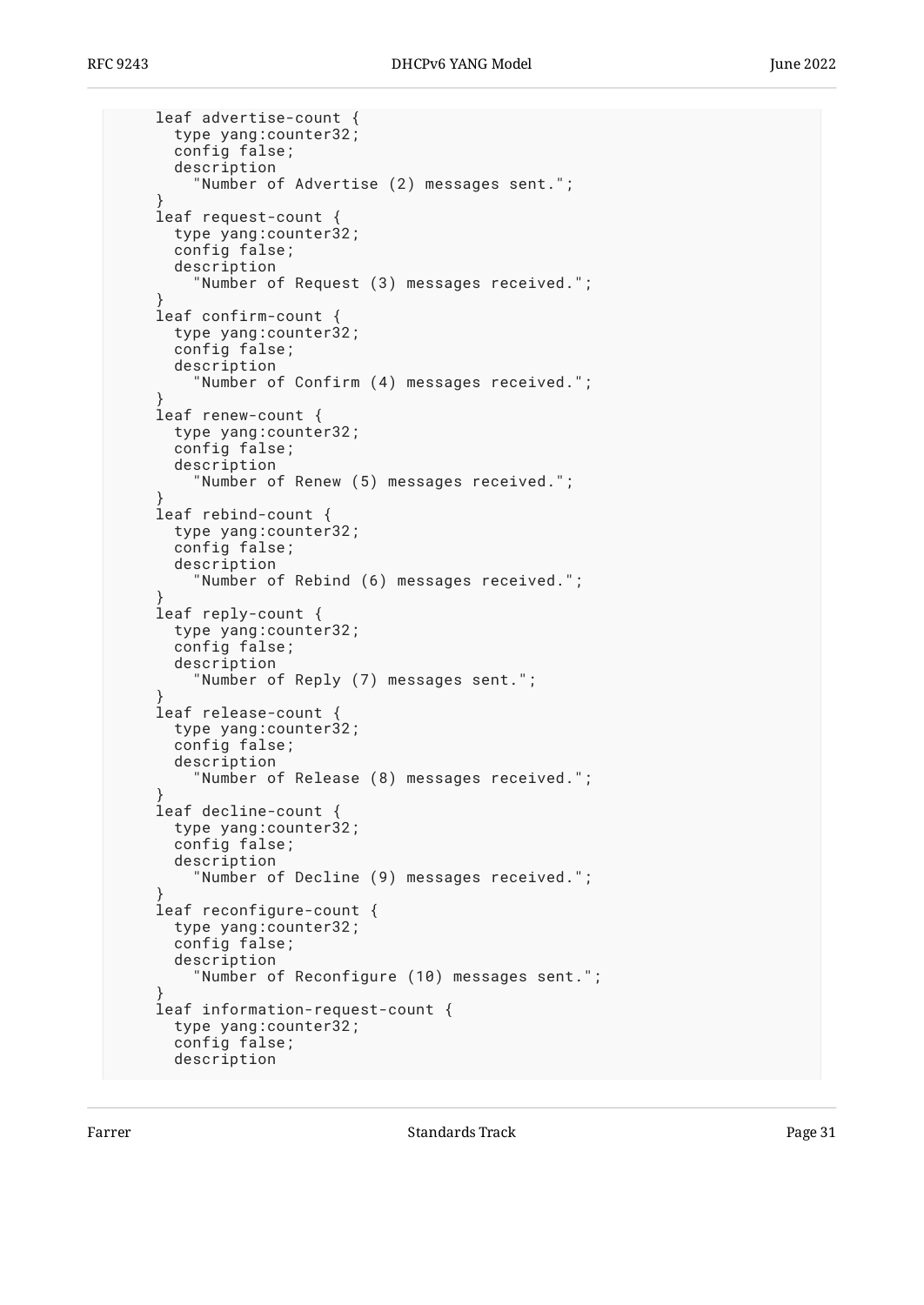```
 "Number of Information-request (11) messages
        received.";
   }
   leaf discarded-message-count {
     type yang:counter32;
     config false;
     description
       "Number of messages that have been discarded for any
        reason.";
   }
 }
 grouping preference-option-group {
   description
     "OPTION_PREFERENCE (7) Preference Option.";
   reference
      "RFC 8415: Dynamic Host Configuration Protocol for
      IPv6 (DHCPv6), Section 21.8";
   container preference-option {
     description
        "OPTION_PREFERENCE (7) Preference Option.";
     leaf pref-value {
       type uint8;
       description
          "The preference value for the server in this message. A
          1-octet unsigned integer.";
     }
   }
 }
 grouping server-unicast-option-group {
   description
     "OPTION_UNICAST (12) Server Unicast Option.";
   reference
     RFC 8415: Dynamic Host Configuration Protocol for
     IPv6 (DHCPv6), Section 21.12<sup>'</sup>
   container server-unicast-option {
     description
       "OPTION_UNICAST (12) Server Unicast Option.";
     leaf server-address {
       type inet:ipv6-address;
       description
         "The 128-bit address to which the client should send
          messages delivered using unicast.";
     }
   }
 }
 grouping reconfigure-message-option-group {
   description
     "OPTION_RECONF_MSG (19) Reconfigure Message Option.";
   reference
     "RFC 8415: Dynamic Host Configuration Protocol for
      IPv6 (DHCPv6), Section 21.19";
   container reconfigure-message-option {
     description
       "OPTION_RECONF_MSG (19) Reconfigure Message Option.";
     leaf msg-type {
```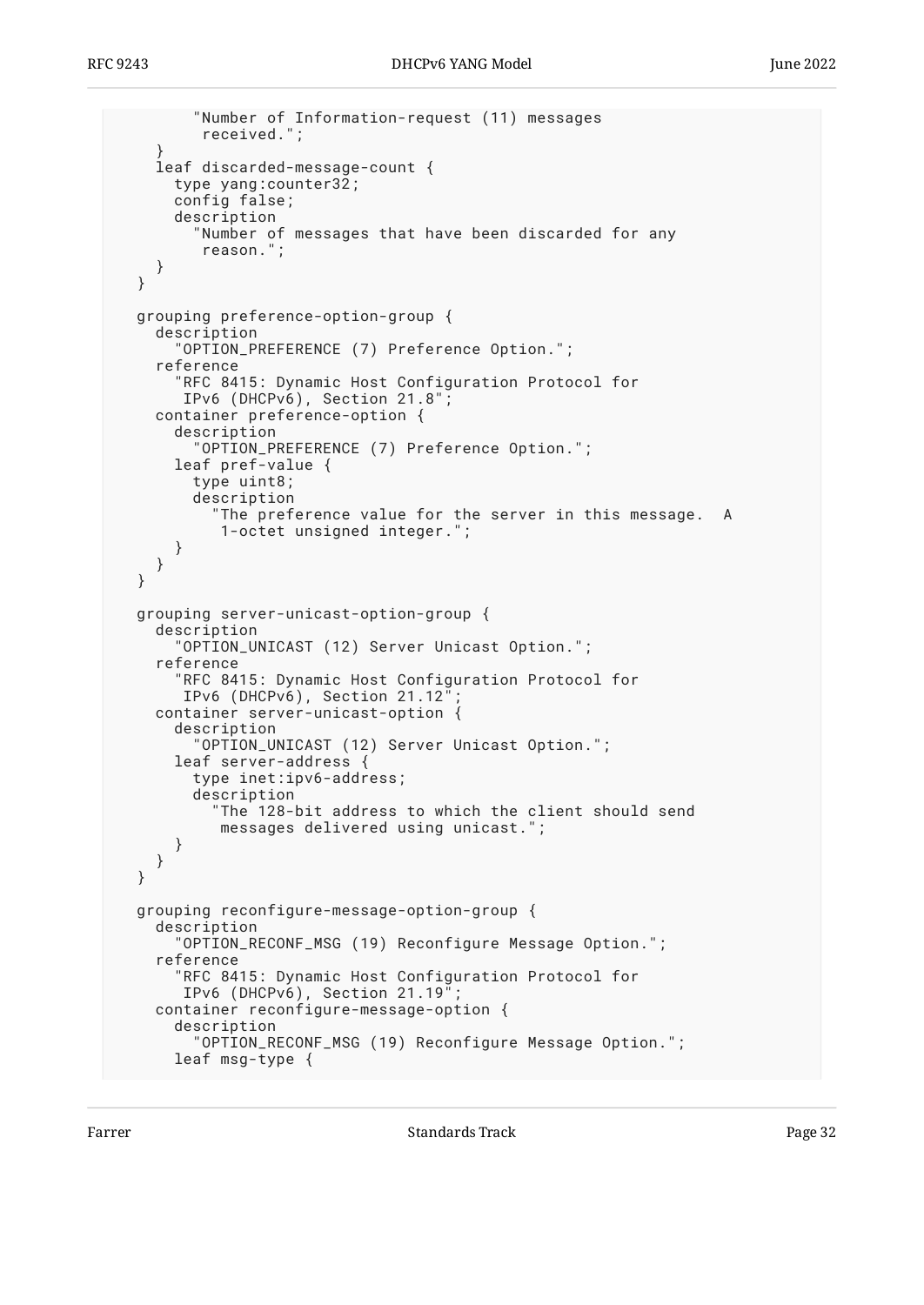```
 type uint8;
       description
          "5 for Renew message, 6 for Rebind message, and 11 for
          Information-request message.";
     }
   }
 }
 grouping info-refresh-time-option-group {
   description
     "OPTION_INFORMATION_REFRESH_TIME (32) Information Refresh
      Time Option.";
   reference
     "RFC 8415: Dynamic Host Configuration Protocol for
      IPv6 (DHCPv6), Section 21.23";
   container info-refresh-time-option {
     description
       "OPTION_INFORMATION_REFRESH_TIME (32) Information Refresh
       Time Option."
     leaf info-refresh-time {
       type dhc6:timer-seconds32;
       description
         "Time duration specifying an upper bound for how long a
          client should wait before refreshing information retrieved
          from a DHCP server.";
     }
   }
 }
 grouping sol-max-rt-option-group {
   description
     "OPTION_SOL_MAX_RT (82) SOL_MAX_RT Option (Max Solicit timeout
       value).";
   reference
     RFC 8415: Dynamic Host Configuration Protocol for
      IPv6 (DHCPv6), Section 21.24";
   container sol-max-rt-option {
     description
       "OPTION_SOL_MAX_RT (82) SOL_MAX_RT Option.";
     leaf sol-max-rt-value {
       type dhc6:timer-seconds32;
       description
         "Maximum Solicit timeout value.";
     }
   }
 }
 grouping inf-max-rt-option-group {
   description
     "OPTION_INF_MAX_RT (83) INF_MAX_RT Option (Max
       Information-request timeout value).";
   reference
     "RFC 8415: Dynamic Host Configuration Protocol for
      IPv6 (DHCPv6), Section 21.25";
   container inf-max-rt-option {
     description
       "OPTION_INF_MAX_RT (83) INF_MAX_RT Option.";
     leaf inf-max-rt-value {
```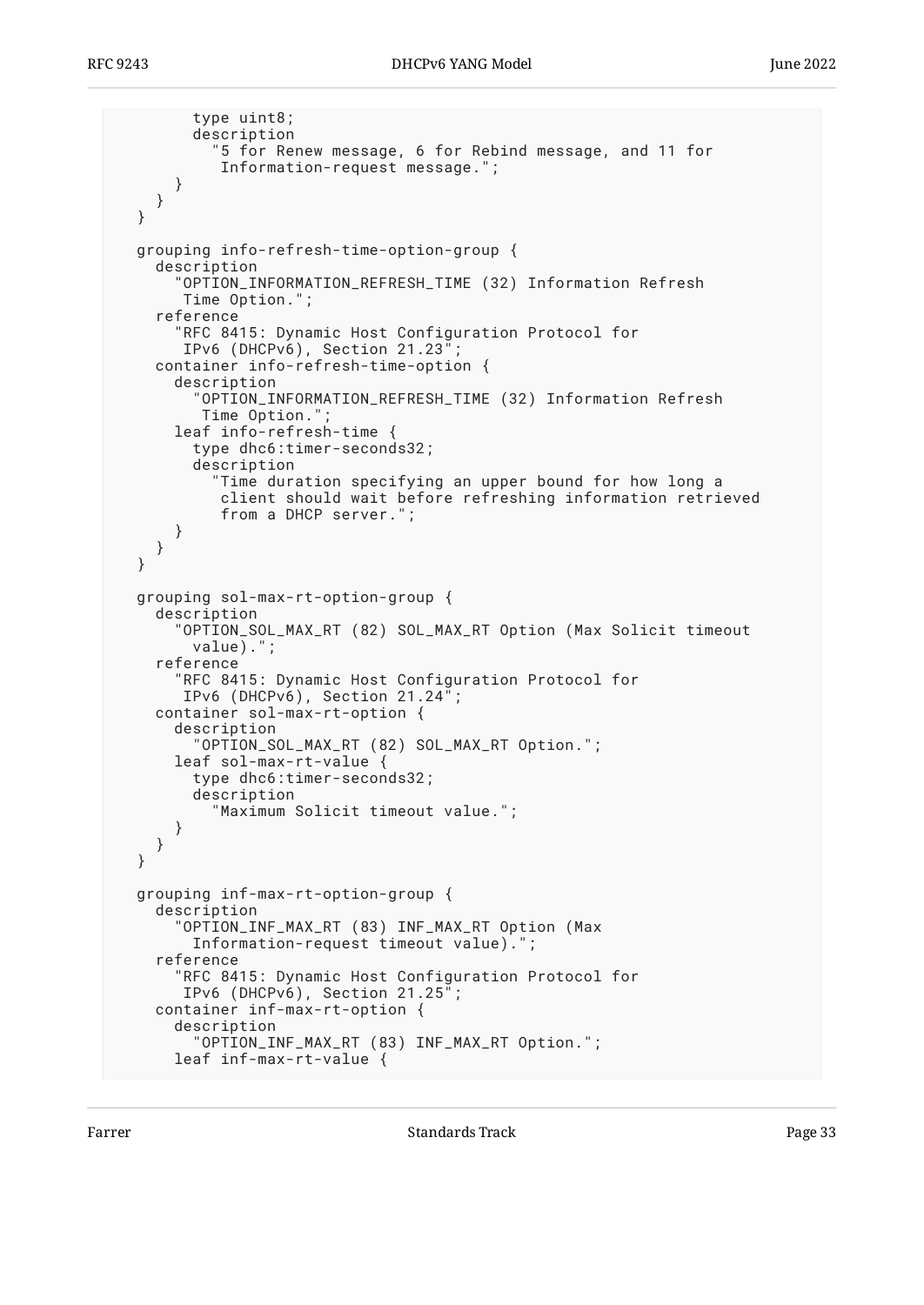```
 type dhc6:timer-seconds32;
         description
           "Maximum Information-request timeout value.";
       }
    }
  }
   /*
   * Data Nodes
   */
  container dhcpv6-server {
    description
       "Configuration nodes for the DHCPv6 server.";
    reference
       RFC 8415: Dynamic Host Configuration Protocol for
        IPv6 (DHCPv6), Section 18.3";
    leaf enabled {
      type boolean;
       description
         "Enables the DHCP server function.";
 }
    leaf server-duid {
      type dhc6:duid;
      description
         "DUID of the server.";
       reference
         "RFC 8415: Dynamic Host Configuration Protocol for
          IPv6 (DHCPv6), Section 11";
     }
    container vendor-config {
       description
         "This container provides a location for augmenting vendor
          or implementation-specific configuration nodes.";
 }
    container option-sets {
       description
         "A server may allow different option sets to be configured
         for clients matching specific parameters, such as
          topological location or client type. The 'option-set' list
          is a set of options and their contents that will be
          returned to clients.";
       reference
         "RFC 8415: Dynamic Host Configuration Protocol for
          IPv6 (DHCPv6), Section 21";
 list option-set {
 key "option-set-id";
         description
           "YANG definitions for DHCPv6 options are contained in
            separate YANG modules and augmented to this container as
            required.";
         leaf option-set-id {
           type string;
           description
             "Option set identifier.";
 }
         leaf description {
           type string;
```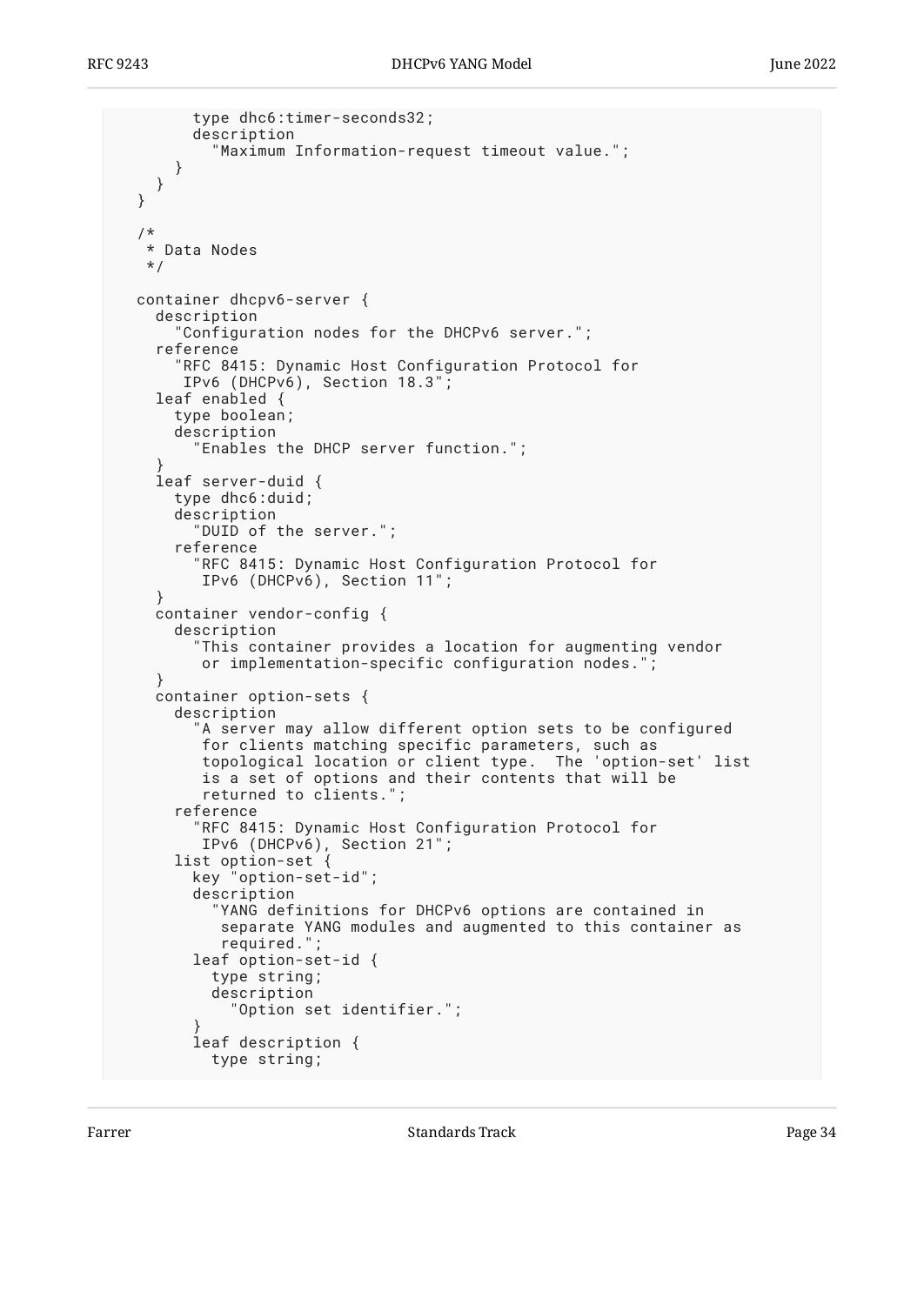```
 description
             "An optional field for storing additional information
              relevant to the option set.";
         }
         uses preference-option-group;
         uses dhc6:auth-option-group;
         uses server-unicast-option-group;
         uses dhc6:rapid-commit-option-group;
         uses dhc6:vendor-specific-information-option-group;
         uses reconfigure-message-option-group;
         uses dhc6:reconfigure-accept-option-group;
         uses info-refresh-time-option-group;
         uses sol-max-rt-option-group;
         uses inf-max-rt-option-group;
       }
     }
    container class-selector {
      description
         "DHCPv6 servers use a 'class-selector' function in order
          to identify and classify incoming client messages
          so that they can be given the correct configuration.
          The mechanisms used for implementing this function vary
          greatly between different implementations; as such, it is
          not possible to include them in this module. This container
          provides a location for server implementors to augment their
          own class-selector YANG.";
 }
    container allocation-ranges {
      description
         "This model is based on an address and parameter
          allocation hierarchy. The top level is 'global' -- which
          is defined as the container for all allocation-ranges.
          Under this are the individual allocation-ranges.";
      uses resource-config;
       list allocation-range {
         key "id";
         description
           "Network ranges are identified by the 'id' key.";
         leaf id {
           type string;
           mandatory true;
           description
             "Unique identifier for the allocation range.";
 }
         leaf description {
           type string;
           description
             "Description for the allocation range.";
 }
         leaf network-prefix {
           type inet:ipv6-prefix;
           mandatory true;
           description
             "Network prefix.";
 }
         uses resource-config;
         container address-pools {
           if-feature "na-assignment";
```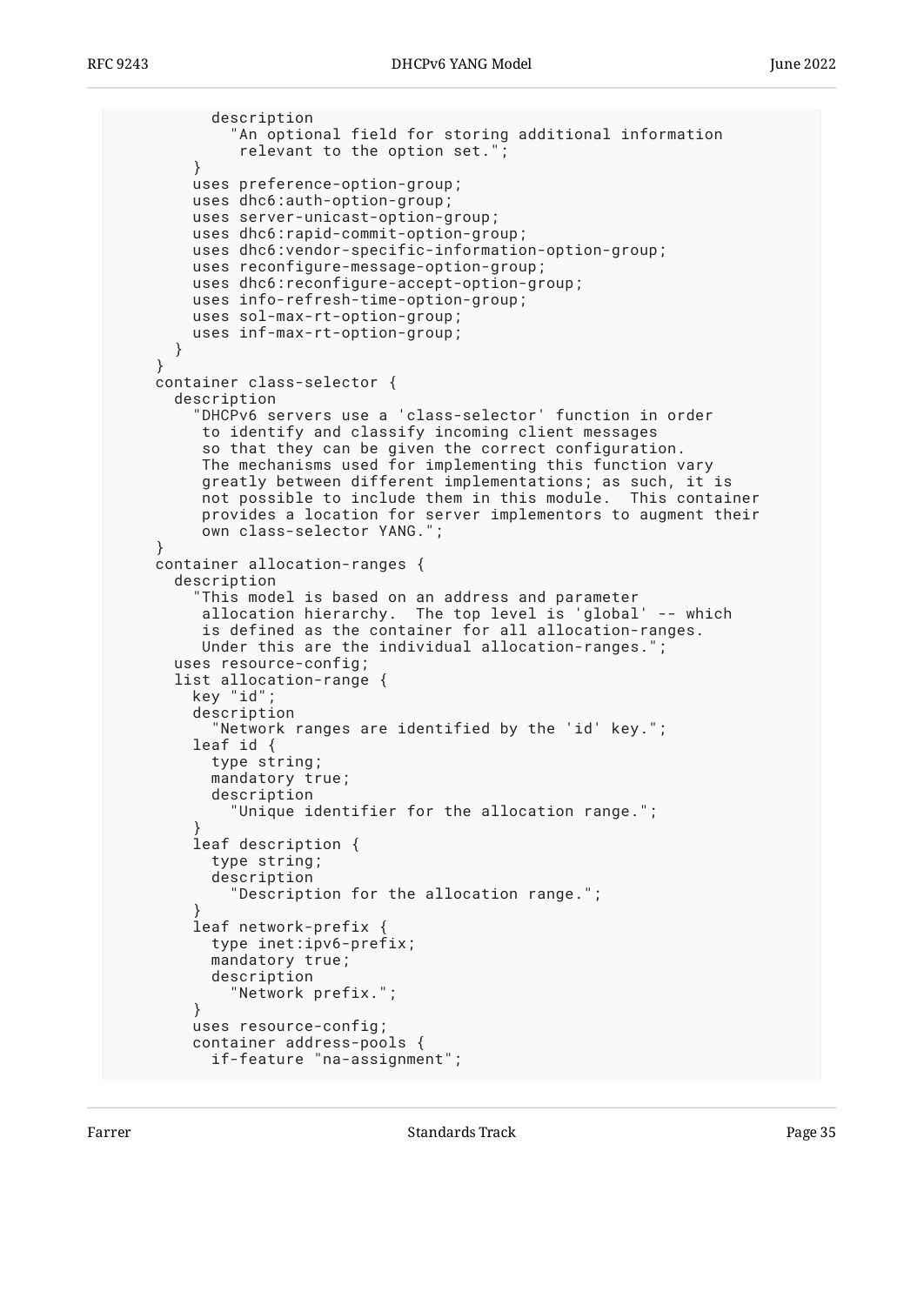```
 description
             "Configuration for the DHCPv6 server's
            address pools."
          list address-pool {
            key "pool-id";
            description
"List of address pools for allocation to clients, " distinguished by 'pool-id'.";
            leaf pool-id {
              type string;
              mandatory true;
              description
                 "Unique identifier for the pool.";
 }
            leaf pool-prefix {
              type inet:ipv6-prefix;
              mandatory true;
              description
                 "IPv6 prefix for the pool. Should be contained
                within the network-prefix if configured.";
 }
            leaf start-address {
              type inet:ipv6-address-no-zone;
              mandatory true;
              description
                Starting IPv6 address for the pool.";
 }
            leaf end-address {
              type inet:ipv6-address-no-zone;
              mandatory true;
              description
                 "Ending IPv6 address for the pool.";
 }
            leaf max-address-utilization {
              type dhc6:threshold;
              description
                 "Maximum amount of the addresses in the
                 pool that can be simultaneously allocated,
                 calculated as a percentage of the available
                 addresses (end-address minus start-address plus
                 one), and rounded up. Used to set the value for
                 the address-pool-utilization-threshold-exceeded
                 notification.";
 }
            uses resource-config;
            container host-reservations {
              description
                 "Configuration for host reservations from the
                address pool."
              list host-reservation {
                key "reserved-addr";
                description
                   "List of host reservations.";
                leaf client-duid {
                  type dhc6:duid;
                  description
                     "Client DUID for the reservation.";
 }
```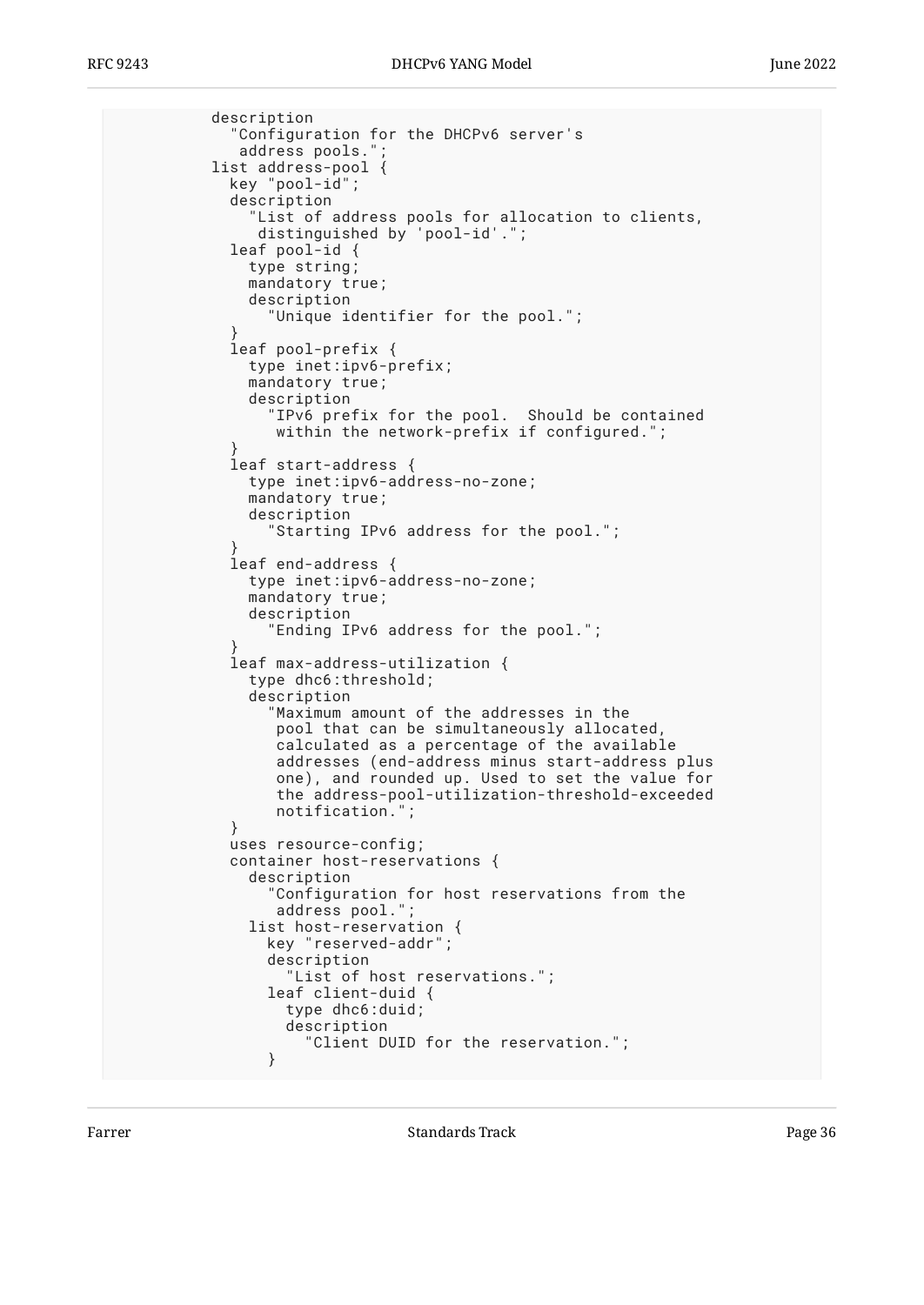```
 leaf reserved-addr {
                  type inet:ipv6-address;
                  description
                    "Reserved IPv6 address.";
 }
                uses resource-config;
 }
 }
            container active-leases {
              config false;
              description
                "Holds state related to active client
                 leases.";
              leaf total-count {
                type uint64;
                mandatory true;
                description
                  "The total number of addresses in the pool.";
 }
              leaf allocated-count {
                type uint64;
                mandatory true;
                description
                  "The number of addresses or prefixes in the pool
                   that are currently allocated.";
 }
              list active-lease {
                key "leased-address";
                description
                  "List of active address leases.";
                leaf leased-address {
                  type inet:ipv6-address;
                  description
                    "Active address lease entry.";
 }
             uses lease-information;<br>}
 }
 }
          }
        }
        container prefix-pools {
          if-feature "prefix-delegation";
          description
             "Configuration for the DHCPv6 server's prefix pools.";
          list prefix-pool {
            key "pool-id";
            description
              "List of prefix pools for allocation to clients,
               distinguished by 'pool-id'.";
            leaf pool-id {
              type string;
              mandatory true;
              description
                "Unique identifier for the pool.";
 }
            leaf pool-prefix {
              type inet:ipv6-prefix;
              mandatory true;
```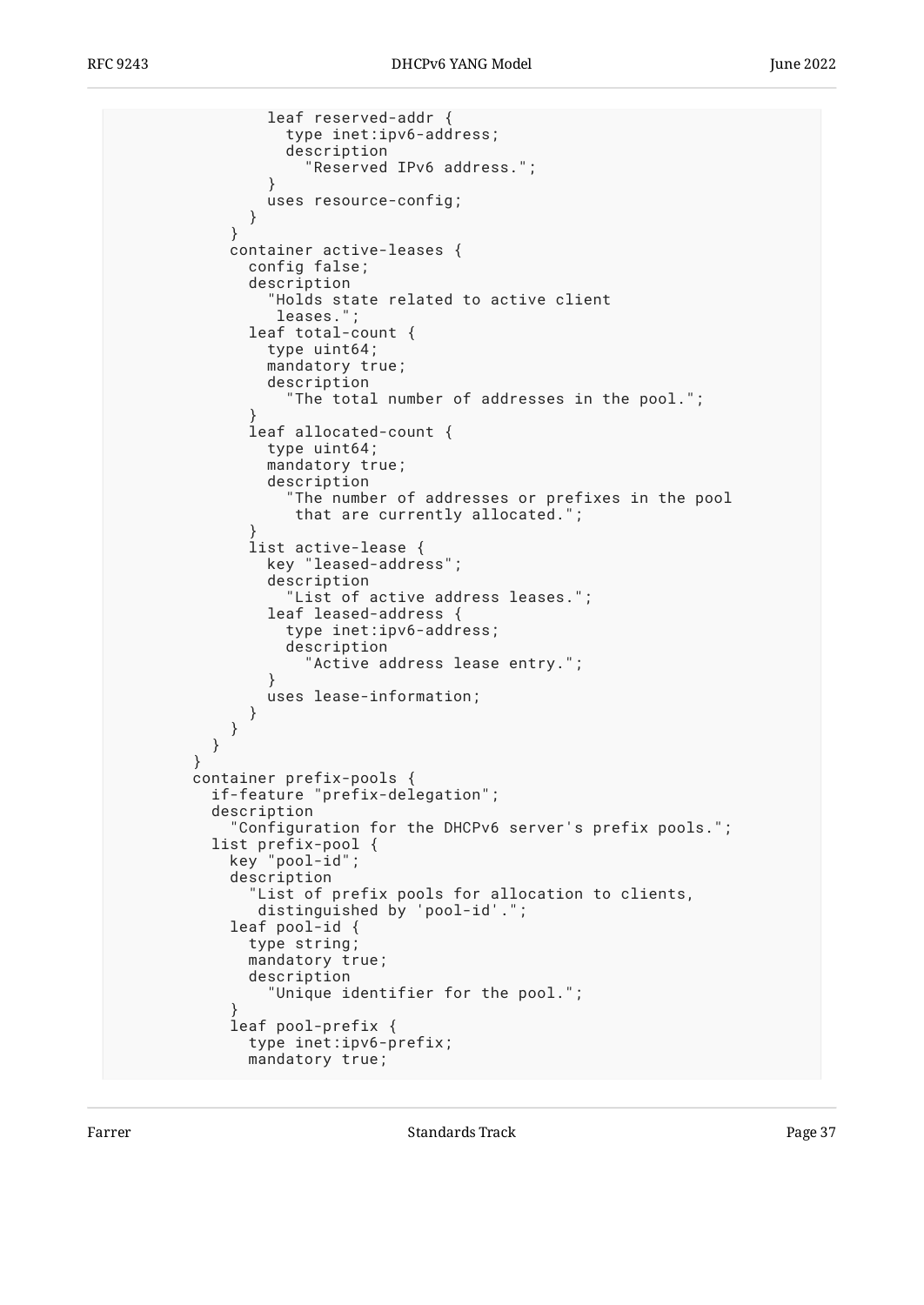```
 description
                 "IPv6 prefix for the pool. Should be contained
                 within the network-prefix if configured.";
 }
            leaf client-prefix-length {
              type uint8 {
             \begin{bmatrix} \text{range} & 1 & \dots & 128 \\ \end{bmatrix};
 }
              mandatory true;
              description
                "Length of the prefixes that will be delegated
                 to clients.";
 }
            leaf max-pd-space-utilization {
              type dhc6:threshold;
              description
 "Maximum amount of the prefixes in the pool that
 can be simultaneously allocated, calculated as a
                 percentage of the available prefixes, and rounded
                 up. Used to set the value for the
                 prefix-pool-utilization-threshold-exceeded
                 notification.";
 }
            uses resource-config;
            container host-reservations {
              description
                 "Configuration for host reservations from the
                prefix pool."
              list prefix-reservation {
                key "reserved-prefix";
                description
                  "Reserved prefix reservation.";
                leaf client-duid {
                  type dhc6:duid;
                  description
                     "Client DUID for the reservation.";
 }
                leaf reserved-prefix {
                  type inet:ipv6-prefix;
                  description
                    "Reserved IPv6 prefix.";
 }
                leaf reserved-prefix-len {
                  type uint8;
                  description
                     "Reserved IPv6 prefix length.";
 }
 }
              uses resource-config;
 }
            container active-leases {
              config false;
              description
                 "Holds state related to active client prefix
                 leases.";
              leaf total-count {
                type uint64;
                mandatory true;
```
Farrer The Communication of the Standards Track Communication of the Page 38 Standards Track Communication of the Page 38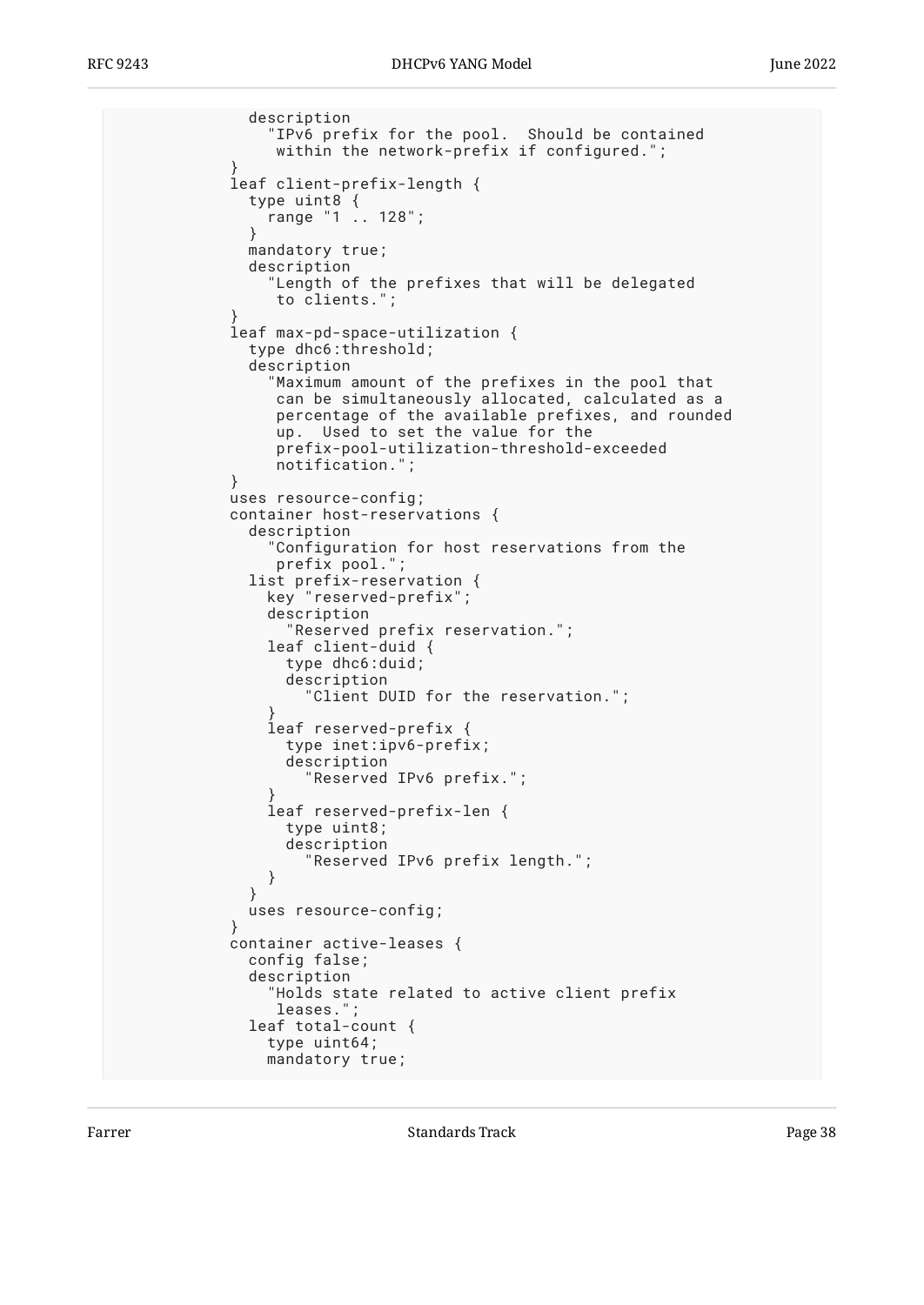```
 description
                   "The total number of prefixes in the pool.";
 }
               leaf allocated-count {
                type uint64;
                mandatory true;
                 description
                   "The number of prefixes in the pool that are
                    currently allocated.";
 }
               list active-lease {
                 key "leased-prefix";
                 description
                   "List of active prefix leases.";
                 leaf leased-prefix {
                   type inet:ipv6-prefix;
                   description
                     "Active leased prefix entry.";
 }
             uses lease-information;<br>}
 }
            }
          }
        }
      }
      container statistics {
        description
           "DHCPv6 message counters for the server.";
        uses message-statistics;
      }
    }
  }
  /*
   * RPCs
   */
  rpc delete-address-lease {
    nacm:default-deny-all;
    if-feature "na-assignment";
    description
       "Deletes a client's active address lease from the server's
       lease database. Note that this will not cause the address
       to be revoked from the client, and the lease may be refreshed
       or renewed by the client.";
 input {
 leaf lease-address-to-delete {
        type leafref {
          path "/dhcpv6-server/allocation-ranges/"
             + "allocation-range/address-pools/address-pool"
              + "/active-leases/active-lease/leased-address";
 }
        mandatory true;
        description
           "IPv6 address of an active lease that will be
           deleted from the server.";
      }
    }
```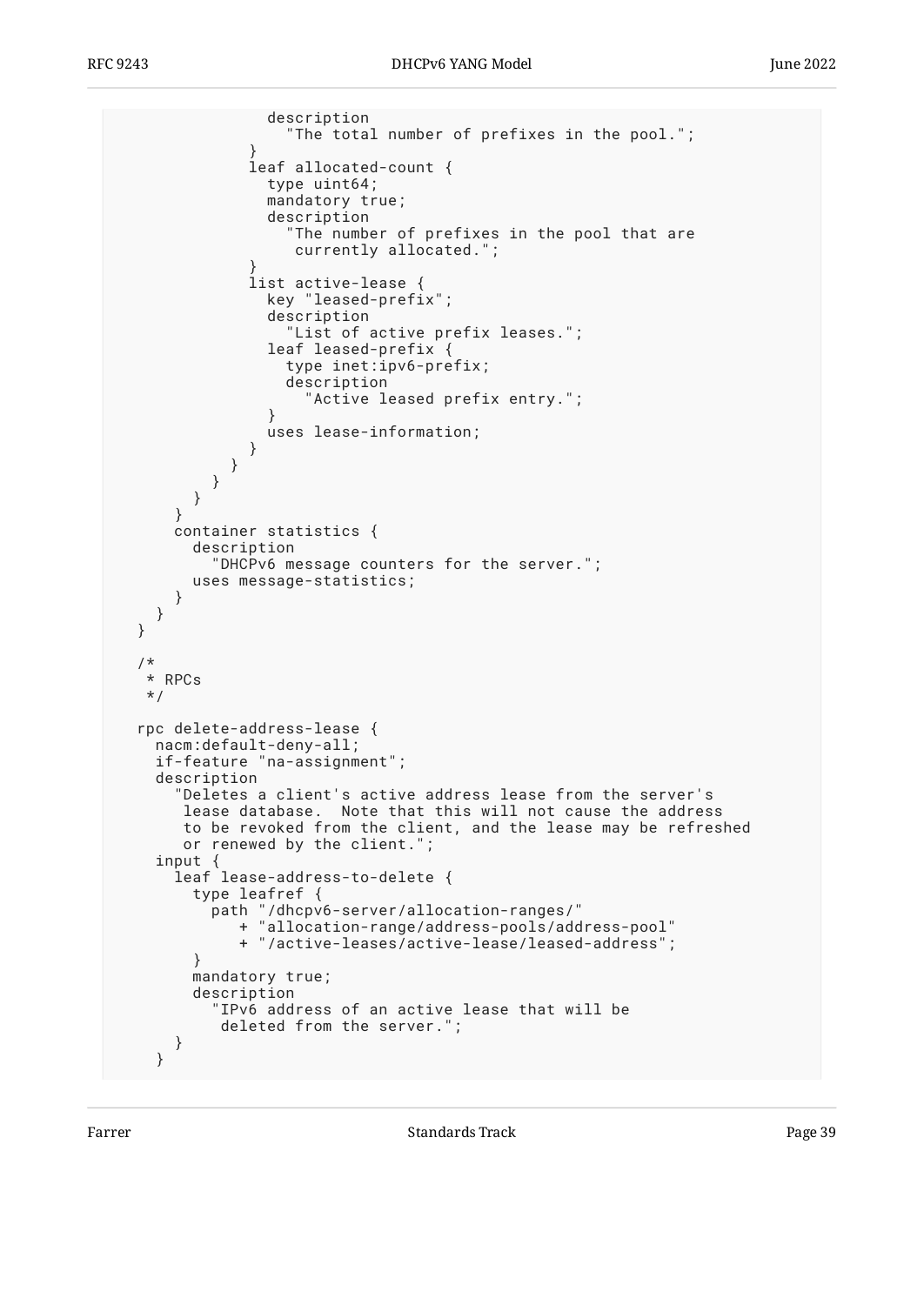```
 output {
       leaf return-message {
         type string;
         description
           "Response message from the server. If available, a
            language identifier should be included in the message.";
         reference
           "BCP 18 (RFC 2277) IETF Policy on Character Sets
            and Languages, Section 4.2";
      }
    }
  }
  rpc delete-prefix-lease {
    nacm:default-deny-all;
    if-feature "prefix-delegation";
    description
       "Deletes a client's active prefix lease from the server's
       lease database. Note that this will not cause the prefix
       to be revoked from the client, and the lease may be refreshed
       or renewed by the client.";
    input {
       leaf lease-prefix-to-delete {
         type leafref {
 path "/dhcpv6-server/allocation-ranges/"
 + "allocation-range/prefix-pools/prefix-pool"
              + "/active-leases/active-lease/leased-prefix";
 }
         mandatory true;
         description
           "IPv6 prefix of an active lease that will be deleted
            from the server.";
       }
     }
    output {
      leaf return-message {
         type string;
         description
           "Response message from the server. If available, a
            language identifier should be included in the message.";
         reference
           "BCP 18 (RFC 2277) IETF Policy on Character Sets
            and Languages, Section 4.2";
       }
    }
  }
   /*
   * Notifications
   */
  notification address-pool-utilization-threshold-exceeded {
    if-feature "na-assignment";
    description
       "Notification sent when the address pool
       utilization exceeds the threshold configured in
       max-address-utilization.";
    leaf pool-id {
```
Farrer The Communication of the Standards Track Communication of the Page 40 and 20 minutes are the Page 40 minutes of the Page 40 minutes of the Page 40 minutes of the Page 40 minutes of the Page 40 minutes of the Page 40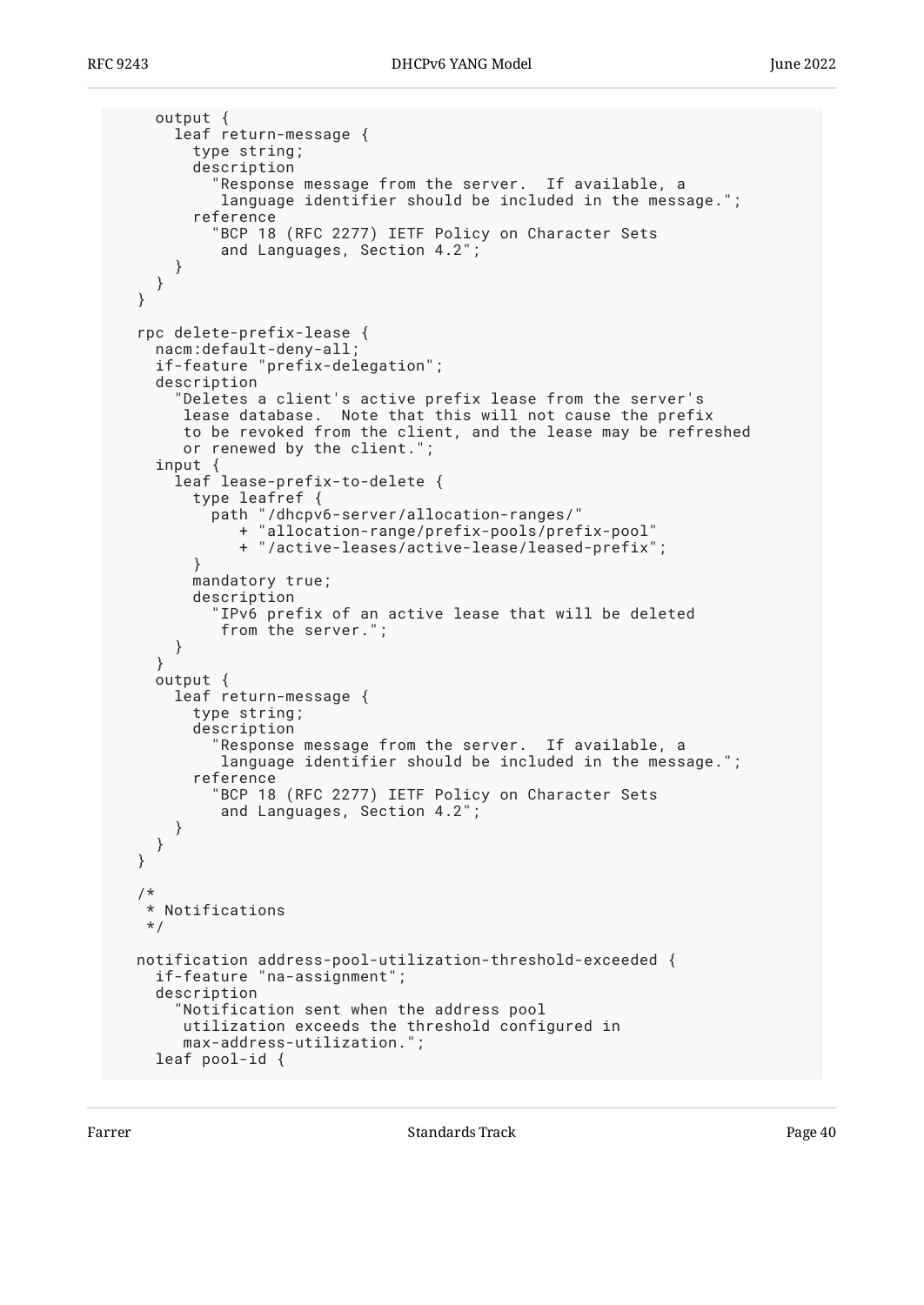```
 type leafref {
         path "/dhcpv6-server/allocation-ranges/"
            + "allocation-range/address-pools/address-pool"
            + "/pool-id";
       }
      mandatory true;
      description
         "Leafref to the address pool that the notification is being
          generated for.";
 }
    leaf total-pool-addresses {
       type uint64;
      mandatory true;
      description
         "Total number of addresses in the pool (end-address minus
          start-address plus one).";
 }
    leaf max-allocated-addresses {
      type uint64;
      mandatory true;
      description
         "Maximum number of addresses that can be simultaneously
          allocated from the pool. This value may be less than the
          count of total addresses. Calculated as the
          max-address-utilization (percentage) of the
          total-pool-addresses and rounded up.";
 }
    leaf allocated-address-count {
      type uint64;
      mandatory true;
      description
         "Number of addresses allocated from the pool.";
    }
  }
 notification prefix-pool-utilization-threshold-exceeded {
 if-feature "prefix-delegation";
    description
       "Notification sent when the prefix pool utilization
        exceeds the threshold configured in
       max-pd-space-utilization.";
    leaf pool-id {
       type leafref {
         path "/dhcpv6-server/allocation-ranges"
            + "/allocation-range/prefix-pools/prefix-pool/pool-id";
       }
      mandatory true;
      description
         "Unique identifier for the pool.";
 }
    leaf total-pool-prefixes {
       type uint64;
      mandatory true;
      description
         "Total number of prefixes in the pool.";
 }
    leaf max-allocated-prefixes {
      type uint64;
```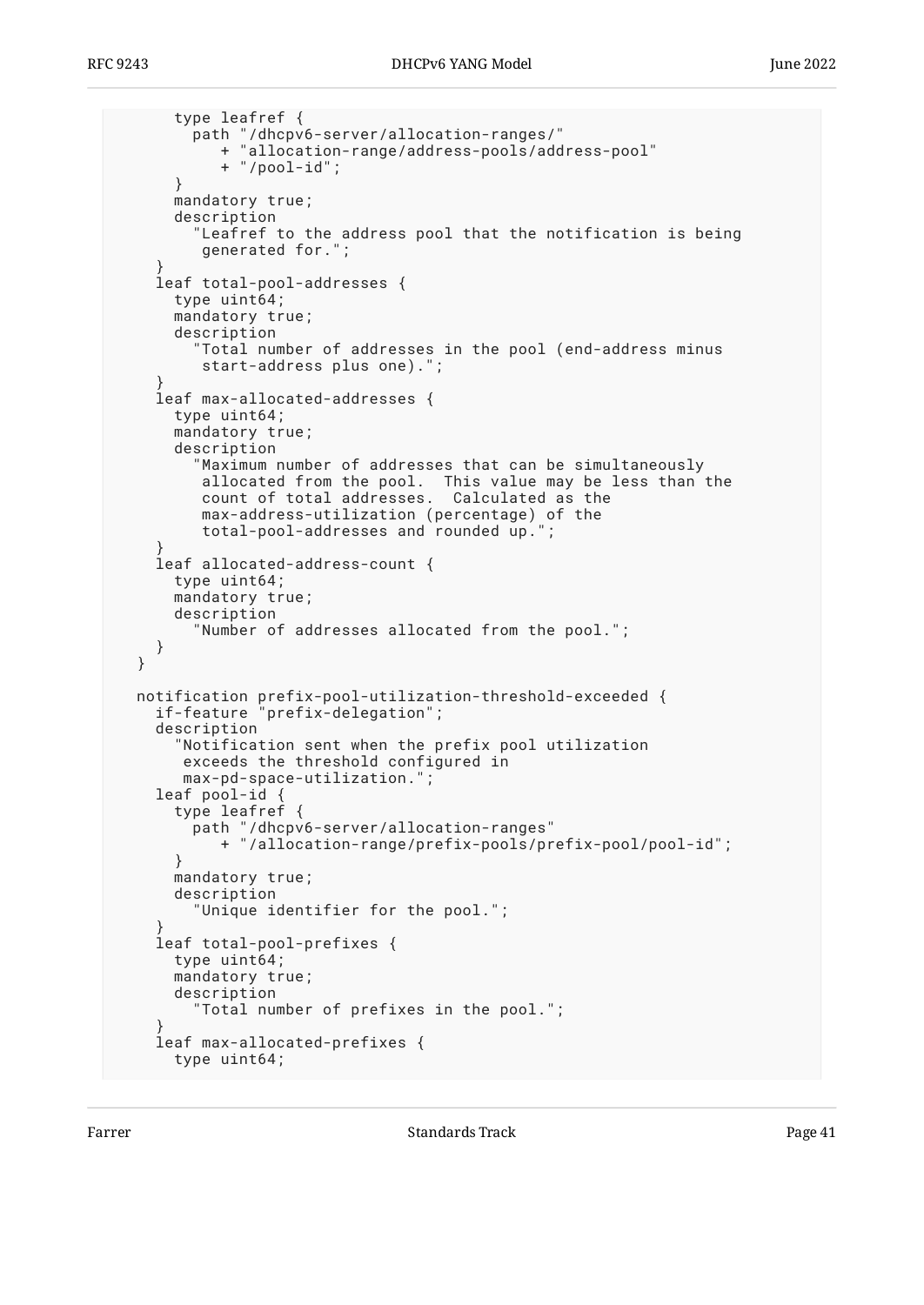```
 mandatory true;
      description
         "Maximum number of prefixes that can be simultaneously
         allocated from the pool. This value may be less than
         the count of total prefixes. Calculated as the
 max-prefix-utilization (percentage) of the
 total-pool-prefixes and rounded up.";
 }
    leaf allocated-prefixes-count {
      type uint64;
      mandatory true;
      description
         "Number of prefixes allocated from the pool.";
    }
  }
  notification invalid-client-detected {
    description
       "Notification sent when the server detects an invalid
       client.";
    leaf message-type {
      type enumeration {
        enum solicit {
          description
             "Solicit (1) message.";
 }
        enum request {
          description
             "Request (3) message.";
 }
        enum confirm {
          description
            "Confirm (4) message.";
 }
        enum renew {
          description
             "Renew (5) message.";
 }
        enum rebind {
          description
             "Rebind (6) message.";
 }
        enum release {
          description
             "Release (8) message.";
 }
        enum decline {
          description
             "Decline (9) message.";
 }
        enum info-request {
          description
             "Information request (11) message.";
        }
 }
      description
         "The message type received by the server that has caused
         the error.";
```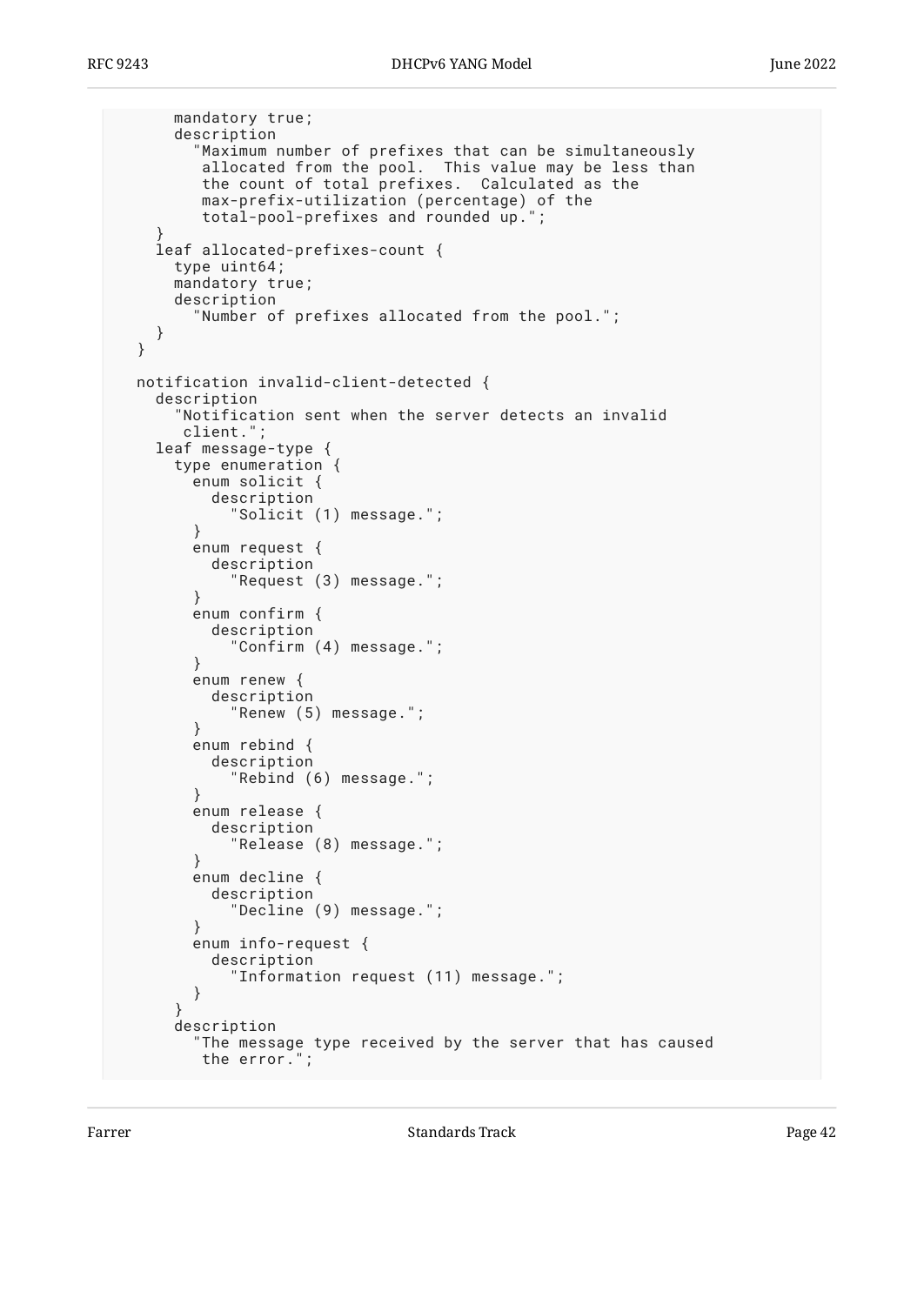```
 }
     leaf duid {
       type dhc6:duid;
       description
         "Client DUID.";
 }
     leaf description {
       type string;
       description
         "Description of the event (e.g., an error code or log
          message).";
    }
  }
  notification decline-received {
    if-feature "na-assignment";
    description
       "Notification sent when the server has received a Decline (9)
       message from a client.";
    leaf duid {
       type dhc6:duid;
       description
         "Client DUID.";
 }
     list declined-resources {
       description
         "List of declined addresses and/or prefixes.";
       choice resource-type {
         description
           "Type of resource that has been declined.";
         case declined-address {
           leaf address {
             type inet:ipv6-address;
             description
           "Address that has been declined.";
 }
         }
         case declined-prefix {
           leaf prefix {
             type inet:ipv6-prefix;
             description
               "Prefix that has been declined.";
 }
         }
      }
    }
  }
  notification non-success-code-sent {
    description
       "Notification sent when the server responded to a client with
        a non-success status code.";
    leaf duid {
       type dhc6:duid;
       description
         "Client DUID.";
     }
    uses dhc6:status;
```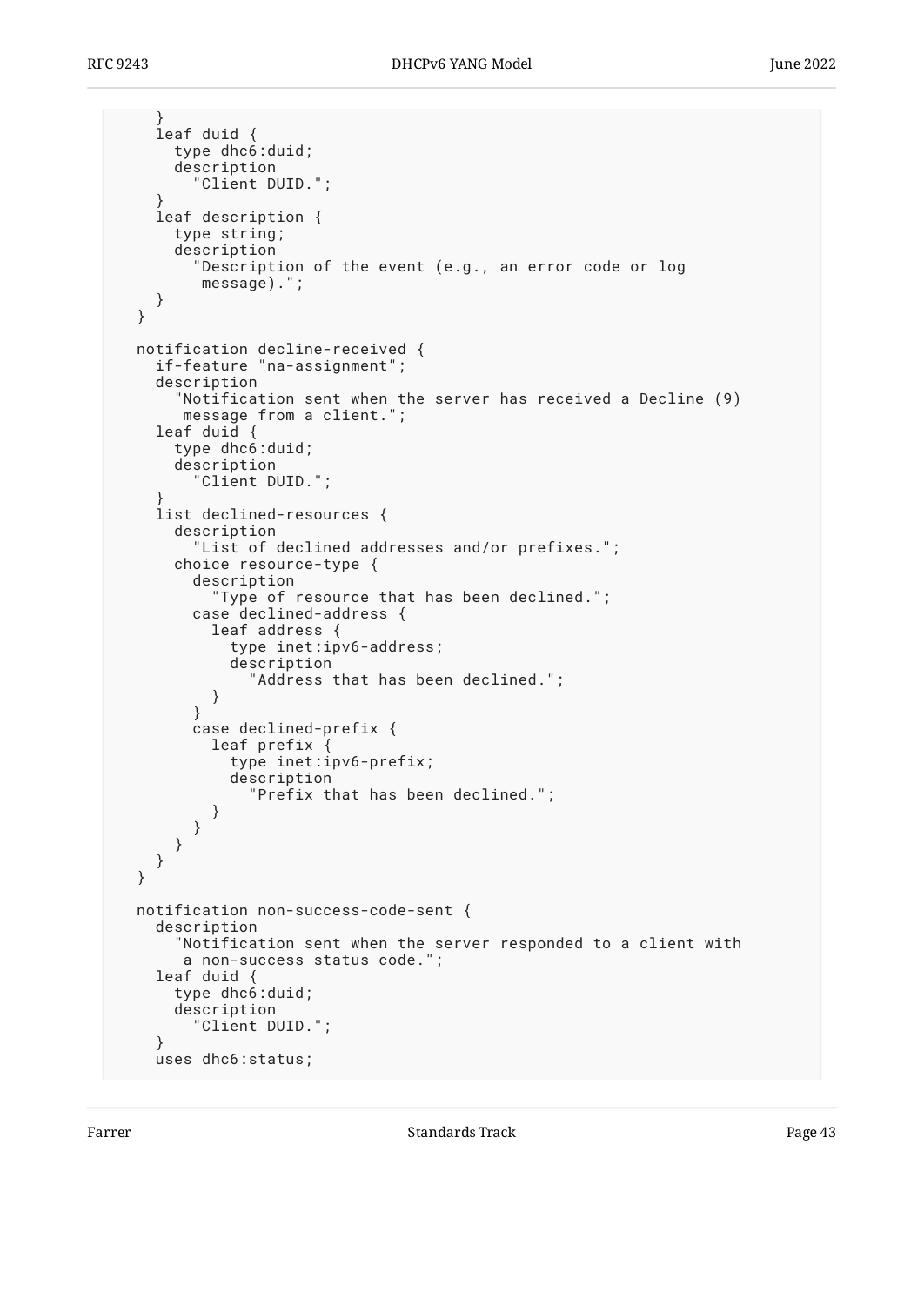```
 }
}
<CODE ENDS>
```
## <span id="page-43-0"></span>**[4.3. DHCPv6 Relay YANG Module](#page-43-0)**

This module imports typedefs from [RFC6991] and modules defined in [RFC8341] and [RFC8343].

```
<CODE BEGINS> file "ietf-dhcpv6-relay@2022-06-20.yang"
module ietf-dhcpv6-relay {
   yang-version 1.1;
   namespace "urn:ietf:params:xml:ns:yang:ietf-dhcpv6-relay";
   prefix dhc6-rly;
   import ietf-inet-types {
     prefix inet;
     reference
       "RFC 6991: Common YANG Data Types";
   }
   import ietf-yang-types {
     prefix yang;
     reference
       "RFC 6991: Common YANG Data Types";
   }
   import ietf-dhcpv6-common {
     prefix dhc6;
     reference
       "RFC 9243: A YANG Data Model for DHCPv6 Configuration";
 }
   import ietf-interfaces {
     prefix if;
     reference
       "RFC 8343: A YANG Data Model for Interface Management";
 }
   import ietf-netconf-acm {
     prefix nacm;
     reference
       "RFC 8341: Network Configuration Access Control Model";
   }
   organization
     IETF Dynamic Host Configuration (DHC) Working Group";
  contact<br>"WG Web:
               <https://datatracker.ietf.org/wg/dhc/>
     WG List: <mailto:dhcwg@ietf.org>
      Author: Yong Cui <yong@csnet1.cs.tsinghua.edu.cn>
     Author: Linhui Sun <lh.sunlinh@gmail.com>
      Editor: Ian Farrer <ian.farrer@telekom.de>
      Author: Sladjana Zeichlin <sladjana.zechlin@telekom.de>
      Author: Zihao He <hezihao9512@gmail.com>
      Author: Michal Nowikowski <godfryd@isc.org>";
   description
     "This YANG module defines components necessary for the
      configuration and management of DHCPv6 relays.
```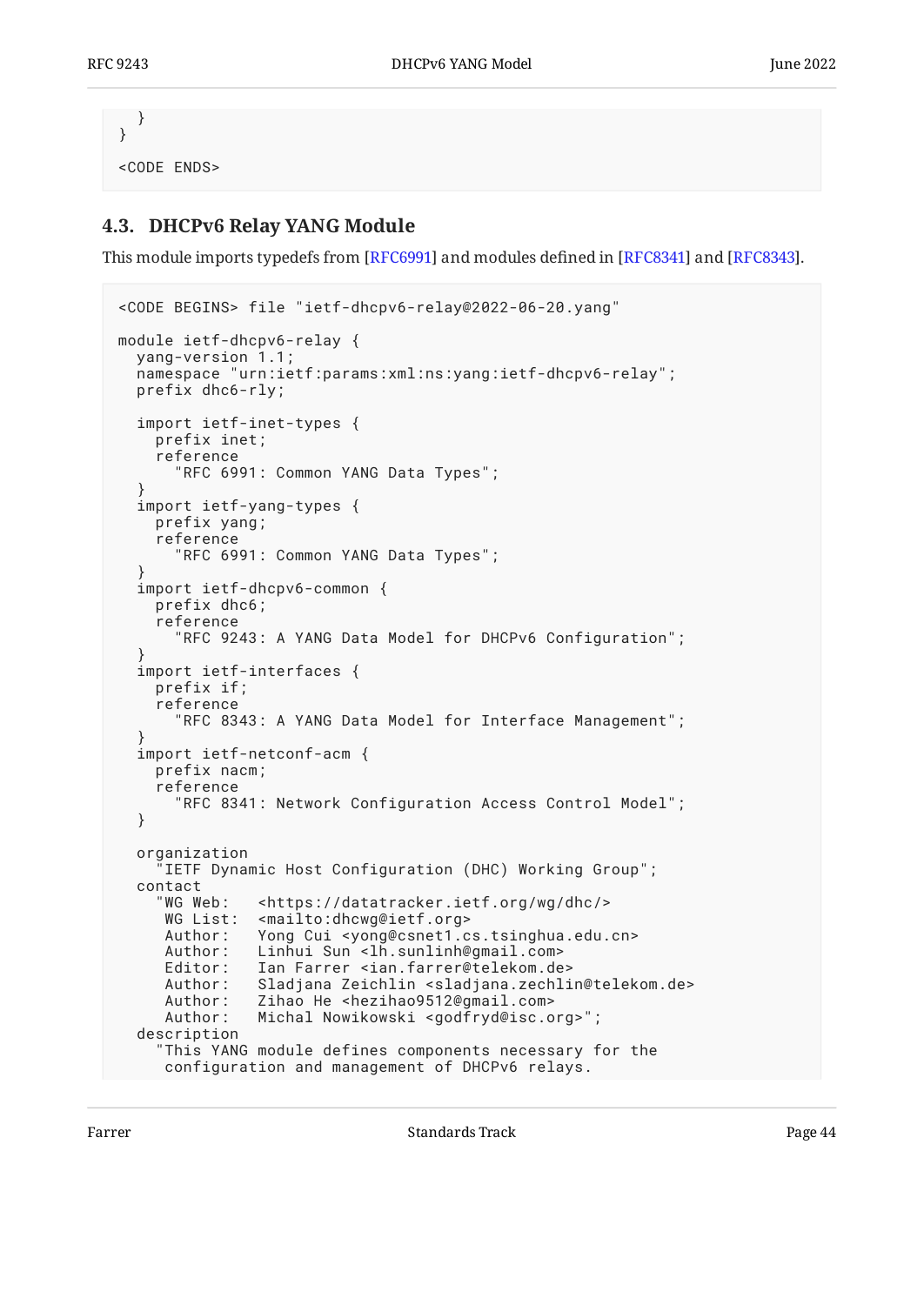```
 The key words 'MUST', 'MUST NOT', 'REQUIRED', 'SHALL', 'SHALL
 NOT', 'SHOULD', 'SHOULD NOT', 'RECOMMENDED', 'NOT RECOMMENDED',
 'MAY', and 'OPTIONAL' in this document are to be interpreted as
     described in BCP 14 (RFC 2119) (RFC 8174) when, and only when,
    they appear in all capitals, as shown here.
     Copyright (c) 2022 IETF Trust and the persons identified as
     authors of the code. All rights reserved.
     Redistribution and use in source and binary forms, with or
     without modification, is permitted pursuant to, and subject to
     the license terms contained in, the Revised BSD License set
     forth in Section 4.c of the IETF Trust's Legal Provisions
     Relating to IETF Documents
      (https://trustee.ietf.org/license-info).
     This version of this YANG module is part of RFC 9243
      (https://www.rfc-editor.org/info/rfc9243); see the RFC itself
     for full legal notices.";
  revision 2022-06-20 {
    description
       "Initial revision.";
    reference
       "RFC 9243: A YANG Data Model for DHCPv6 Configuration";
  }
  /*
   * Features
   */
  feature prefix-delegation {
    description
       "Enable if the relay functions as a delegating router for
       DHCPv6 prefix delegation.";
    reference
       "RFC 8415: Dynamic Host Configuration Protocol for
       IPv6 (DHCPv6), Section 6.3";
  }
   /*
   * Groupings
   */
  grouping pd-lease-state {
    description
       "State data for the relay.";
    list pd-leases {
      key "ia-pd-prefix";
      config false;
       description
         "Information about an active IA_PD prefix delegation.";
      leaf ia-pd-prefix {
         type inet:ipv6-prefix;
         description
           "Prefix that is delegated.";
       }
```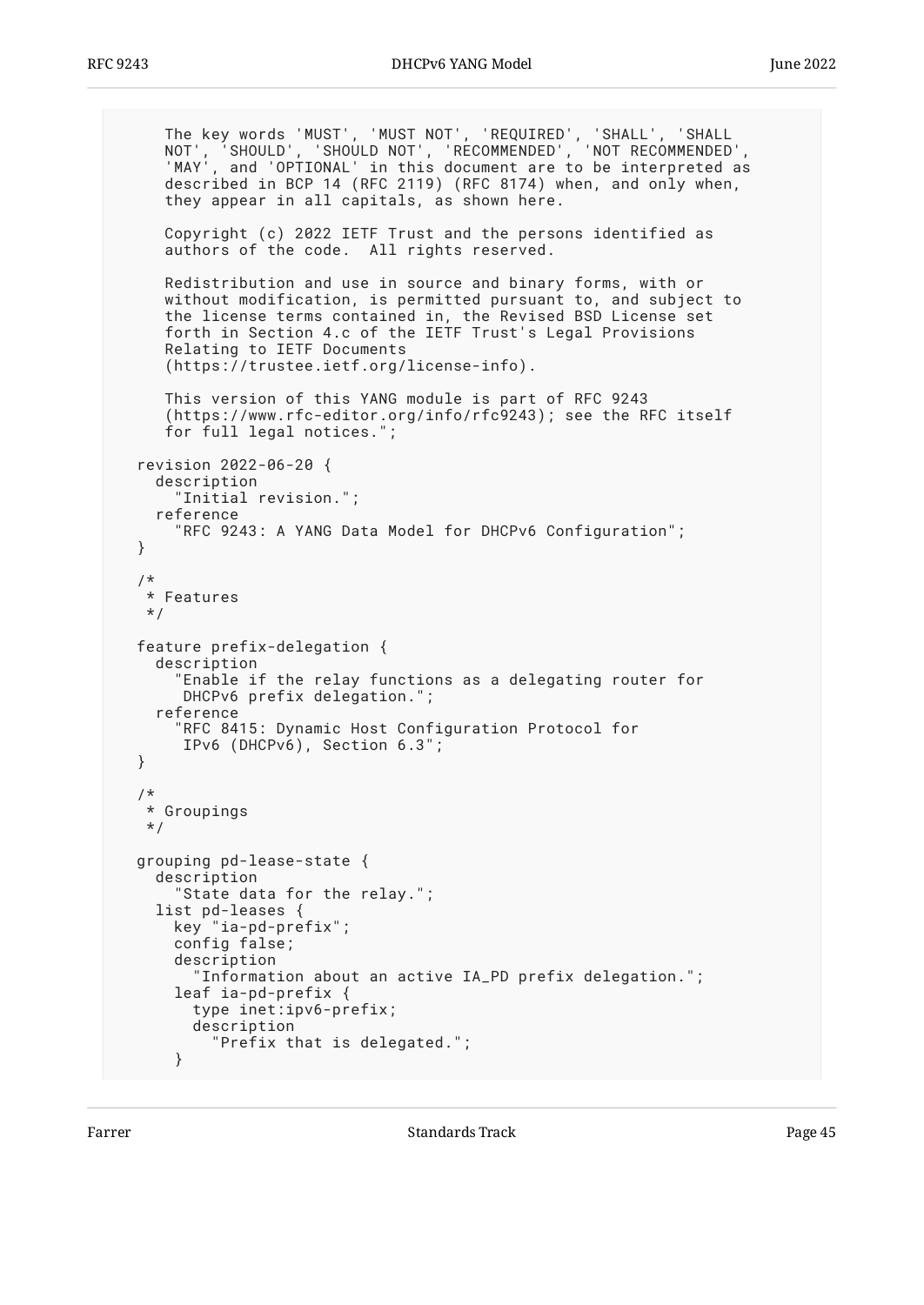```
 leaf last-renew {
         type yang:date-and-time;
         description
           "Time of the last successful refresh or renew of the
            delegated prefix.";
 }
       leaf client-peer-address {
         type inet:ipv6-address;
         description
           "Peer-address of the leasing client.";
 }
       leaf client-duid {
         type dhc6:duid;
         description
           "DUID of the leasing client.";
 }
       leaf server-duid {
         type dhc6:duid;
         description
           "DUID of the delegating server.";
       }
    }
  }
  grouping message-statistics {
    description
       "Contains counters for the different DHCPv6 message types.";
    leaf discontinuity-time {
       type yang:date-and-time;
      description
         "The time on the most recent occasion at which any one or
          more of DHCPv6 relay's counters suffered a discontinuity.
          If no such discontinuities have occurred since the last
          re-initialization of the local management subsystem, then
 this node contains the time the local management subsystem
 re-initialized itself.";
 }
    leaf solicit-received-count {
      type yang:counter32;
      config false;
       description
         "Number of Solicit (1) messages received.";
 }
    leaf advertise-sent-count {
      type yang:counter32;
      config false;
       description
         "Number of Advertise (2) messages sent.";
 }
    leaf request-received-count {
      type yang:counter32;
       config false;
      description
         "Number of Request (3) messages received.";
 }
    leaf confirm-received-count {
      type yang:counter32;
      config false;
```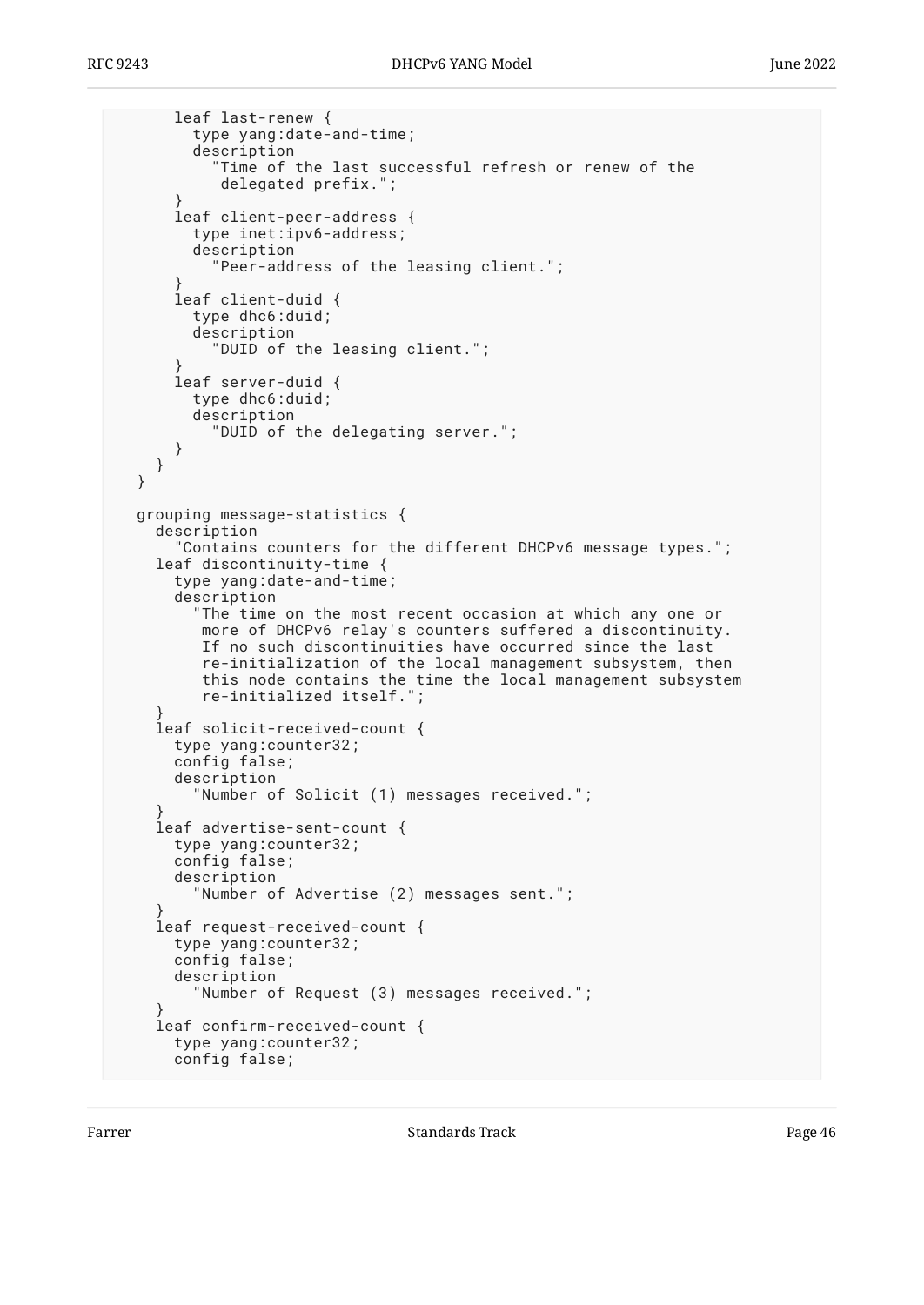```
 description
         "Number of Confirm (4) messages received.";
 }
     leaf renew-received-count {
       type yang:counter32;
       config false;
       description
         "Number of Renew (5) messages received.";
 }
     leaf rebind-received-count {
       type yang:counter32;
       config false;
       description
         "Number of Rebind (6) messages received.";
 }
     leaf reply-sent-count {
       type yang:counter32;
       config false;
       description
         "Number of Reply (7) messages sent.";
 }
     leaf release-received-count {
       type yang:counter32;
       config false;
       description
          "Number of Release (8) messages received.";
 }
     leaf decline-received-count {
       type yang:counter32;
       config false;
       description
         "Number of Decline (9) messages received.";
 }
     leaf reconfigure-sent-count {
       type yang:counter32;
       config false;
       description
         "Number of Reconfigure (10) messages sent.";
 }
    leaf information-request-received-count {
       type yang:counter32;
       config false;
       description
         "Number of Information-request (11) messages
          received.";
 }
     leaf unknown-message-received-count {
       type yang:counter32;
       config false;
       description
         "Number of messages of unknown type that have
          been received.";
 }
     leaf unknown-message-sent-count {
       type yang:counter32;
       config false;
       description
         "Number of messages of unknown type that have
```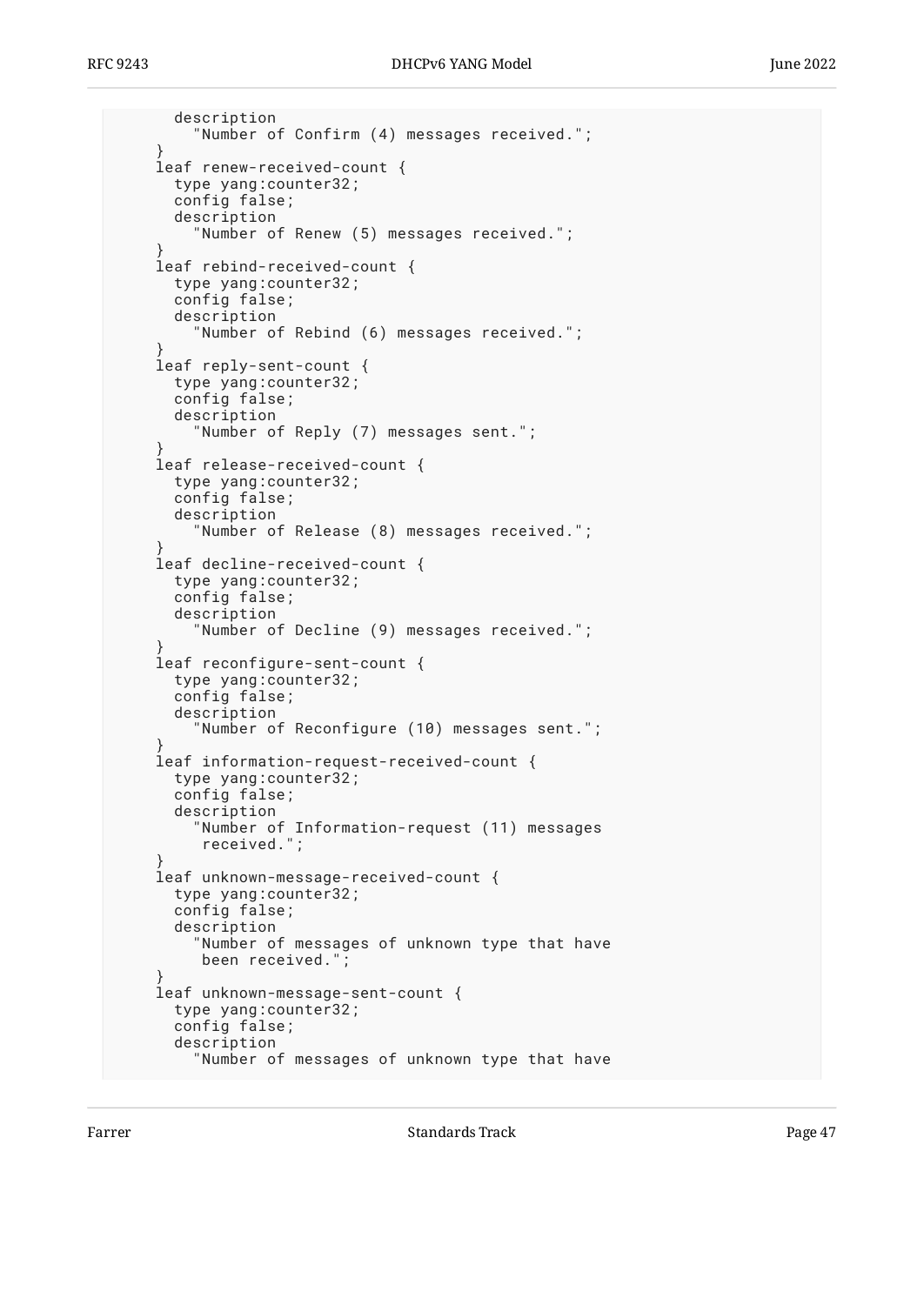```
 been sent.";
 }
     leaf discarded-message-count {
       type yang:counter32;
       config false;
       description
          "Number of messages that have been discarded
          for any reason.";
    }
  }
  grouping global-statistics {
    description
       "Global statistics for the device.";
    leaf relay-forward-sent-count {
       type yang:counter32;
       config false;
       description
         "Number of Relay-forward (12) messages sent.";
 }
     leaf relay-forward-received-count {
       type yang:counter32;
       config false;
       description
         "Number of Relay-forward (12) messages received.";
 }
     leaf relay-reply-received-count {
       type yang:counter32;
       config false;
       description
         "Number of Relay-reply (13) messages received.";
 }
     leaf relay-forward-unknown-sent-count {
       type yang:counter32;
       config false;
       description
         "Number of Relay-forward (12) messages containing
         a message of unknown type sent.";
 }
    leaf relay-forward-unknown-received-count {
       type yang:counter32;
       config false;
       description
         "Number of Relay-forward (12) messages containing
          a message of unknown type received.";
 }
     leaf discarded-message-count {
       type yang:counter32;
       config false;
       description
         "Number of messages that have been discarded
          for any reason.";
    }
  }
  grouping interface-id-option-group {
    description
       "OPTION_INTERFACE_ID (18) Interface-Id Option.";
```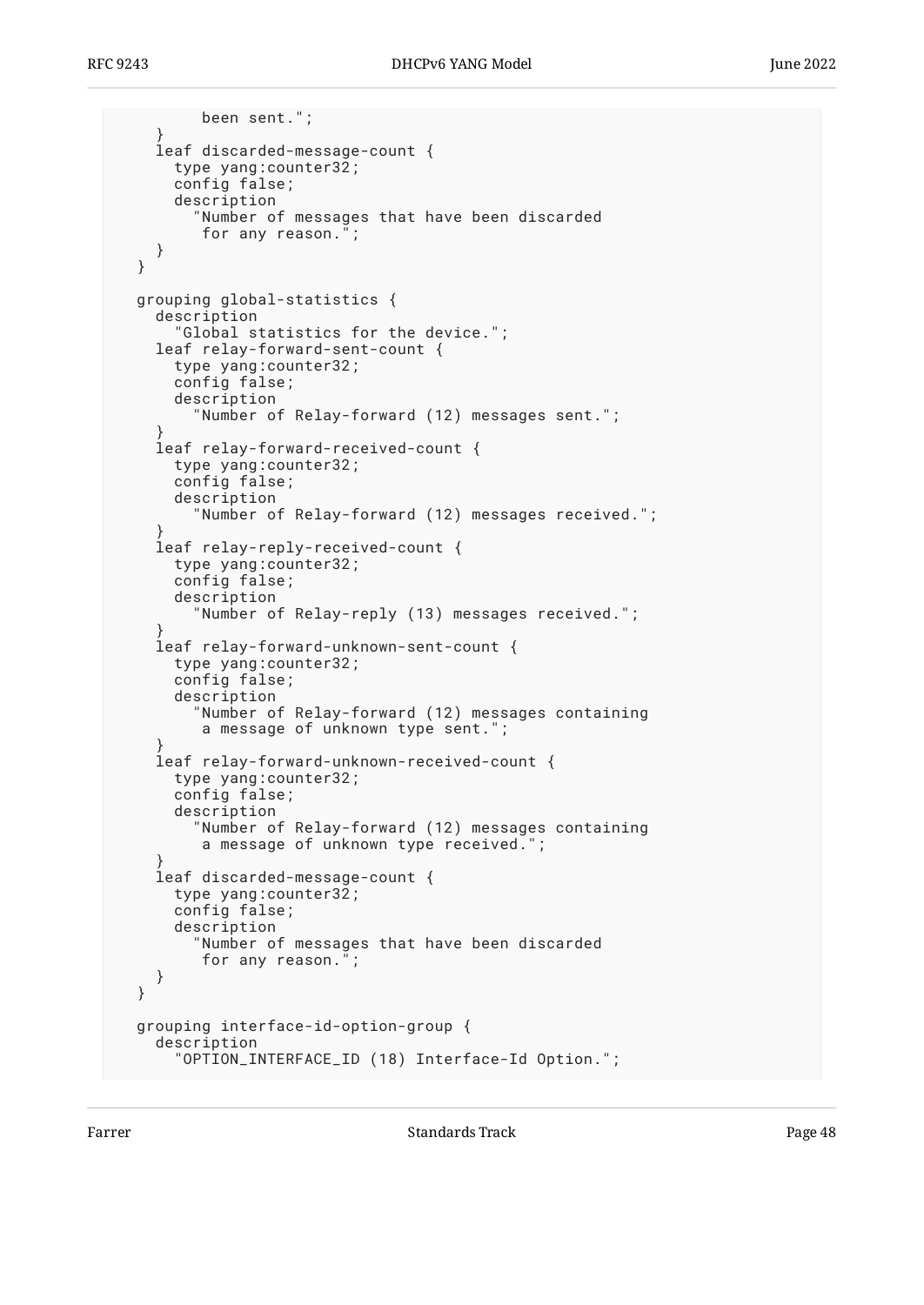```
 reference
       "RFC 8415: Dynamic Host Configuration Protocol for
        IPv6 (DHCPv6), Section 21.18";
     container interface-id-option {
       description
          "OPTION_INTERFACE_ID (18) Interface-Id Option.";
       leaf interface-id {
         type binary;
         description
           "An opaque value of arbitrary length generated by the
            relay agent to identify one of the relay agent's
            interfaces.";
       }
    }
  }
   /*
   * Data Nodes
   */
  container dhcpv6-relay {
    description
       "This container contains the configuration data nodes
        for the relay.";
     reference
       RFC 8415: Dynamic Host Configuration Protocol for
        IPv6 (DHCPv6), Section 19";
    leaf enabled {
       type boolean;
       description
         "Globally enables the DHCP relay function.";
 }
     list relay-if {
       key "if-name";
       description
         "List of interfaces configured for DHCPv6 relaying.";
       leaf if-name {
         type if:interface-ref;
         description
           "interface-ref to the relay interface.";
 }
       leaf enabled {
         type boolean;
         description
           "Enables the DHCP relay function for this interface.";
 }
       leaf-list destination-address {
         type inet:ipv6-address;
        description<sup>1</sup>
           "Each DHCPv6 relay agent may be configured with a list
            of destination addresses for relayed messages.
            The list may include unicast addresses, multicast
            addresses, or other valid addresses.";
 }
       leaf link-address {
         type inet:ipv6-address;
         description
           "An address that may be used by the server to identify
```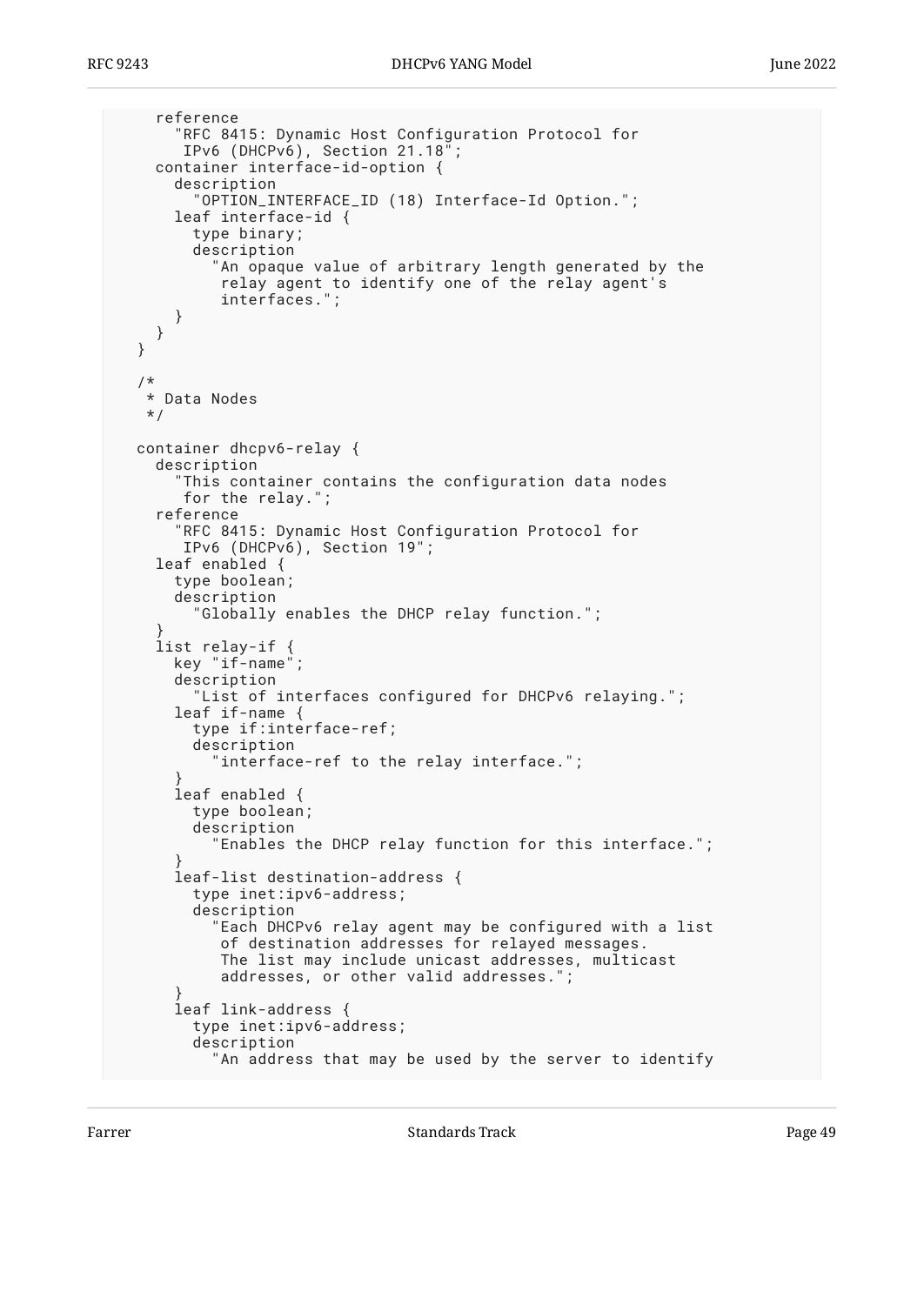```
 the link on which the client is located.";
       }
       container relay-options {
         description
            "Definitions for DHCPv6 options that can be sent
            by the relay are augmented to this location from other
            YANG modules as required.";
         uses dhc6:auth-option-group;
         uses interface-id-option-group;
       }
       container statistics {
         description
           "DHCPv6 message counters for the relay's interface.";
         uses message-statistics;
       }
       container prefix-delegation {
         if-feature "prefix-delegation";
         presence "Enables prefix delegation for this interface.";
         description
           "Controls and holds state information for prefix
            delegation.";
         uses pd-lease-state;
       }
     }
    container statistics {
       description
         "Global DHCPv6 message counters for the relay.";
       uses global-statistics;
     }
  }
  /*
   * RPCs
   */
  rpc clear-prefix-entry {
    nacm:default-deny-all;
    if-feature "prefix-delegation";
    description
       "Clears an entry for an active delegated prefix
        from the relay.";
     reference
       "RFC 8987: DHCPv6 Prefix Delegating Relay Requirements,
        Section 4.4";
 input {
 leaf lease-prefix {
         type leafref {
           path "/dhcpv6-relay/relay-if/prefix-delegation"
              + "/pd-leases/ia-pd-prefix";
         }
         mandatory true;
         description
           "IPv6 prefix of an active lease entry that will
            be deleted from the relay.";
       }
     }
    output {
      leaf return-message {
```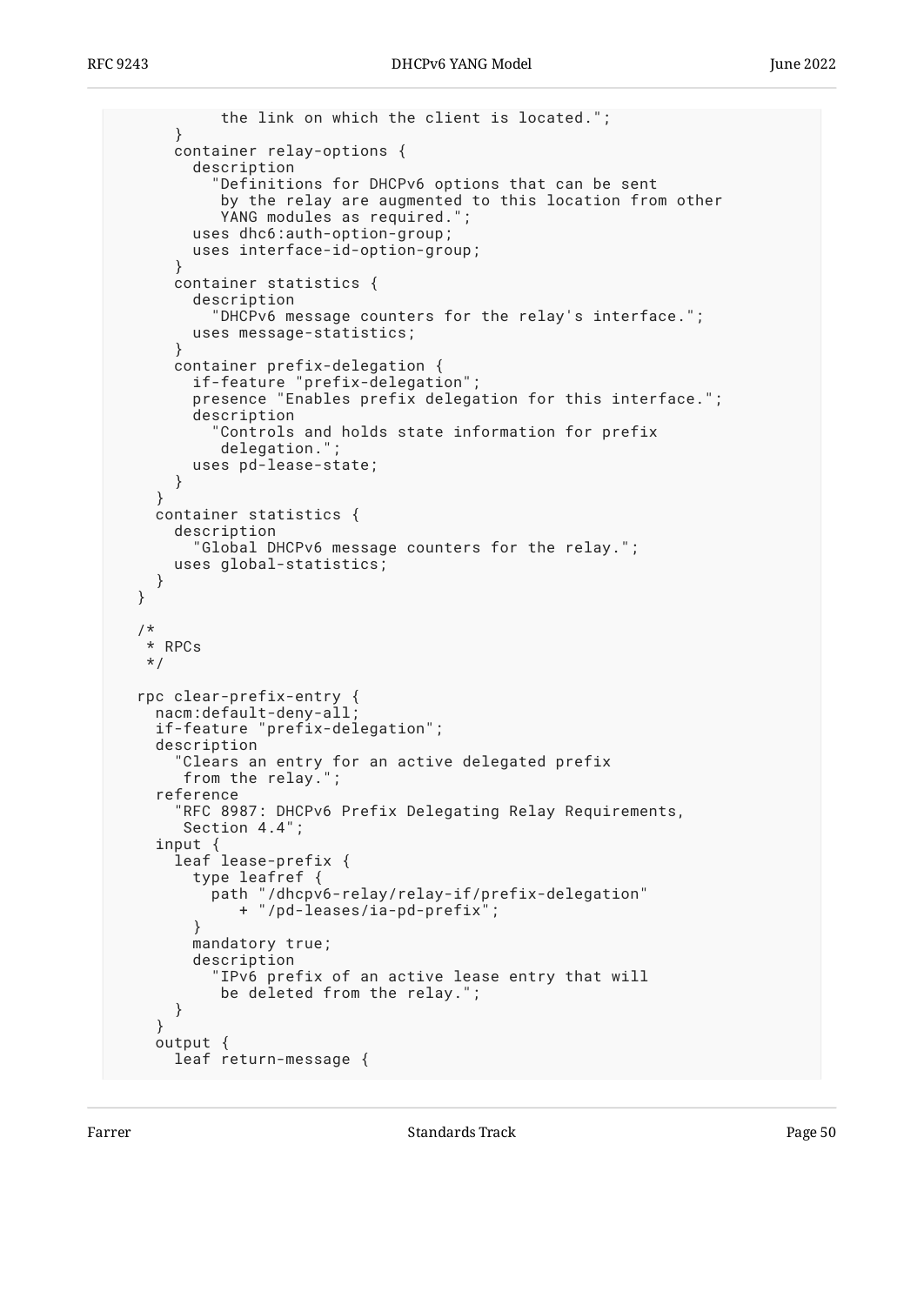```
 type string;
         description
           "Response message from the server. If available, a
            language identifier should be included in the message.";
         reference
           "BCP 18 (RFC 2277) IETF Policy on Character Sets
            and Languages, Section 4.2";
       }
    }
  }
  rpc clear-client-prefixes {
    nacm:default-deny-all;
    if-feature "prefix-delegation";
    description
       "Clears all active prefix entries for a single client.";
     reference
       "RFC 8987: DHCPv6 Prefix Delegating Relay Requirements,
       Section 4.4";
 input {
 leaf client-duid {
         type dhc6:duid;
         mandatory true;
         description
           "DUID of the client.";
       }
     }
    output {
       leaf return-message {
         type string;
         description
           "Response message from the server. If available, a
            language identifier should be included in the message.";
         reference
           "BCP 18 (RFC 2277) IETF Policy on Character Sets
            and Languages, Section 4.2";
       }
    }
  }
  rpc clear-interface-prefixes {
    nacm:default-deny-all;
    if-feature "prefix-delegation";
    description
       "Clears all delegated prefix bindings from an
        interface on the relay.";
     reference
       "RFC 8987: DHCPv6 Prefix Delegating Relay Requirements,
        Section 4.4";
     input {
       leaf interface {
         type leafref {
           path "/dhcpv6-relay/relay-if/if-name";
 }
         mandatory true;
         description
           "Reference to the relay interface that will have all
            active prefix delegation bindings deleted.";
```
Farrer The Communication of the Standards Track Communication of the Page 51 and 2012 12:00 Fage 51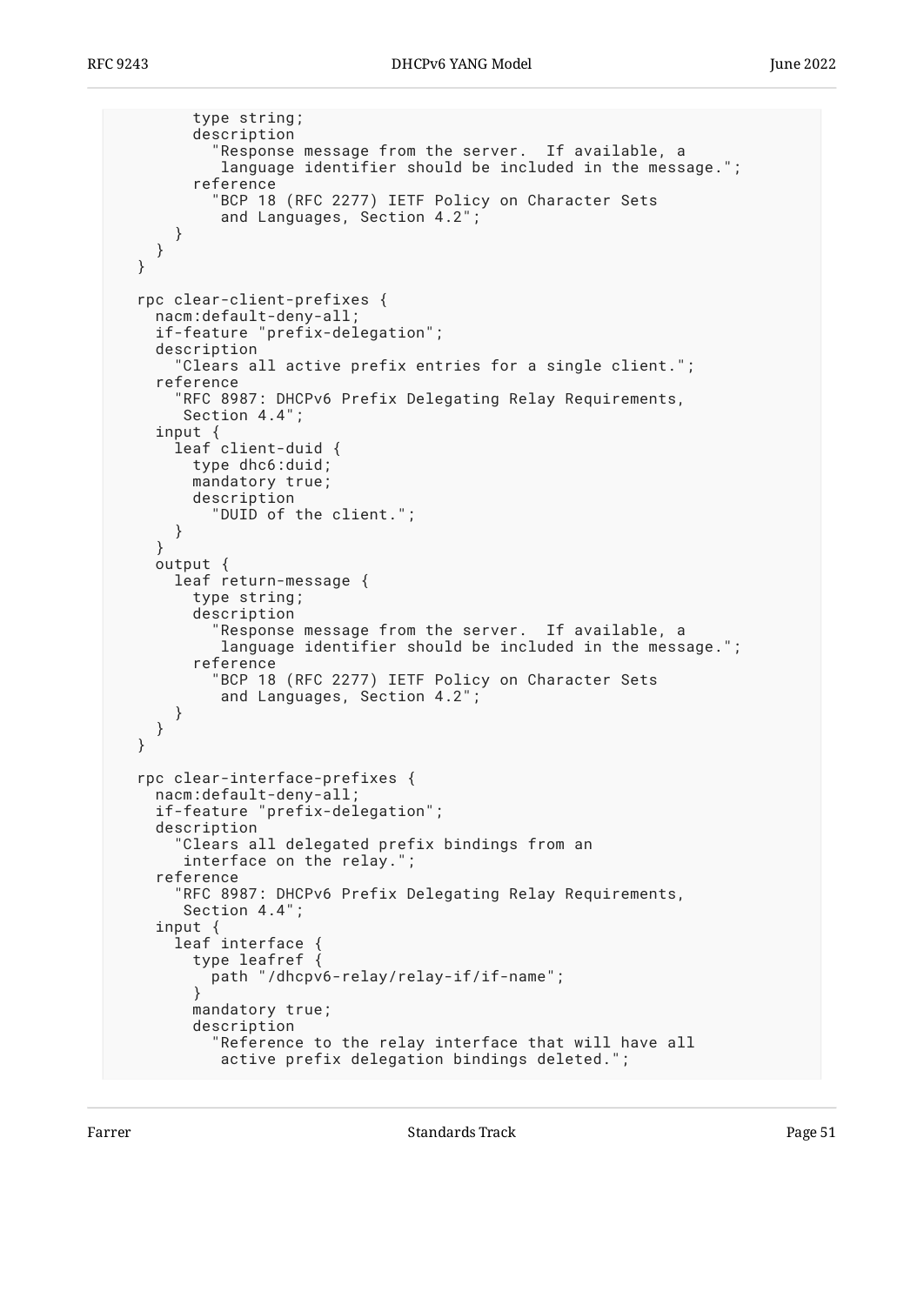```
 }
     }
     output {
       leaf return-message {
         type string;
         description
            "Response message from the server. If available, a
            language identifier should be included in the message.";
         reference
           "BCP 18 (RFC 2277) IETF Policy on Character Sets
            and Languages, Section 4.2";
       }
     }
   }
   /*
    * Notifications
    */
   notification relay-event {
     description
       "DHCPv6 relay event notifications.";
     container topology-change {
       description
          "Raised if the entry for an interface with DHCPv6-related
          configuration or state is removed from if:interface-refs.";
       leaf relay-if-name {
         type leafref {
           path "/dhcpv6-relay/relay-if/if-name";
 }
         description
           "Name of the interface that has been removed.";
 }
       leaf last-ipv6-addr {
         type inet:ipv6-address;
         description
           "Last IPv6 address configured on the interface.";
       }
     }
   }
}
<CODE ENDS>
```
## <span id="page-51-0"></span>**[4.4. DHCPv6 Client YANG Module](#page-51-0)**

This module imports typedefs from [RFC6991] and the module defined in [RFC8343].

```
<CODE BEGINS> file "ietf-dhcpv6-client@2022-06-20.yang"
module ietf-dhcpv6-client {
   yang-version 1.1;
   namespace "urn:ietf:params:xml:ns:yang:ietf-dhcpv6-client";
   prefix dhc6-clnt;
   import ietf-inet-types {
```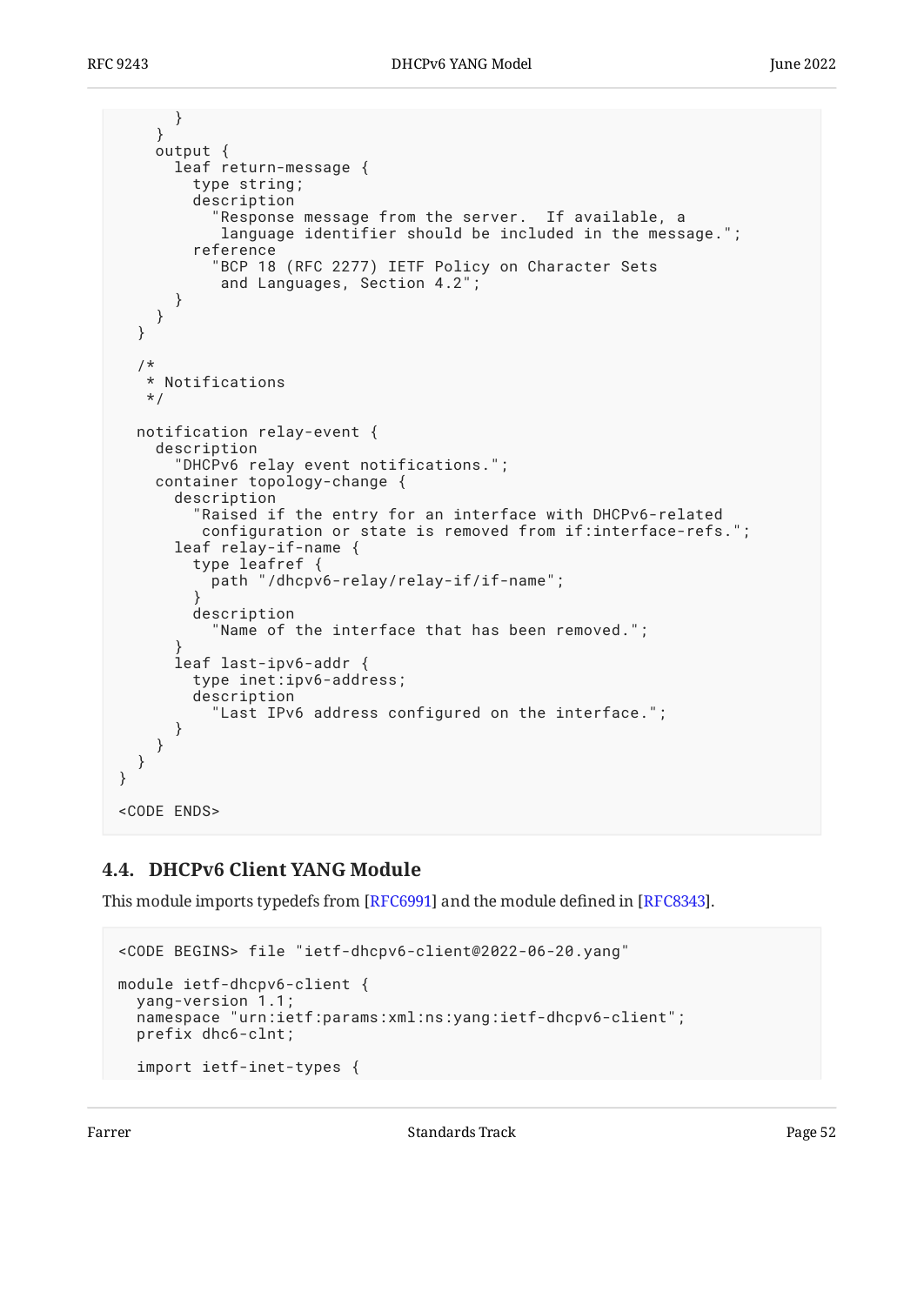```
 prefix inet;
    reference
       "RFC 6991: Common YANG Data Types";
 }
  import ietf-yang-types {
    prefix yang;
    reference
       "RFC 6991: Common YANG Data Types";
 }
  import ietf-dhcpv6-common {
    prefix dhc6;
    reference
       "RFC 9243: A YANG Data Model for DHCPv6 Configuration";
 }
  import ietf-interfaces {
    prefix if;
    reference
       "RFC 8343: A YANG Data Model for Interface Management";
  }
  organization
    IETF Dynamic Host Configuration (DHC) Working Group";
  contact
     "WG Web: <https://datatracker.ietf.org/wg/dhc/>
     WG List: <mailto:dhcwg@ietf.org>
     Author: Yong Cui <yong@csnet1.cs.tsinghua.edu.cn>
     Author: Linhui Sun <lh.sunlinh@gmail.com>
     Editor: Ian Farrer <ian.farrer@telekom.de>
    Author: Sladjana Zeichlin <sladjana.zechlin@telekom.de><br>Author: Zihao He <hezihao9512@qmail.com>
               Zihao He <hezihao9512@gmail.com>
     Author: Michal Nowikowski <godfryd@isc.org>";
  description
     "This YANG module defines components necessary for the
     configuration and management of DHCPv6 clients.
 The key words 'MUST', 'MUST NOT', 'REQUIRED', 'SHALL',
 'SHALL NOT', 'SHOULD', 'SHOULD NOT', 'RECOMMENDED',
 'NOT RECOMMENDED', 'MAY', and 'OPTIONAL' in this document
 are to be interpreted as described in BCP 14 (RFC 2119)
      (RFC 8174) when, and only when, they appear in all
     capitals, as shown here.
     Copyright (c) 2022 IETF Trust and the persons identified as
     authors of the code. All rights reserved.
     Redistribution and use in source and binary forms, with or
 without modification, is permitted pursuant to, and subject to
 the license terms contained in, the Revised BSD License set
     forth in Section 4.c of the IETF Trust's Legal Provisions
     Relating to IETF Documents
      (https://trustee.ietf.org/license-info).
     This version of this YANG module is part of RFC 9243
      (https://www.rfc-editor.org/info/rfc9243); see the RFC itself
     for full legal notices.";
  revision 2022-06-20 {
    description
```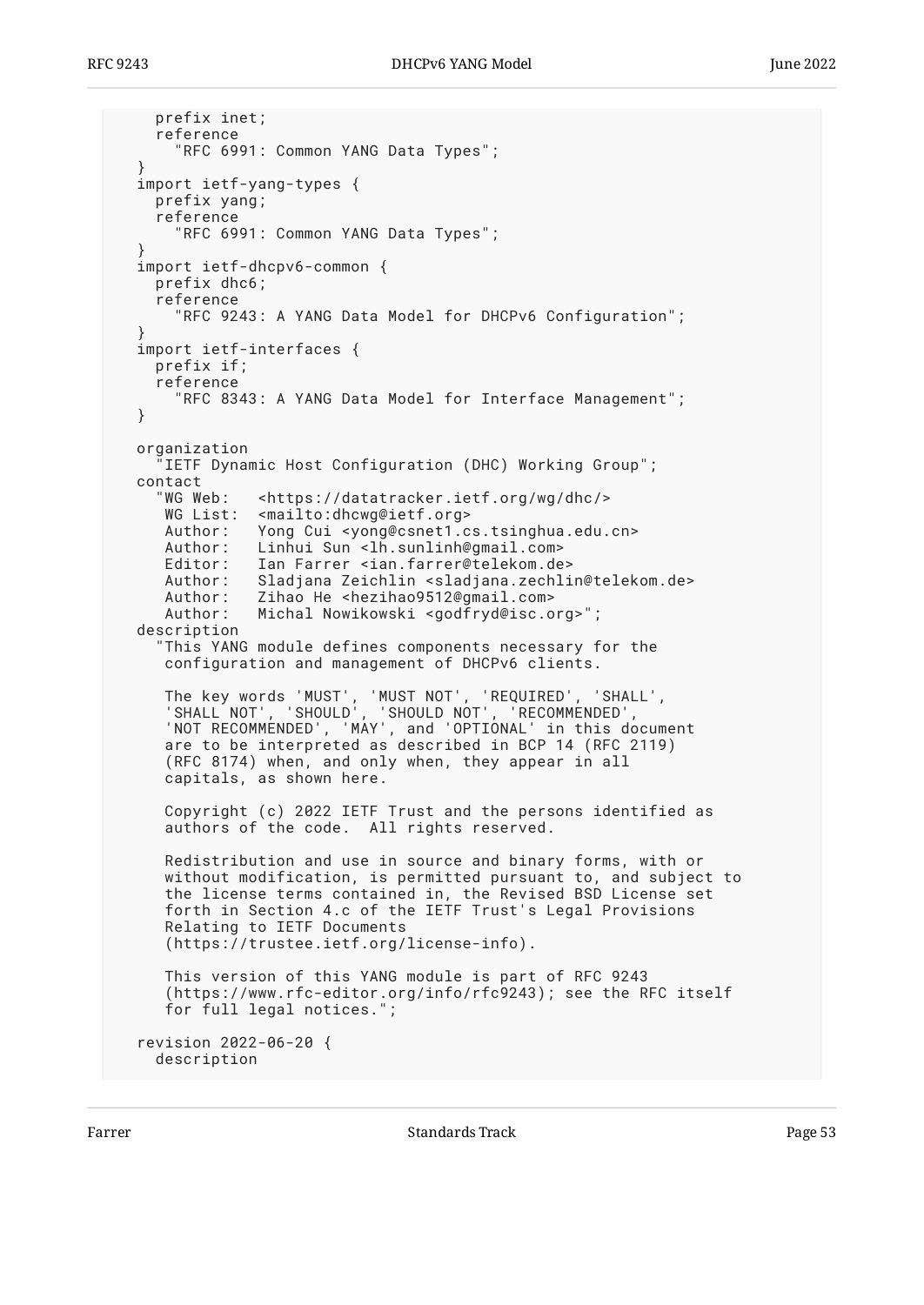```
 "Initial revision.";
   reference
     "RFC 9243: A YANG Data Model for DHCPv6 Configuration";
 }
 /*
  * Features
  */
 feature non-temp-addr {
   description
     "Denotes that the client supports DHCPv6 non-temporary address
      allocations.";
   reference
     "RFC 8415: Dynamic Host Configuration Protocol for
      IPv6 (DHCPv6), Section 6.2";
 }
 feature temp-addr {
   description
     "Denotes that the client supports DHCPv6 temporary address
      allocations.";
   reference
     "RFC 8415: Dynamic Host Configuration Protocol for
      IPv6 (DHCPv6), Section 6.5";
 }
 feature prefix-delegation {
   description
     "Denotes that the client implements DHCPv6 prefix
      delegation.";
   reference
     "RFC 8415: Dynamic Host Configuration Protocol for
      IPv6 (DHCPv6), Section 6.3";
 }
 feature anon-profile {
   description
     "Denotes that the client supports DHCP anonymity profiles.";
   reference
     "RFC 7844: Anonymity Profiles for DHCP Clients";
 }
 /*
  * Groupings
  */
 grouping message-statistics {
   description
     "Counters for DHCPv6 messages.";
   leaf discontinuity-time {
     type yang:date-and-time;
     description
       "The time on the most recent occasion at which any one or
        more of DHCPv6 client's counters suffered a discontinuity.
        If no such discontinuities have occurred since the last
        re-initialization of the local management subsystem, then
        this node contains the time the local management subsystem
```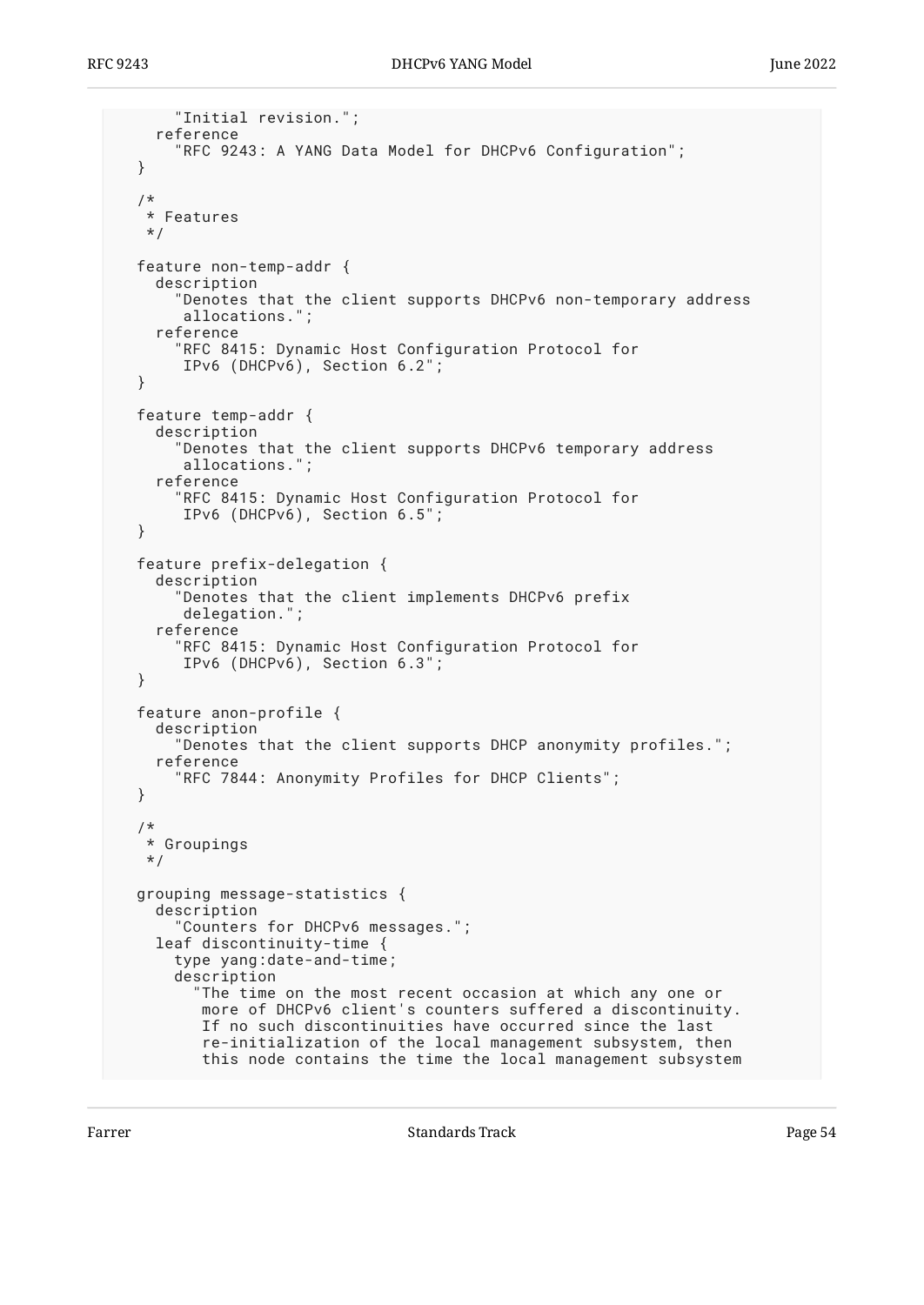```
 re-initialized itself.";
 }
     leaf solicit-count {
       type yang:counter32;
       config false;
       description
          "Number of Solicit (1) messages sent.";
 }
     leaf advertise-count {
       type yang:counter32;
       config false;
       description
         "Number of Advertise (2) messages received.";
 }
     leaf request-count {
       type yang:counter32;
       config false;
       description
         "Number of Request (3) messages sent.";
 }
     leaf confirm-count {
       type yang:counter32;
       config false;
       description
         "Number of Confirm (4) messages sent.";
 }
     leaf renew-count {
       type yang:counter32;
       config false;
       description
         "Number of Renew (5) messages sent.";
 }
     leaf rebind-count {
       type yang:counter32;
       config false;
       description
         "Number of Rebind (6) messages sent.";
 }
    leaf reply-count {
       type yang:counter32;
       config false;
       description
         "Number of Reply (7) messages received.";
 }
     leaf release-count {
       type yang:counter32;
       config false;
       description
         "Number of Release (8) messages sent.";
 }
     leaf decline-count {
       type yang:counter32;
       config false;
       description
         "Number of Decline (9) messages sent.";
 }
     leaf reconfigure-count {
       type yang:counter32;
```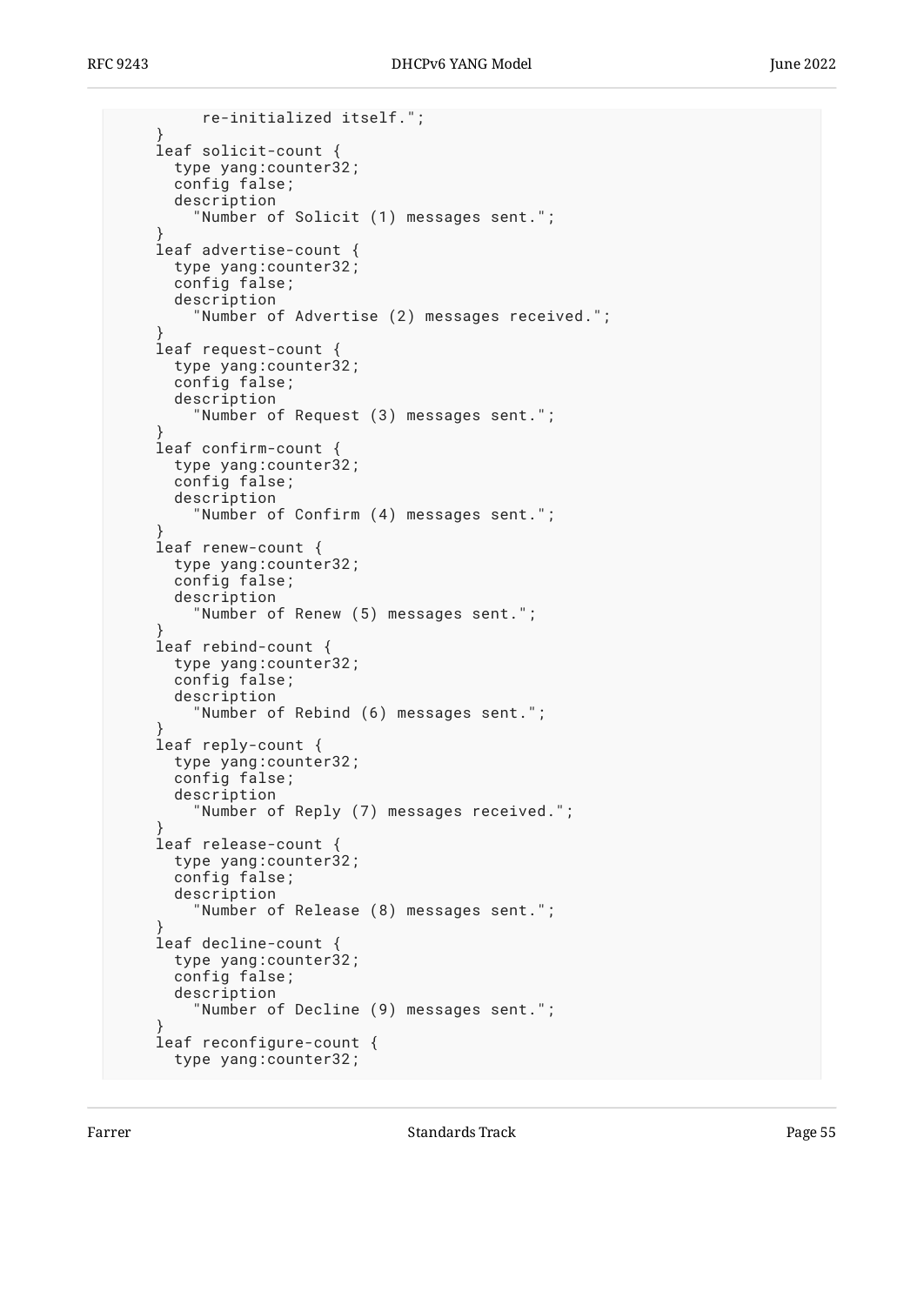```
 config false;
       description
         "Number of Reconfigure (10) messages received.";
 }
    leaf information-request-count {
      type yang:counter32;
      config false;
      description
         "Number of Information-request (11) messages sent.";
 }
    leaf discarded-message-count {
       type yang:counter32;
       config false;
      description
         "Number of messages that have been discarded for any
          reason.";
    }
  }
  grouping lease-state {
    description
       "Information about the active IA_NA lease.";
    leaf preferred-lifetime {
       type dhc6:timer-seconds32;
       description
         "The preferred lifetime for the leased address
          expressed in seconds.";
 }
    leaf valid-lifetime {
      type dhc6:timer-seconds32;
       description
         "The valid lifetime for the leased address expressed
         in seconds.";
 }
    leaf allocation-time {
      type yang:date-and-time;
       description
         "Time and date that the address was first leased.";
 }
    leaf last-renew-rebind {
      type yang:date-and-time;
       description
         "Time of the last successful renew or rebind of the
         leased address.";
 }
    leaf server-duid {
       type dhc6:duid;
      description
         "DUID of the leasing server.";
 }
    uses dhc6:status;
   }
  grouping option-request-option-group {
    description
 "OPTION_ORO (6) Option Request Option. A client MUST include
 an Option Request option in a Solicit, Request, Renew,
       Rebind, or Information-request message to inform the server
```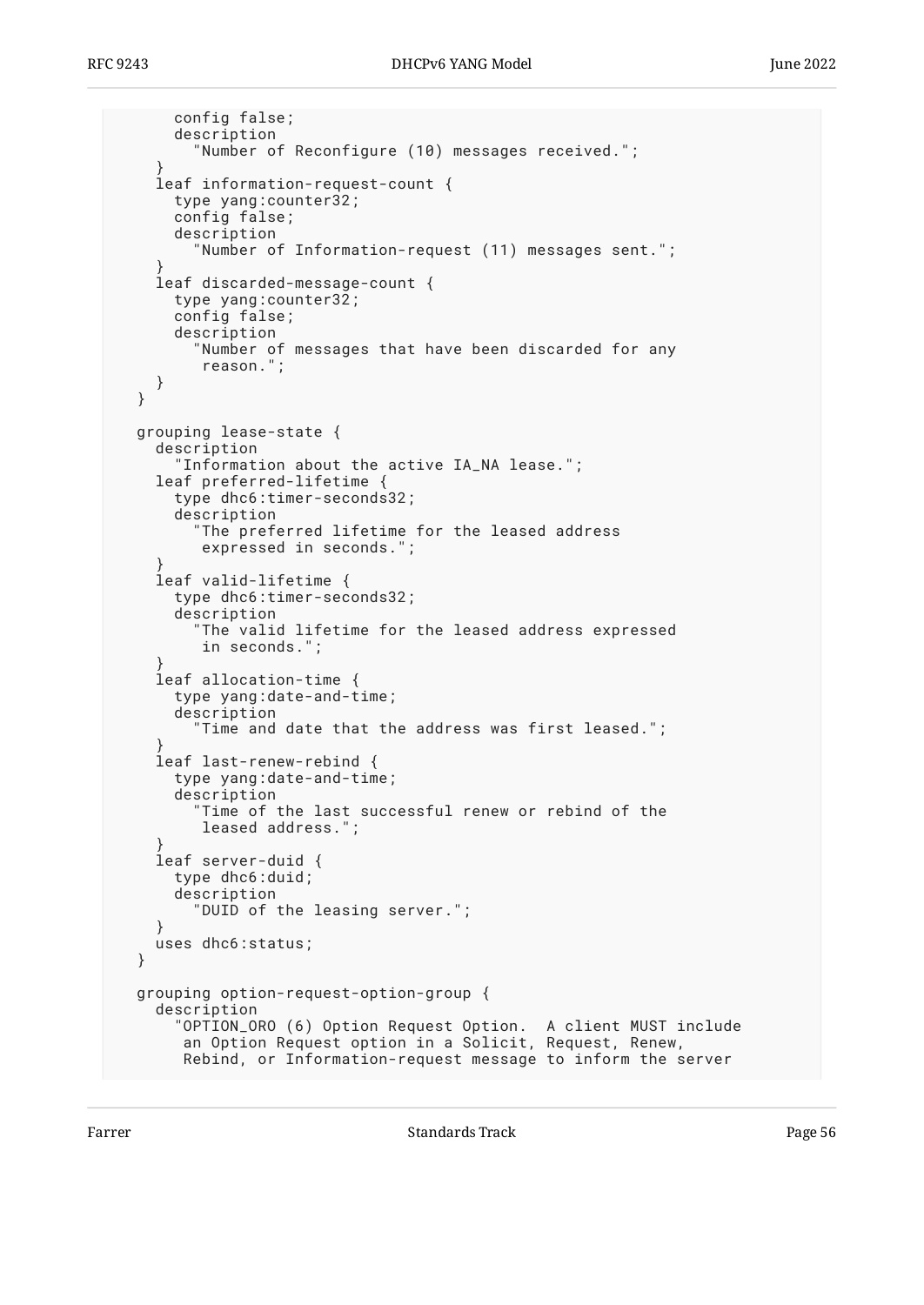```
 about options the client wants the server to send to the
       client.'
     reference
       "RFC 8415: Dynamic Host Configuration Protocol for
        IPv6 (DHCPv6), Sections 21.23, 21.24, 21.25, & 21.7";
    container option-request-option {
       description
         "OPTION_ORO (6) Option Request Option.";
       leaf-list oro-option {
         type uint16;
         description
           "List of options that the client is requesting,
            identified by option code. This list MUST include the
            code for option SOL_MAX_RT (82) when included in a
            Solicit message. If this option is being sent in an
            Information-request message, then the code for option
            OPTION_INFORMATION_REFRESH_TIME (32) and INF_MAX_RT (83)
            MUST be included.";
       }
     }
  }
  grouping user-class-option-group {
    description
       OPTION_USER_CLASS (15) User Class Option";
     reference
       "RFC 8415: Dynamic Host Configuration Protocol for
       IPv6 (DHCPv6), Section 21.15<sup>'</sup>
     container user-class-option {
       presence "Configures the option";
       description
         "OPTION_USER_CLASS (15) User Class Option.";
       list user-class-data-instance {
         key "user-class-data-id";
         min-elements 1;
         description
           "The user classes of which the client is a member.";
         leaf user-class-data-id {
           type uint8;
           description
             "User class data ID.";
 }
         leaf user-class-data {
           type binary;
           description
              "Opaque field representing a User Class of which the
              client is a member.";
         }
      }
    }
  }
  grouping vendor-class-option-group {
    description
       "OPTION_VENDOR_CLASS (16) Vendor Class Option.";
     reference
       "RFC 8415: Dynamic Host Configuration Protocol
        for IPv6 (DHCPv6), Section 21.16";
```
Farrer The Communication of the Standards Track Communication of the Page 57 (1992) and the Page 57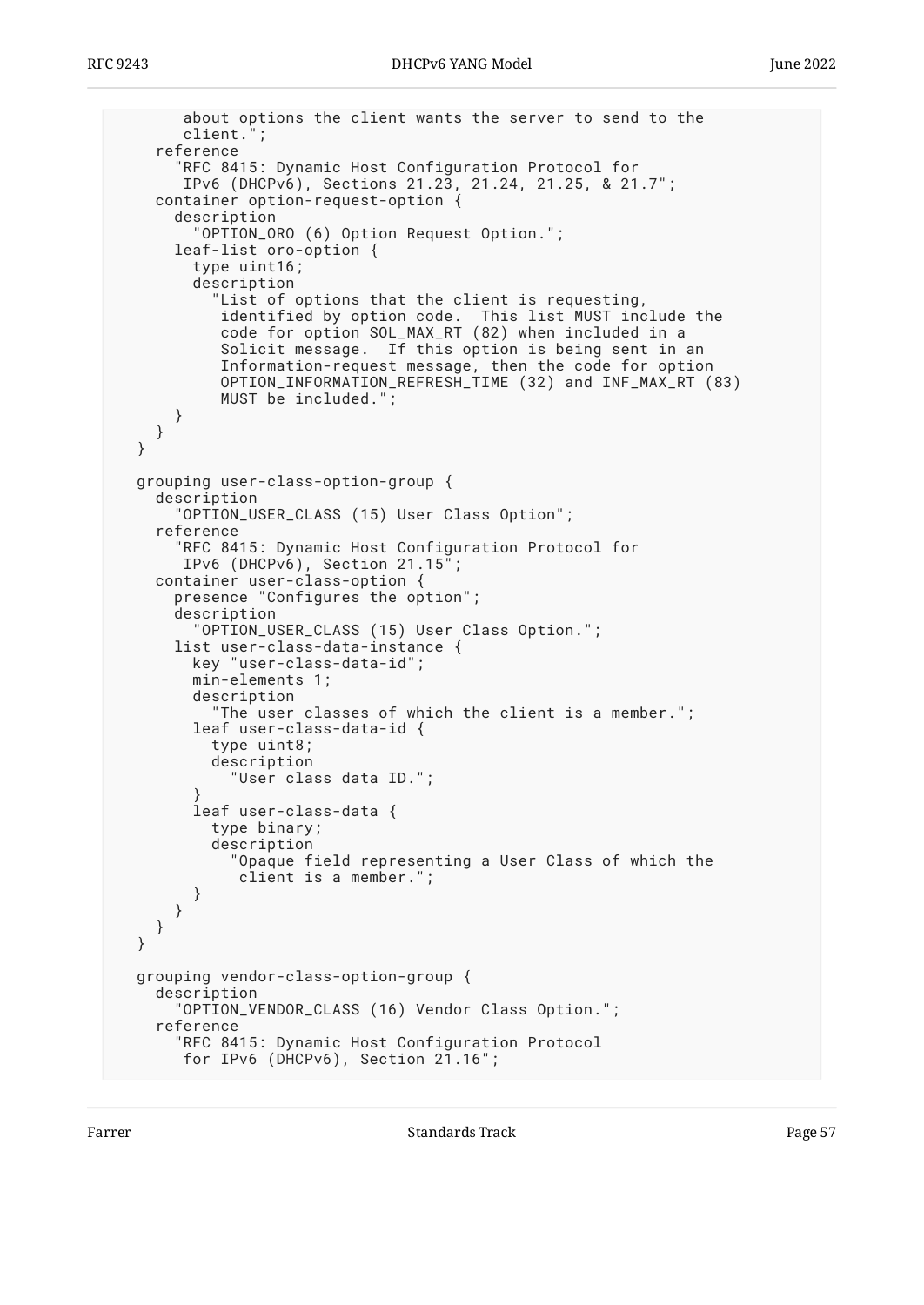```
 container vendor-class-option {
       description
         "OPTION_VENDOR_CLASS (16) Vendor Class Option.";
       list vendor-class-option-instances {
         key "enterprise-number";
         description
            "The vendor class option allows for multiple instances
            in a single message. Each list entry defines the contents
           of an instance of the option."
         leaf enterprise-number {
           type uint32;
           description
             "The vendor's registered Enterprise Number, as
              maintained by IANA.";
 }
         list vendor-class-data-element {
           key "vendor-class-data-id";
           description
             "The vendor classes of which the client is a member.";
           leaf vendor-class-data-id {
             type uint8;
             description
               "Vendor class data ID.";
 }
           leaf vendor-class-data {
             type binary;
             description
               "Opaque field representing a vendor class of which
                the client is a member.";
           }
        }
      }
    }
  }
   /*
   * Data Nodes
   */
  container dhcpv6-client {
    description
       "DHCPv6 client configuration and state.";
    leaf enabled {
       type boolean;
       default "true";
       description
          "Globally enables the DHCP client function.";
 }
     leaf client-duid {
       if-feature "(non-temp-addr or prefix-delegation "
                + "or temp-addr) and not anon-profile";
       type dhc6:duid;
       description
         "A single client DUID that will be used by all of the
          client's DHCPv6-enabled interfaces.";
       reference
         "RFC 8415: Dynamic Host Configuration Protocol for
          IPv6 (DHCPv6), Section 11";
```
Farrer The Communication of the Standards Track Communication of the Page 58 S8 and 2011 and 2012 12:00 Fage 58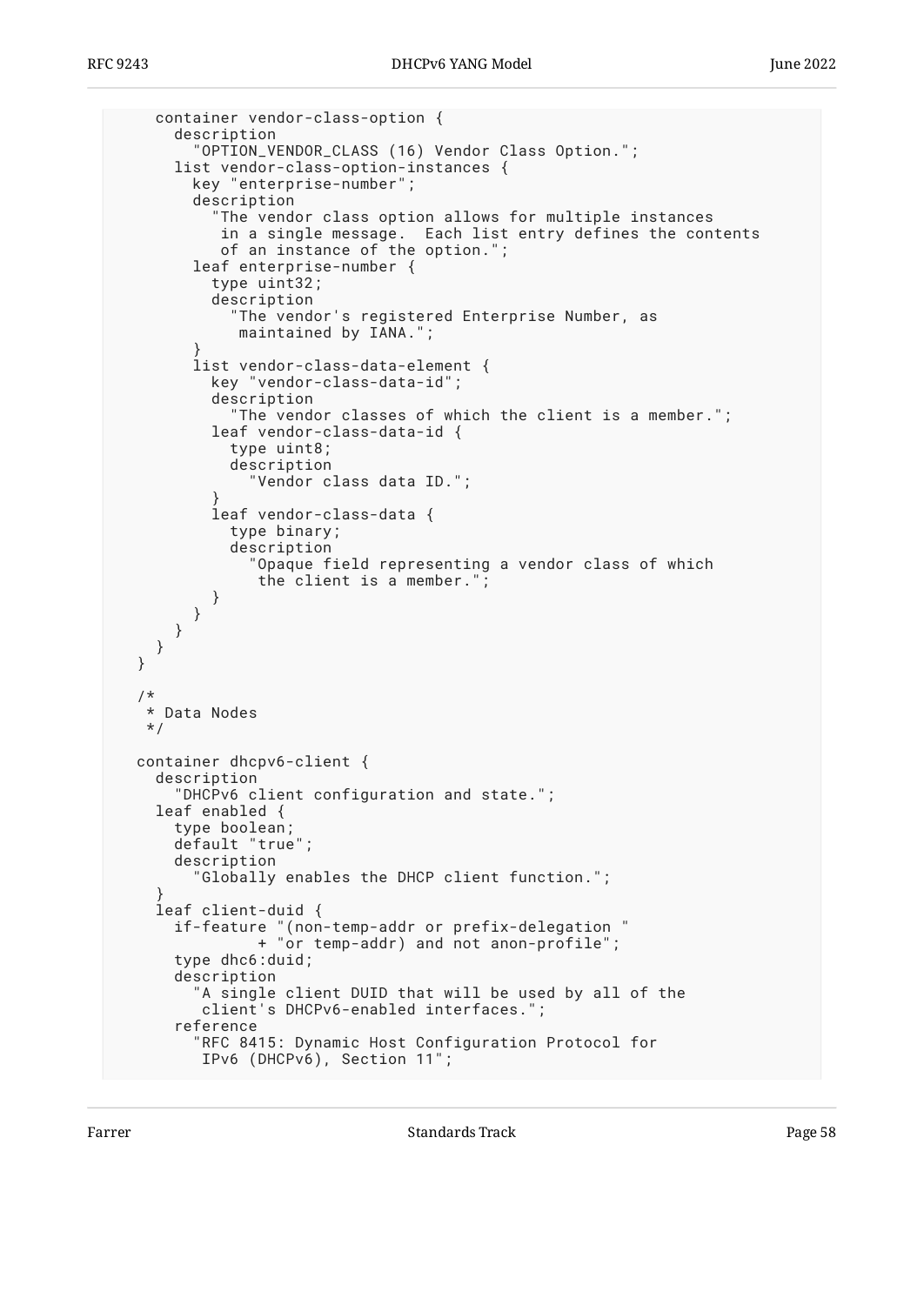```
 }
    list client-if {
      key "if-name";
       description
         "The list of interfaces for which the client will
          be requesting DHCPv6 configuration.";
       leaf if-name {
         type if:interface-ref;
        mandatory true;
         description
           "Reference to the interface entry that the requested
            configuration is relevant to.";
 }
       leaf enabled {
         type boolean;
         default "true";
         description
           "Enables the DHCP client function for this interface.";
 }
       leaf interface-duid {
         if-feature "(non-temp-addr or prefix-delegation "
                  + "or temp-addr) and anon-profile";
         type dhc6:duid;
         description
           "Per-interface client DUIDs for use with DHCP anonymity
            profiles.";
         reference
           "RFC 7844: Anonymity Profiles for DHCP Clients,
            Section 3";
 }
      container client-configured-options {
         description
           "Definitions for DHCPv6 options that can be sent by
            the client. Additional option definitions can be
            augmented to this location from other YANG modules as
            required.";
         uses option-request-option-group;
        uses dhc6:rapid-commit-option-group;
        uses user-class-option-group;
        uses vendor-class-option-group;
        uses dhc6:vendor-specific-information-option-group;
         uses dhc6:reconfigure-accept-option-group;
 }
       list ia-na {
 if-feature "non-temp-addr";
 key "ia-id";
         description
           "Configuration relevant for an Identity Association
            for Non-temporary Addresses (IA_NA).";
         reference
           "RFC 8415: Dynamic Host Configuration Protocol
            for IPv6 (DHCPv6), Section 13.1";
         leaf ia-id {
           type uint32;
           description
             "A unique identifier for this IA_NA.";
           reference
             "RFC 8415: Dynamic Host Configuration Protocol
```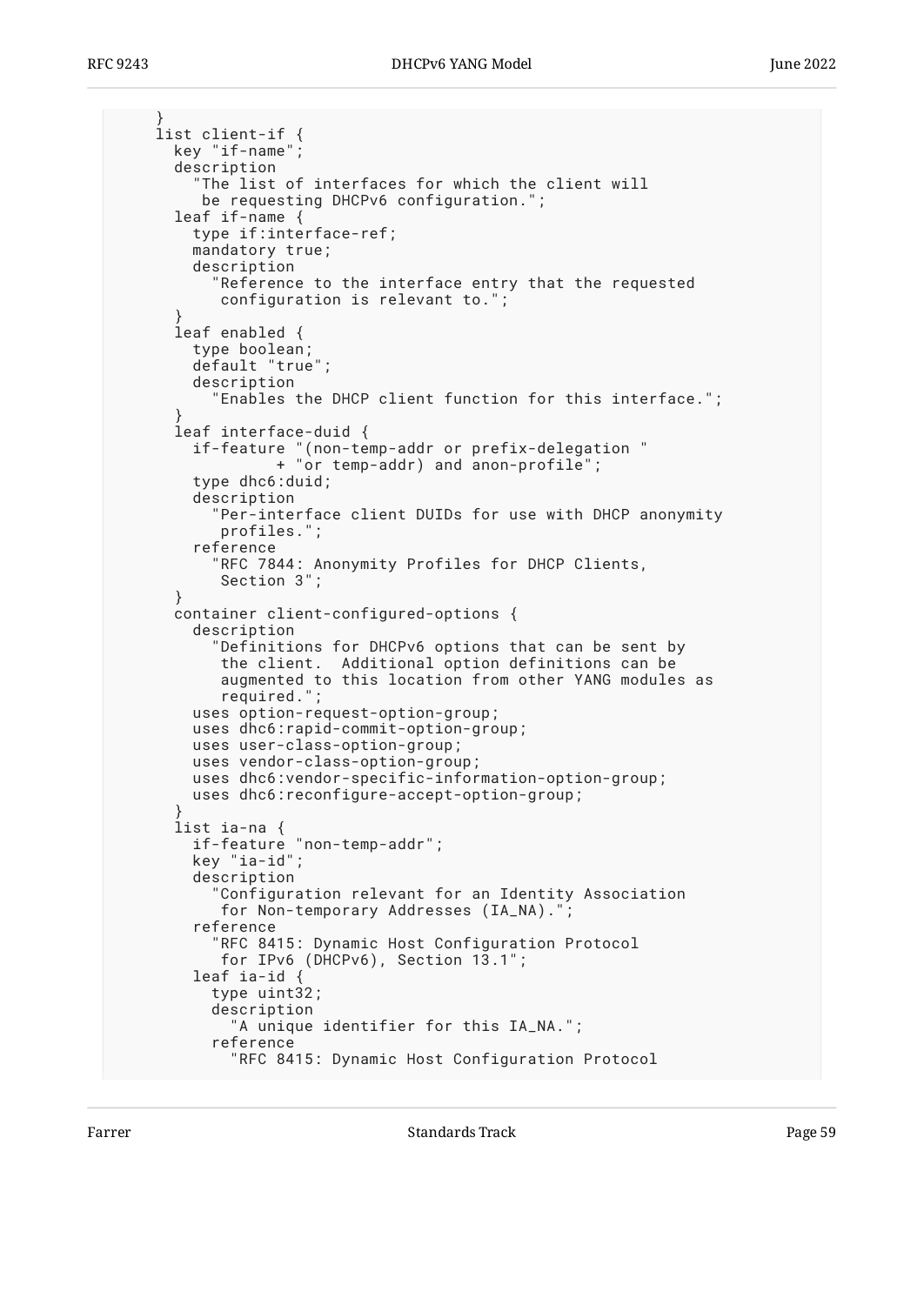```
 for IPv6 (DHCPv6), Section 12";
 }
        container ia-na-options {
          description
             "An augmentation point for additional options
              that the client may send in the IA_NA-options field
             of OPTION_IA_NA.";
 }
        container lease-state {
          config false;
          description
             "Information about the active IA_NA lease.";
          leaf ia-na-address {
             type inet:ipv6-address;
            description
               "Address that is currently leased.";
 }
           leaf lease-t1 {
            type dhc6:timer-seconds32;
            description
               "The time interval after which the client should
               contact the server from which the addresses in the
                IA_NA were obtained to extend the lifetimes of the
                addresses assigned to the IA_NA.";
 }
           leaf lease-t2 {
            type dhc6:timer-seconds32;
            description
               "The time interval after which the client should
               contact any available server to extend the lifetimes
               of the addresses assigned to the IA_NA.";
 }
          uses lease-state;
         }
 }
      list ia-ta {
 if-feature "temp-addr";
 key "ia-id";
        description
           "Configuration relevant for an Identity Association
           for Temporary Addresses (IA_TA).";
         reference
           "RFC 8415: Dynamic Host Configuration Protocol for
           IPv6 (DHCPv6), Section 13.2";
        leaf ia-id {
           type uint32;
           description
             "The unique identifier for this IA_TA.";
           reference
             "RFC 8415: Dynamic Host Configuration Protocol
             for IPv6 (DHCPv6), Section 12";
 }
        container ia-ta-options {
          description
             "An augmentation point for additional options
             that the client may send in the IA_TA-options field
             of OPTION_IA_TA.";
 }
```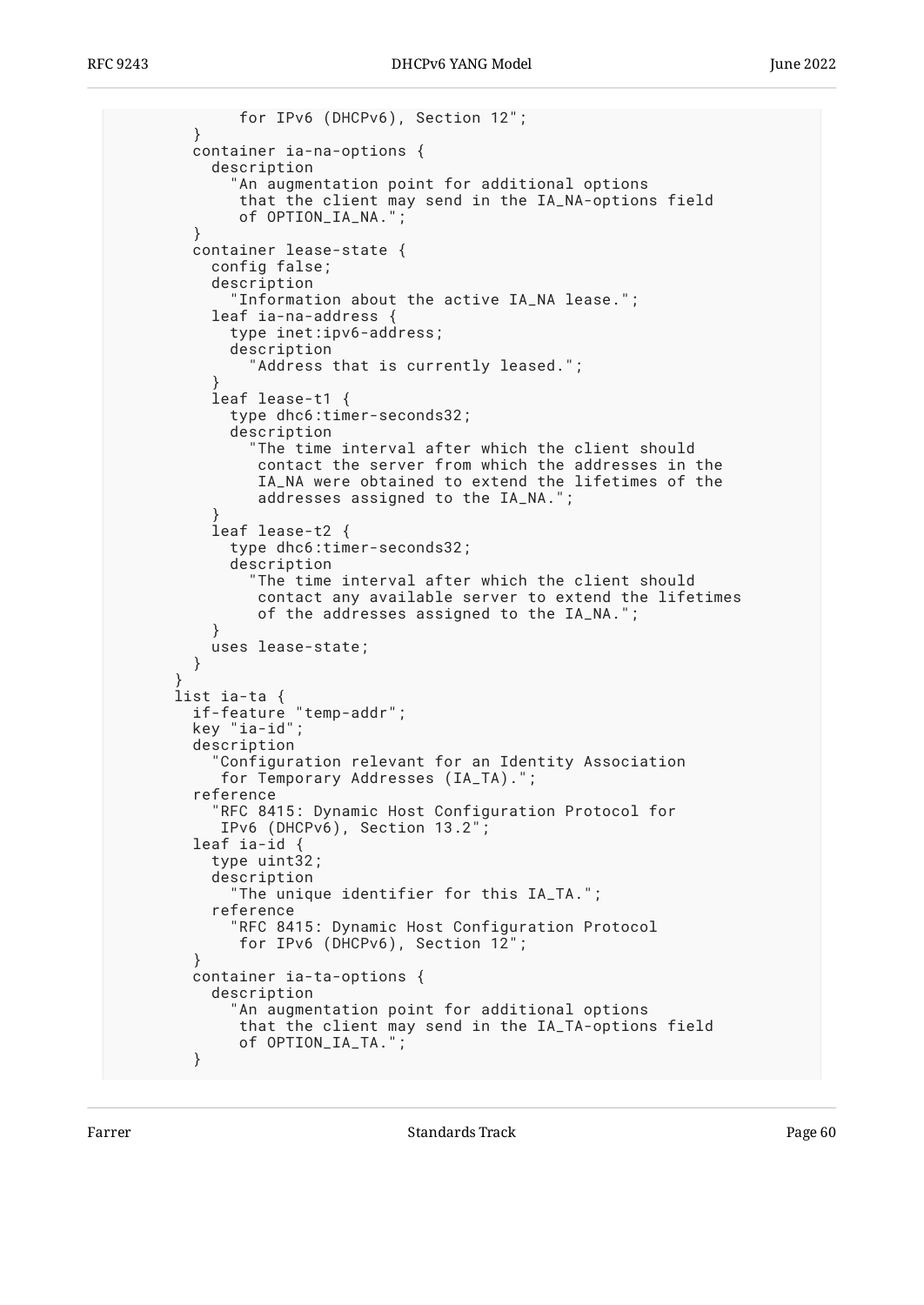```
 container lease-state {
           config false;
           description
             "Information about an active IA_TA lease.";
          leaf ia-ta-address
             type inet:ipv6-address;
             description
               "Address that is currently leased.";
 }
           uses lease-state;
         }
 }
       list ia-pd {
         if-feature "prefix-delegation";
         key "ia-id";
         description
           "Configuration relevant for an Identity Association
            for Prefix Delegation (IA_PD).";
         reference
           "RFC 8415: Dynamic Host Configuration Protocol for
            IPv6 (DHCPv6), Section 13.3";
         leaf ia-id {
           type uint32;
           description
             "The unique identifier for this IA_PD.";
           reference
             "RFC 8415: Dynamic Host Configuration Protocol
             for IPv6 (DHCPv6), Section 12";
 }
         leaf prefix-length-hint {
           type uint8 {
            range "1..128";
 }
           description
             "Prefix-length hint value included in the messages sent
              to the server to indicate a preference for the size of
             the prefix to be delegated."
           reference
             "RFC 8415: Dynamic Host Configuration Protocol
              for IPv6 (DHCPv6), Section 18.2.1";
         }
         container ia-pd-options {
           description
             "An augmentation point for additional options that the
              client will send in the IA_PD-options field of
              OPTION_IA_TA.";
 }
         container lease-state {
           config false;
           description
             "Information about an active IA_PD-delegated prefix.";
           leaf ia-pd-prefix {
             type inet:ipv6-prefix;
             description
               "Delegated prefix that is currently leased.";
 }
           leaf lease-t1 {
             type dhc6:timer-seconds32;
```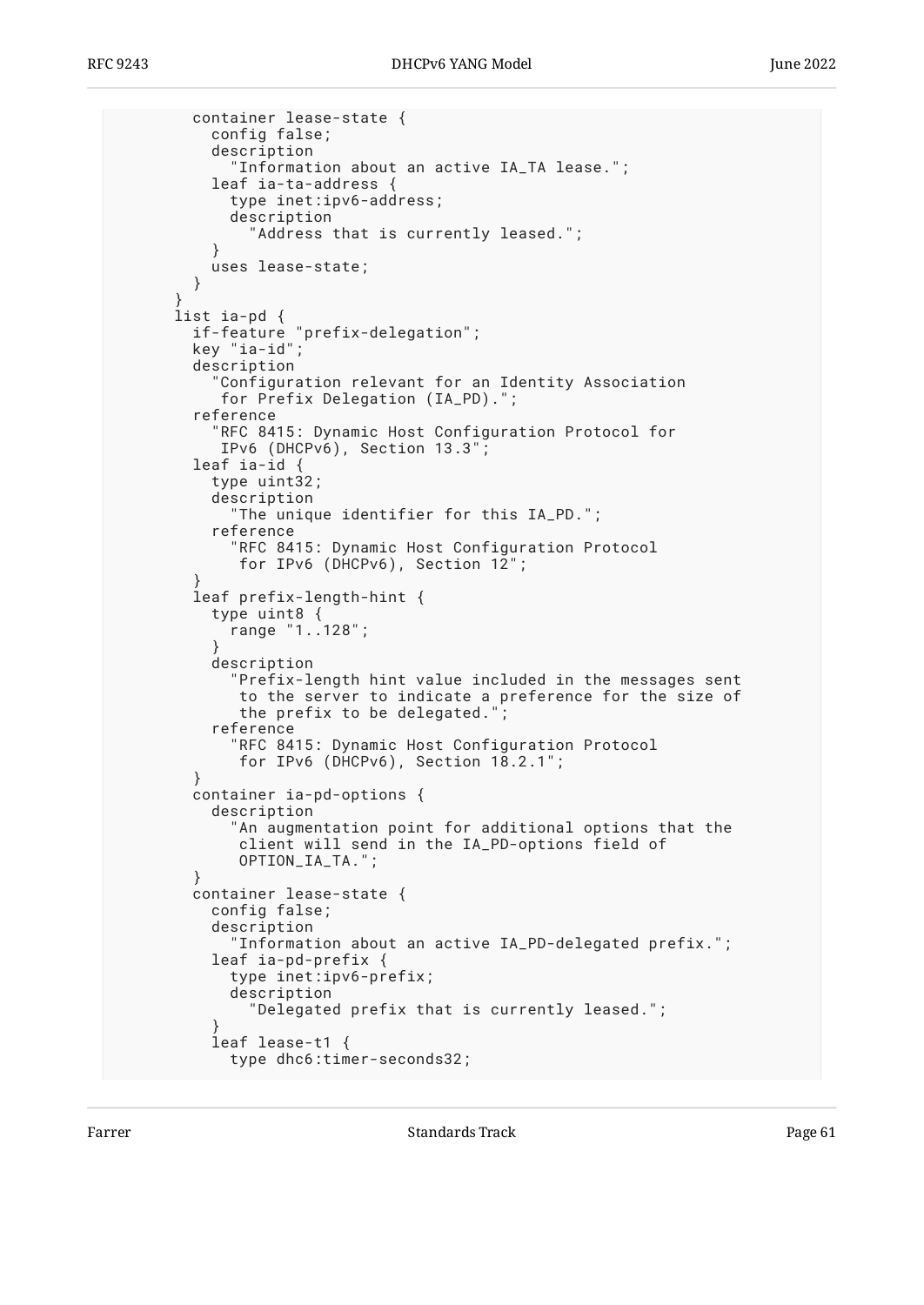description "The time interval after which the client should contact the server from which the addresses in the IA\_NA were obtained to extend the lifetimes of the addresses assigned to the IA\_PD."; } leaf lease-t2 { type dhc6:timer-seconds32; description "The time interval after which the client should contact any available server to extend the lifetimes of the addresses assigned to the IA\_PD."; } uses lease-state; } } container statistics { description "DHCPv6 message counters for the client."; uses message-statistics; } } }  $/$ \* \* Notifications \*/ notification invalid-ia-address-detected { if-feature "non-temp-addr or temp-addr"; description "Notification sent when an address received in an identity association option is determined invalid. Possible conditions include a duplicate or otherwise illegal address."; reference RFC 8415: Dynamic Host Configuration Protocol for IPv6 (DHCPv6), Section 18.2.10.1"; leaf ia-id  $\uparrow$  type uint32; mandatory true; description "IAID."; } leaf ia-na-t1-timer { type uint32; description "The value of the T1 time field for non-temporary address allocations (OPTION\_IA\_NA)."; } leaf ia-na-t2-timer { type uint32; description "The value of the preferred-lifetime field for non-temporary address allocations (OPTION\_IA\_NA)."; } leaf invalid-address { type inet:ipv6-address; description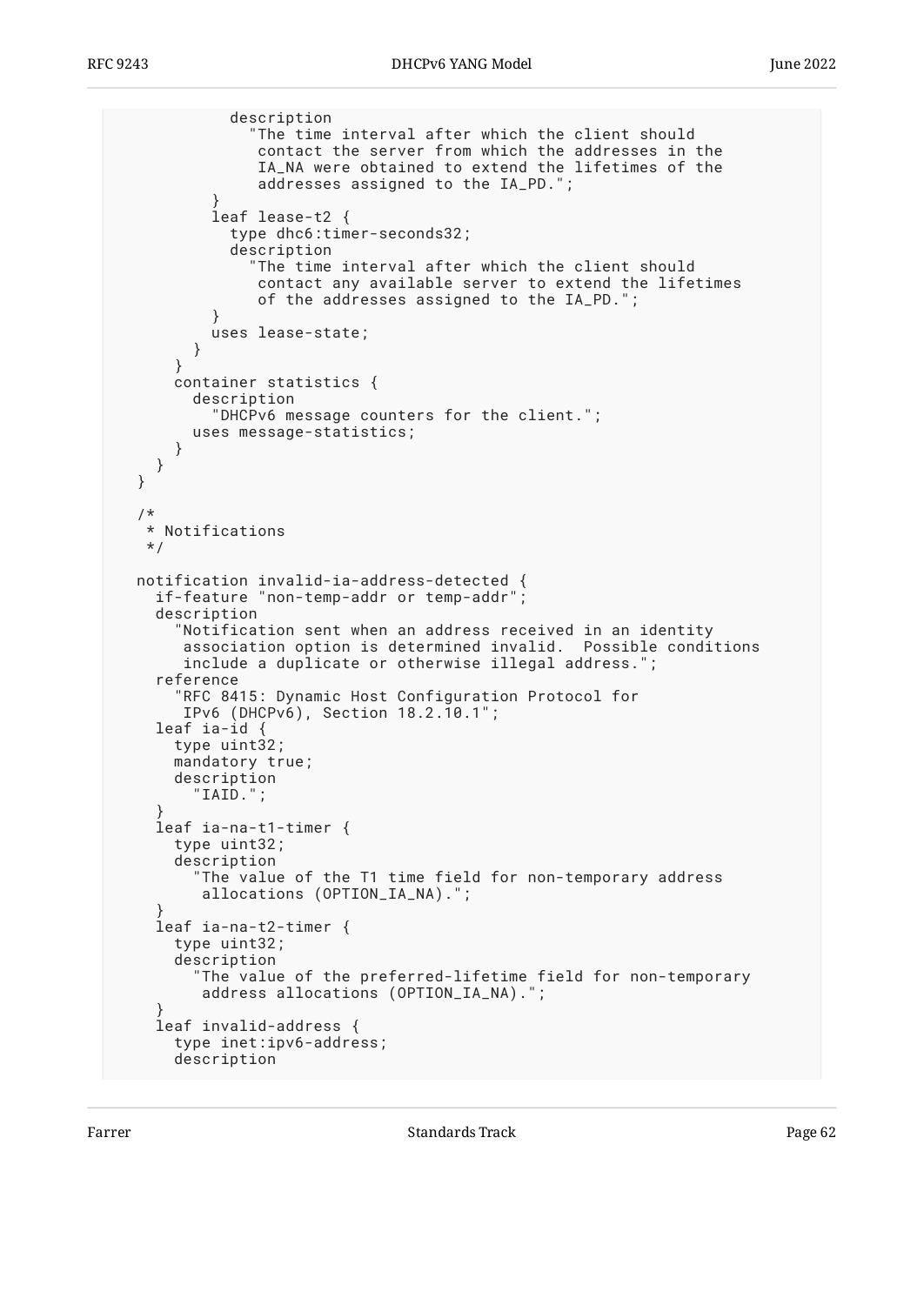```
 "The IP address that has been detected to be invalid.";
 }
    leaf preferred-lifetime {
      type uint32;
       description
         "The value of the preferred-lifetime field in
         OPTION_IAADDR.";
 }
    leaf valid-lifetime {
      type uint32;
      description
         "The value of the valid-lifetime field in OPTION_IAADDR.";
 }
    leaf ia-options {
      type binary;
       description
         "A copy of the contents of the IAaddr-options field.";
 }
    leaf description {
      type string;
       description
         "Description of the invalid Identity Association (IA)
         detection error.";
    }
  }
  notification transmission-failed {
    description
       "Notification sent when the transmission or retransmission
       of a message fails.";
     reference
       "RFC 8415: Dynamic Host Configuration Protocol for
       IPv6 (DHCPv6), Section 7.6";
    leaf failure-type {
       type enumeration {
         enum solicit-timeout {
           description
             "Max Solicit timeout value (SOL_MAX_RT) exceeded.";
 }
         enum request-timeout {
           description
             "Max Request timeout value (REQ_MAX_RT) exceeded.";
 }
         enum request-retries-exceeded {
           description
             "Max Request retry attempts (REC_MAX_RC) exceeded.";
 }
         enum confirm-duration-exceeded {
           description
             "Max Confirm duration (CNF_MAX_RD) exceeded.";
 }
         enum renew-timeout {
           description
             "Max Renew timeout value (REN_MAX_RT) exceeded.";
 }
         enum rebind-timeout {
           description
             "Max Rebind timeout value (REB_MAX_RT)
```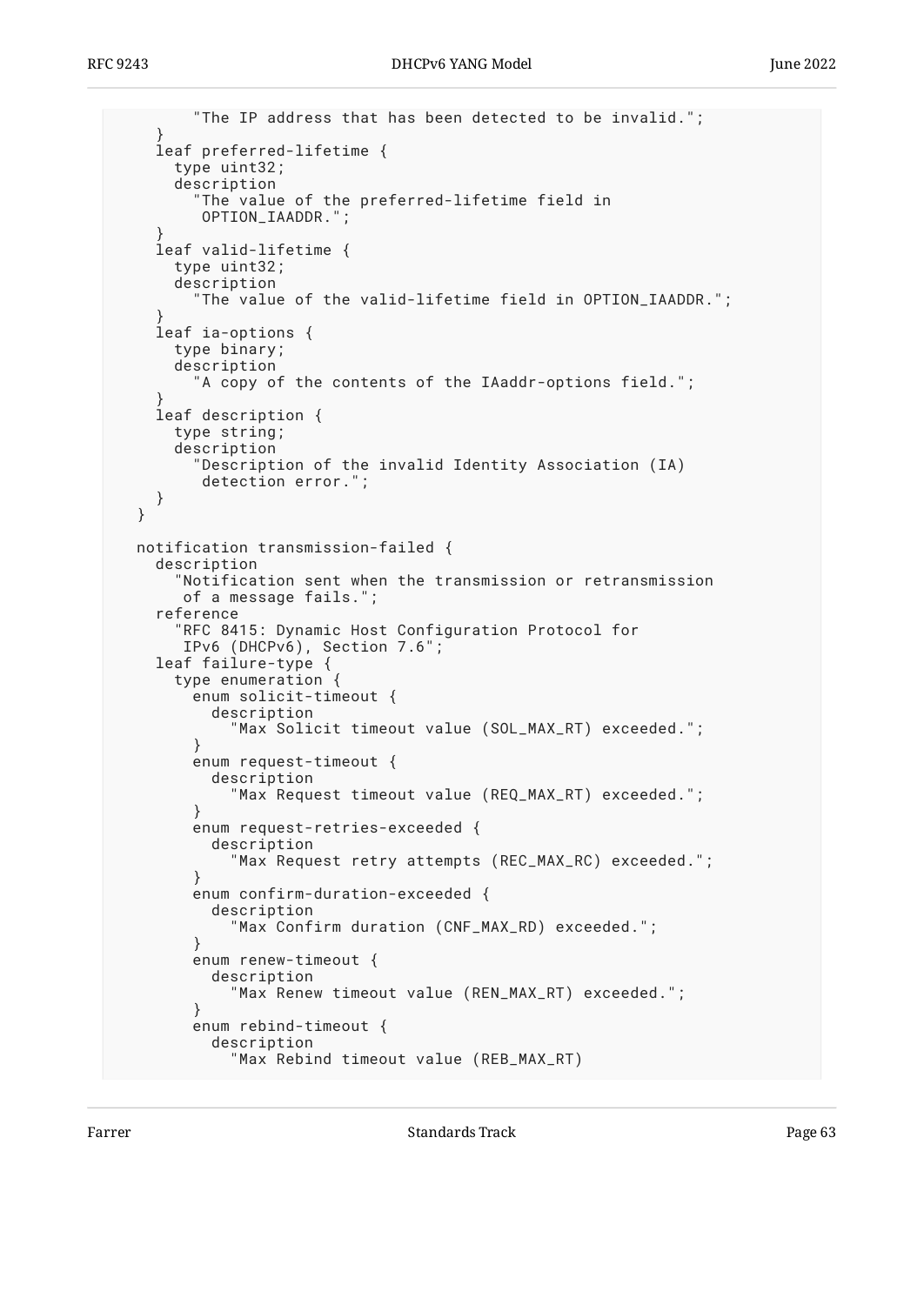```
 exceeded.";
         }
         enum info-request-timeout {
           description
              "Max Information-request timeout value (INF_MAX_RT)
              exceeded.";
 }
         enum release-retries-exceeded {
           description
              "Max Release retry attempts (REL_MAX_RC) exceeded.";
 }
         enum decline-retries-exceeded {
           description
             "Max Decline retry attempts (DEC_MAX_RT) exceeded.";
 }
       }
       mandatory true;
       description
         "Description of the failure.";
 }
     leaf description {
       type string;
       description
         "Information related to the failure, such as number of
          retries and timer values.";
     }
  }
  notification unsuccessful-status-code {
     description
       "Notification sent when the client receives a message that
        includes an unsuccessful Status Code option.";
     reference
       "RFC 8415: Dynamic Host Configuration Protocol for
        IPv6 (DHCPv6), Section 21.13";
     leaf server-duid {
       type dhc6:duid;
       mandatory true;
       description
         "DUID of the server sending the unsuccessful error code.";
     }
     uses dhc6:status;
  }
  notification server-duid-changed {
                "non-temp-addr or prefix-delegation or "
   if-feature "non-temp-au"<br>|- if-feature "non-temp-addr"<br>|- "temp-addr"
     description
       "Notification sent when the client receives a lease from a
        server with different DUID to the one currently stored by the
        client, e.g., in response to a Rebind message.";
     reference
       "RFC 8415: Dynamic Host Configuration Protocol for
        IPv6 (DHCPv6), Section 18.2.5";
     leaf new-server-duid {
       type dhc6:duid;
       mandatory true;
       description
```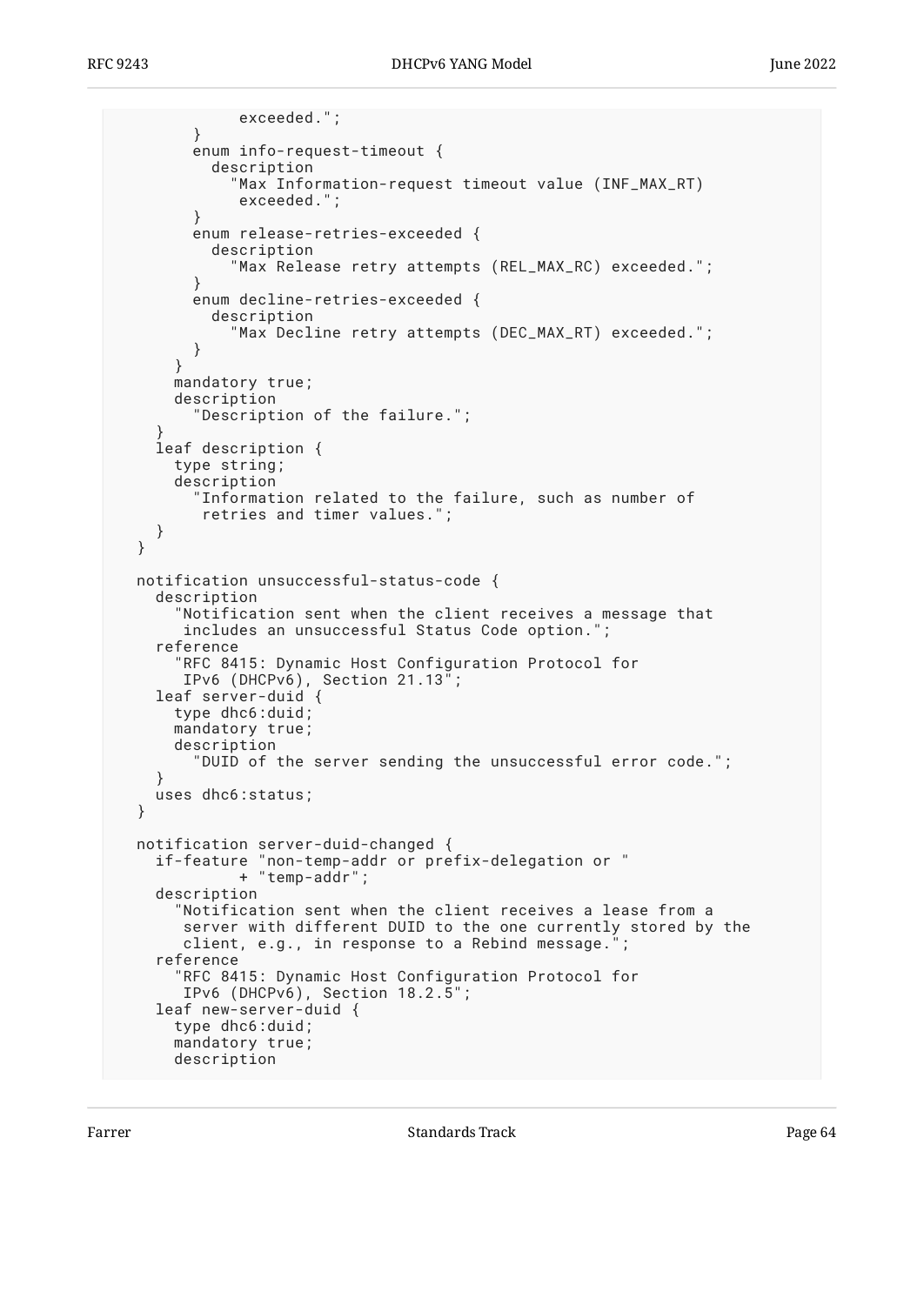```
 "DUID of the new server.";
 }
     leaf previous-server-duid {
       type dhc6:duid;
       mandatory true;
       description
          "DUID of the previous server.";
 }
     leaf lease-ia-na {
       if-feature "non-temp-addr";
       type leafref {
         path "/dhcpv6-client/client-if/ia-na/ia-id";
 }
       description
         "Reference to the IA_NA lease.";
 }
     leaf lease-ia-ta {
       if-feature "temp-addr";
       type leafref {
         path "/dhcpv6-client/client-if/ia-ta/ia-id";
 }
       description
         "Reference to the IA_TA lease.";
 }
     leaf lease-ia-pd {
 if-feature "prefix-delegation";
 type leafref {
         path "/dhcpv6-client/client-if/ia-pd/ia-id";
 }
       description
         "Reference to the IA_PD lease.";
     }
   }
}
<CODE ENDS>
```
# <span id="page-64-0"></span>**[5. Security Considerations](#page-64-0)**

The YANG modules specified in this document define schemas for data that is designed to be accessed via network management protocols such as NETCONF [RFC6241] or RESTCONF . The lowest NETCONF layer is the secure transport layer, and the mandatory-to-[[RFC8040\]](#page-69-2) implement secure transport is Secure Shell (SSH) [RFC6242]. The lowest RESTCONF layer is HTTPS,  $\,$ and the mandatory-to-implement secure transport is TLS [\[RFC8446](#page-69-3)].

The Network Configuration Access Control Model (NACM) [[RFC8341\]](#page-69-0) provides the means to restrict access for particular NETCONF or RESTCONF users to a preconfigured subset of all available NETCONF or RESTCONF protocol operations and content.

There are a number of data nodes defined in these YANG modules that are writable/creatable/ deletable (i.e., config true, which is the default). These data nodes may be considered sensitive or vulnerable in some network environments. Write operations (e.g., edit-config) to these data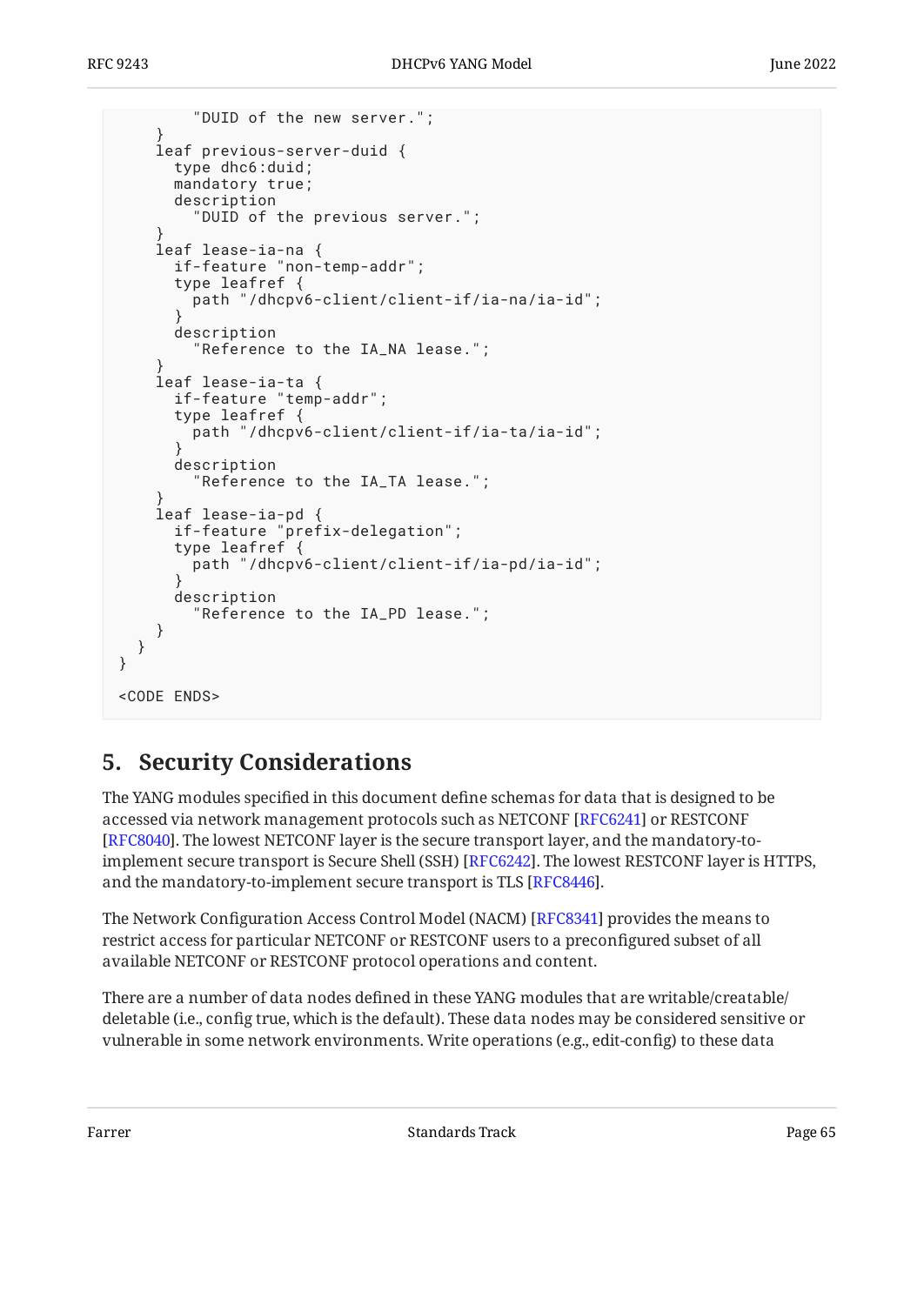nodes without proper protection can have a negative effect on network operations. These are the subtrees and data nodes in the 'ieft-dhcpv6-server.yang' module and their sensitivity/ vulnerability:

Denial-of-Service (DoS) attacks, such as disabling the DHCP server service or removing • address/prefix pool configuration:

(dhc6-srv/vendor-config)

(dhc6-srv/allocation-ranges)

 $\bullet$  Various attacks based on reconfiguring the contents of DHCPv6 options, leading to several types of security or privacy threats. These options could redirect clients to services under an attacker's control, for example, by changing the address of a DNS server supplied in a DHCP option to point to a rogue server.

(dhc6-srv/option-sets)

These are the subtrees and data nodes in the 'ieft-dhcpv6-relay.yang' module and their sensitivity/ vulnerability:

DoS attacks, based on disabling the DHCP relay function or modifying the relay's • "destination-address" to a non-existent address.

(dhc6-rly/relay-if)

Modifying the relay's "destination-address" to send messages to a rogue DHCPv6 server. •

(dhc6-rly/relay-if)

Some of the RPC operations in these YANG modules may be considered sensitive or vulnerable in some network environments. It is thus important to control access to these operations. These RPCs use 'nacm:default-deny-all'.

These are the operations in the 'ieft-dhcpv6-relay.yang' module and their sensitivity/vulnerability:

Deleting/clearing active address and prefix leases causing a DoS attack, as traffic will no • longer be routed to the client.

(dhc6-rly/clear-prefix-entry) (dhc6-rly/clear-client-prefixes) (dhc6-rly/clear-interface-prefixes)

An attacker sending DHCPv6 messages that cause the server to generate 'invalid-client-detected' and 'decline-received' notifications could result in a DoS attack. Such an attack could be mitigated by the NETCONF client unsubscribing from the affected notifications.

Some of the readable data nodes in this YANG module may be considered sensitive or vulnerable in some network environments. It is thus important to control read access (e.g., via get, getconfig, or notification) to these data nodes. These are the subtrees and data nodes and their sensitivity/vulnerability: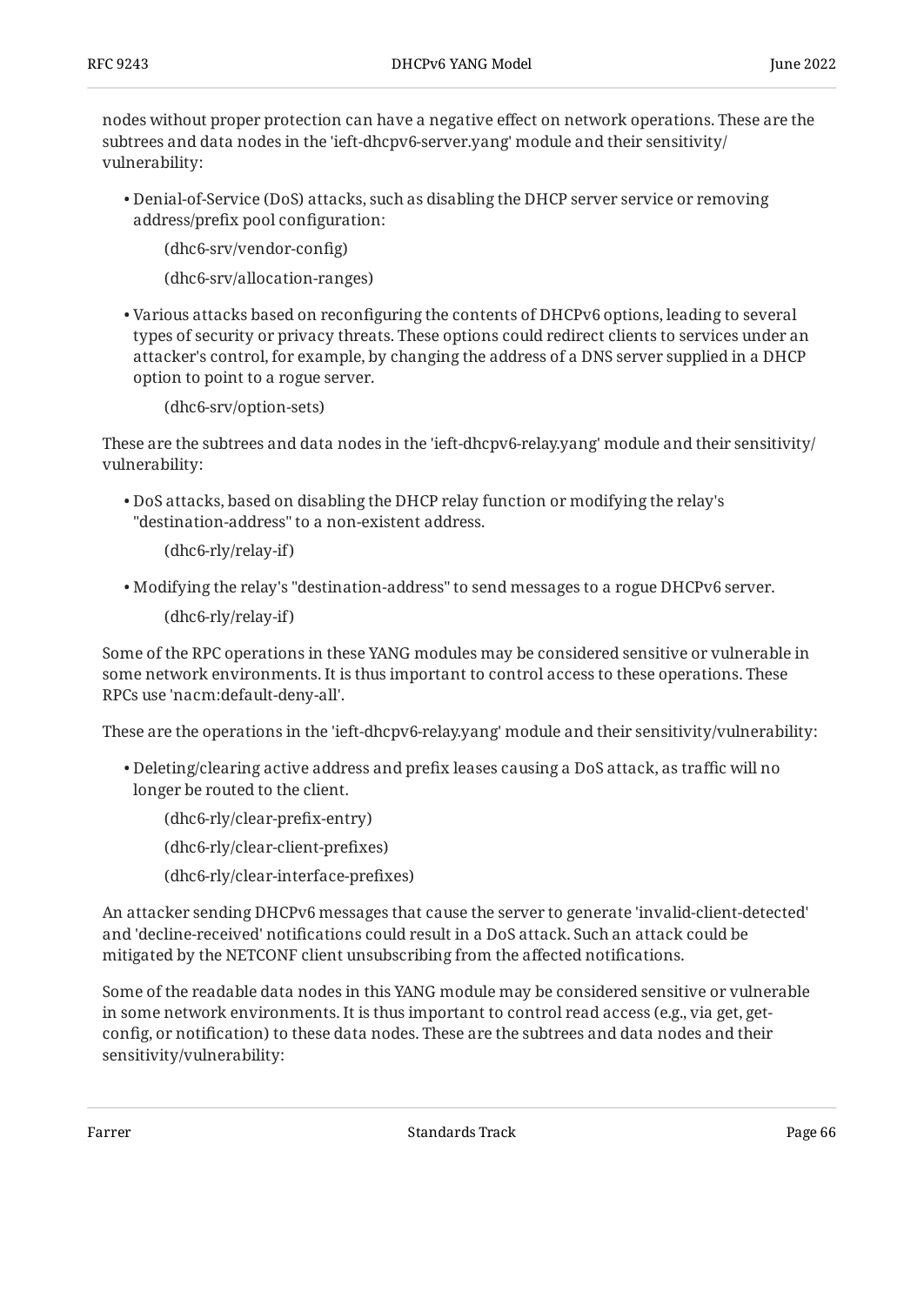The following subtrees and data nodes can be misused to track the activity or fingerprint the device type of the host:

• Information the server holds about clients with active leases:

(dhc6-srv/allocation-ranges/allocation-range/address-pools/ address-pool/active-leases)

Information the relay holds about clients with active leases: •

(dhc6-rly/relay-if/prefix-delegation/)

Information about a server's configured address and prefix pools may be used by an attacker for network reconnaissance [RFC7707]. The following subtrees and data nodes could be used for this purpose:

Information about client address allocation ranges: •

(dhc6-srv/allocation-ranges/allocation-range/address-pools/ address-pool/pool-prefix)

Information about client prefix allocation ranges: •

(dhc6-srv/allocation-ranges/allocation-range/prefix-pools/ prefix-pool/pool-prefix)

[[RFC7844\]](#page-68-3) describes anonymity profiles for DHCP clients. These can be used to prevent client tracking on a visited network. Support for this can be enabled by implementing the 'anon-profile' feature in the client module.

[[RFC7824\]](#page-69-5) covers privacy considerations for DHCPv6 and is applicable here.

Security considerations related to DHCPv6 are discussed in [RFC8415].

<span id="page-66-0"></span>Security considerations given in [[RFC7950\]](#page-68-4) are also applicable here.

# **[6. IANA Considerations](#page-66-0)**

<span id="page-66-1"></span>This document registers four URIs and four YANG modules.

## **[6.1. URI Registration](#page-66-1)**

Per this document, IANA has registered the following four URIs in the "ns" subregistry within the "IETF XML Registry" [\[RFC3688\]](#page-68-5):

URI: urn:ietf:params:xml:ns:yang:ietf-dhcpv6-server Registrant Contact: The IESG. XML: N/A; the requested URI is an XML namespace.

URI: urn:ietf:params:xml:ns:yang:ietf-dhcpv6-relay Registrant Contact: The IESG. XML: N/A; the requested URI is an XML namespace.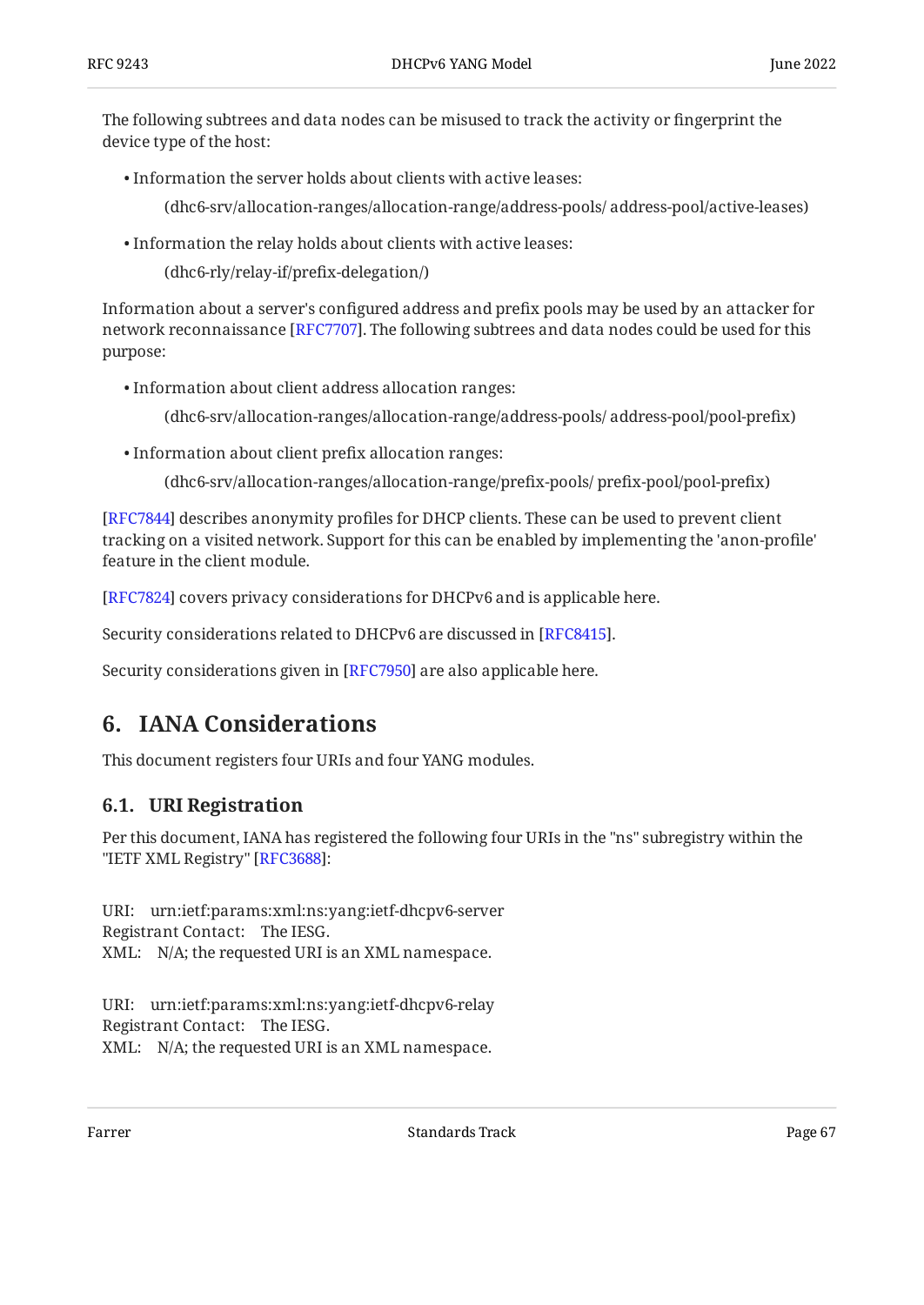URI: urn:ietf:params:xml:ns:yang:ietf-dhcpv6-client Registrant Contact: The IESG. XML: N/A; the requested URI is an XML namespace.

```
URI:
urn:ietf:params:xml:ns:yang:ietf-dhcpv6-common 
Registrant Contact:
The IESG. 
XML:
N/A; the requested URI is an XML namespace.
```
### <span id="page-67-0"></span>**[6.2. YANG Module Name Registration](#page-67-0)**

Per this document, IANA has registered the following four YANG modules in the "YANG Module Names" subregistry [\[RFC6020\]](#page-68-6) within the "YANG Parameters" registry.

name: namespace: maintained by IANA: N prefix: reference: ietf-dhcpv6-server urn:ietf:params:xml:ns:yang:ietf-dhcpv6-server dhc6-srv RFC 9243

| name:                 | ietf-dhcpv6-relay                             |
|-----------------------|-----------------------------------------------|
| namespace:            | urn:ietf:params:xml:ns:yang:ietf-dhcpv6-relay |
| maintained by IANA: N |                                               |
| prefix:               | dhc6-rly                                      |
| reference:            | RFC 9243                                      |

name: namespace: maintained by IANA: N prefix: reference: ietf-dhcpv6-client urn:ietf:params:xml:ns:yang:ietf-dhcpv6-client dhc6-clnt RFC 9243

name: namespace: maintained by IANA: N prefix: reference: ietf-dhcpv6-common urn:ietf:params:xml:ns:yang:ietf-dhcpv6-common dhc6 RFC 9243

# <span id="page-67-2"></span><span id="page-67-1"></span>**[7. References](#page-67-1)**

#### **[7.1. Normative References](#page-67-2)**

**[BCP18]** Alvestrand, H., "IETF Policy on Character Sets and Languages", BCP 18, RFC 2277, January 1998.

Farrer The Communication of the Standards Track Communication of the Page 68 Standards Track Communication of the Page 68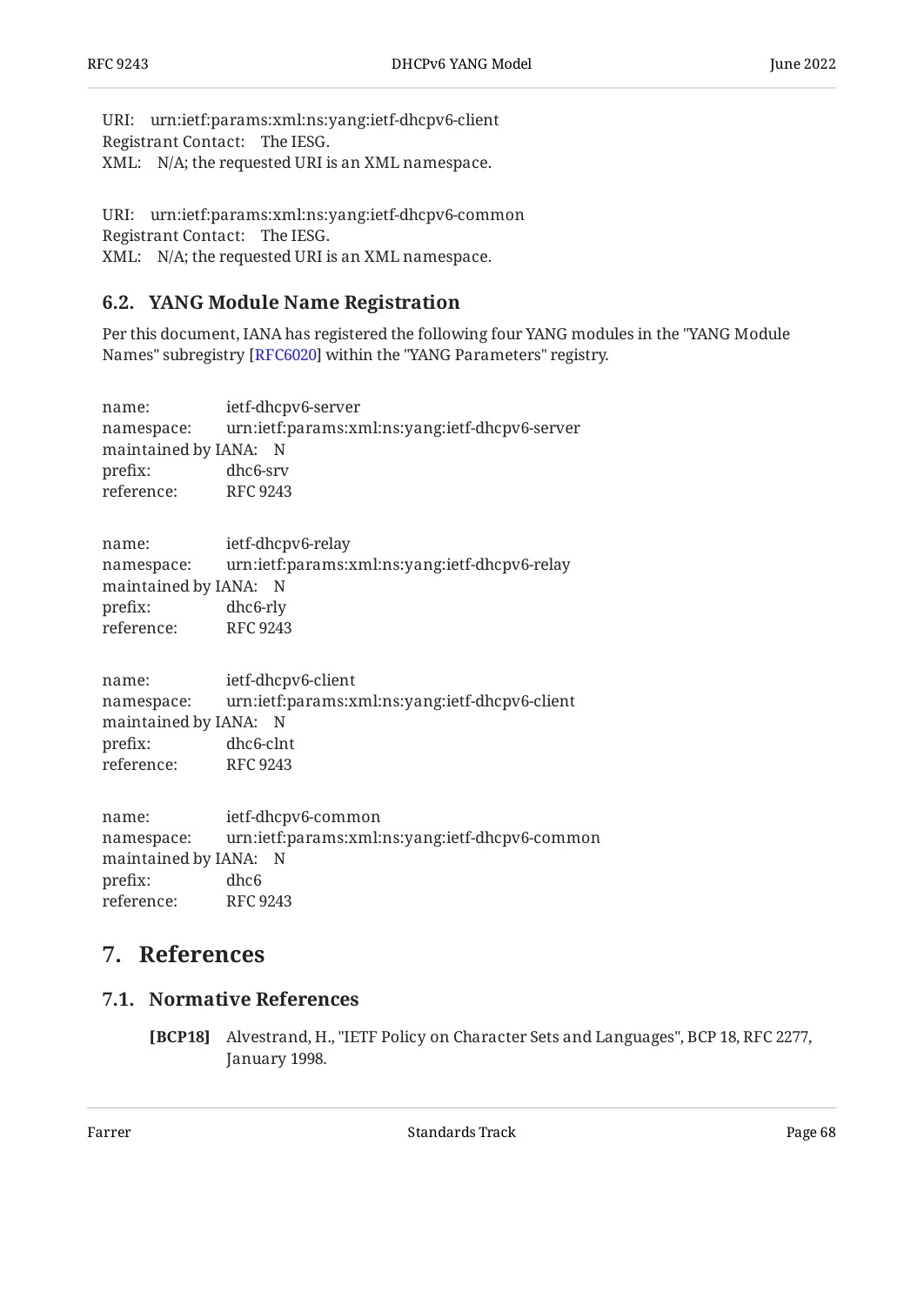[<https://www.rfc-editor.org/info/bcp18](https://www.rfc-editor.org/info/bcp18)>

- **[IANA-DHCPV6-AUTH-NAMESPACES]** IANA, "Dynamic Host Configuration Protocol (DHCP) Authentication Option Name Spaces", [<https://www.iana.org/assignments/auth-](https://www.iana.org/assignments/auth-namespaces). [namespaces](https://www.iana.org/assignments/auth-namespaces)>
- **[IANA-DHCPV6-OPTION-CODES]** IANA, "Option Codes", <[https://www.iana.org/assignments/](https://www.iana.org/assignments/dhcpv6-parameters) . [dhcpv6-parameters>](https://www.iana.org/assignments/dhcpv6-parameters)
- **[IANA-DHCPV6-STATUS-CODES]** IANA, "DHCPv6 Status Codes", <[https://www.iana.org/](https://www.iana.org/assignments/dhcpv6-parameters) . [assignments/dhcpv6-parameters>](https://www.iana.org/assignments/dhcpv6-parameters)
- <span id="page-68-6"></span><span id="page-68-5"></span><span id="page-68-4"></span><span id="page-68-3"></span><span id="page-68-2"></span><span id="page-68-1"></span><span id="page-68-0"></span>**[IANA-HARDWARE-TYPES]** IANA, "Hardware Types", [<https://www.iana.org/assignments/arp-](https://www.iana.org/assignments/arp-parameters). [parameters](https://www.iana.org/assignments/arp-parameters)>
	- [IANA-PEN] IANA, "Private Enterprise Numbers", [<https://www.iana.org/assignments/](https://www.iana.org/assignments/enterprise-numbers) . [enterprise-numbers](https://www.iana.org/assignments/enterprise-numbers)>
		- **[RFC2119]** Bradner, S., "Key words for use in RFCs to Indicate Requirement Levels", BCP 14, RFC 2119, DOI 10.17487/RFC2119, March 1997, [<https://www.rfc-editor.org/info/](https://www.rfc-editor.org/info/rfc2119) . [rfc2119](https://www.rfc-editor.org/info/rfc2119)>
		- **[RFC3118]** Droms, R., Ed. and W. Arbaugh, Ed., "Authentication for DHCP Messages", RFC 3118, DOI 10.17487/RFC3118, June 2001, <https://www.rfc-editor.org/info/rfc3118>.
		- **[RFC3688]** Mealling, M., "The IETF XML Registry", BCP 81, RFC 3688, DOI 10.17487/RFC3688, January 2004, [<https://www.rfc-editor.org/info/rfc3688>](https://www.rfc-editor.org/info/rfc3688).
		- **[RFC6020]** , Bjorklund, M., Ed. "YANG A Data Modeling Language for the Network Configuration Protocol (NETCONF)", RFC 6020, DOI 10.17487/RFC6020, October 2010, <https://www.rfc-editor.org/info/rfc6020>.
		- **[RFC6241]** Enns, R., Ed., Bjorklund, M., Ed., Schoenwaelder, J., Ed., and A. Bierman, Ed., "Network Configuration Protocol (NETCONF)", RFC 6241, DOI 10.17487/RFC6241, June 2011, <https://www.rfc-editor.org/info/rfc6241>.
		- **[RFC6242]** Wasserman, M., "Using the NETCONF Protocol over Secure Shell (SSH)", RFC 6242, DOI 10.17487/RFC6242, June 2011, [<https://www.rfc-editor.org/info/rfc6242>](https://www.rfc-editor.org/info/rfc6242).
		- **[RFC6355]** Narten, T. and J. Johnson, "Definition of the UUID-Based DHCPv6 Unique Identifier (DUID-UUID)", RFC 6355, DOI 10.17487/RFC6355, August 2011, [<https://](https://www.rfc-editor.org/info/rfc6355) . [www.rfc-editor.org/info/rfc6355>](https://www.rfc-editor.org/info/rfc6355)
		- **[RFC6991]** Schoenwaelder, J., Ed., "Common YANG Data Types", RFC 6991, DOI 10.17487/ RFC6991, July 2013, <https://www.rfc-editor.org/info/rfc6991>.
		- **[RFC7844]** Huitema, C., Mrugalski, T., and S. Krishnan, "Anonymity Profiles for DHCP Clients", RFC 7844, DOI 10.17487/RFC7844, May 2016, [<https://www.rfc-editor.org/](https://www.rfc-editor.org/info/rfc7844) . [info/rfc7844>](https://www.rfc-editor.org/info/rfc7844)
		- **[RFC7950]** Bjorklund, M., Ed., "The YANG 1.1 Data Modeling Language", RFC 7950, DOI 10.17487/RFC7950, August 2016, <https://www.rfc-editor.org/info/rfc7950>.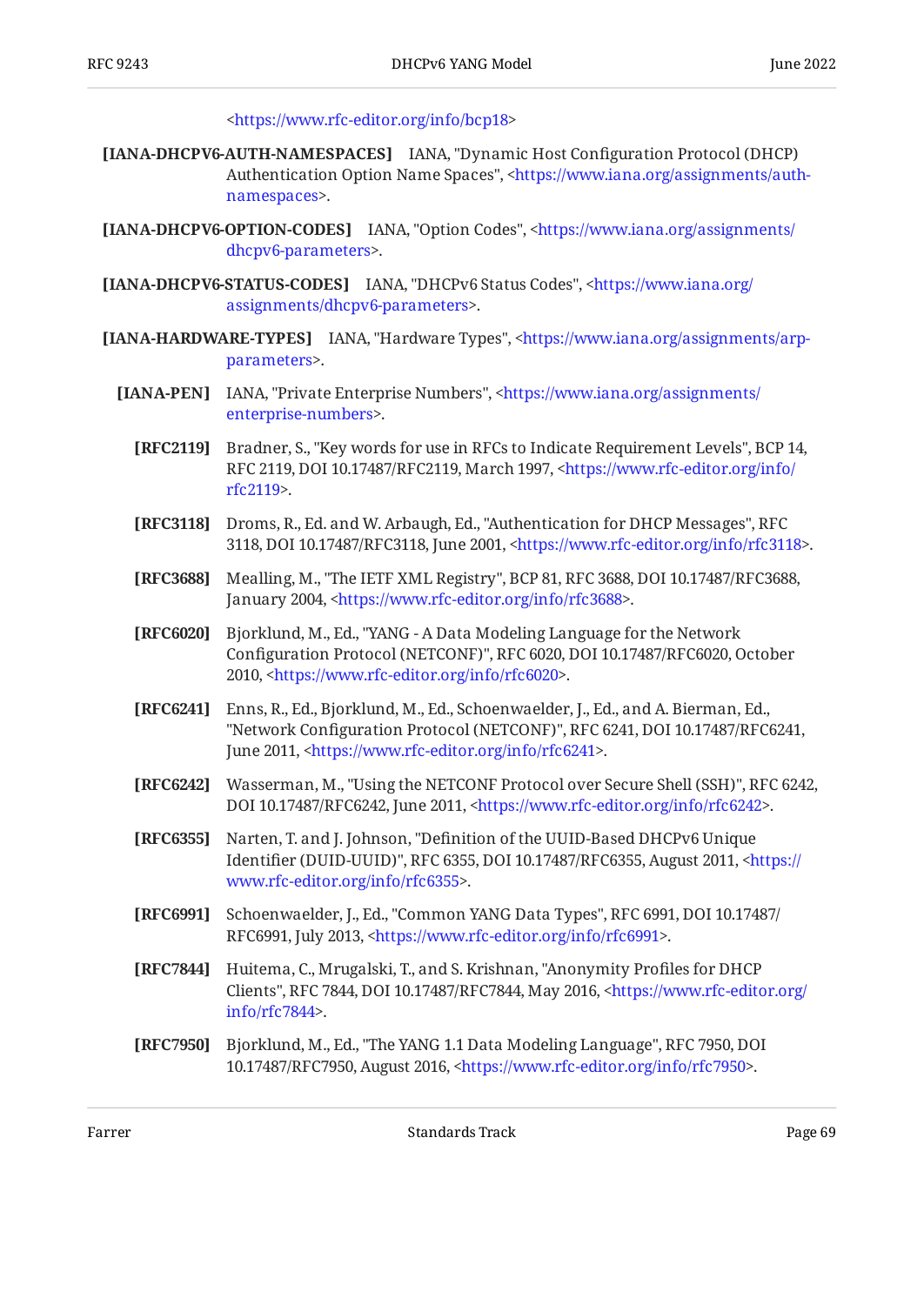<span id="page-69-2"></span>

| <b>[RFC8040]</b> Bierman, A., Bjorklund, M., and K. Watsen, "RESTCONF Protocol", RFC 8040, DOI |
|------------------------------------------------------------------------------------------------|
| 10.17487/RFC8040, January 2017, <https: info="" rfc8040="" www.rfc-editor.org="">.</https:>    |

- **[RFC8174]** Leiba, B., "Ambiguity of Uppercase vs Lowercase in RFC 2119 Key Words", BCP 14, RFC 8174, DOI 10.17487/RFC8174, May 2017, <[https://www.rfc-editor.org/info/](https://www.rfc-editor.org/info/rfc8174) . [rfc8174](https://www.rfc-editor.org/info/rfc8174)>
- **[RFC8340]** Bjorklund, M. and L. Berger, Ed., "YANG Tree Diagrams", BCP 215, RFC 8340, DOI 10.17487/RFC8340, March 2018, <https://www.rfc-editor.org/info/rfc8340>.
- <span id="page-69-0"></span>**[RFC8341]** Bierman, A. and M. Bjorklund, "Network Configuration Access Control Model", STD 91, RFC 8341, DOI 10.17487/RFC8341, March 2018, [<https://www.rfc-editor.org/](https://www.rfc-editor.org/info/rfc8341) . [info/rfc8341>](https://www.rfc-editor.org/info/rfc8341)
- **[RFC8342]** Bjorklund, M., Schoenwaelder, J., Shafer, P., Watsen, K., and R. Wilton, "Network Management Datastore Architecture (NMDA)", RFC 8342, DOI 10.17487/RFC8342, March 2018, <https://www.rfc-editor.org/info/rfc8342>.
- <span id="page-69-1"></span>**[RFC8343]** Bjorklund, M., "A YANG Data Model for Interface Management", RFC 8343, DOI 10.17487/RFC8343, March 2018, <https://www.rfc-editor.org/info/rfc8343>.
- <span id="page-69-6"></span>**[RFC8415]** Mrugalski, T., Siodelski, M., Volz, B., Yourtchenko, A., Richardson, M., Jiang, S., Lemon, T., and T. Winters, "Dynamic Host Configuration Protocol for IPv6 (DHCPv6)", RFC 8415, DOI 10.17487/RFC8415, November 2018, <[https://www.rfc-](https://www.rfc-editor.org/info/rfc8415). [editor.org/info/rfc8415](https://www.rfc-editor.org/info/rfc8415)>
- <span id="page-69-3"></span>**[RFC8446]** Rescorla, E., "The Transport Layer Security (TLS) Protocol Version 1.3", RFC 8446, DOI 10.17487/RFC8446, August 2018, <https://www.rfc-editor.org/info/rfc8446>.
- **[RFC8987]** Farrer, I., Kottapalli, N., Hunek, M., and R. Patterson, "DHCPv6 Prefix Delegating Relay Requirements", RFC 8987, DOI 10.17487/RFC8987, February 2021, <[https://](https://www.rfc-editor.org/info/rfc8987) . [www.rfc-editor.org/info/rfc8987>](https://www.rfc-editor.org/info/rfc8987)

#### <span id="page-69-7"></span>**[7.2. Informative References](#page-69-7)**

- <span id="page-69-4"></span>**[GROUPINGS-TLS]** Watsen, K., "YANG Groupings for TLS Clients and TLS Servers", Work in Progress, Internet-Draft, draft-ietf-netconf-tls-client-server-28, 24 May 2022, . [<https://datatracker.ietf.org/doc/html/draft-ietf-netconf-tls-client-server-28>](https://datatracker.ietf.org/doc/html/draft-ietf-netconf-tls-client-server-28)
	- **[RFC3319]** Schulzrinne, H. and B. Volz, "Dynamic Host Configuration Protocol (DHCPv6) , , Options for Session Initiation Protocol (SIP) Servers" RFC 3319 DOI 10.17487/ RFC3319, July 2003, [<https://www.rfc-editor.org/info/rfc3319>](https://www.rfc-editor.org/info/rfc3319).
	- **[RFC7707]** Gont, F. and T. Chown, "Network Reconnaissance in IPv6 Networks", RFC 7707, DOI 10.17487/RFC7707, March 2016, <https://www.rfc-editor.org/info/rfc7707>.
	- **[RFC7824]** Krishnan, S., Mrugalski, T., and S. Jiang, "Privacy Considerations for DHCPv6", RFC 7824, DOI 10.17487/RFC7824, May 2016, <[https://www.rfc-editor.org/info/](https://www.rfc-editor.org/info/rfc7824) . [rfc7824](https://www.rfc-editor.org/info/rfc7824)>

<span id="page-69-5"></span>Farrer The Communication of the Standards Track Communication of the Page 70 and 2011 11:00 Fage 70 and 2011 12:00 Fage 70 and 2012 12:00 Fage 70 and 2012 12:00 Fage 70 and 2012 12:00 Fage 70 and 2012 12:00 Fage 70 and 201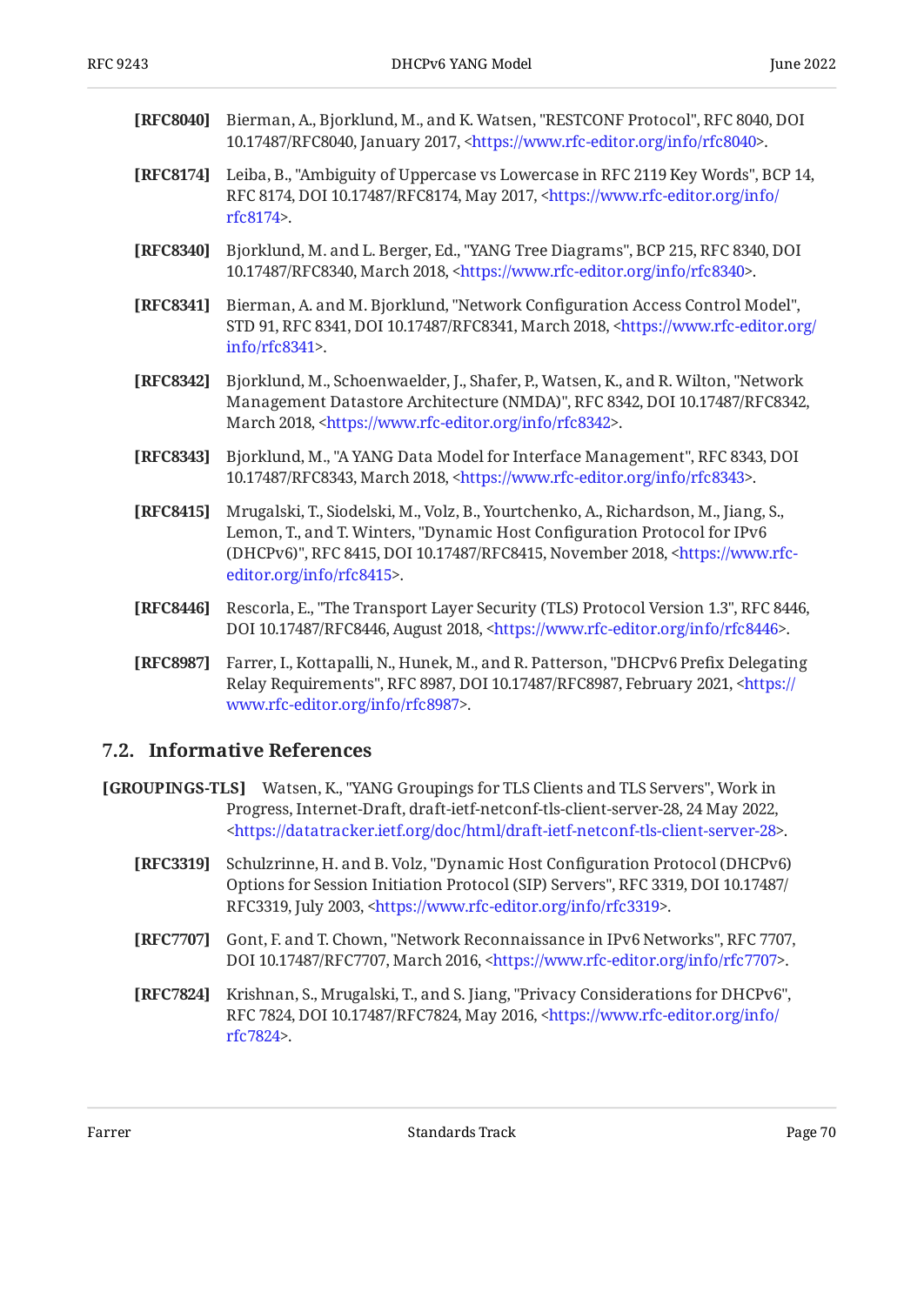# <span id="page-70-0"></span>**[Appendix A. Data Tree Examples](#page-70-0)**

<span id="page-70-1"></span>This section contains XML examples of data trees for the different DHCPv6 elements.

# **[A.1. DHCPv6 Server Con](#page-70-1)figuration Examples**

The following example shows a basic configuration for a server. The configuration defines:

- enabling the DHCP server function,
- the server's DUID,
- $\bullet$  an option set (id=1) with configuration for the Solicit Max Retry Timeout (SOL\_MAX\_RT (82)) option,
- a single network range (2001:db8::/32), and •
- <span id="page-70-2"></span> $\bullet$  a single address pool, with start and end addresses, relevant lease timers, and an 'option-setid' of "1" referencing the option set configured above.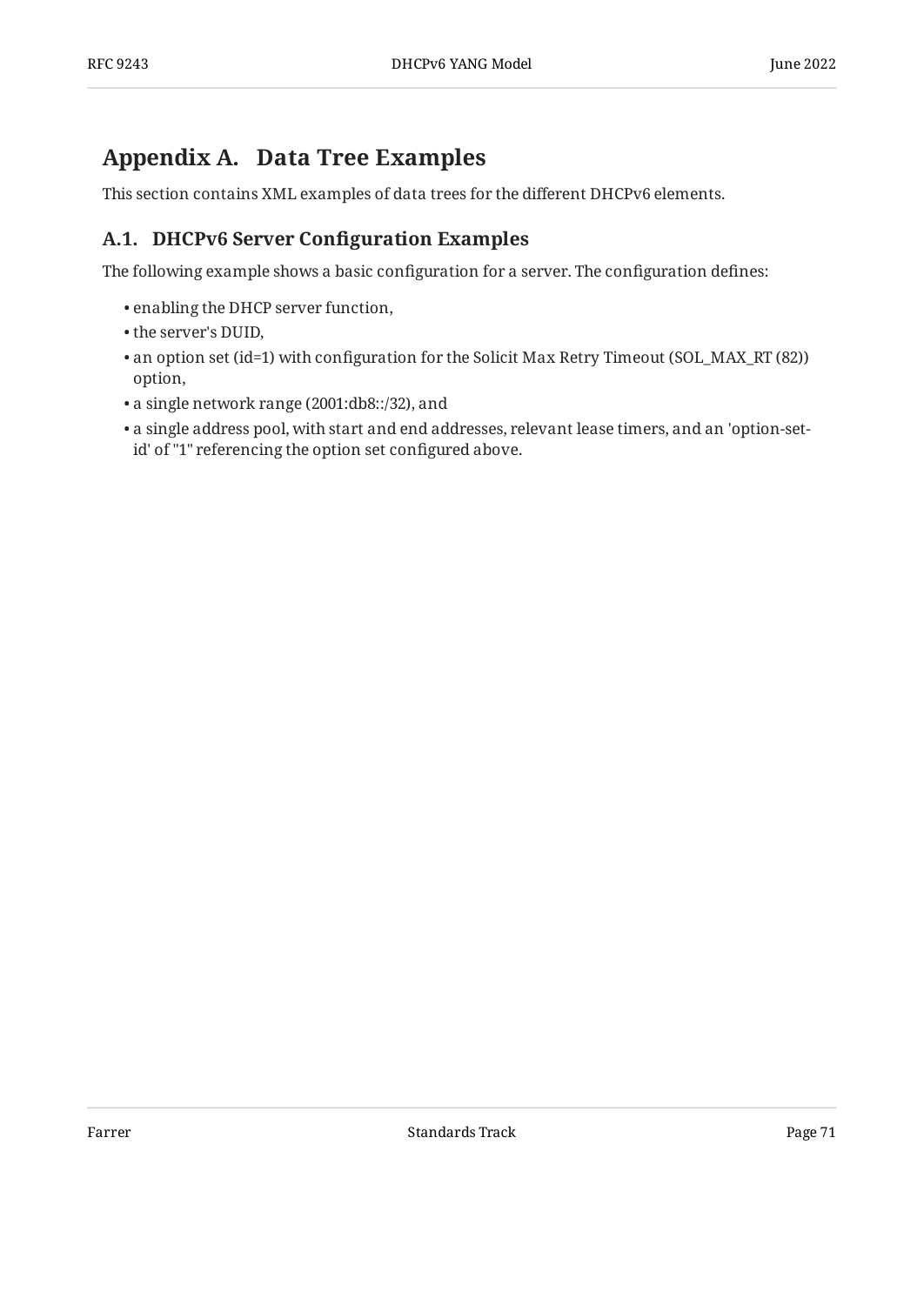```
<dhcpv6-server
     xmlns="urn:ietf:params:xml:ns:yang:ietf-dhcpv6-server">
   <enabled>true</enabled>
   <server-duid>000200090CC084D303000912</server-duid>
   <vendor-config/>
   <option-sets>
     <option-set>
       <option-set-id>1</option-set-id>
       <description>Example DHCP option set</description>
       <sol-max-rt-option>
         <sol-max-rt-value>3600</sol-max-rt-value>
       </sol-max-rt-option>
     </option-set>
   </option-sets>
   <class-selector/>
   <allocation-ranges>
     <valid-lifetime>54000</valid-lifetime>
     <renew-time>7200</renew-time>
     <rebind-time>32400</rebind-time>
     <preferred-lifetime>43200</preferred-lifetime>
     <allocation-range>
      <id>1</id>
       <description>example-allocation-range</description>
       <network-prefix>2001:db8::/32</network-prefix>
       <option-set-id>1</option-set-id>
       <address-pools>
         <address-pool>
           <pool-id>1</pool-id>
           <pool-prefix>2001:db8:1:1::/64</pool-prefix>
           <start-address>2001:db8:1:1::1000</start-address>
           <end-address>2001:db8:1:1::2000</end-address>
           <max-address-utilization>50</max-address-utilization>
           <option-set-id>1</option-set-id>
         </address-pool>
       </address-pools>
     </allocation-range>
   </allocation-ranges>
</dhcpv6-server>
```
#### *[Figure 4:](#page-71-0) Basic Server Confi[guration Example XML](#page-70-2)*

The following example configuration snippet shows a static host reservation within an address pool. The host's lease timers are configured to be longer than hosts from the pool with dynamically assigned addresses.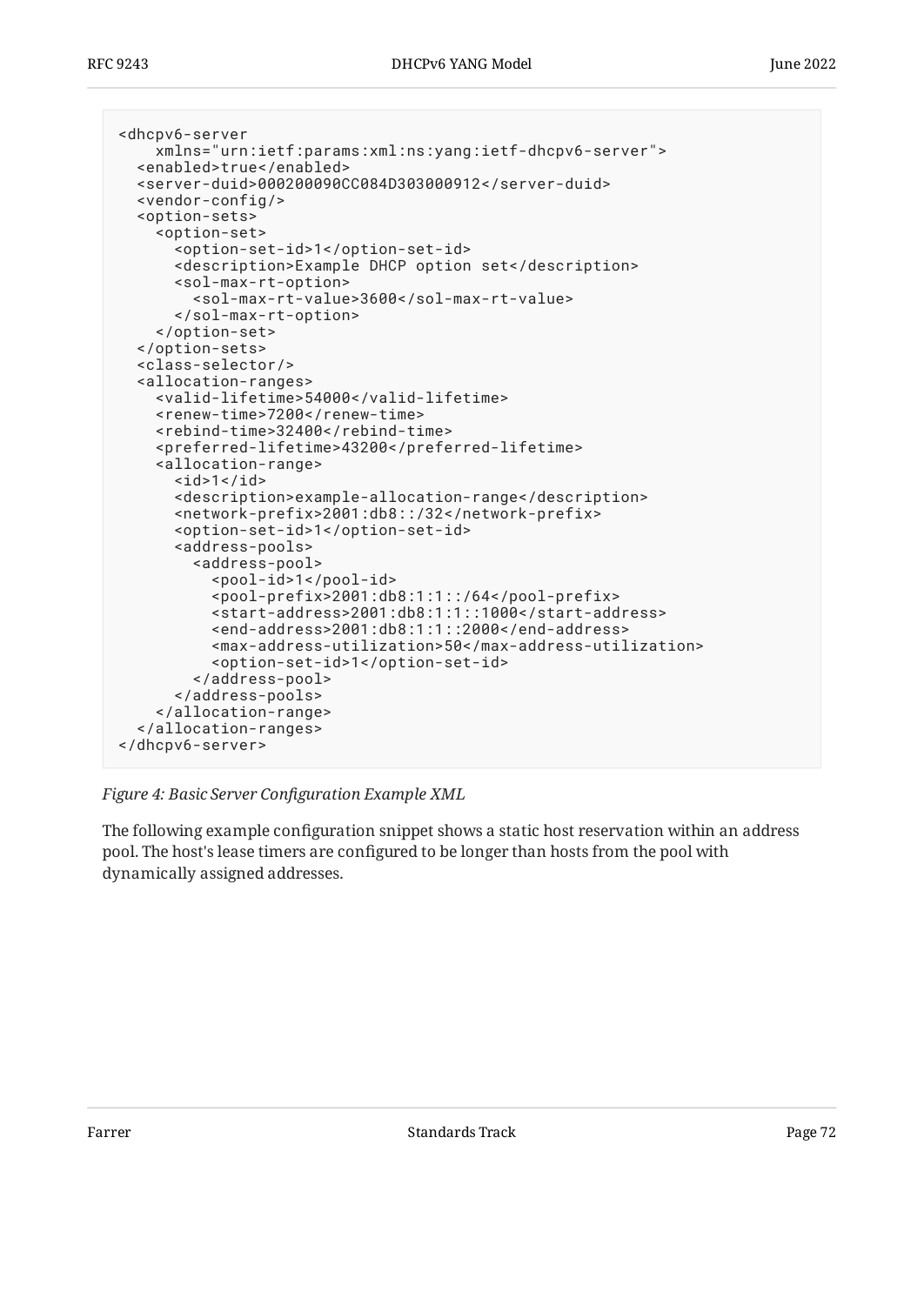```
<address-pools>
   <address-pool>
     <pool-id>1</pool-id>
     <pool-prefix>2001:db8:1:1::/64</pool-prefix>
     <start-address>2001:db8:1:1::1000</start-address>
     <end-address>2001:db8:1:1::2000</end-address>
     <max-address-utilization>50</max-address-utilization>
     <option-set-id>1</option-set-id>
     <host-reservations>
       <host-reservation>
         <reserved-addr>2001:db8:1:1::1001</reserved-addr>
         <client-duid>00052001db81</client-duid>
         <option-set-id>1</option-set-id>
         <valid-lifetime>604800</valid-lifetime>
         <renew-time>86400</renew-time>
         <rebind-time>172800</rebind-time>
         <preferred-lifetime>345600</preferred-lifetime>
       </host-reservation>
     </host-reservations>
   </address-pool>
</address-pools>
```
*[Figure 5:](#page-72-0) Server Host Reservation Confi[guration Example XML Snippet](#page-71-0)* 

The following example configuration snippet shows a network range and pool to be used for delegating prefixes to clients. In this example, each client will receive a /56 prefix.

The 'max-pd-space-utilization' is set to 80 percent so that a 'prefix-pool-utilization-thresholdexceeded' notification will be raised if the number of prefix allocations exceeds this.

```
<allocation-ranges>
  <allocation-range>

     <description>prefix-pool-example</description>
     <network-prefix>2001:db8::/32</network-prefix>
     <prefix-pools>
       <valid-lifetime>54000</valid-lifetime>
       <renew-time>7200</renew-time>
       <rebind-time>32400</rebind-time>
       <preferred-lifetime>43200</preferred-lifetime>
       <prefix-pool>
         <pool-id>0</pool-id>
         <option-set-id>1</option-set-id>
         <pool-prefix>2001:db8:1::/48</pool-prefix>
         <client-prefix-length>56</client-prefix-length>
         <max-pd-space-utilization>80</max-pd-space-utilization>
       </prefix-pool>
     </prefix-pools>
   </allocation-range>
</allocation-ranges>
```
*[Figure 6:](#page-72-1) Server Prefix Delegation Confi[guration Example XML Snippet](#page-72-1)*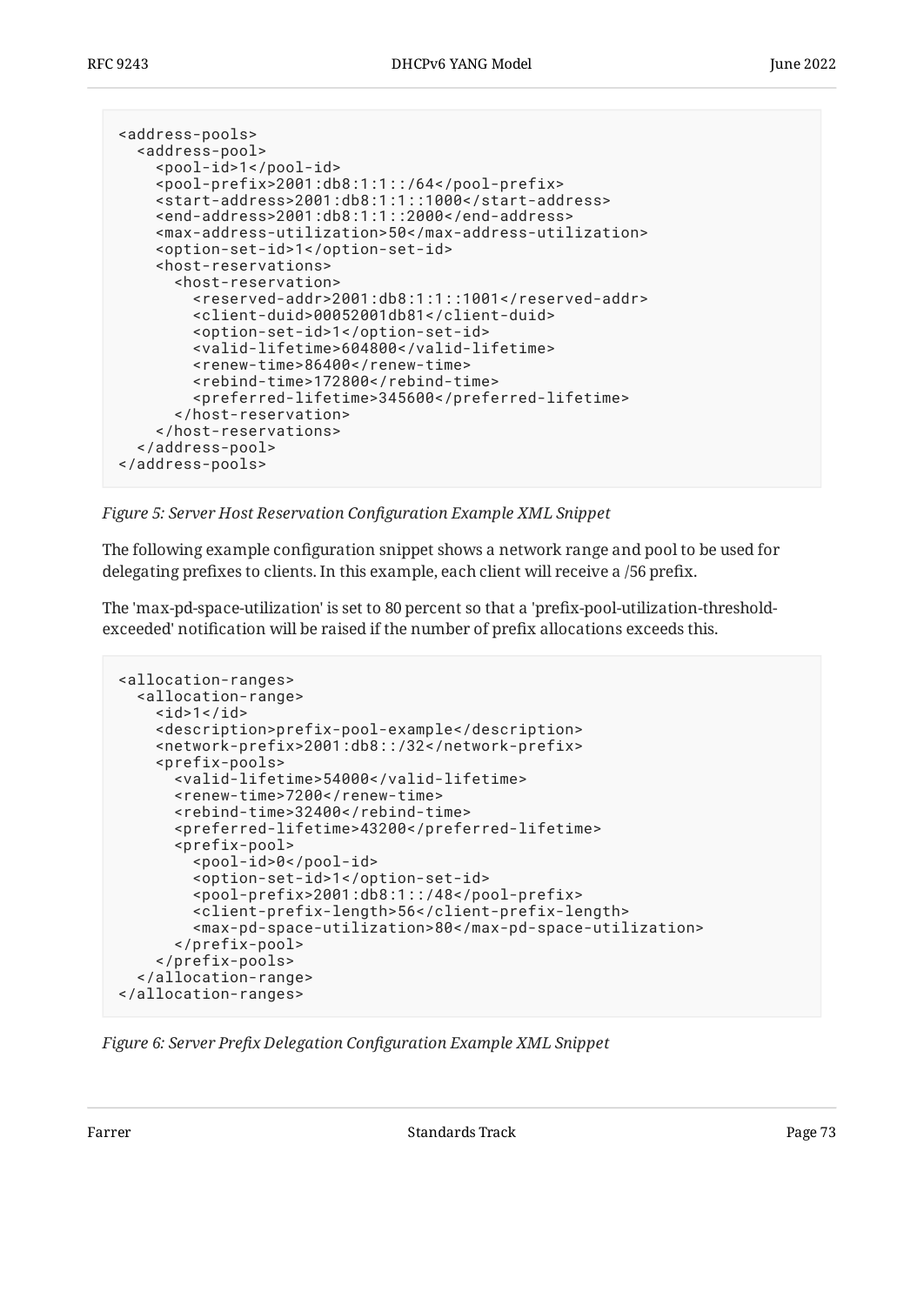The next example configuration snippet shows a set of options that may be returned to clients, depending on the contents of a received DHCP request message. The option set ID is '1', which will be referenced by other places in the configuration (e.g., address pool configuration) as the available options for clients that request them.

The example shows how the option definitions can be extended via augmentation. In this case, "OPTION\_SIP\_SERVER\_D (21) SIP Servers Domain-Name List" from the example module in [Appendix B](#page-76-0) has been augmented to the server's option set.

```
<option-sets>
   <option-set>
     <option-set-id>1</option-set-id>
     <description>Example DHCP option set</description>
     <vendor-specific-information-options>
       <vendor-specific-information-option>
         <enterprise-number>32473</enterprise-number>
         <vendor-option-data>
           <sub-option-code>01</sub-option-code>
           <sub-option-data>1234abcd</sub-option-data>
         </vendor-option-data>
         <vendor-option-data>
           <sub-option-code>02</sub-option-code>
           <sub-option-data>abcd1234</sub-option-data>
         </vendor-option-data>
       </vendor-specific-information-option>
     </vendor-specific-information-options>
     <sol-max-rt-option>
       <sol-max-rt-value>3600</sol-max-rt-value>
     </sol-max-rt-option>
     <sip-server-domain-name-list-option
       xmlns="https://example.com/ns/example-dhcpv6-opt-sip-serv">
       <sip-server>
         <sip-serv-id>0</sip-serv-id>
         <sip-serv-domain-name>sip1.example.org</sip-serv-domain-name>
       </sip-server>
       <sip-server>
         <sip-serv-id>1</sip-serv-id>
         <sip-serv-domain-name>sip2.example.org</sip-serv-domain-name>
       </sip-server>
     </sip-server-domain-name-list-option>
   </option-set>
</option-sets>
```
<span id="page-73-1"></span>*[Figure 7:](#page-73-0) Server Option Set Confi[guration Example XML Snippet](#page-73-0)* 

### **[A.2. DHCPv6 Relay Con](#page-73-1)figuration Example**

The following example shows a basic configuration for a single DHCP relay interface and its interaction with the ietf-interfaces module. The configuration shows two XML documents, one for ietf-interfaces and a second for ietf-dhcpv6-relay, defining:

 $\bullet$  configuring an interface using the ietf-interfaces module that the relay configuration will be applied to,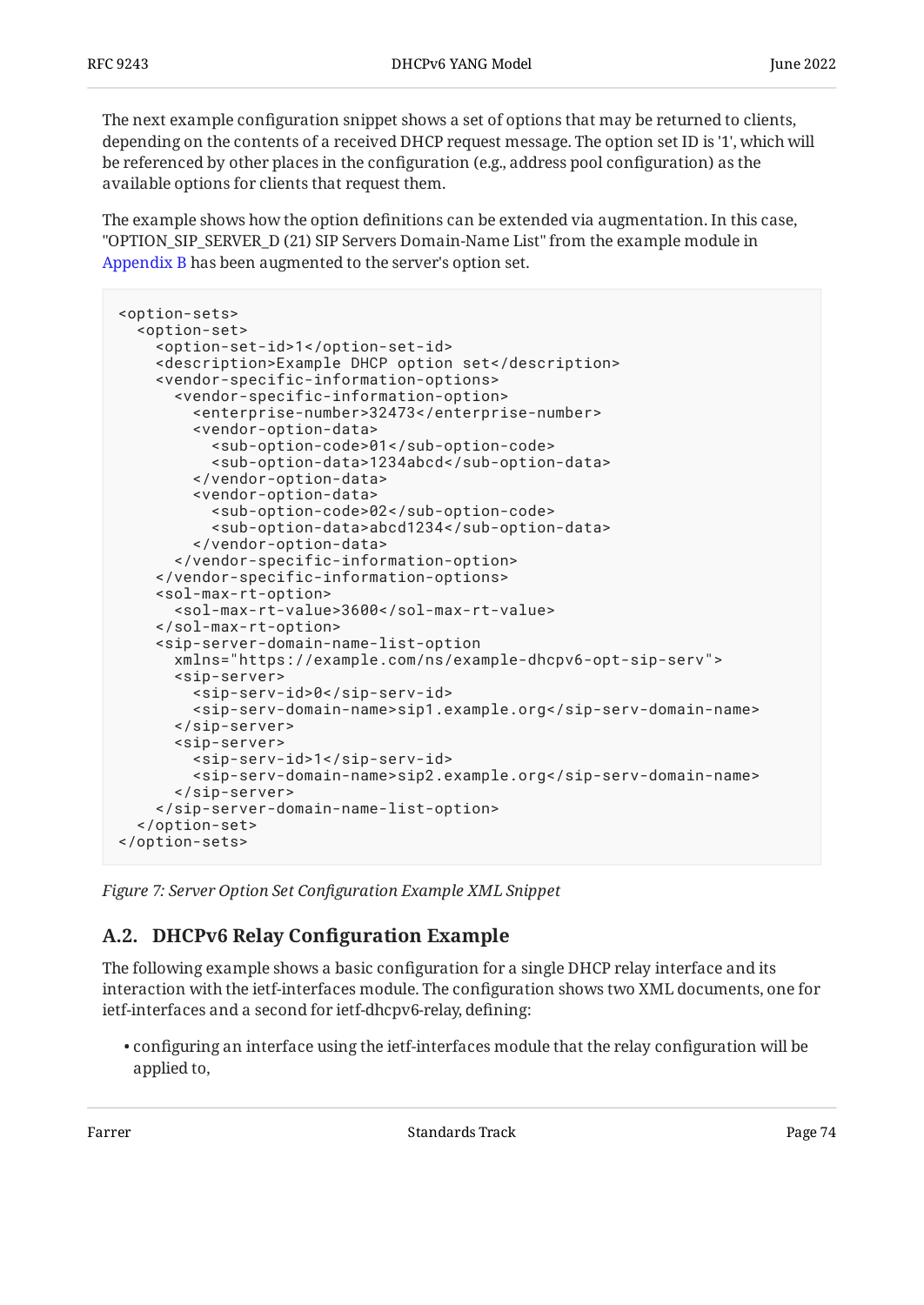- enabling the DHCP relay function globally and for the relevant interface, •
- $\bullet$  referencing the interface that the relay configuration is relevant for via an interface-ref to the ietf-interfaces module,
- defining two destination addresses that incoming DHCP messages will be relayed to, •
- configuring the link-address value that will be sent in the relay-forward message, and •
- configuring a value for the Interface ID Option (OPTION\_INTERFACE\_ID (18)), which will be included in the relay forward message.

```
<interfaces xmlns="urn:ietf:params:xml:ns:yang:ietf-interfaces"
   xmlns:ianaift="urn:ietf:params:xml:ns:yang:iana-if-type">
   <interface>
     <name>eth0</name>
     <type>ianaift:ethernetCsmacd</type>
     <description>DHCPv6 Relay Interface</description>
     <enabled>true</enabled>
   </interface>
</interfaces>
<dhcpv6-relay xmlns="urn:ietf:params:xml:ns:yang:ietf-dhcpv6-relay">
   <enabled>true</enabled>
   <relay-if>
     <if-name>eth0</if-name>
     <enabled>true</enabled>
     <destination-address>2001:db8:2::1</destination-address>
     <destination-address>2001:db8:2::2</destination-address>
     <link-address>2001:db8:3::1</link-address>
     <relay-options>
       <interface-id-option>
         <interface-id>EXAMPLEINTERFACEID01</interface-id>
       </interface-id-option>
     </relay-options>
   </relay-if>
</dhcpv6-relay>
```
<span id="page-74-1"></span>*[Figure 8:](#page-74-0) Basic Relay Confi[guration Example XML](#page-74-0)* 

### **[A.3. DHCPv6 Client Con](#page-74-1)figuration Example**

The following example shows a basic configuration for a DHCP client and its interaction with the ietf-interfaces module. The configuration shows two XML documents, one for ietf-interfaces and a second for ietf-dhcpv6-client, defining:

- $\bullet$  configuring an interface using the ietf-interfaces module that the client configuration will be applied to,
- enabling the DHCP client function globally and for the relevant interface, •
- $\bullet$  referencing the interface that the client configuration is relevant for via an interface-ref to the ietf-interfaces module,
- setting the DUID for the DHCPv6-enabled interface, •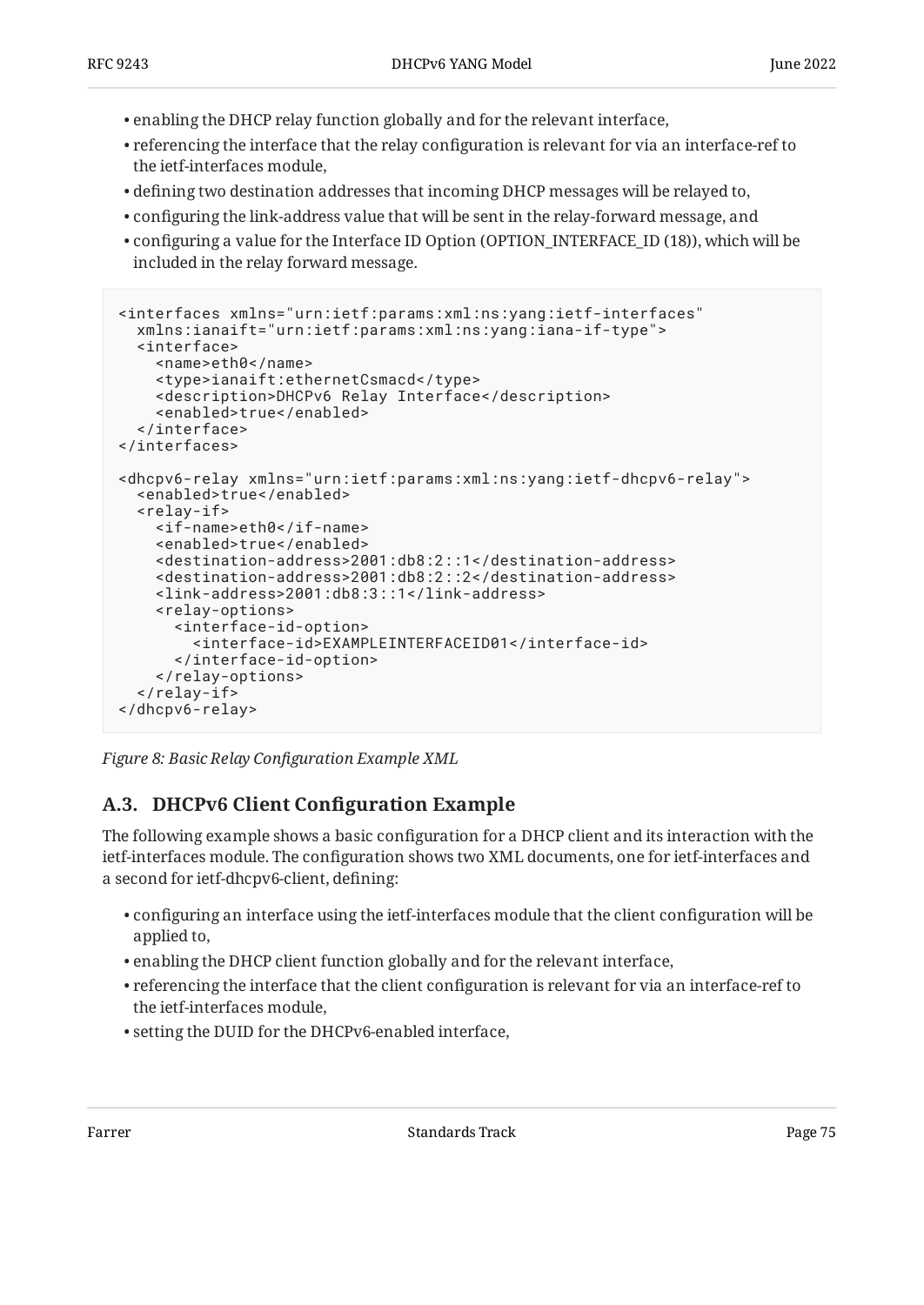- $\bullet$  configuring a list of option codes that will be requested by the client in its Option Request Option (OPTION\_ORO (6)),
- configuring a single instance of the Vendor-specific Information Option (OPTION\_VENDOR\_OPTS (17)) with a single sub-option data item,
- $\bullet$  requesting a non-temporary IPv6 address (IA\_NA) with an identity association interface identifier of 1, and
- <span id="page-75-0"></span> $\bullet$  requesting an IPv6 delegated prefix address (IA\_PD) with an identity association interface identifier of 2.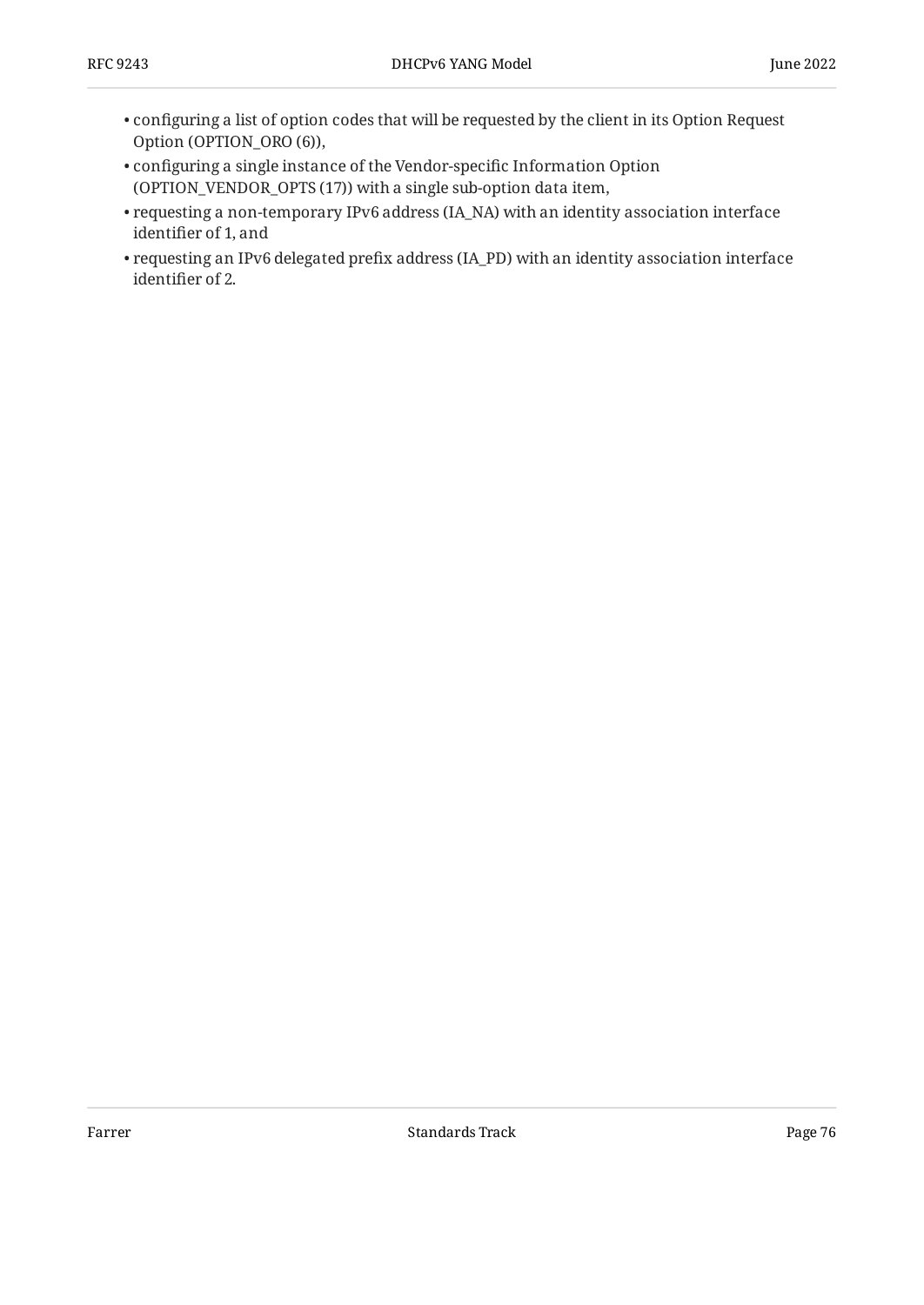```
<interfaces xmlns="urn:ietf:params:xml:ns:yang:ietf-interfaces"
   xmlns:ianaift="urn:ietf:params:xml:ns:yang:iana-if-type">
   <interface>
     <name>eth0</name>
     <type>ianaift:ethernetCsmacd</type>
     <description>DHCPv6 Relay Interface</description>
     <enabled>true</enabled>
   </interface>
</interfaces>
<dhcpv6-client
   xmlns="urn:ietf:params:xml:ns:yang:ietf-dhcpv6-client">
   <enabled>true</enabled>
   <client-if>
     <if-name>eth0</if-name>
     <enabled>true</enabled>
     <interface-duid>000200090CC084D303000913</interface-duid>
     <client-configured-options>
       <option-request-option>
         <oro-option>17</oro-option>
         <oro-option>23</oro-option>
         <oro-option>24</oro-option>
         <oro-option>82</oro-option>
       </option-request-option>
       <vendor-specific-information-options>
         <vendor-specific-information-option>
           <enterprise-number>32473</enterprise-number>
           <vendor-option-data>
             <sub-option-code>1</sub-option-code>
             <sub-option-data>abcd1234</sub-option-data>
           </vendor-option-data>
         </vendor-specific-information-option>
       </vendor-specific-information-options>
     </client-configured-options>
     <ia-na>
       <ia-id>1</ia-id>
    \langleia-na>
     <ia-pd>

    \langleia-pd\rangle </client-if>
</dhcpv6-client>
```
<span id="page-76-0"></span>*[Figure 9:](#page-76-1) Basic Client Confi[guration Example XML](#page-75-0)* 

## **[Appendix B. Example of Augmenting Additional DHCPv6](#page-76-0) [Option De](#page-76-0)finitions**

The following section provides an example of how the DHCPv6 option definitions can be extended to include additional options. It is expected that additional specification documents will be published for this in the future.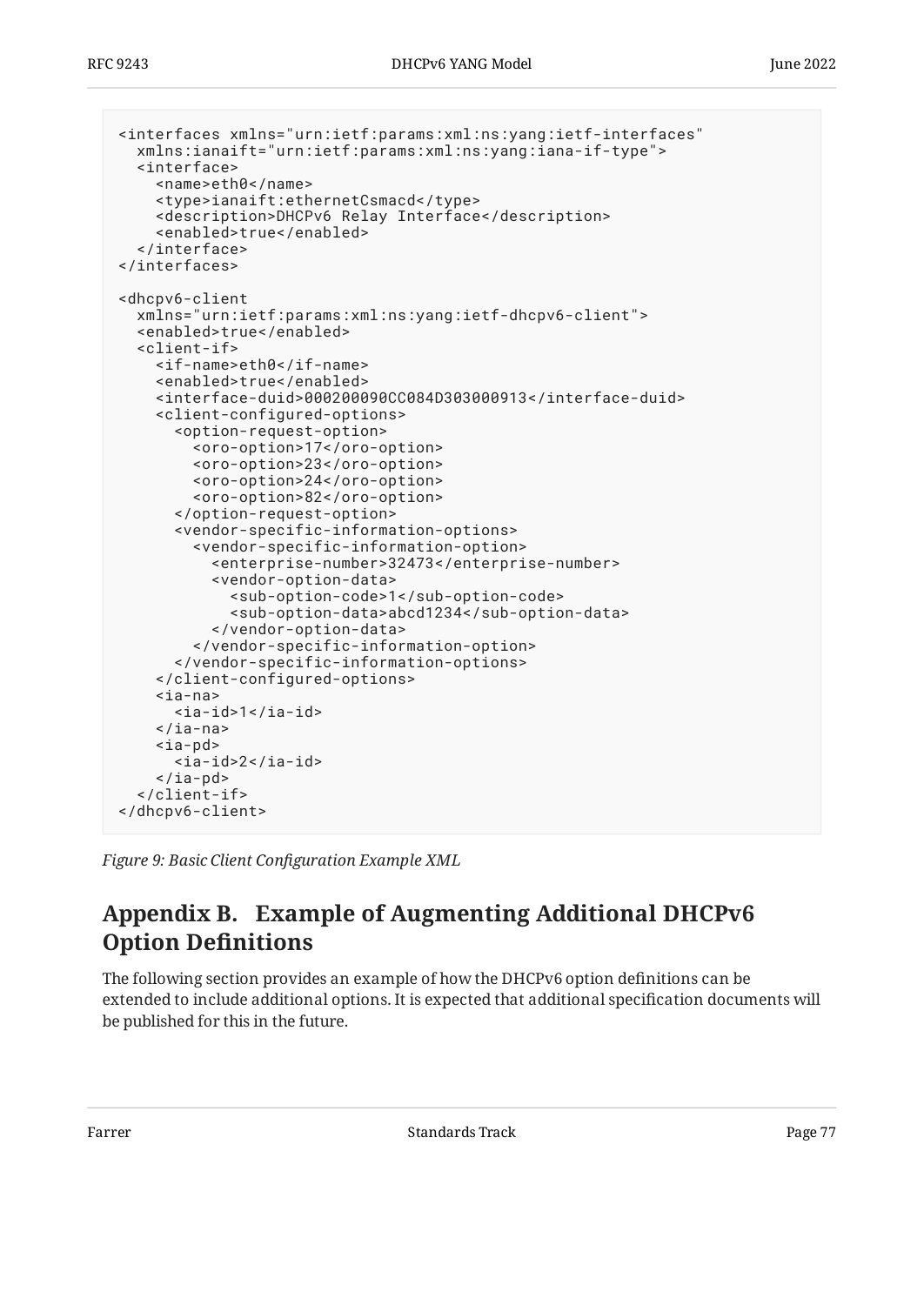The example defines YANG modules for OPTION\_SIP\_SERVER\_D (21) and OPTION\_SIP\_SERVER\_D  $(22)$  as specified in [RFC3319]. An example XML configuration, showing the interworking with other modules, is provided in [Figure 7.](#page-73-0)

The module is constructed as follows:

- $\bullet$  The module is named using a meaningful, shortened version of the document name in which the DHCP option format is specified.
- A separate grouping is used to define each option. •
- $\bullet$  The name of the option is taken from the registered IANA name for the option, with an 'option' suffix added.
- $\bullet$  The description field is taken from the relevant option code name and number.
- $\bullet$  The reference section is the number and name of the RFC in which the DHCPv6 option is defined.
- $\bullet$  The remaining fields match the fields in the DHCP option. They are in the same order as defined in the DHCP option. Wherever possible, the format that is defined for the DHCP field should be matched by the relevant YANG type.
- $\bullet$  Fields that can have multiple entries or instances are defined using list or leaf-list nodes.

Below the groupings for option definitions, augment statements are used to add the option definitions for use in the relevant DHCP element's module (server, relay, and/or client).

```
<CODE BEGINS>
module example-dhcpv6-opt-sip-serv {
   yang-version 1.1;
   namespace "https://example.com/ns/"
            + "example-dhcpv6-opt-sip-serv";
   prefix sip-srv;
   import ietf-inet-types {
     prefix inet;
 }
   import ietf-dhcpv6-server {
     prefix dhc6-srv;
   }
   organization
      "IETF Dynamic Host Configuration (DHC) Working Group";
  contact<br>"WG Web:
                 <https://datatracker.ietf.org/wg/dhc/>
     WG List: <mailto:dhcwg@ietf.org><br>Author: Yong Cui <yong@csnet1.c
                 Yong Cui <yong@csnet1.cs.tsinghua.edu.cn>
     Author: Linhui Sun <lh.sunlinh@gmail.com>
     Editor: Ian Farrer <ian.farrer@telekom.de><br>Author: Sladiana Zeichlin <sladiana.zechli
                 Sladjana Zeichlin <sladjana.zechlin@telekom.de>
      Author: Zihao He <hezihao9512@gmail.com>
      Author: Michal Nowikowski <godfryd@isc.org>";
   description
      "This YANG module contains DHCPv6 options defined in RFC 8415
      that can be used by DHCPv6 servers.
```
Farrer The Communication of the Standards Track Communication of the Page 78 (1992) and the Page 78 (1992) and the Page 78 (1992) and the Page 78 (1992) and the Page 78 (1992) and the Page 78 (1992) and the Page 78 (1992)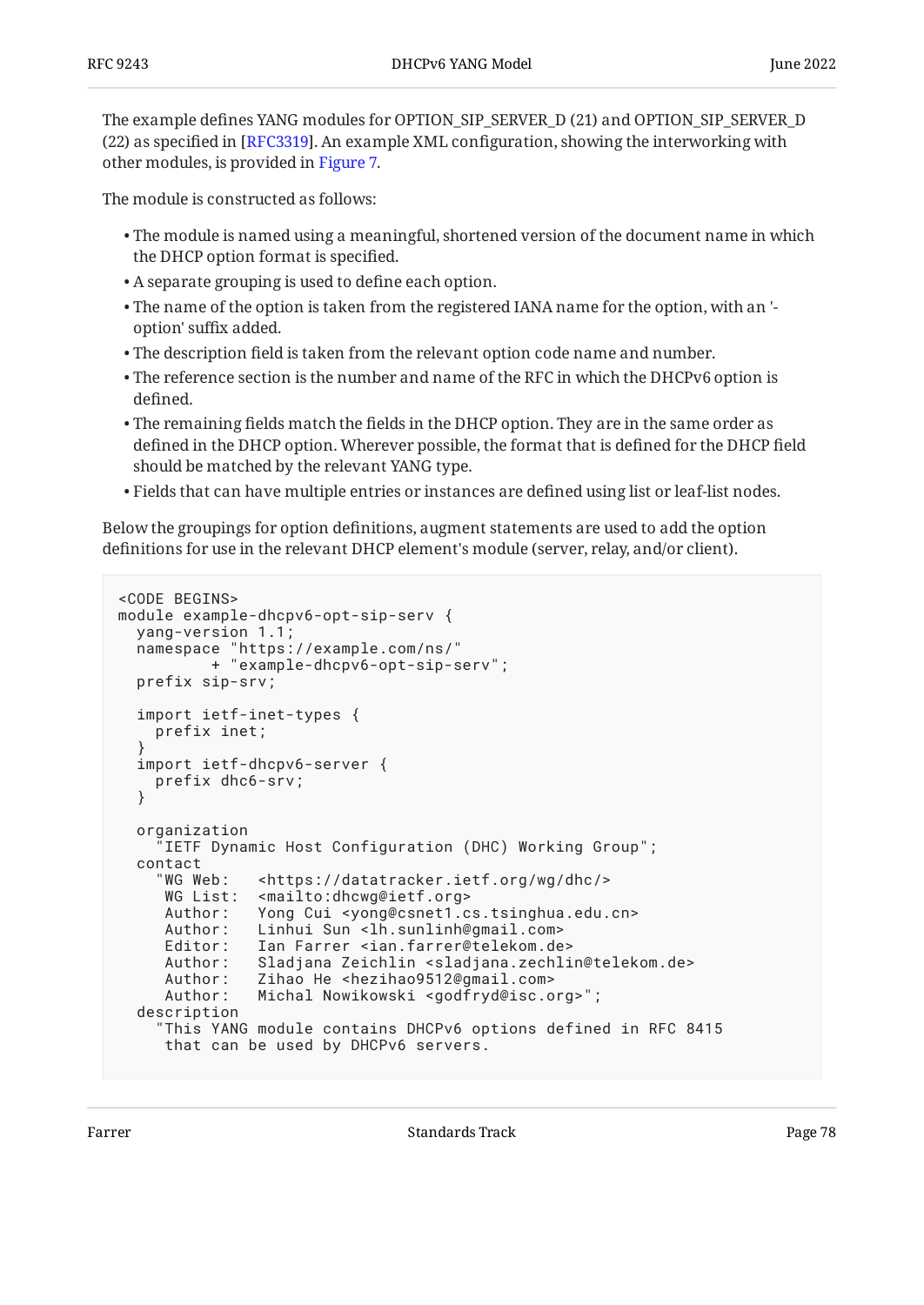```
 Copyright (c) 2022 IETF Trust and the persons identified as
      authors of the code. All rights reserved.
     Redistribution and use in source and binary forms, with or
     without modification, is permitted pursuant to, and subject to
 the license terms contained in, the Revised BSD License set
 forth in Section 4.c of the IETF Trust's Legal Provisions
     Relating to IETF Documents
      (https://trustee.ietf.org/license-info).
     This version of this YANG module is part of RFC 9243
      (https://www.rfc-editor.org/info/rfc9243); see the RFC itself
     for full legal notices.";
  revision 2022-06-20 {
    description
        "Initial revision.";
    reference
       "RFC 9243: A YANG Data Model for DHCPv6 Configuration";
  }
   /*
   * Groupings
   */
  grouping sip-server-domain-name-list-option-group {
    description
       "OPTION_SIP_SERVER_D (21) SIP Servers Domain-Name List.";
    reference
       "RFC 3319: Dynamic Host Configuration Protocol
        (DHCPv6) Options for Session Initiation Protocol (SIP)
        Servers";
    container sip-server-domain-name-list-option {
       description
         "OPTION_SIP_SERVER_D (21) SIP Servers Domain Name List
         Option.";
       list sip-server {
         key "sip-serv-id";
         description
           "SIP server information.";
         leaf sip-serv-id {
           type uint8;
           description
             "SIP server list identifier.";
 }
         leaf sip-serv-domain-name {
           type inet:domain-name;
           description
             "SIP server domain name.";
        }
      }
    }
  }
  grouping sip-server-address-list-option-group {
    description
       "OPTION_SIP_SERVER_A (22) SIP Servers IPv6 Address List.";
    reference
```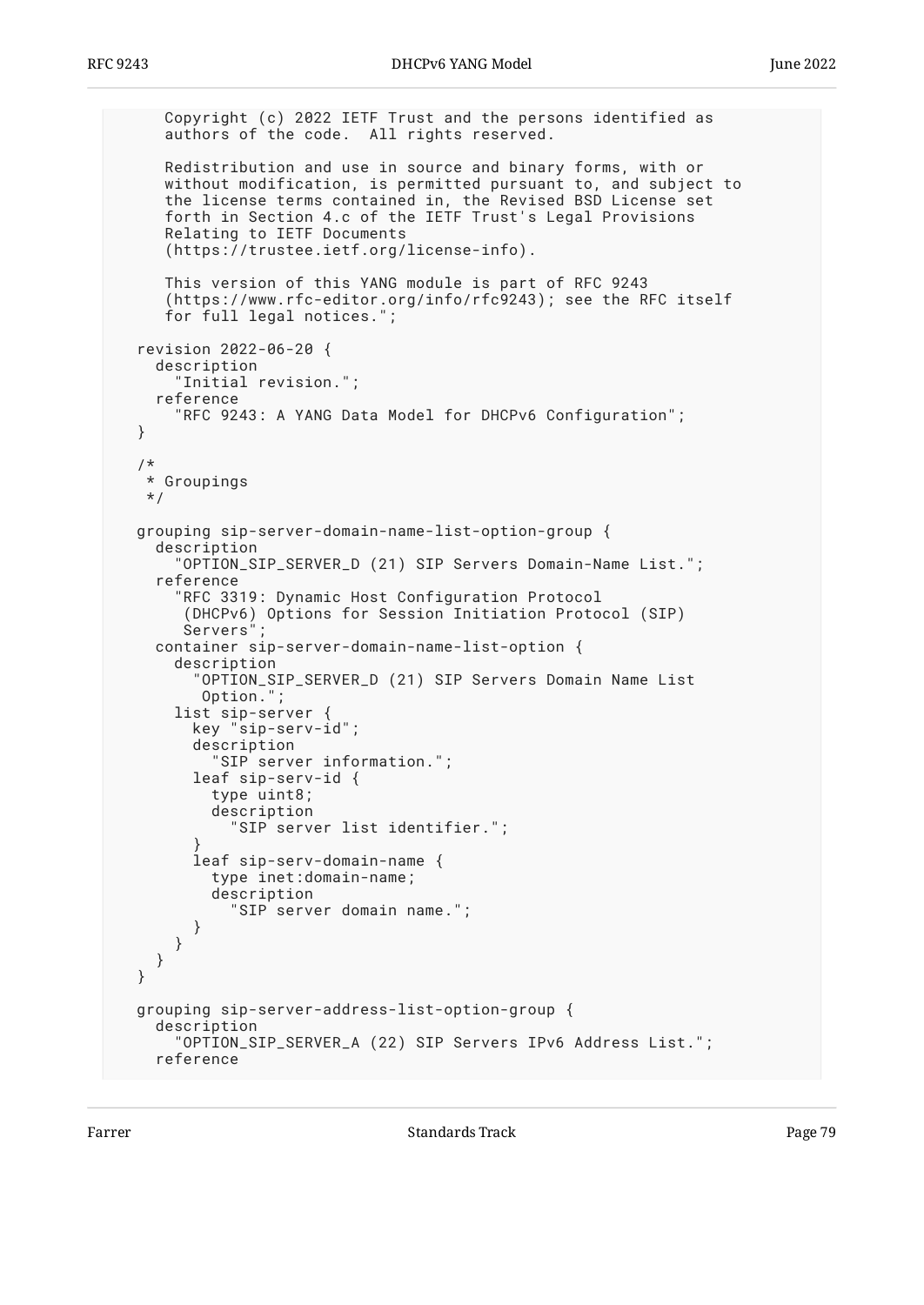```
 "RFC 3319: Dynamic Host Configuration Protocol
        (DHCPv6) Options for Session Initiation Protocol (SIP)
        Servers";
     container sip-server-address-list-option {
       description
          "OPTION_SIP_SERVER_A (22) SIP Servers IPv6 Address List
          Option.";
       list sip-server {
         key "sip-serv-id";
         description
            "SIP server information.";
         leaf sip-serv-id {
           type uint8;
           description
              "SIP server list entry identifier.";
 }
         leaf sip-serv-addr {
           type inet:ipv6-address;
           description
              "SIP server IPv6 address.";
         }
       }
     }
   }
/*
    * Augmentations
    */
   augment "/dhc6-srv:dhcpv6-server/dhc6-srv:option-sets/"
         + "dhc6-srv:option-set" {
     description
       "Augment the option definition groupings to the server
        module.";
     uses sip-server-domain-name-list-option-group;
     uses sip-server-address-list-option-group;
   }
}
<CODE ENDS>
```
The correct location to augment the new option definition(s) will vary according to the specific rules defined for the use of that specific option. For example, for options that will be augmented into the ietf-dhcpv6-server module, in many cases, these will be augmented to:

'/dhc6-srv:dhc6-srv/dhc6-srv:option-sets/dhc6-srv:option-set'

so that they can be defined within option sets. However, there are some options that are only applicable for specific deployment scenarios, and in these cases, it may be more logical to augment the option group to a location relevant for the option.

One example for this could be OPTION\_PD\_EXCLUDE (67). This option is only relevant in combination with a delegated prefix that contains a specific prefix. In this case, the following location for the augmentation may be more suitable:

Farrer The Communication of the Standards Track Communication of the Page 80 and 20 million of the Page 80 million of the Page 80 million of the Page 80 million of the Page 80 million of the Page 80 million of the Page 80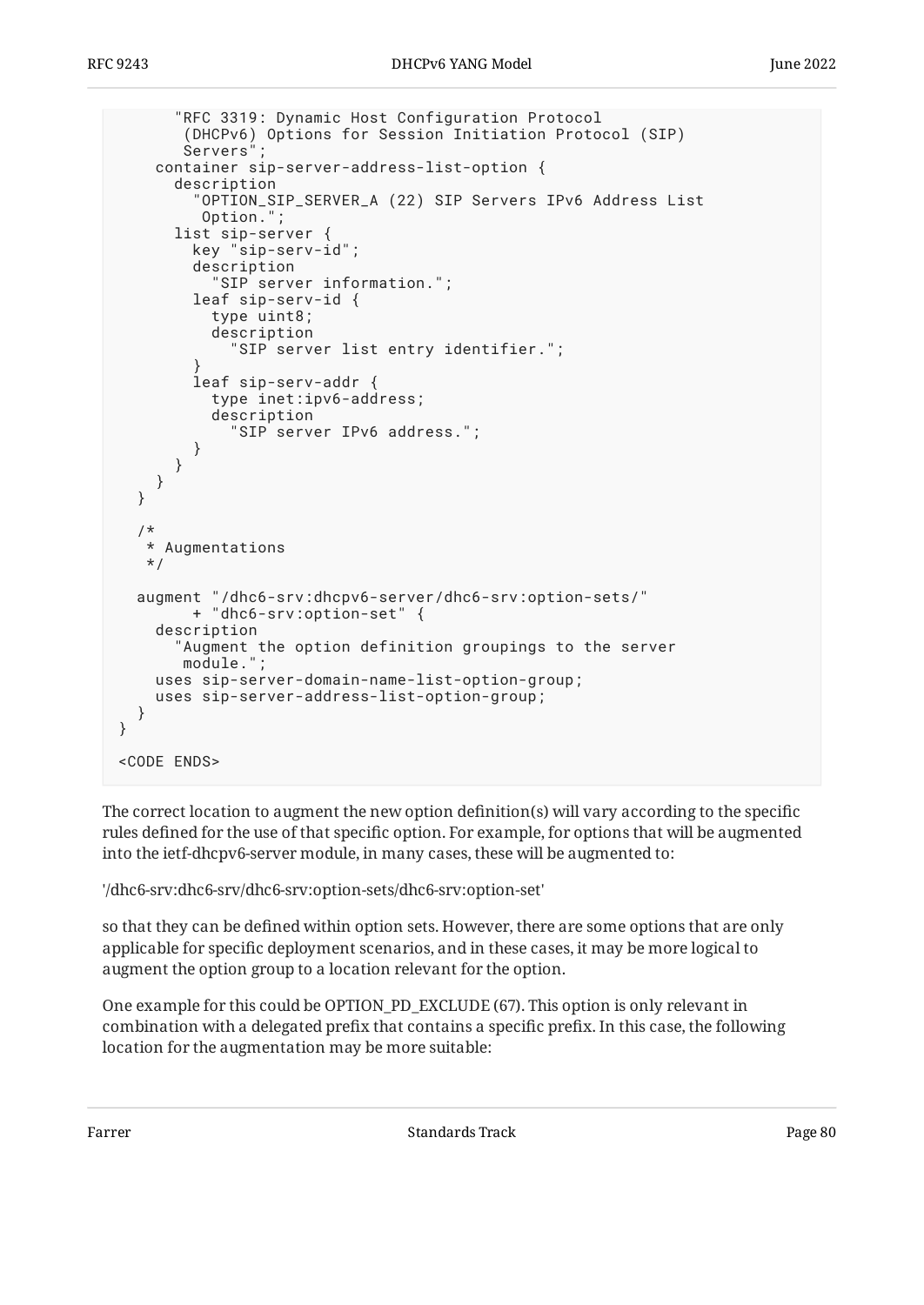'/dhc6-srv:dhc6-srv/dhc6-srv:allocation-ranges/dhc6-srv:allocation-range/dhc6-srv:prefix-pools/ dhc6-srv:prefix-pool'

# <span id="page-80-0"></span>**[Appendix C. Example Vendor-Speci](#page-80-0)fic Server Configuration [Module](#page-80-0)**

This section shows how to extend the server YANG module defined in this document with vendorspecific configuration nodes, e.g., configuring access to a lease storage database.

The example module defines additional server attributes, such as name and description. Storage for leases is configured using a lease-storage container. It allows storing leases in one of three options: memory (memfile), MySQL, and PostgreSQL. For each case, the necessary configuration parameters are provided.

For simplicity, this example module assumes that the DHCPv6 server is colocated with the MySQL or PostgreSQL database server and can serve traffic securely on the localhost without additional cryptographic protection. In a production deployment, these functions would likely not be colocated and thus use TLS to secure the database connection between the DHCPv6 server and database server. A YANG module for configuring TLS is defined in [GROUPINGS-TLS].

At the end, there is an augment statement that adds the vendor-specific configuration defined in "dhcpv6-server-config:config" under the "/dhcpv6-server:config/dhcpv6-server:vendor-config" mount point.

```
<CODE BEGINS>
module example-dhcpv6-server-conf {
   yang-version 1.1;
   namespace "https://example.com/ns/"
            + "example-dhcpv6-server-conf";
   prefix dhc6-srv-conf;
   import ietf-inet-types {
     prefix inet;
 }
   import ietf-interfaces {
     prefix if;
 }
   import ietf-dhcpv6-server {
     prefix dhc6-srv;
   }
   organization
      "IETF Dynamic Host Configuration (DHC) Working Group";
   contact
      "WG Web: <https://datatracker.ietf.org/wg/dhc/>
     WG List: <mailto:dhcwg@ietf.org>
      Author: Yong Cui <yong@csnet1.cs.tsinghua.edu.cn>
     Author: Linhui Sun <lh.sunlinh@gmail.com><br>Editor: Ian Farrer <ian.farrer@telekom.de
     Editor: Ian Farrer <ian.farrer@telekom.de><br>Author: Sladjana Zeichlin <sladjana.zechli
                 Sladjana Zeichlin <sladjana.zechlin@telekom.de>
      Author: Zihao He <hezihao9512@gmail.com>
```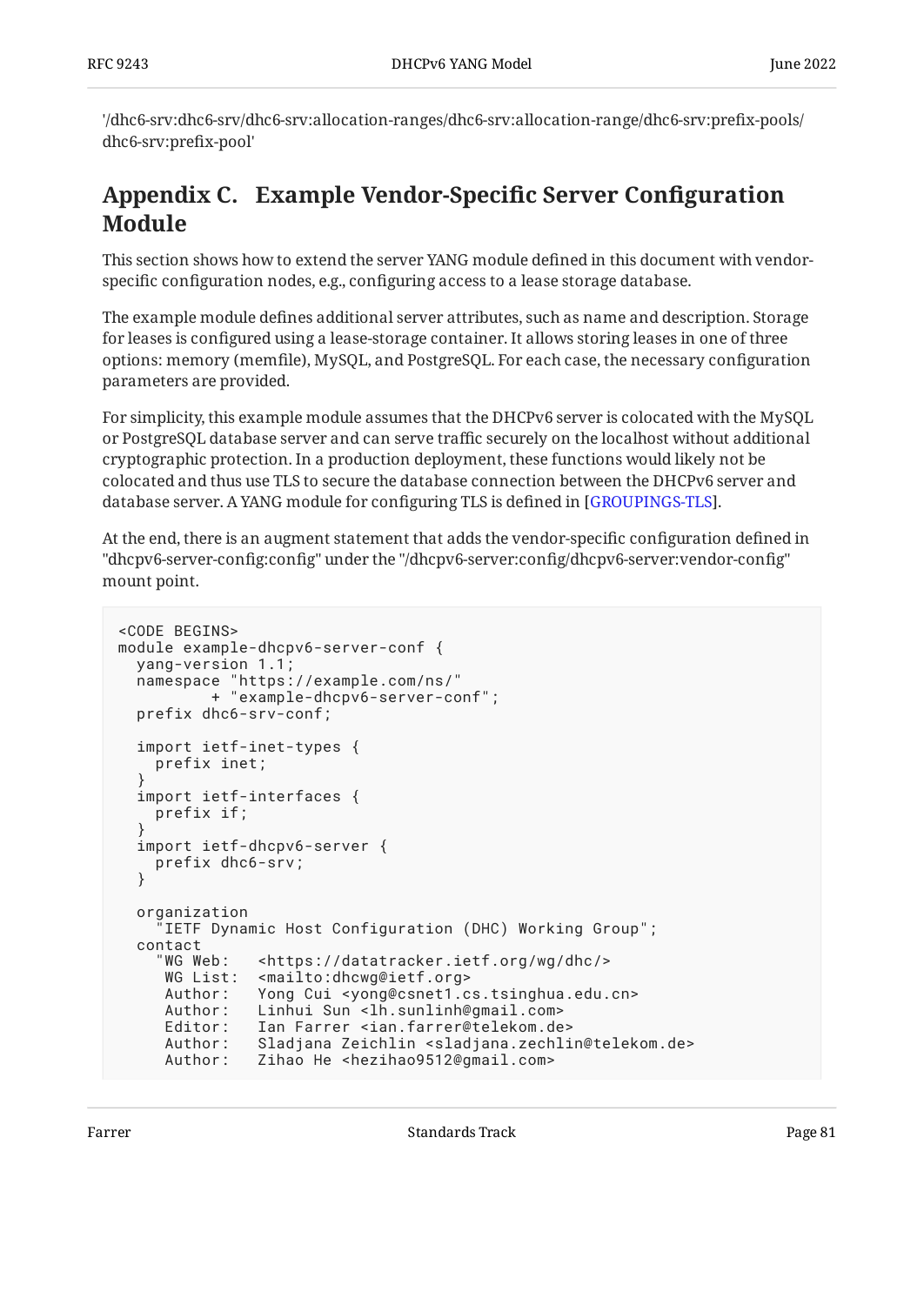```
 Author: Michal Nowikowski <godfryd@isc.org>";
  description
     "This YANG module defines components for the configuration and
     management of vendor-/implementation-specific DHCPv6 server
     functionality. As this functionality varies greatly between
    different implementations, the module is provided as an example
     only.
 Copyright (c) 2022 IETF Trust and the persons identified as
 authors of the code. All rights reserved.
     Redistribution and use in source and binary forms, with or
     without modification, is permitted pursuant to, and subject to
     the license terms contained in, the Revised BSD License set
     forth in Section 4.c of the IETF Trust's Legal Provisions
     Relating to IETF Documents
     (https://trustee.ietf.org/license-info).
     This version of this YANG module is part of RFC 9243
     (https://www.rfc-editor.org/info/rfc9243); see the RFC itself
     for full legal notices.";
  revision 2022-06-20 {
    description
      Initial revision.";
    reference
       "RFC 9243: A YANG Data Model for DHCPv6 Configuration";
  }
/*
   * Groupings
   */
  grouping config {
    description
       "Parameters necessary for the configuration of a DHCPv6
       server.";
    container serv-attributes {
      description
         "Contains basic attributes necessary for running a DHCPv6
         server.";
      leaf name {
         type string;
         description
           "Name of the DHCPv6 server.";
 }
       leaf description {
         type string;
         description
           "Description of the DHCPv6 server.";
 }
       leaf ipv6-listen-port {
        type uint16;
         default "547";
         description
           "UDP port that the server will listen on.";
 }
      choice listening-interfaces {
```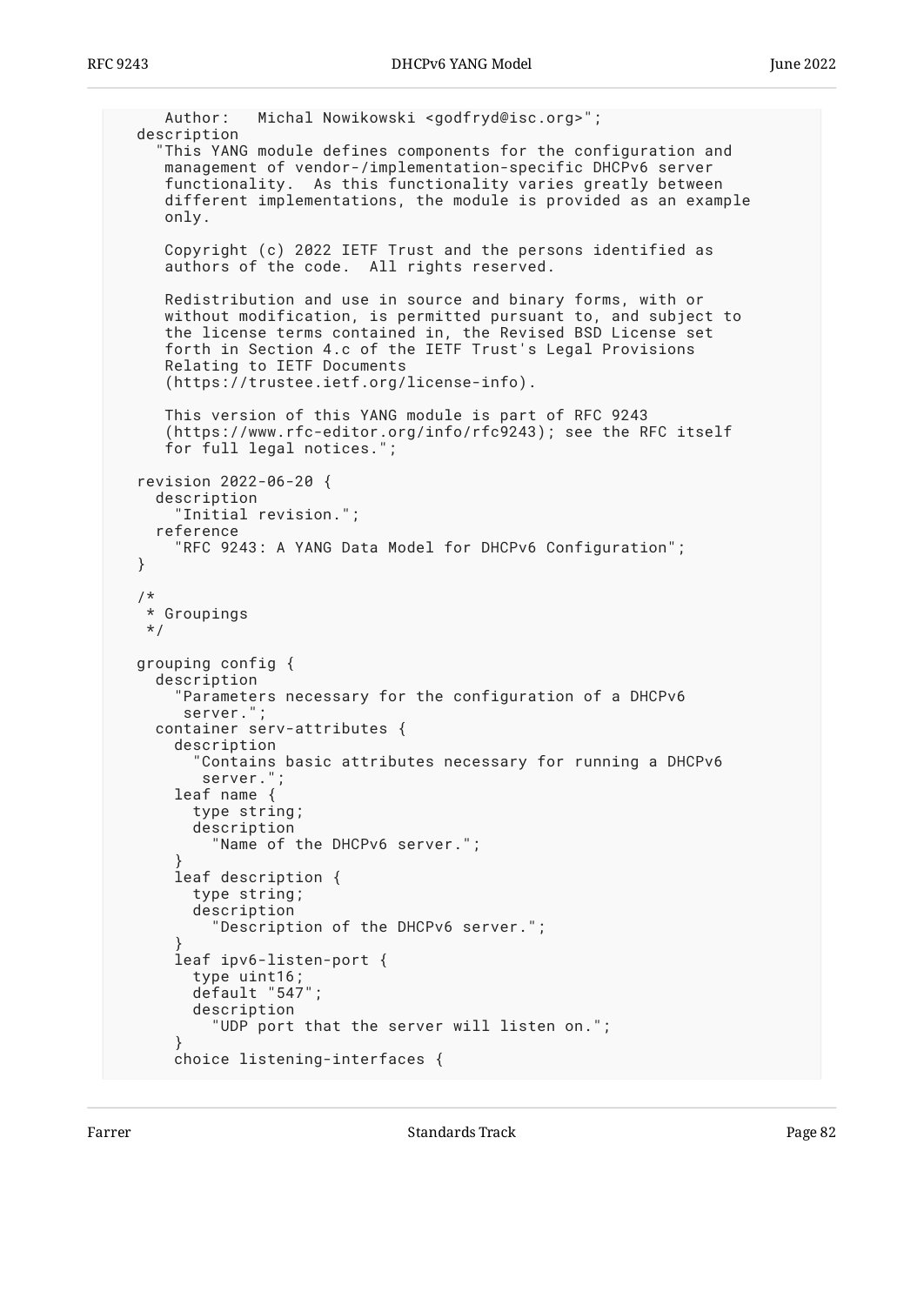```
 default "all-interfaces";
         description
           "Configures which interface or addresses the server will
            listen for incoming messages on.";
         case all-interfaces {
           container all-interfaces {
             presence "true";
             description
               "Configures the server to listen for incoming messages
               on all IPv6 addresses (unicast and multicast) on all
                of its network interfaces.";
        \begin{matrix} \end{matrix} }
         case interface-list {
           leaf-list interfaces {
             type if:interface-ref;
             description
               "List of interfaces on which the server will listen
                for incoming messages. Messages addressed to any
                valid IPv6 address (unicast and multicast) will be
                received.";
 }
 }
         case address-list {
           leaf-list address-list {
             type inet:ipv6-address;
             description
               "List of IPv6 address(es) on which the server will
                listen for incoming DHCPv6 messages.";
           }
         }
 }
       leaf-list interfaces-config {
         type if:interface-ref;
         default "if:interfaces/if:interface/if:name";
         description
 "A leaf list of interfaces on which the server should
 listen.";
       }
      container lease-storage {
         description
           "Configures how the server will store leases.";
         choice storage-type {
           description
             "The type of storage that will be used for lease
              information.";
           case memfile {
             description
               "Configuration for storing leases information in a
                Comma-Separated Value (CSV) file.";
             leaf memfile-name {
               type string;
               description
                 "Specifies the absolute location of the lease file.
                  The format of the string follows the semantics of
                  the relevant operating system.";
 }
             leaf memfile-lfc-interval {
```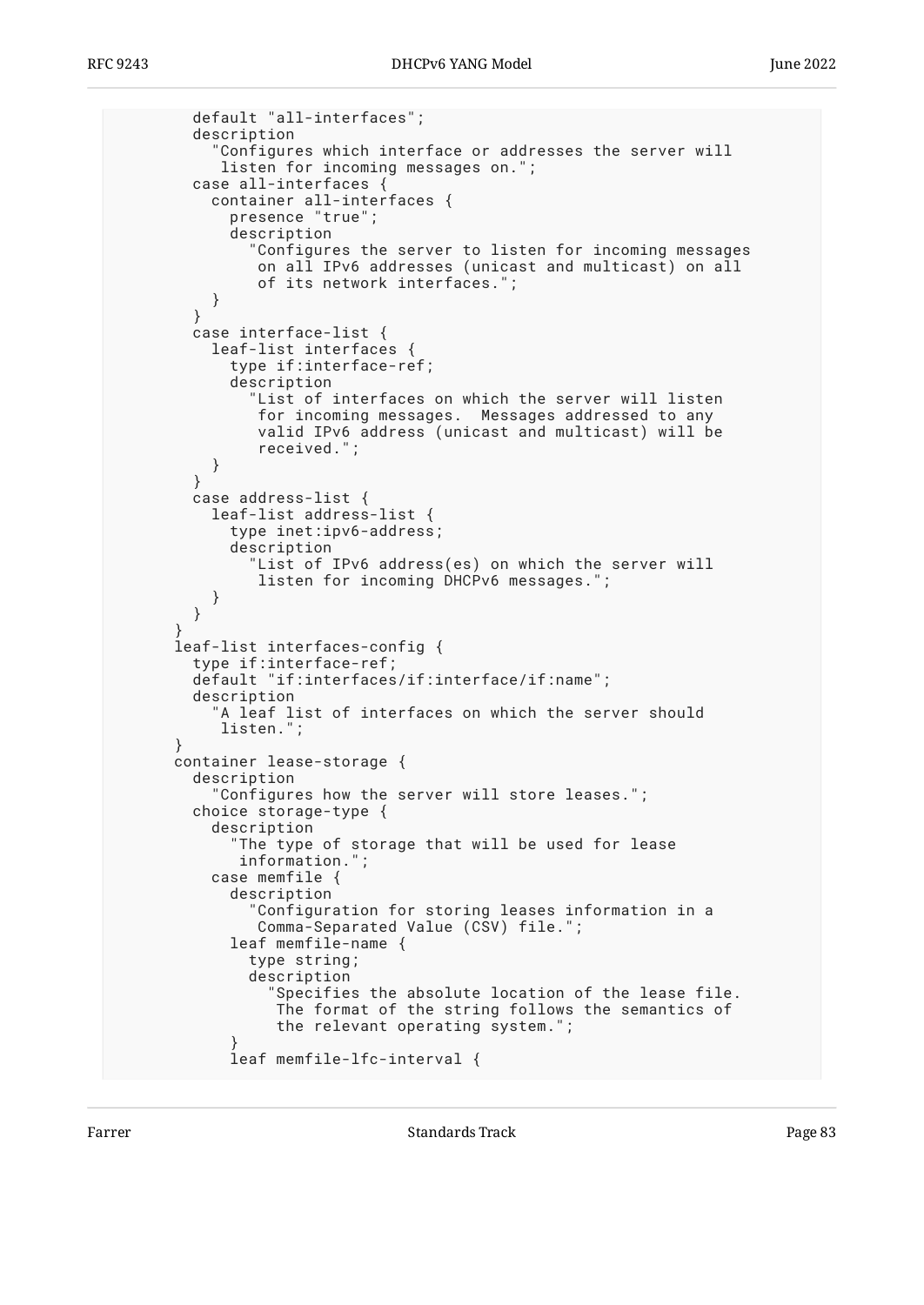```
 type uint64;
              description
                "Specifies the interval in seconds, at which the
           server will perform a lease file cleanup (LFC).";<br>}
 }
 }
          case mysql {
            leaf mysql-name {
              type string;
              description
                "Name of the MySQL database, running on the
                 localhost.";
 }
            leaf mysql-username {
              type string;
              description
                "User name of the account under which the server
                will access the database.";
 }
            leaf mysql-password {
              type string;
              description
                "Password of the account under which the server
                 will access the database.";
 }
            leaf mysql-port {
 type inet:port-number;
 default "3306";
              description
                "If the database is located on a different system,
                 the port number may be specified.";
 }
            leaf mysql-lfc-interval {
              type uint64;
              description
                "Specifies the interval in seconds, at which the
                server will perform a lease file cleanup (LFC).'
 }
            leaf mysql-connect-timeout {
              type uint64;
              description
                "Defines the timeout interval for connecting to the
                 database. A longer interval can be specified if the
           database is remote.";<br>}
 }
 }
          case postgresql {
            leaf postgresql-name {
              type string;
              description
                "Name of the PostgreSQL database, running on the
                 localhost.";
 }
            leaf postgresql-username {
              type string;
              description
                "User name of the account under which the server
                will access the database."
```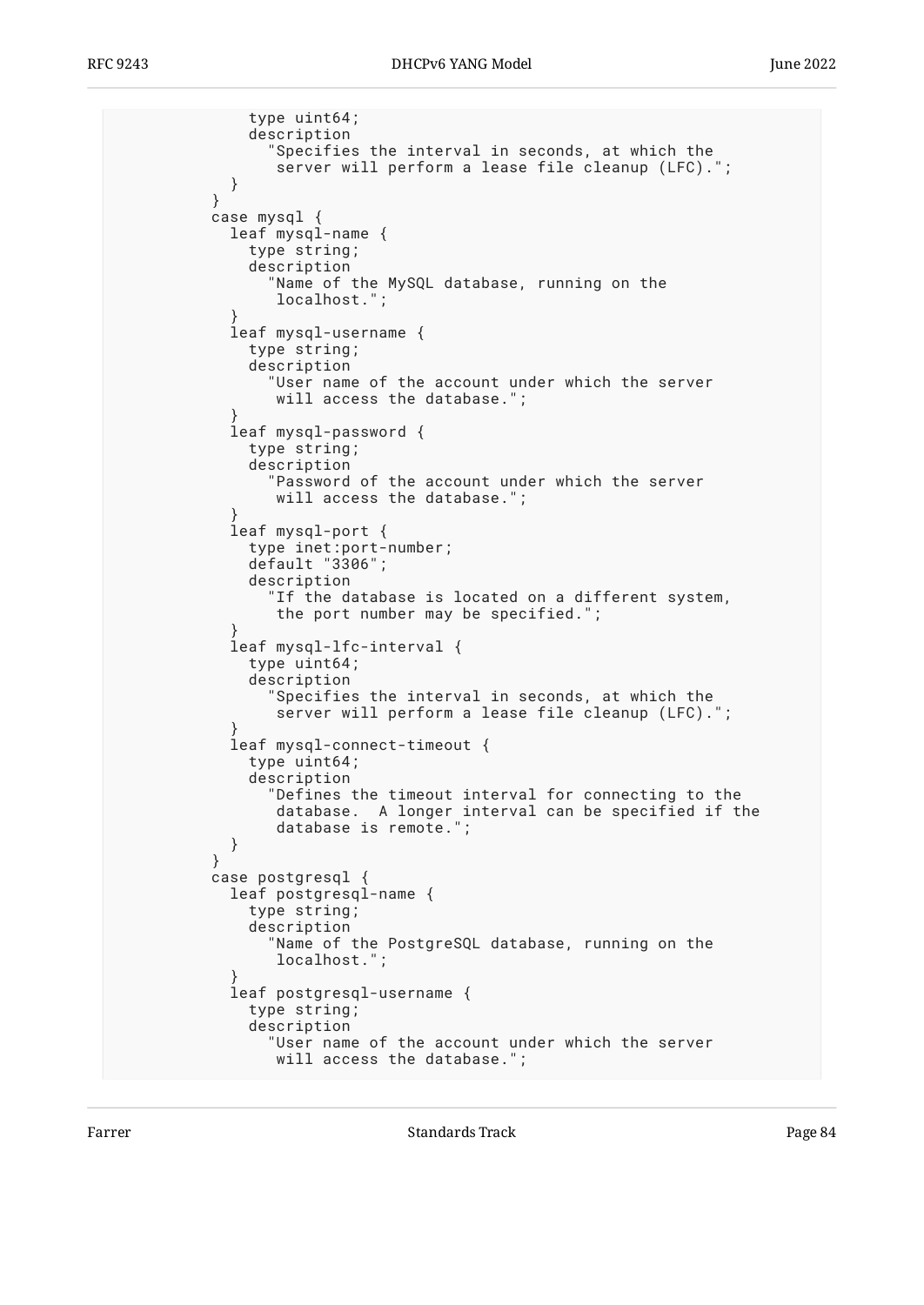```
 }
             leaf postgresql-password {
              type string;
               description
                 "Password of the account under which the server
                 will access the database.";
 }
             leaf postgresql-port {
              type inet:port-number;
              default "5432";
              description
                 "If the database is located on a different system,
                 the port number may be specified.";
 }
             leaf postgresql-lfc-interval {
              type uint64;
               description
                 "Specifies the interval in seconds, at which the
                 server will perform a lease file cleanup (LFC).";
 }
             leaf postgresql-connect-timeout {
              type uint64;
               description
                 "Defines the timeout interval for connecting to the
                 database. A longer interval can be specified if the
                 database is remote.";
 }
 }
 }
      }
    }
  }
   /*
   * Augmentations
   */
  augment "/dhc6-srv:dhcpv6-server/dhc6-srv:vendor-config" {
    description
       "Augment the server-specific YANG module to the
       ietf-dhcpv6-server module.";
    uses config;
  }
}
<CODE ENDS>
```
# <span id="page-84-0"></span>**[Appendix D.](#page-84-0) Example Defi[nition of Class-Selector](#page-84-0) Confi[guration](#page-84-0)**

The module "ietf-example-dhcpv6-class-selector" provides an example of how vendor-specific class selection configuration can be modeled and integrated with the "ietf-dhcpv6-server" module defined in this document.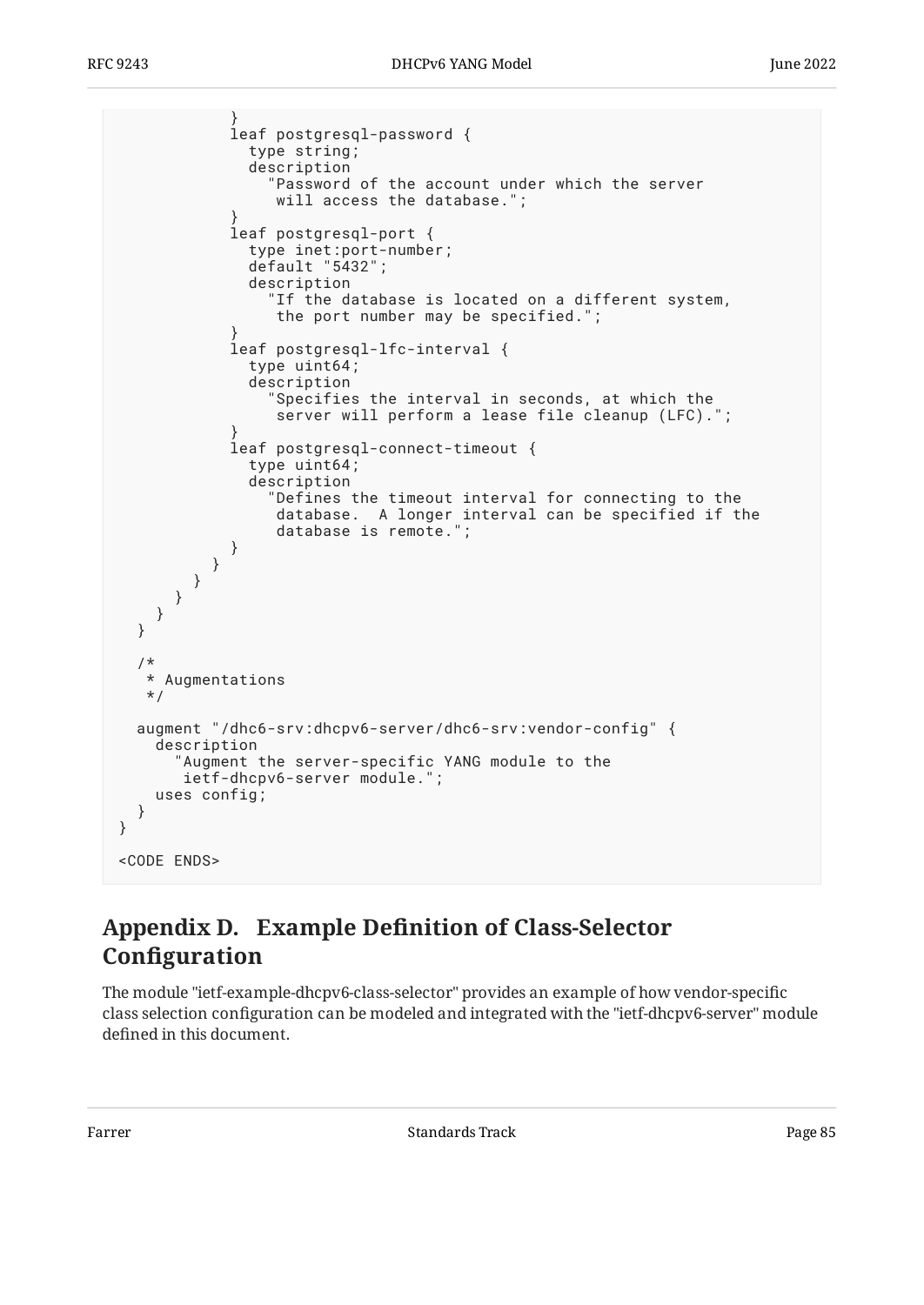The example module defines "client-class-names" with associated matching rules. A client can be classified based on the "client-id", "interface-id" (ingress interface of the client's messages), packet's source or destination address, relay link address, relay link interface-id, and more. Actually, there are endless methods for classifying clients. So this standard does not try to provide full specification for class selection; it only shows an example of how it could be defined.

At the end of the example, augment statements are used to add the defined class selector rules into the overall DHCPv6 addressing hierarchy. This is done in two main parts:

- $\bullet$  the augmented class-selector configuration in the main DHCPv6 Server configuration  $\overline{\phantom{a}}$
- client-class leafrefs augmented to "allocation-range", "address-pool", and "pd-pool", pointing to the "client-class-name" that is required

The mechanism is as follows: class is associated to a client based on rules, and then a client is allowed to get an address(es) or a prefix(es) from a given allocation-range/pool if the class name matches.

```
<CODE BEGINS>
module example-dhcpv6-class-select {
   yang-version 1.1;
   namespace "https://example.com/ns/"
           + "example-dhcpv6-class-select";
   prefix dhc6-class-sel;
   import ietf-inet-types {
     prefix inet;
 }
   import ietf-interfaces {
     prefix if;
 }
   import ietf-dhcpv6-common {
     prefix dhc6;
 }
   import ietf-dhcpv6-server {
     prefix dhc6-srv;
   }
   organization
      "IETF Dynamic Host Configuration (DHC) Working Group";
   contact
      "WG Web: <https://datatracker.ietf.org/wg/dhc/>
      WG List: <mailto:dhcwg@ietf.org>
      Author: Yong Cui <yong@csnet1.cs.tsinghua.edu.cn>
     Author: Linhui Sun <lh.sunlinh@gmail.com>
      Editor: Ian Farrer <ian.farrer@telekom.de>
      Author: Sladjana Zeichlin <sladjana.zechlin@telekom.de>
      Author: Zihao He <hezihao9512@gmail.com>
      Author: Michal Nowikowski <godfryd@isc.org>";
   description
     "This YANG module defines components for the definition and
      configuration of the client class selector function for a
      DHCPv6 server. As this functionality varies greatly between
      different implementations, the module provided as an example
      only.
```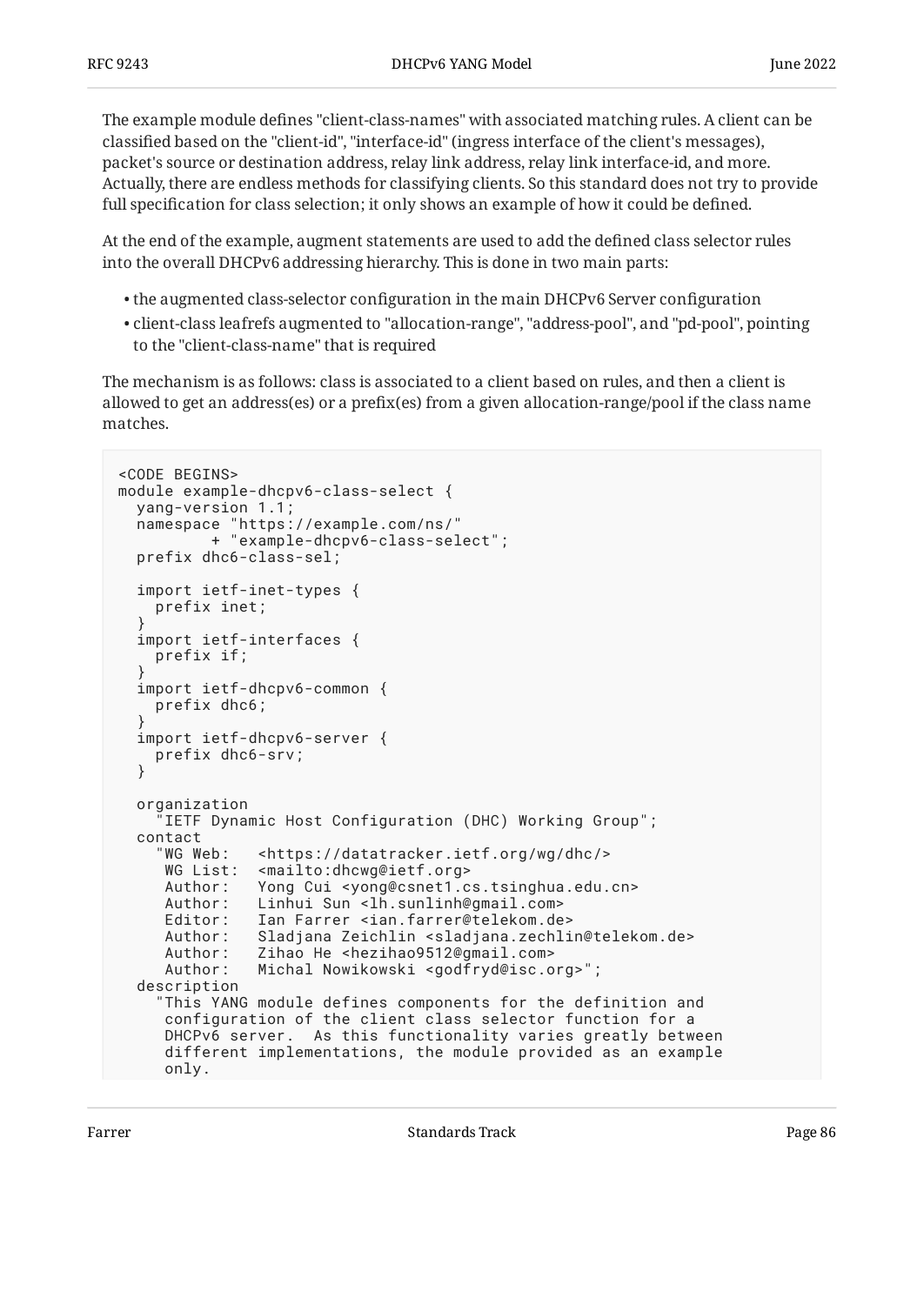```
 Copyright (c) 2022 IETF Trust and the persons identified as
     authors of the code. All rights reserved.
     Redistribution and use in source and binary forms, with or
 without modification, is permitted pursuant to, and subject to
 the license terms contained in, the Revised BSD License set
 forth in Section 4.c of the IETF Trust's Legal Provisions
     Relating to IETF Documents
     (https://trustee.ietf.org/license-info).
     This version of this YANG module is part of RFC 9243
     (https://www.rfc-editor.org/info/rfc9243); see the RFC itself
     for full legal notices.";
  revision 2022-06-20 {
    description
       "Initial revision.";
    reference
       "RFC 9243: A YANG Data Model for DHCPv6 Configuration";
  }
  /*
   * Groupings
   */
  grouping client-class-id {
    description
       "Definitions of client message classification for
       authorization and assignment purposes.";
    leaf client-class-name {
      type string;
      mandatory true;
      description
         "Unique identifier for client class identification list
         entries.";
 }
    choice id-type {
     mandatory true;
      description
         "Definitions for different client identifier types.";
       case client-id-id {
         leaf client-id {
           type string;
           mandatory true;
           description
             "String literal client identifier.";
 }
         description
           "Client class selection based on a string literal client
            identifier.";
 }
      case received-interface-id {
         description
           "Client class selection based on the incoming interface
            of the DHCPv6 message.";
         leaf received-interface {
           type if:interface-ref;
```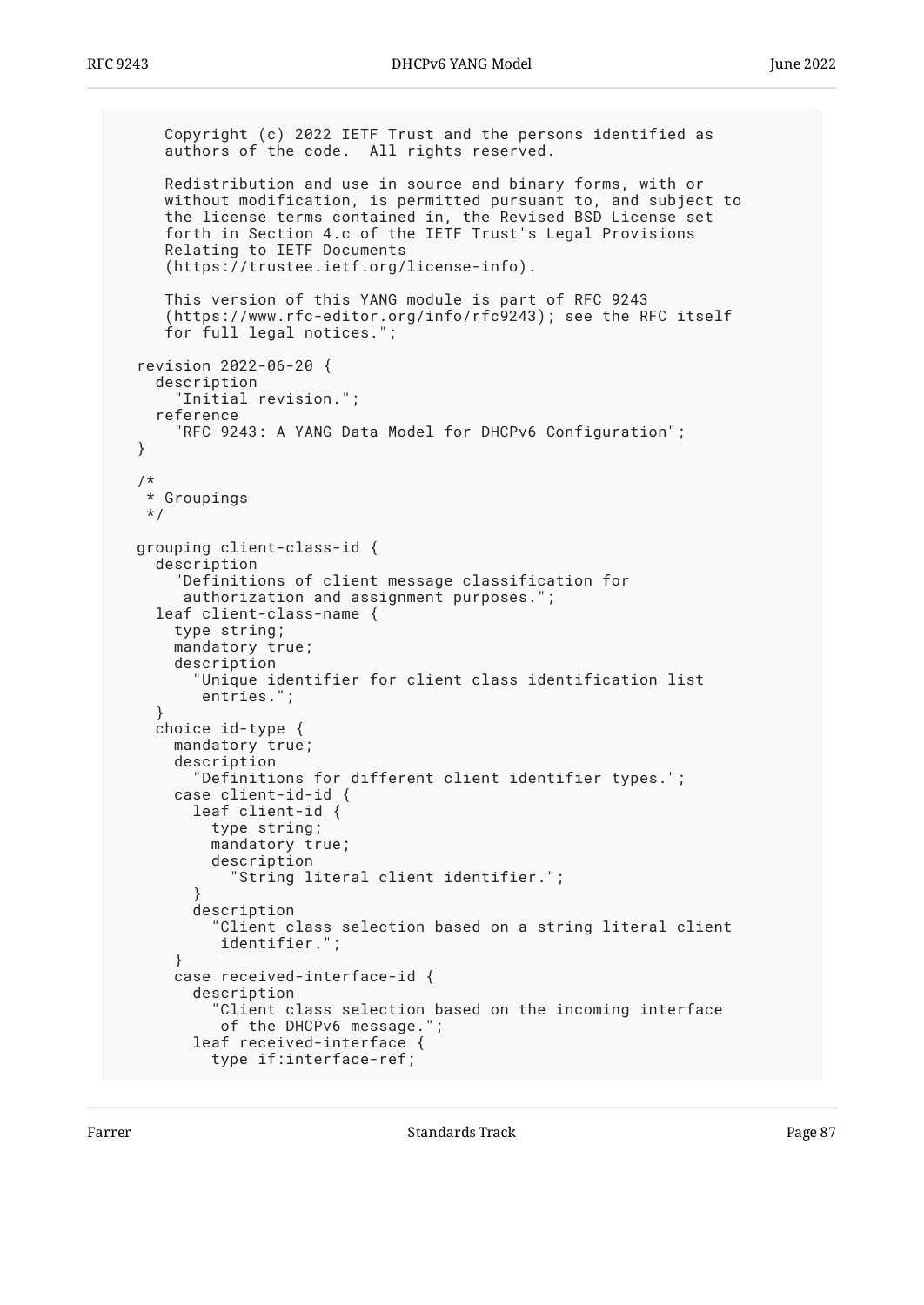```
 description
              "Reference to the interface entry for the incoming
              DHCPv6 message.";
         }
       }
       case packet-source-address-id {
         description
            "Client class selection based on the source address of
            the DHCPv6 message.";
         leaf packet-source-address {
           type inet:ipv6-address;
           mandatory true;
           description
             "Source address of the DHCPv6 message.";
      \begin{matrix} \end{matrix} }
       case packet-destination-address-id {
         description
           "Client class selection based on the destination address
           of the DHCPv6 message."
         leaf packet-destination-address {
           type inet:ipv6-address;
           mandatory true;
           description
              "Destination address of the DHCPv6 message.";
 }
 }
       case relay-link-address-id {
         description
           "Client class selection based on the prefix of the
            link-address field in the relay agent message header.";
         leaf relay-link-address {
           type inet:ipv6-prefix;
           mandatory true;
           description
              "Prefix of the link-address field in the relay agent
              message header.";
         }
       }
       case relay-peer-address-id {
         description
           "Client class selection based on the value of the
            peer-address field in the relay agent message header.";
         leaf relay-peer-address {
           type inet:ipv6-prefix;
           mandatory true;
           description
             "Prefix of the peer-address field in the relay agent
             message header.";
         }
       }
       case relay-interface-id {
         description
           "Client class selection based on a received instance of
            OPTION_INTERFACE_ID (18).";
         leaf relay-interface {
           type string;
           description
```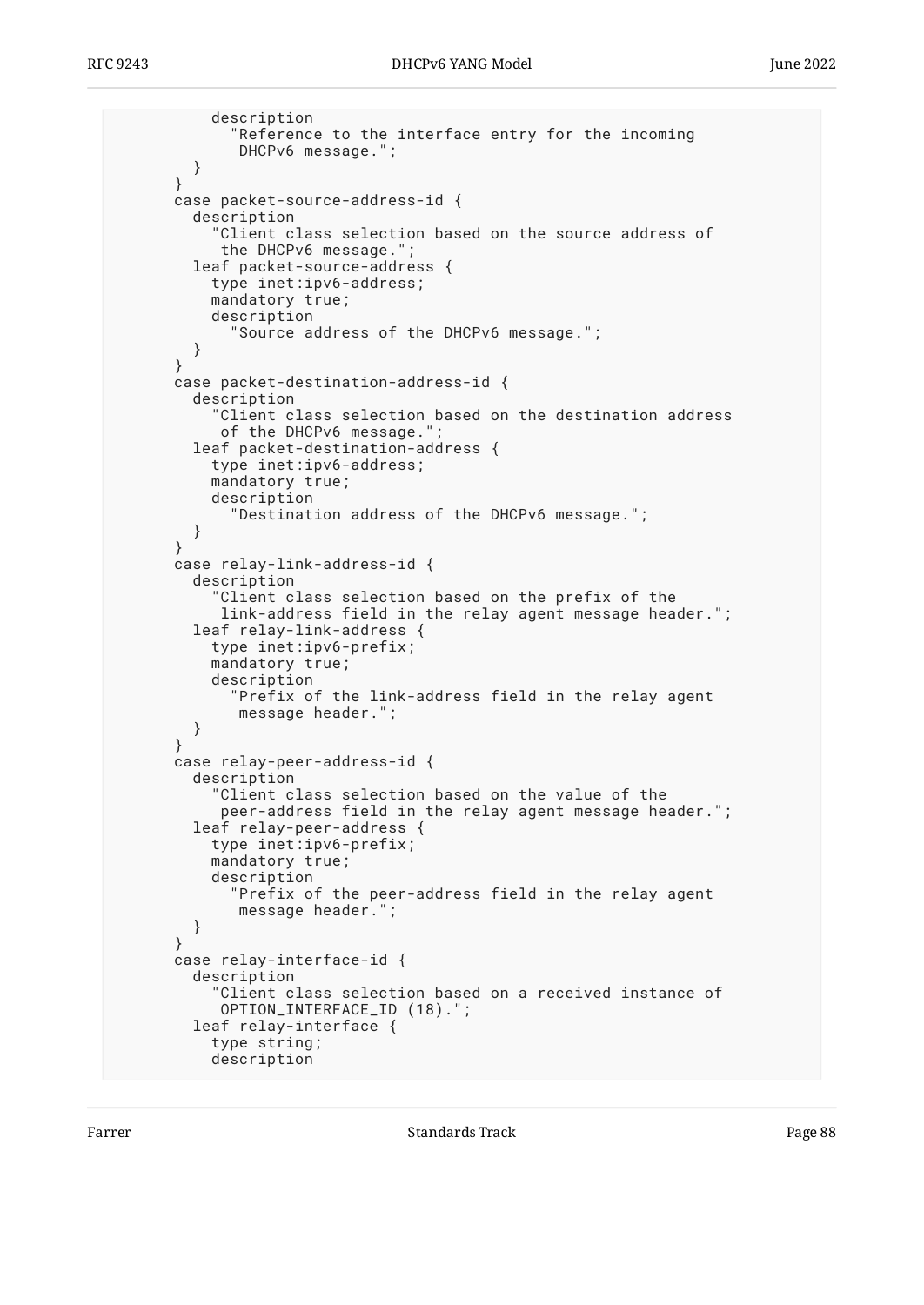```
 "An opaque value of arbitrary length generated by the
              relay agent to identify one of the relay agent's
              interfaces.";
         }
       }
       case user-class-option-id {
         description
            "Client class selection based on the value of the
            OPTION_USER_CLASS (15) and its user-class-data field.";
         leaf user-class-data {
           type string;
           mandatory true;
           description
             "User Class value to match.";
      \begin{matrix} \end{matrix} }
       case vendor-class-present-id {
         description
           "Client class selection based on the presence of
            OPTION_VENDOR_CLASS (16) in the received message.";
         leaf vendor-class-present {
           type boolean;
           mandatory true;
           description
              "Presence of OPTION_VENDOR_CLASS (16) in the received
              message.";
      \begin{matrix} \end{matrix} }
       case vendor-class-option-enterprise-number-id {
         description
           "Client class selection based on the value of the
            enterprise-number field in OPTION_VENDOR_CLASS (16).";
         leaf vendor-class-option-enterprise-number {
           type uint32;
           mandatory true;
           description
              "Value of the enterprise-number field.";
 }
       }
       case vendor-class-option-data {
         description
           "Client class selection based on the value of a data
            field within a vendor-class-data entry for a matching
           enterprise-number field in OPTION_VENDOR_CLASS (16).";
         container vendor-class-option-data {
           description
              "Vendor class option data container.";
           leaf enterprise-number {
             type uint32;
             description
                "The vendor's registered Enterprise Number, as
                maintained by IANA.";
 }
           leaf vendor-class-data-id {
             type uint8;
             description
                "Vendor class data ID.";
 }
```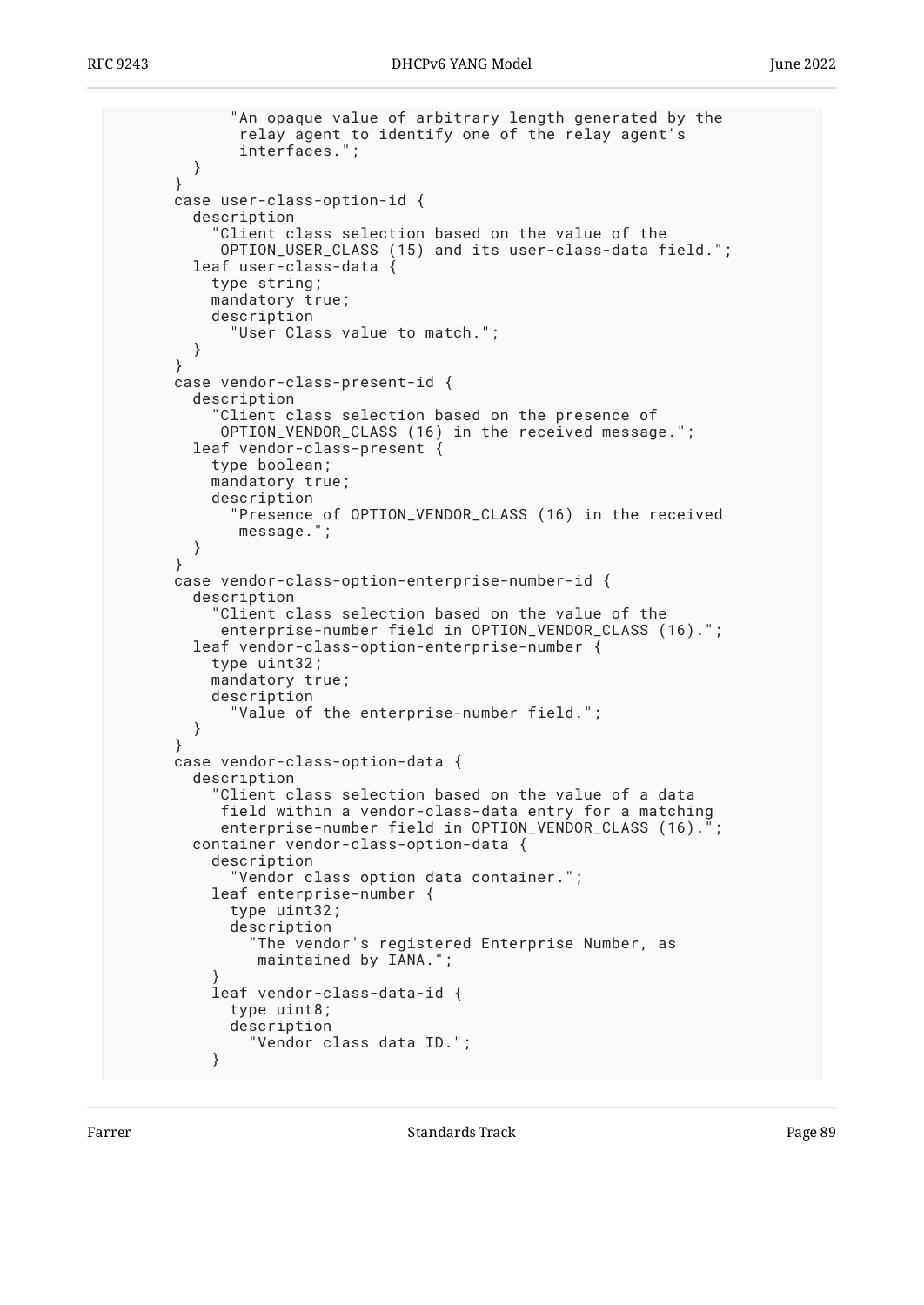```
 leaf vendor-class-data {
             type string;
             description
                "Opaque field for matching the client's vendor class
                data.";
           }
         }
       }
       case client-duid-id {
         description
           "Client class selection based on the value of the
            received client DUID.";
         leaf duid {
           type dhc6:duid;
           description
              "Client DUID.";
         }
       }
     }
  }
  /*
   * Augmentations
   */
  augment "/dhc6-srv:dhcpv6-server/dhc6-srv:class-selector" {
     description
       "Augment class selector functions to the DHCPv6 server
       module."
    container client-classes {
       description
         "Client classes to augment.";
       list class {
         key "client-class-name";
         description
            "List of the client class identifiers applicable to
           clients served by this address pool."
         uses client-class-id;
       }
    }
  }
 augment "/dhc6-srv:dhcpv6-server/"
 + "dhc6-srv:allocation-ranges/dhc6-srv:allocation-range" {
    description
       "Augment class selector functions to the DHCPv6 server
        allocation-ranges.";
    leaf-list client-class {
       type leafref {
         path "/dhc6-srv:dhcpv6-server/dhc6-srv:"
            + "class-selector/client-classes/class/client-class-name";
 }
       description
         "Leafrefs to client classes.";
    }
  }
  augment "/dhc6-srv:dhcpv6-server/dhc6-srv:"
```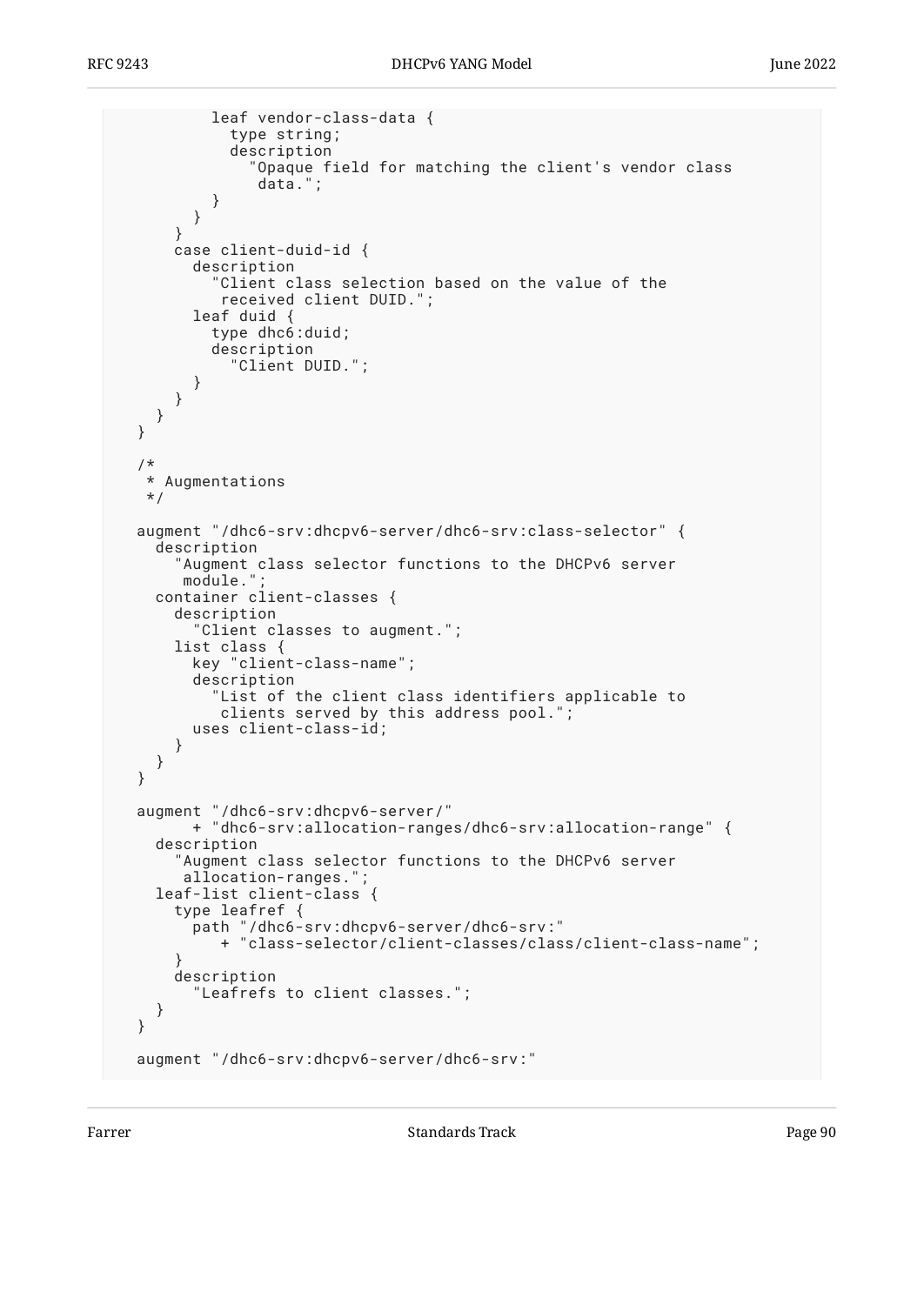```
 + "allocation-ranges/dhc6-srv:allocation-range/dhc6-srv:"
         + "address-pools/dhc6-srv:address-pool" {
     description
       "Augment class selector functions to the DHCPv6 server
       address-pools.'
     leaf-list client-class {
       type leafref {
         path "/dhc6-srv:dhcpv6-server/dhc6-srv:"
            + "class-selector/client-classes/class/client-class-name";
 }
       description
         "Leafrefs to client classes.";
     }
   }
 augment "/dhc6-srv:dhcpv6-server/dhc6-srv:"
 + "allocation-ranges/dhc6-srv:allocation-range/dhc6-srv:"
         + "prefix-pools/dhc6-srv:prefix-pool" {
     description
        "Augment class selector functions to the DHCPv6
        server prefix-pools.";
     leaf-list client-class {
       type leafref {
         path "/dhc6-srv:dhcpv6-server/dhc6-srv:"
            + "class-selector/client-classes/class/client-class-name";
 }
       description
         "Leafrefs to client classes.";
     }
   }
}
<CODE ENDS>
```
# <span id="page-90-0"></span>**[Acknowledgments](#page-90-0)**

The authors would like to thank Qi Sun, Lishan Li, Hao Wang, Tomek Mrugalski, Marcin Siodelski, Bernie Volz, Ted Lemon, Bing Liu, Tom Petch, Acee Lindem, Benjamin Kaduk, Kris Lambrechts, and Paul Dumitru for their valuable comments and contributions to this work.

### <span id="page-90-1"></span>**[Contributors](#page-90-1)**

The following individuals are coauthors of this document:

**Yong Cui** Tsinghua University Beijing, 100084 China Email: [cuiyong@tsinghua.edu.cn](mailto:cuiyong@tsinghua.edu.cn)